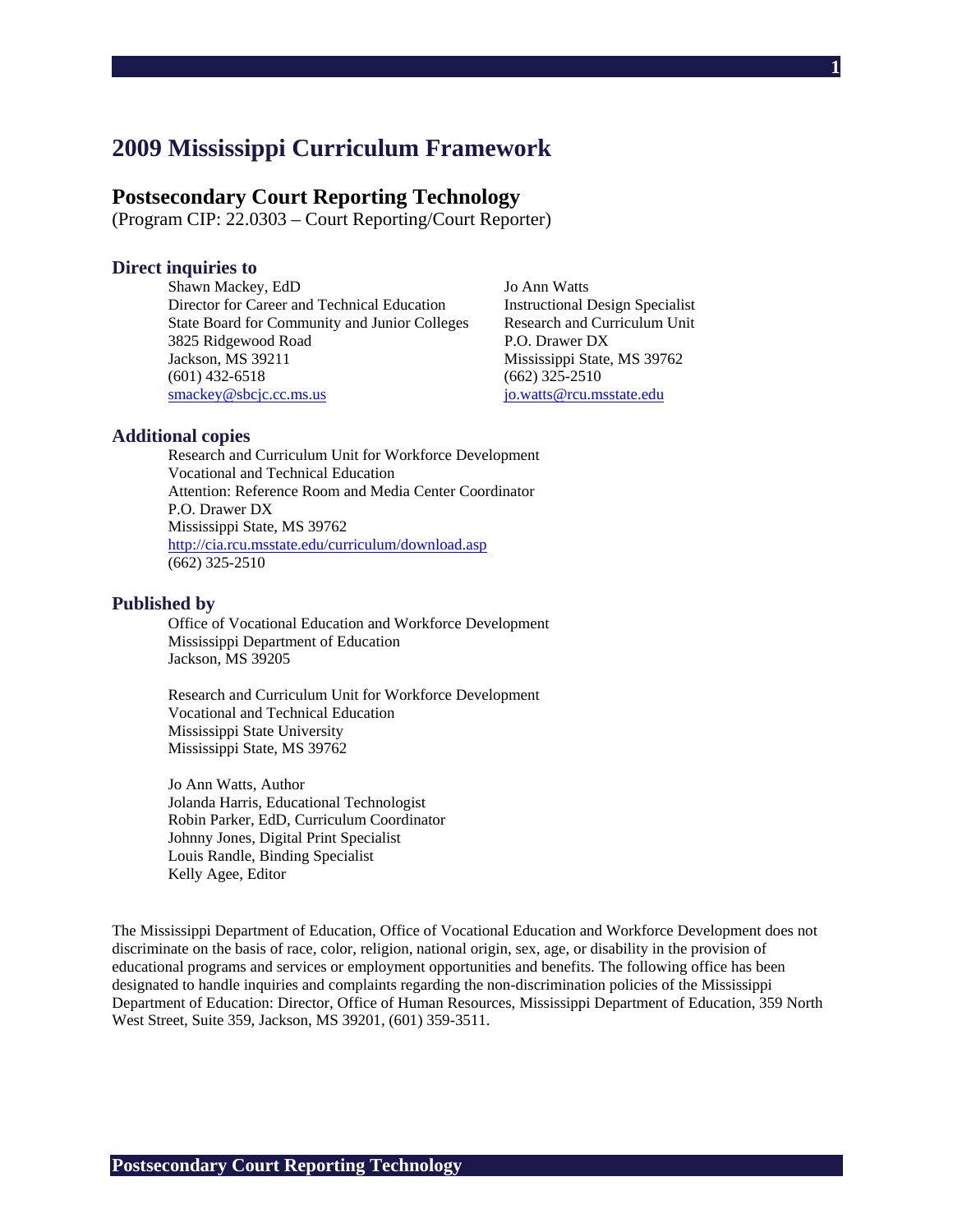# **Acknowledgments**

**2**

| <b>Writing Team</b>            | Geanell Adams, RPR, CSR, CRI, CP, Hinds Community<br>College, Raymond, MS |
|--------------------------------|---------------------------------------------------------------------------|
| <b>Professional Curriculum</b> | Hinds Community College Court Reporting Technology                        |
| <b>Advisory Team</b>           | <b>Advisory Team</b>                                                      |

Standards in this document are based on information from the following organizations:

| <b>Standards Based on Student</b><br><b>Outcomes Specified by the</b><br><b>National Court Reporters</b><br><b>Association Council on</b><br><b>Approved Education</b> | The National Court Reporters Association materials used<br>with permission. © 2007 National Court Reporters<br>Association, (800) 272-6272. All rights reserved.<br>Permission does not constitute an endorsement by<br>NCRA.                                                                                                                                                                                      |
|------------------------------------------------------------------------------------------------------------------------------------------------------------------------|--------------------------------------------------------------------------------------------------------------------------------------------------------------------------------------------------------------------------------------------------------------------------------------------------------------------------------------------------------------------------------------------------------------------|
| <b>Related Academic Standards</b>                                                                                                                                      | CTB/McGraw-Hill LLC. (1994). Tests of adult basic<br>education, forms 7 and 8. Monterey, CA: Author.<br>Reproduced with permission of CTB/McGraw-Hill LLC.<br>TABE is a registered trademark of The McGraw-Hill<br>Companies, Inc. Copyright © 1994 by CTB/McGraw-<br>Hill LLC. Reproduction of this material is permitted for<br>educational purposes only.                                                       |
| <b>21st Century Skills</b>                                                                                                                                             | Reproduced with permission of the Partnership for 21st<br>Century Skills. Further information may be found at<br>www.21stcenturyskills.org.                                                                                                                                                                                                                                                                        |
| <b>National Educational</b><br><b>Technology Standards for</b><br><b>Students</b>                                                                                      | Reprinted with permission from National Educational<br>Technology Standards for Students: Connecting<br>Curriculum and Technology, copyright © 2000, ISTE<br>(International Society for Technology in Education),<br>1.800.336.5191 (U.S. and Canada) or 1.541.302.3777<br>(International), <i>iste@iste.org</i> , www.iste.org. All rights<br>reserved. Permission does not constitute an endorsement<br>by ISTE. |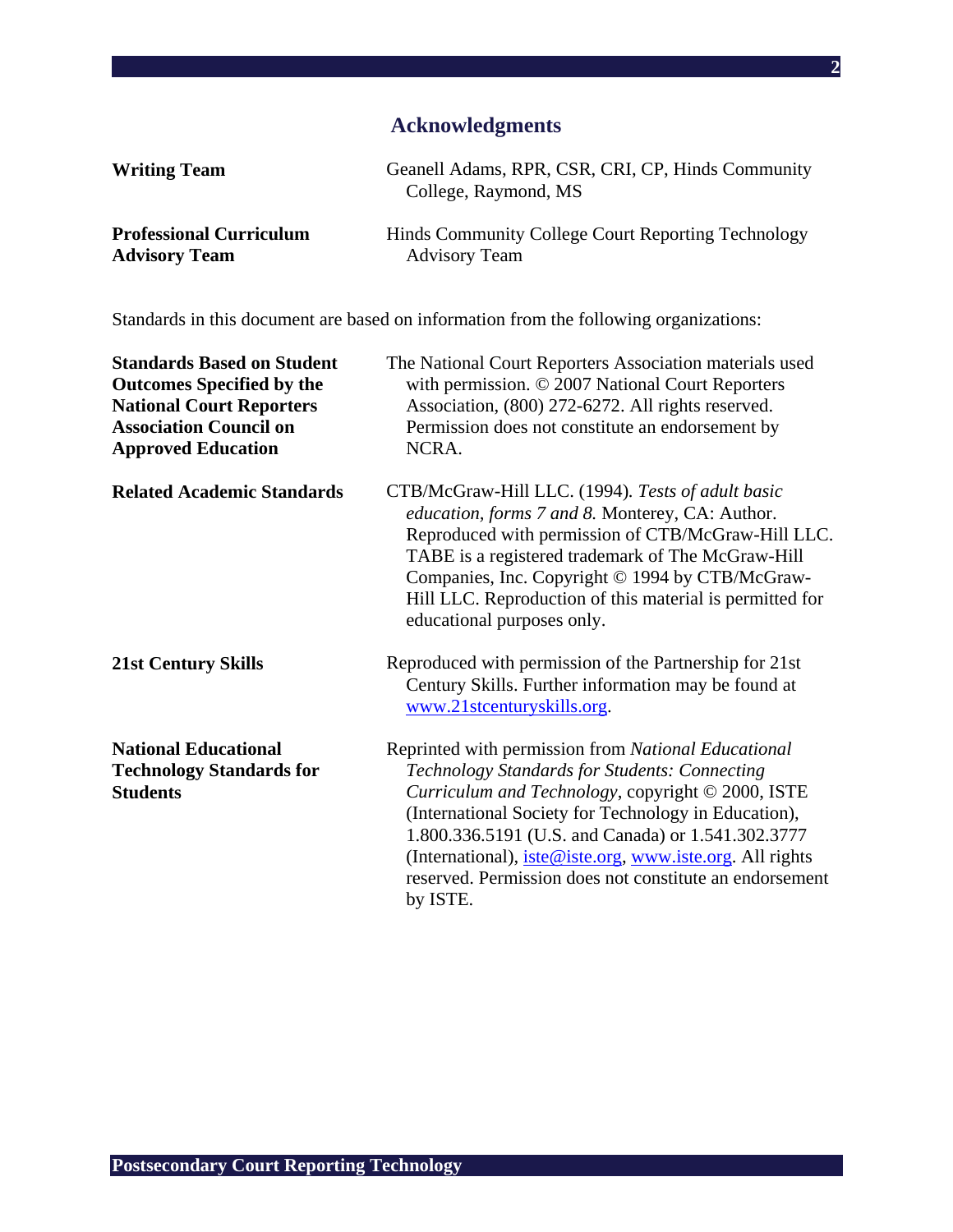**3**

# **Postsecondary Court Reporting Technology Research Synopsis**

**Preface** 

Articles, books, Web sites, and other materials listed at the end of each course were considered during the revision process. The Federal Communications Commission and National Court Reporters Association Web sites were especially useful in providing insight into trends and issues in the field. These references are suggested for use by instructors and students during the study of the topics outlined.

Industry advisory team members from colleges throughout the state were asked to give input related to changes to be made to the curriculum framework. Specific comments about soft skills relate the need for ethics, communication skills, and human relations skills. Occupation-specific skills stated include realtime theory, formatting, and transcription speed.

Instructors from colleges throughout the state were also asked to give input on changes to be made to the curriculum framework. Specific comments related to this program include statements from Advisory Committee members including the need for additional practice for the purpose of speed building. Changes suggested for the curriculum included the need for three program options including CART, Captioning, and Judicial Reporting.

#### **Curriculum**

The following national standards were referenced in each course of the curriculum:

- CTB/McGraw-Hill LLC *Tests of Adult Basic Education, Forms 7 and 8* Academic Standards
- $21<sup>st</sup>$  Century Skills
- National Educational Technology Standards for Students
- Standards Based on Student Outcomes Specified by the NCRA Council on Approved Education

Industry and instructor comments, along with current research, were considered by the curriculum revision team during the revision process; and changes were made as needed and appropriate. Many of the skills and topics noted in the research were already included in the curriculum framework. Specific changes made to the curriculum at the August 6–7, 2008 curriculum revision meeting include the following:

- Competencies and objectives were reviewed to ensure accuracy and appropriateness.
- The individual court reporting courses in the state curriculum framework were revised to align with NCRA guidelines.
- Courses for Court Reporting English and Grammar and a Scopes Certificate were added.
- The Recommended Tools and Equipment list was updated.

#### **Assessment**

Students will be assessed using the Postsecondary Court Reporting Technology MS-CPAS2 test.

#### **Professional Learning**

It is suggested that instructors participate in professional learning related to the following concepts: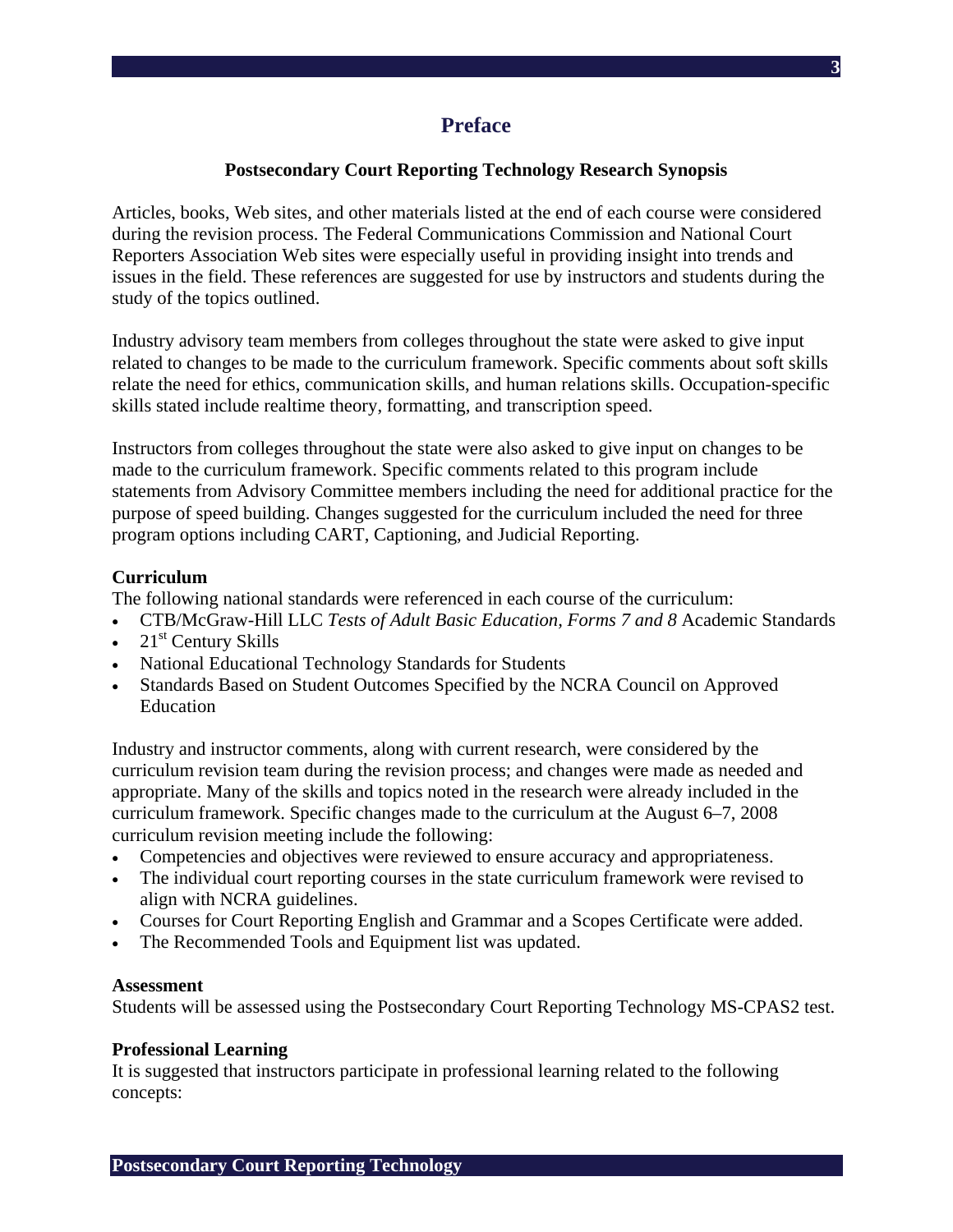- Blackboard training To learn more about Blackboard training, please go to https://cia.rcu.msstate.edu/OnlinePD/.
- For the latest in online and yearly Connect training provided by the RCU, please go to http://info.rcu.msstate.edu/.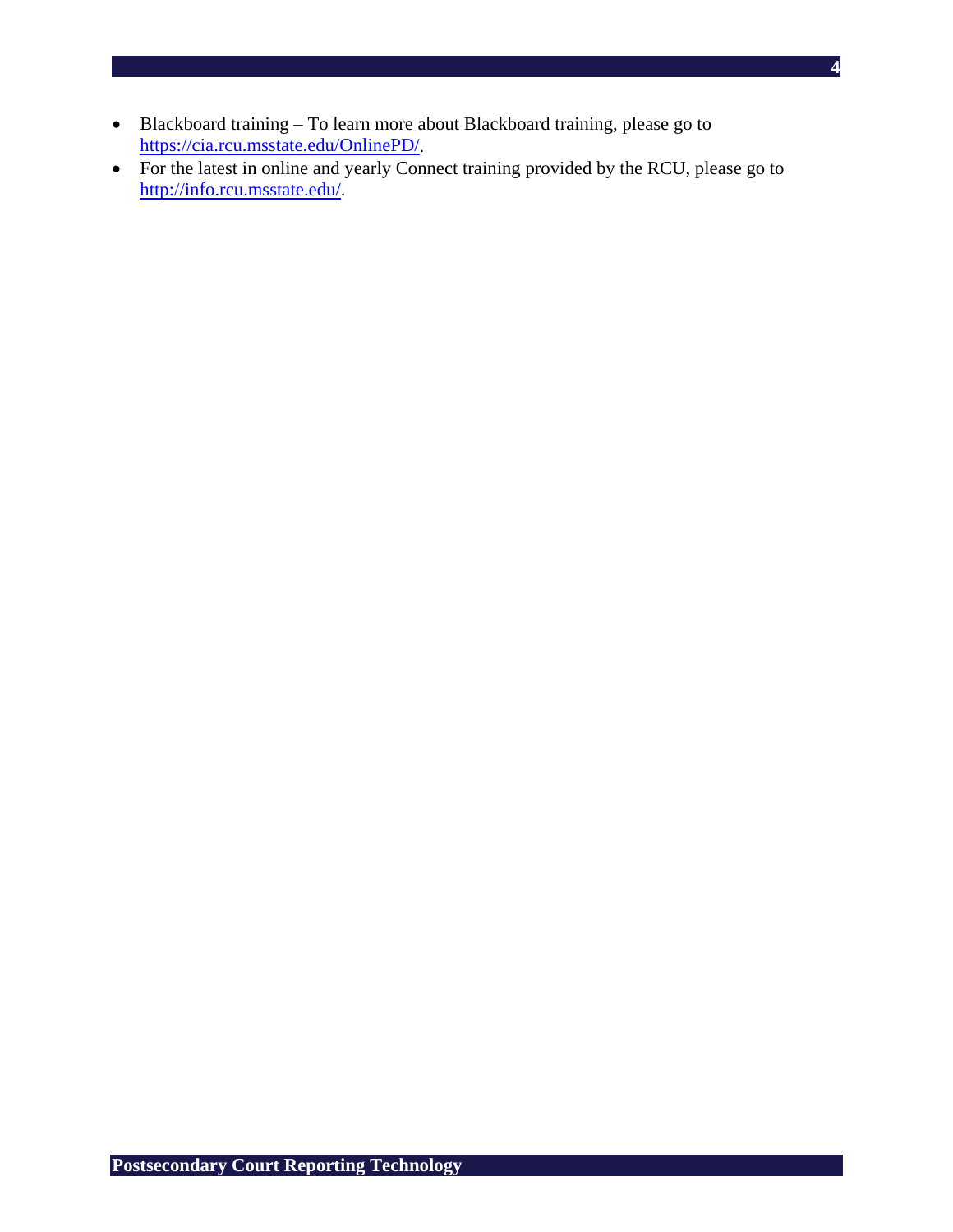# **Foreword**

As the world economy continues to evolve, businesses and industries must adopt new practices and processes in order to survive. Quality and cost control, work teams and participatory management, and an infusion of technology are transforming the way people work and do business. Employees are now expected to read, write, and communicate effectively; think creatively, solve problems, and make decisions; and interact with each other and the technologies in the workplace. Vocational–technical programs must also adopt these practices in order to provide graduates who can enter and advance in the changing work world.

The curriculum framework in this document reflects these changes in the workplace and a number of other factors that impact local vocational–technical programs. Federal and state legislation calls for articulation between high school and community college programs, integration of academic and vocational skills, and the development of sequential courses of study that provide students with the optimum educational path for achieving successful employment. National skills standards, developed by industry groups and sponsored by the U.S. Department of Education and Labor, provide vocational educators with the expectations of employers across the United States. All of these factors are reflected in the framework found in this document.

Referenced throughout the courses of the curriculum are the 21st Century Skills, which were developed by the Partnership for 21st Century Skills, a group of business and education organizations concerned about the gap between the knowledge and skills learned in school and those needed in communities and the workplace. A portion of the 21st Century Skills addresses learning skills needed in the 21st century, including information and communication skills, thinking and problem-solving skills, and interpersonal and self-directional skills. The need for these types of skills has been recognized for some time, and the 21st Century Skills are adapted in part from the 1991 report from the U.S. Secretary of Labor's Commission on Achieving Necessary Skills (SCANS). Another important aspect of learning and working in the 21st century involves technology skills; the International Society for Technology in Education, developers of the National Educational Technology Standards (NETS), was a strategic partner in the Partnership for 21st Century Skills.

Each postsecondary program of instruction consists of a program description and a suggested sequence of courses that focus on the development of occupational competencies. Each vocational–technical course in this sequence has been written using a common format that includes the following components:

- Course Name A common name that will be used by all community and junior colleges in reporting students
- Course Abbreviation A common abbreviation that will be used by all community and junior colleges in reporting students
- Classification Courses may be classified as the following:
	- o Vocational–technical core A required vocational– technical course for all students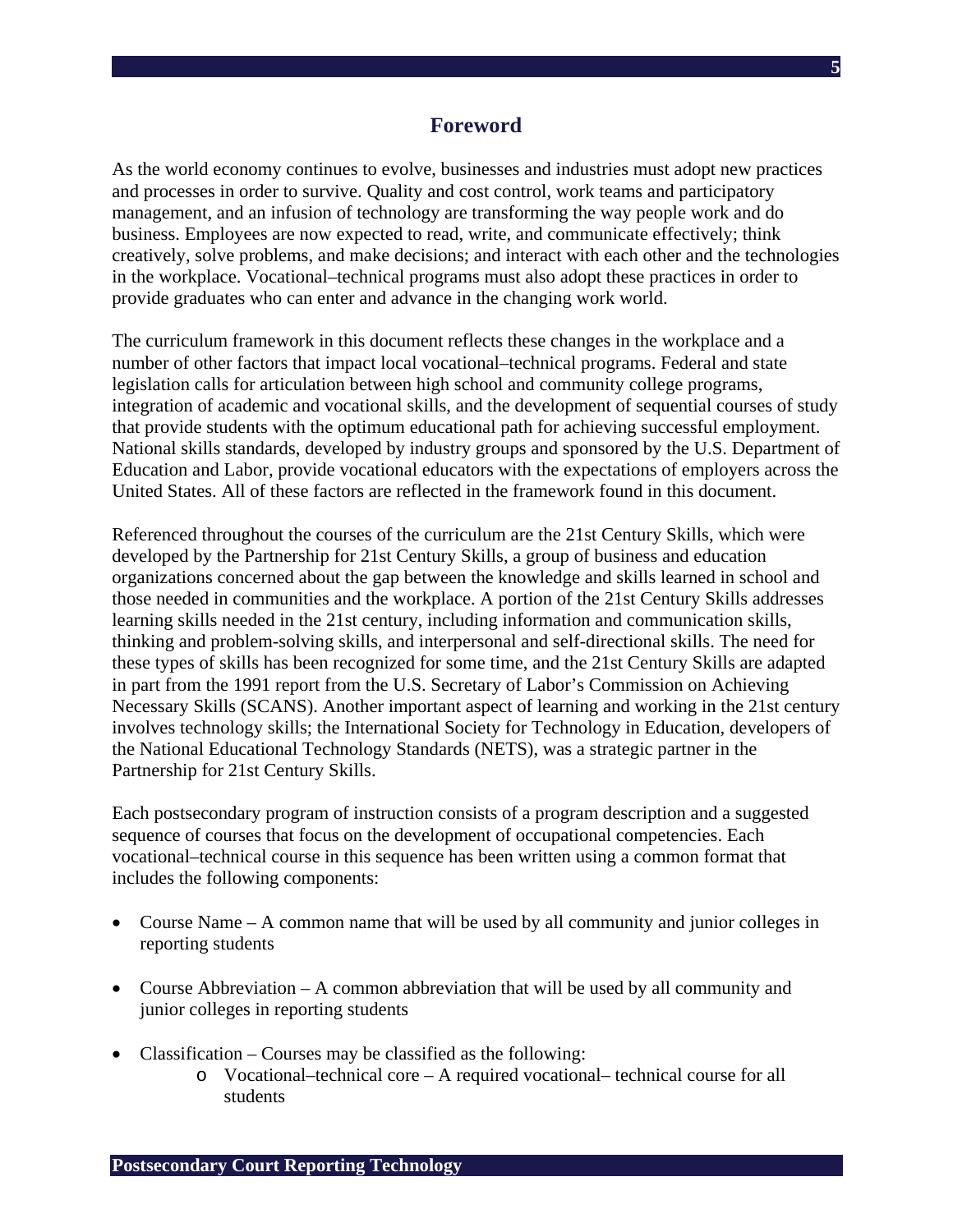- $\circ$  Area of concentration (AOC) core A course required in an area of concentration of a cluster of programs
- o Vocational– technical elective An elective vocational– technical course
- o Related academic course An academic course that provides academic skills and knowledge directly related to the program area
- o Academic core An academic course that is required as part of the requirements for an associate's degree
- Description A short narrative that includes the major purpose(s) of the course and the recommended number of hours of lecture and laboratory activities to be conducted each week during a regular semester
- Prerequisites A listing of any courses that must be taken prior to or on enrollment in the course
- Corequisites A listing of courses that may be taken while enrolled in the course
- Competencies and Suggested Objectives A listing of the competencies (major concepts and performances) and of the suggested student objectives that will enable students to demonstrate mastery of these competencies

The following guidelines were used in developing the program(s) in this document and should be considered in compiling and revising course syllabi and daily lesson plans at the local level:

- The content of the courses in this document reflects approximately 75% of the time allocated to each course. The remaining 25% of each course should be developed at the local district level and may reflect the following:
	- o Additional competencies and objectives within the course related to topics not found in the state framework, including activities related to specific needs of industries in the junior or community college district
	- o Activities that develop a higher level of mastery on the existing competencies and suggested objectives
	- o Activities and instruction related to new technologies and concepts that were not prevalent at the time the current framework was developed or revised
	- o Activities that implement components of the Mississippi Tech Prep initiative, including integration of academic and vocational–technical skills and coursework, school-to-work transition activities, and articulation of secondary and postsecondary vocational–technical programs
	- o Individualized learning activities, including work site learning activities, to better prepare individuals in the courses for their chosen occupational areas
- Sequencing of the course within a program is left to the discretion of the local district. Naturally, foundation courses related to topics such as safety, tool and equipment usage, and other fundamental skills should be taught first. Other courses related to specific skill areas and related academics, however, may be sequenced to take advantage of seasonal and climatic conditions, resources located outside of the school, and other factors.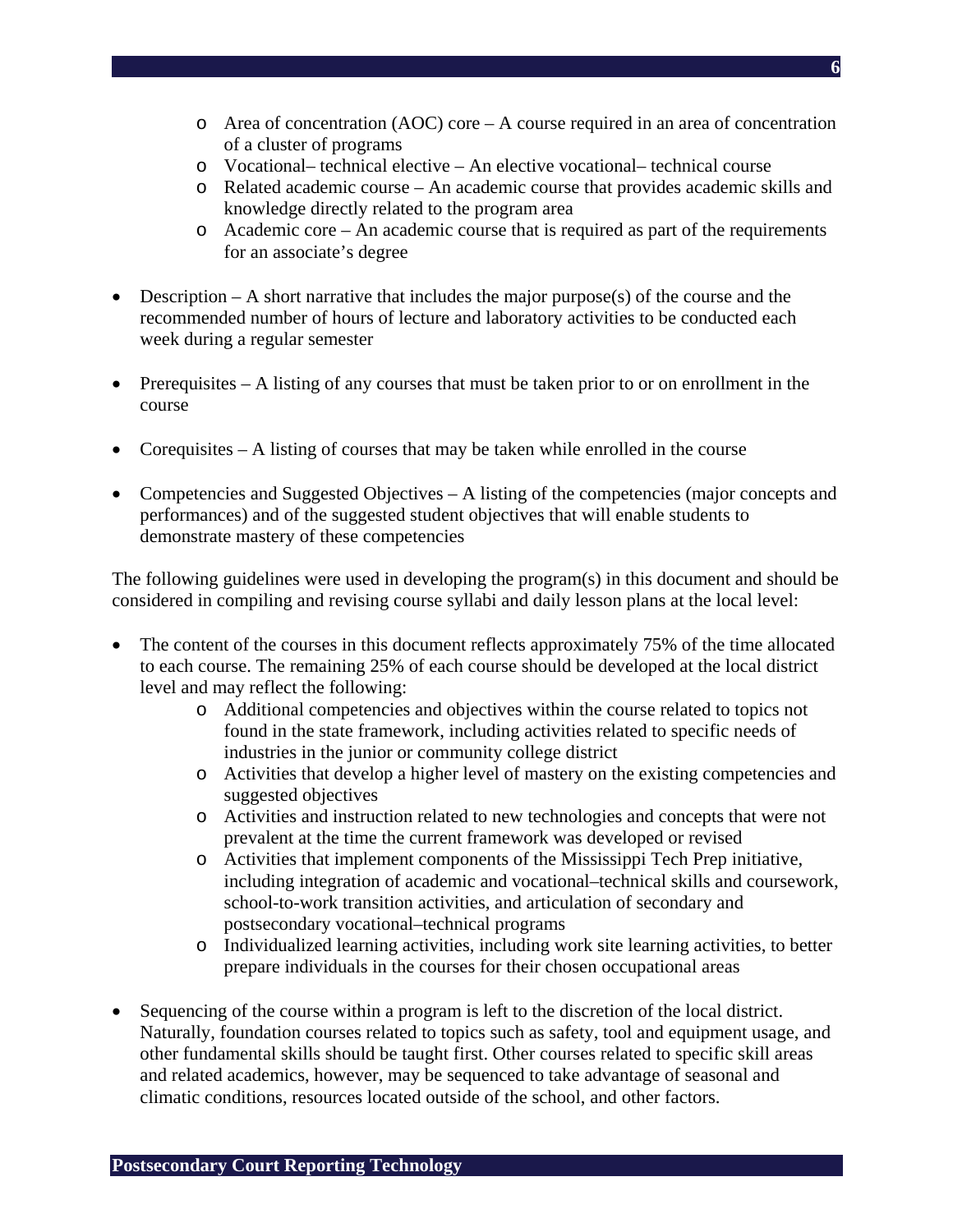- Programs that offer an Associate of Applied Science degree must include a minimum 15semester-credit-hour academic core. Specific courses to be taken within this core are to be determined by the local district. Minimum academic core courses are as follows:
	- o 3 semester credit hours Math/Science Elective
	-
	-
	-
	-
- 
- o 3 semester credit hours Written Communications Elective
- o 3 semester credit hours Oral Communications Elective
- o 3 semester credit hours Humanities/Fine Arts Elective
- o 3 semester credit hours Social/Behavioral Science Elective

It is recommended that courses in the academic core be spaced out over the entire length of the program so that students complete some academic and vocational–technical courses each semester. Each community or junior college has the discretion to select the actual courses that are required to meet this academic core requirement.

- In instances where secondary programs are directly related to community and junior college programs, competencies and suggested objectives from the high school programs are listed as baseline competencies. These competencies and objectives reflect skills and knowledge that are directly related to the community and junior college vocational–technical program. In adopting the curriculum framework, each community and junior college is asked to give assurances that:
	- o Students who can demonstrate mastery of the baseline competencies do not receive duplicate instruction and
	- o Students who cannot demonstrate mastery of this content will be given the opportunity to do so.
- The roles of the baseline competencies are to:
	- o Assist community and junior college personnel in developing articulation agreements with high schools and
	- o Ensure that all community and junior college courses provide a higher level of instruction than their secondary counterparts.
- The baseline competencies may be taught as special introduction courses for 3–6 semester hours of institutional credit that will not count toward associate's degree requirements. Community and junior colleges may choose to integrate the baseline competencies into ongoing courses in lieu of offering the introduction courses or may offer the competencies through special projects or individualized instruction methods.
- Technical elective courses have been included to allow community colleges and students to customize programs to meet the needs of industries and employers in their areas.

In order to provide flexibility within the districts, individual courses within a framework may be customized by:

- Adding new competencies and suggested objectives;
- Revising or extending the suggested objectives for individual competencies;
- Integrating baseline competencies from associated high school programs; and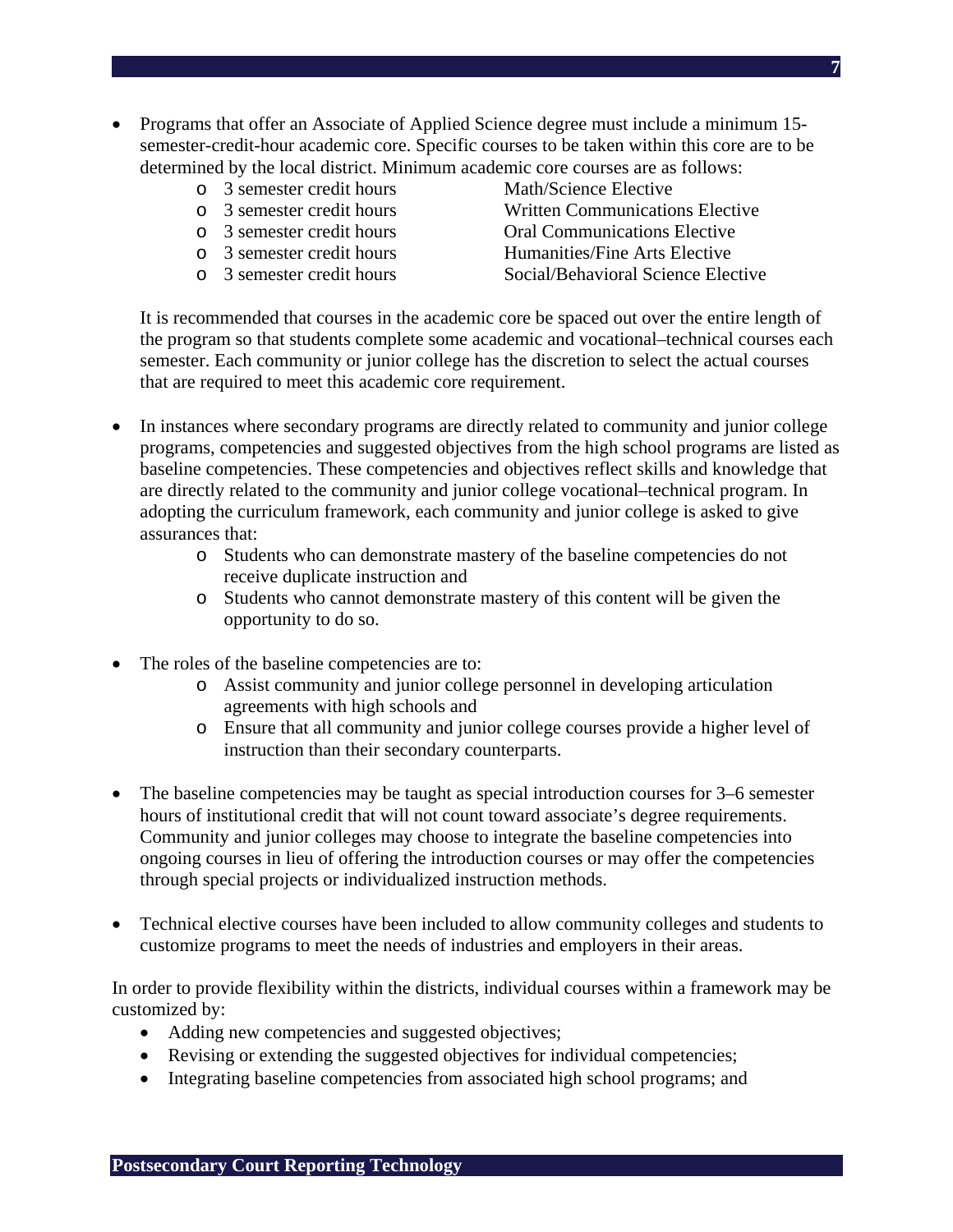• Adjusting the semester credit hours of a course to be up 1 hour or down 1 hour (after informing the State Board for Community and Junior Colleges [SBCJC] of the change).

In addition, the curriculum framework as a whole may be customized by:

- Resequencing courses within the suggested course sequence;
- Developing and adding a new course that meets specific needs of industries and other clients in the community or junior college district (with SBCJC approval); and
- Utilizing the technical elective options in many of the curricula to customize programs.

| <b>SEC Program</b>               | <b>PS Program</b>            | <b>PS Courses</b>  |
|----------------------------------|------------------------------|--------------------|
| S Business & Computer Technology | PS Court Reporting Tech (CIP | BOT 1313 - Applied |
| (CIP 52.0407)                    | 22.0303)                     | Business Math      |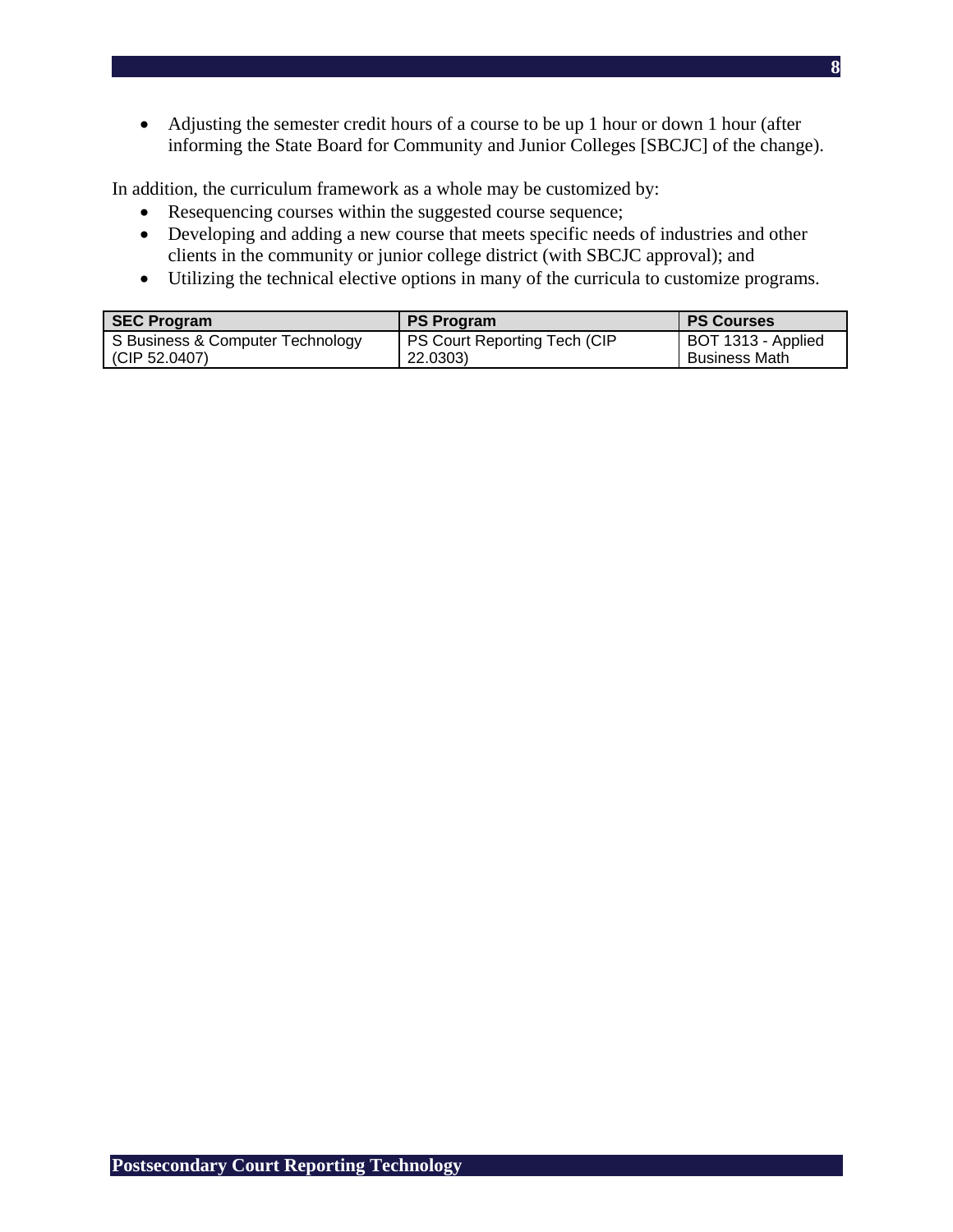# **Table of Contents**

| Student Competency Profile for Court Reporting Technology Judicial Reporting Option81 |  |
|---------------------------------------------------------------------------------------|--|
|                                                                                       |  |
| Student Competency Profile for Court Reporting Technology Captioning Option  89       |  |
|                                                                                       |  |
|                                                                                       |  |
|                                                                                       |  |
|                                                                                       |  |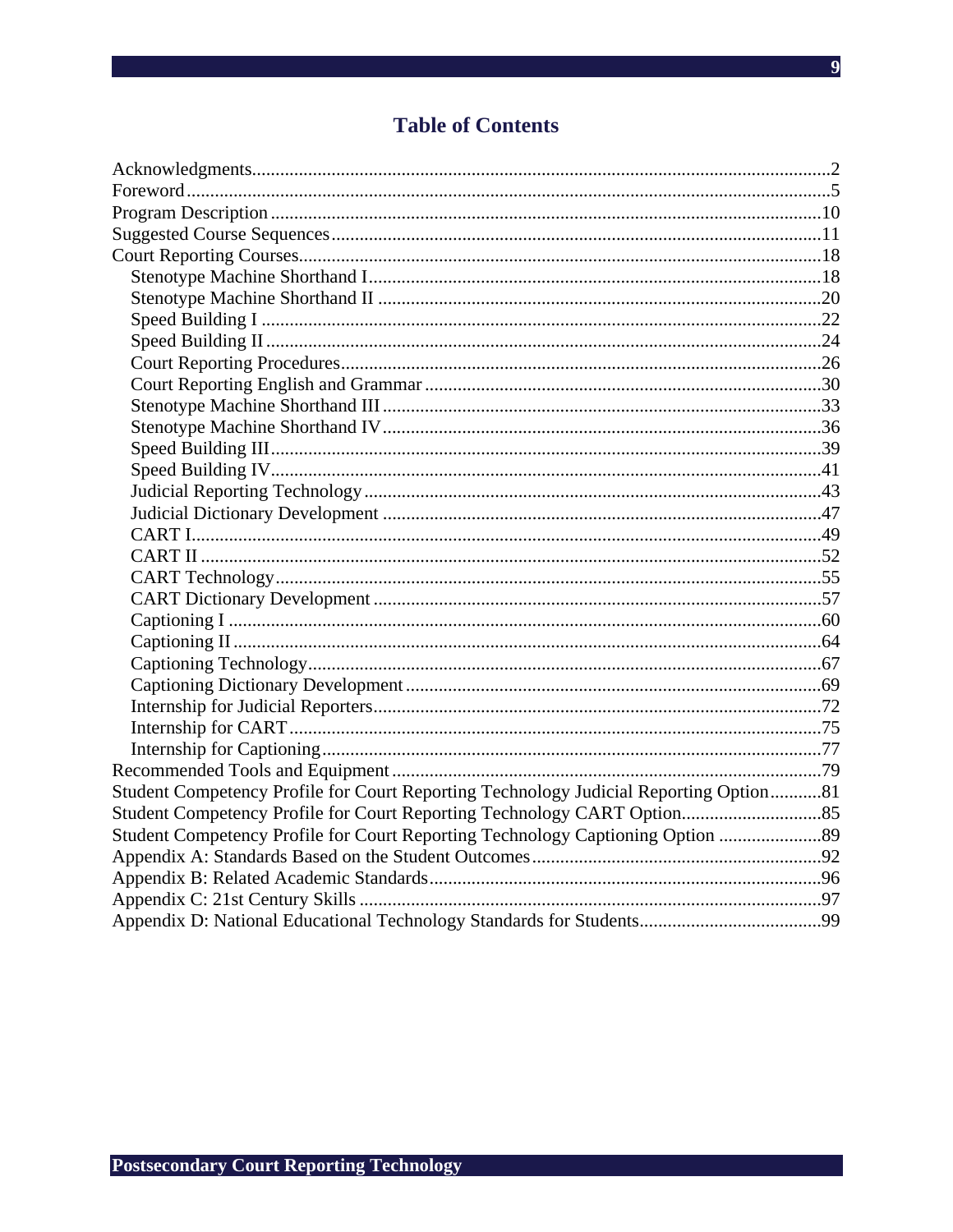# **Program Description**

The Court Reporting Technology program includes a basic core of courses designed to prepare a student for entry-level employment as an official and/or freelance judicial reporter, Communication Access Realtime Translation (CART) provider, or captioner. Students enrolled in this program can prepare for one of the following reporting options:

Judicial Reporting CART Captioning Scoping Certificate

Court Reporting Technology is a 2-year program of study that requires courses in the career– technical core, designated areas of concentration, and the academic core. The Associate of Applied Science degree is earned upon successful completion of the Judicial Reporting, CART, or Captioning curriculum.

The Judicial Reporting program provides training for official and freelance reporters.

The CART program of study prepares students for the position of CART provider for persons with hearing impairments and other disabilities.

The Captioning program of study prepares students to provide captioning services for live television broadcasts and other programs.

The Scoping Certificate option prepares students to provide editing and transcription services for judicial reporting.

This framework is based on student outcomes specified in the General Requirements and Minimum Standards published by the National Court Reporters Association Council on Approved Education. Additional research data used in the development of this publication were collected from a review of related literature and from surveys of local experts in business, industry, and education.

Industry standards are based on the National Court Reporters Association Council on Approved Education.

#### **Articulation**

Articulation credit from Secondary Business and Computer Technology to Postsecondary Court Reporting Technology will be awarded upon implementation of this curriculum by the college. The course to be articulated includes Applied Business Math (BOT 1313), with the stipulation of passing the MS-CPAS2 according to SBCJC guidelines.

| <b>SEC Program</b>               | <b>PS Program</b>                   | <b>PS Courses</b>    |
|----------------------------------|-------------------------------------|----------------------|
| S Business & Computer Technology | <b>PS Court Reporting Tech (CIP</b> | BOT 1313 - Applied   |
| (CIP 52.0407)                    | 22.0303)                            | <b>Business Math</b> |

**Postsecondary Court Reporting Technology**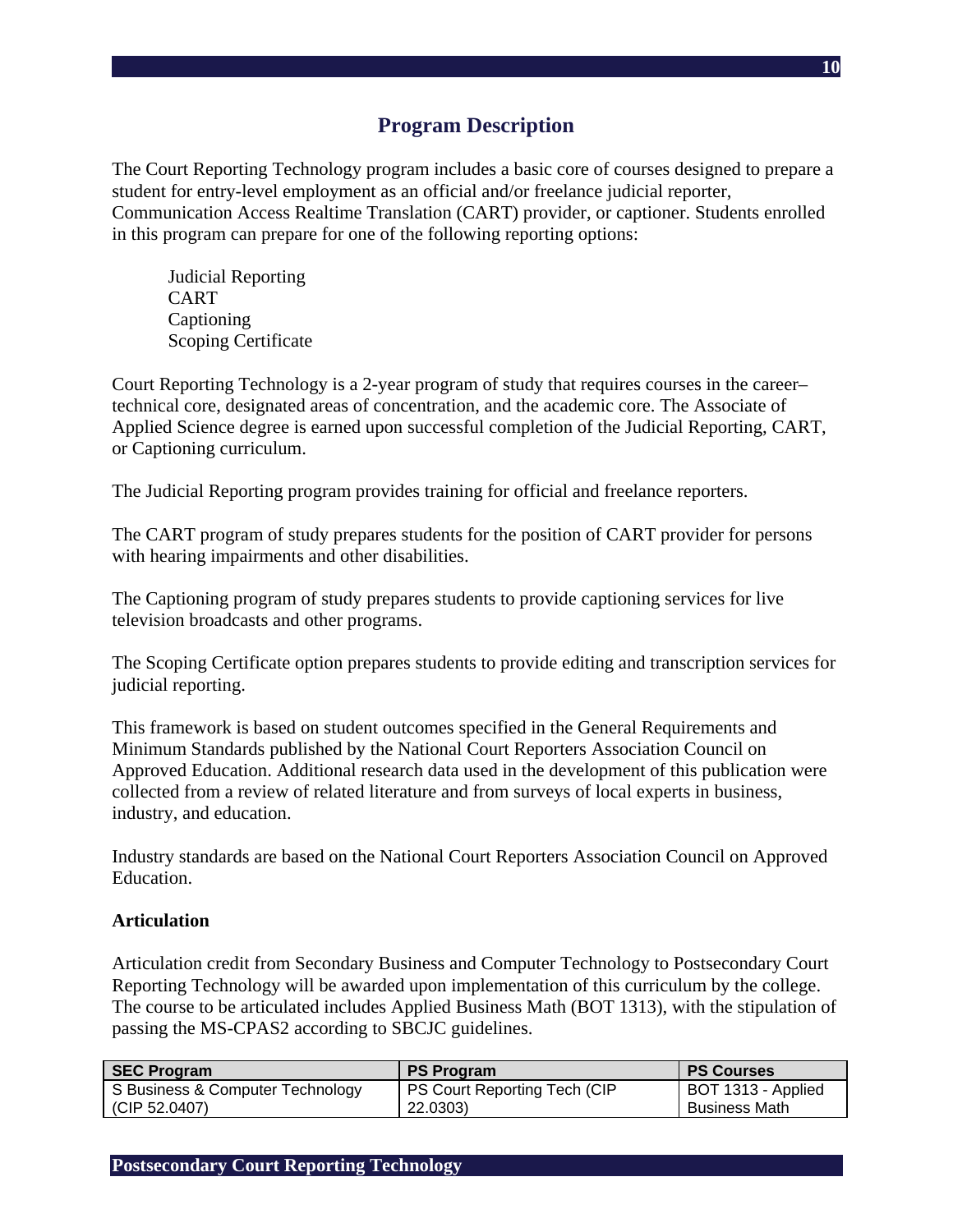# **Suggested Course Sequence\* Court Reporting Technology Judicial Reporting Option\*\* 2-Year Associate's Degree**

## FIRST YEAR

| 4 sch  | Stenotype Machine Shorthand I       | 3 sch  | Document Formatting (BOT               |
|--------|-------------------------------------|--------|----------------------------------------|
|        | (CRT 1114)                          |        | $1113$ <sup>***</sup>                  |
| 3 sch  | Introduction to Law (LET 1113)      | 3 sch  | Stenotype Machine Shorthand II         |
| 3 sch  | <b>Applied Business Math (BOT</b> ) |        | (CRT 1123)                             |
|        | 1313)                               | 3 sch  | Medical Office Terminology I           |
| 3 sch  | Mechanics of Communication          |        | (BOT 1613)                             |
|        | (BOT 1713)                          | 3 sch  | Speed Building II (CRT 1143)           |
| 3 sch  | Speed Building I (CRT 1133)         | 3 sch  | <b>Written Communications Elective</b> |
| 16 sch |                                     | 15 sch |                                        |

# SUMMER SESSION

# First Term Second Term

| 3–4 sch Math/Science Elective                                                |       | 3 sch Social/Behavioral Science Elective |
|------------------------------------------------------------------------------|-------|------------------------------------------|
| 3 sch Court Reporting English and Grammar 3 sch Oral Communications Elective |       |                                          |
| (CRT 1173)                                                                   |       |                                          |
|                                                                              | 6 sch |                                          |

SECOND YEAR

| 4 sch | Stenotype Machine Shorthand III        | 4 sch  | Stenotype M   |
|-------|----------------------------------------|--------|---------------|
|       | (CRT 2114)                             |        | (CRT 2124)    |
| 2 sch | <b>Judicial Reporting Technology</b>   | 4 sch  | Speed Buildi  |
|       | (CRT 2162)                             | 2 sch  | Judicial Dict |
| 3 sch | Speed Building III (CRT 2133)          |        | (CRT 2172)    |
| 3 sch | Medical Office Terminology II          | 1 sch  | Internship fo |
|       | (BOT 1623)                             |        | (CRT 2911)    |
| 4 sch | <b>Court Reporting Procedures (CRT</b> | 3 sch  | Humanities/I  |
|       | 1154)                                  |        |               |
|       |                                        | 14 sch |               |

| 4 sch | <b>Stenotype Machine Shorthand IV</b>    |
|-------|------------------------------------------|
|       | (CRT 2124)                               |
| 4 sch | Speed Building IV (CRT 2144)             |
| 2 sch | <b>Judicial Dictionary Development</b>   |
|       | (CRT 2172)                               |
| 1 sch | <b>Internship for Judicial Reporters</b> |
|       | (CRT 2911)                               |

Fine Arts Elective

16 sch

6–7 sch

**11**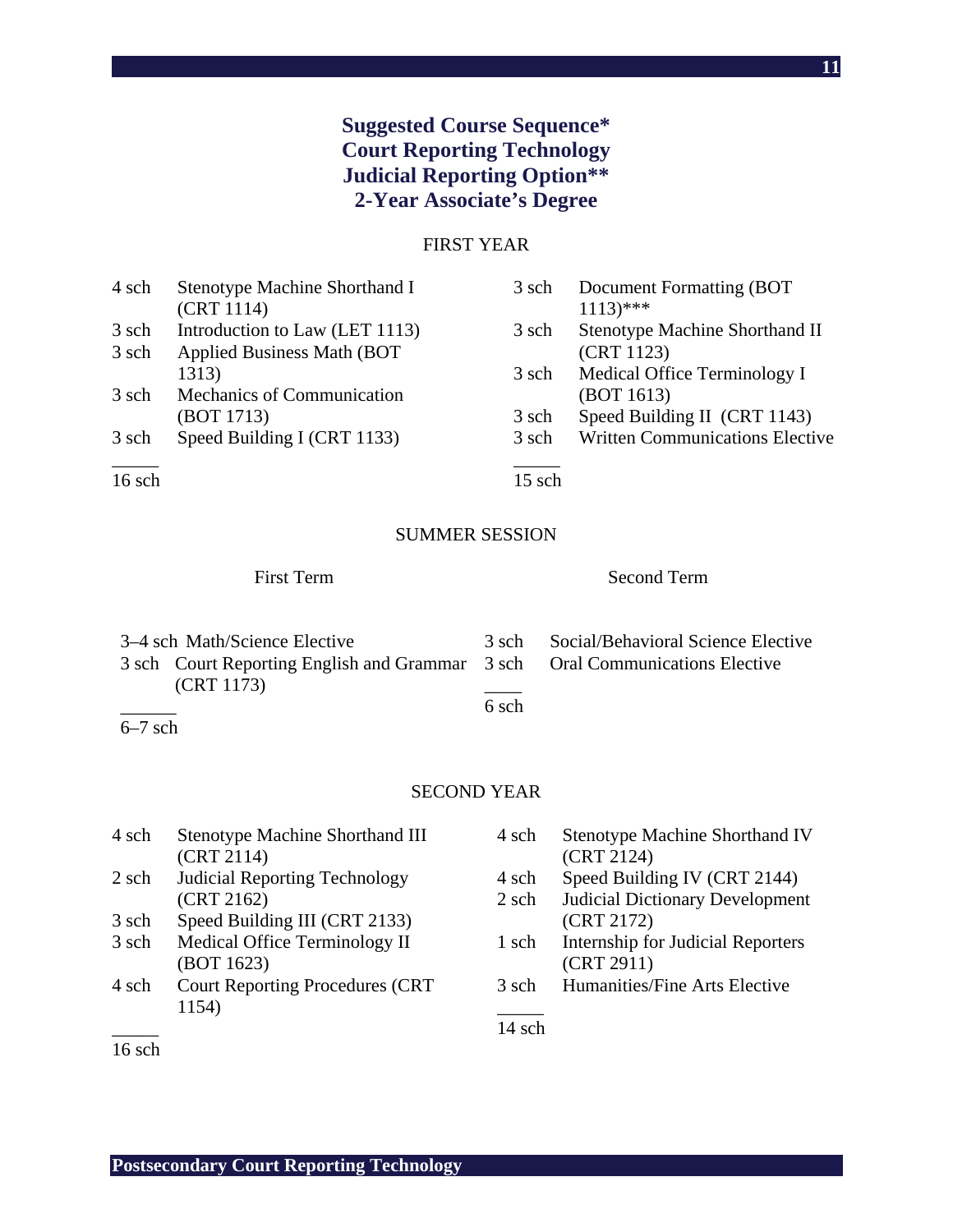- \* Students who lack entry-level skills in math, English, science, and so forth will be provided related studies.
- \*\* Total hours required for completion of this program may be reduced through articulation agreements with local high schools or vocational centers. Local demands for note-taking skills may be implemented through Continuing Education, Adult Education, and Industry Services.
- \*\*\* Prior to enrollment in Document Formatting and Production (BOT 1113), students will be required to key straight-copy material at a minimum of 35 GWPM, on a 5-minute timed writing, with a maximum of one error per minute. Students who do not demonstrate this level of proficiency will be required to enroll in Introduction to Keyboarding (BOT 1013).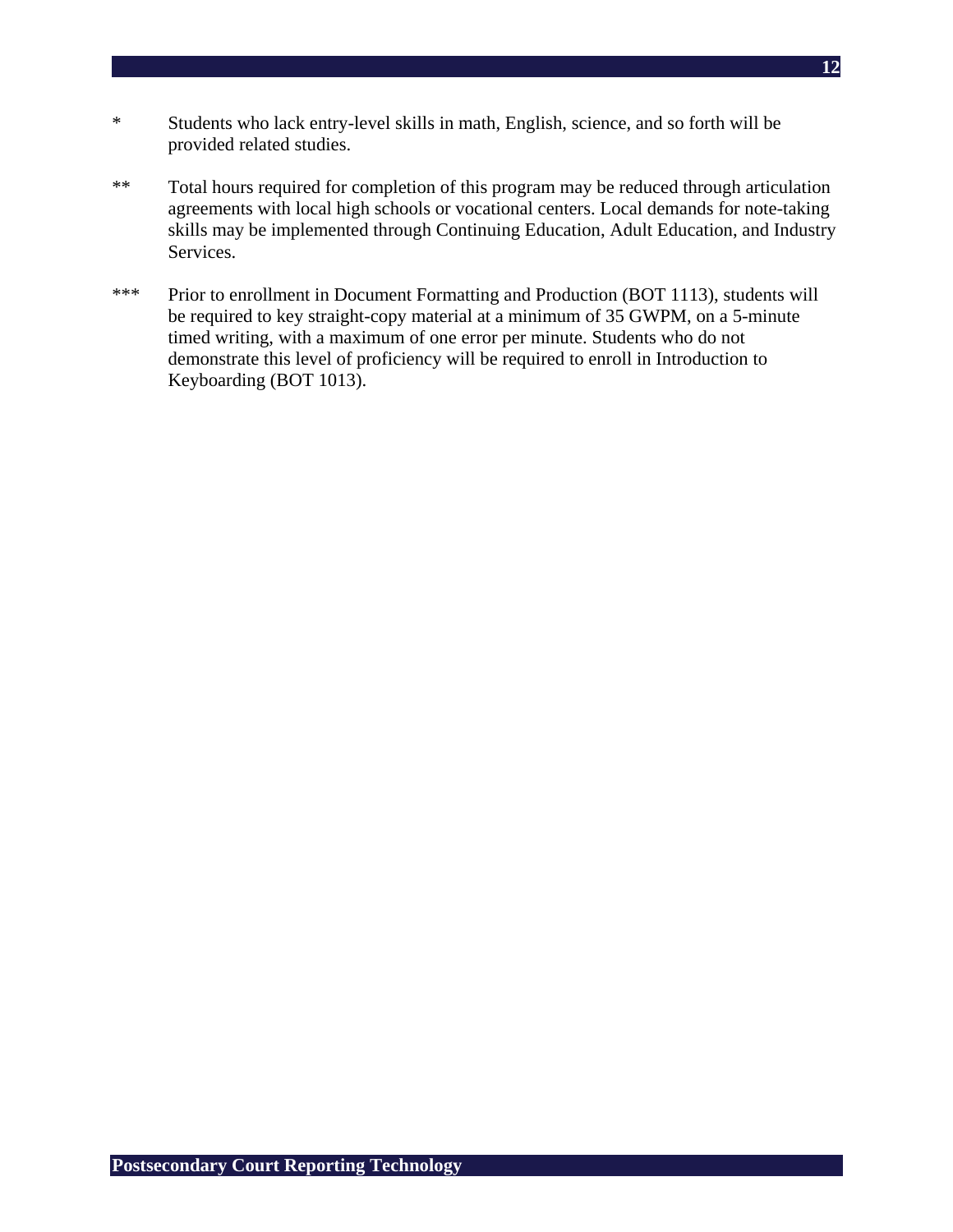# **Suggested Course Sequence\* Court Reporting Technology CART Option\*\* 2-Year Associate's Degree**

# FIRST YEAR

| 4 sch  | Stenotype Machine Shorthand I       | 3 sch    | Document Formatting (BOT               |
|--------|-------------------------------------|----------|----------------------------------------|
|        | (CRT 1114)                          |          | $1113$ <sup>***</sup>                  |
| 3 sch  | Introduction to Law (LET 1113)      | 3 sch    | Stenotype Machine Shorthand II         |
| 3 sch  | <b>Applied Business Math (BOT</b> ) |          | (CRT 1123)                             |
|        | 1313)                               | 3 sch    | Medical Office Terminology I           |
| 3 sch  | Mechanics of Communication          |          | (BOT 1613)                             |
|        | (BOT 1713)                          | 3 sch    | Speed Building II (CRT 1143)           |
| 3 sch  | Speed Building I (CRT 1133)         | 3 sch    | <b>Written Communications Elective</b> |
| 16 sch |                                     | $15$ sch |                                        |

#### SUMMER SESSION

# First Term Second Term

|           | 3–4 sch Math/Science Elective                                                |       | 3 sch Social/Behavioral Science Elective |
|-----------|------------------------------------------------------------------------------|-------|------------------------------------------|
|           | 3 sch Court Reporting English and Grammar 3 sch Oral Communications Elective |       |                                          |
|           | (CRT 1173)                                                                   |       |                                          |
|           |                                                                              | 6 sch |                                          |
| $6-7$ sch |                                                                              |       |                                          |

### SECOND YEAR

- 4 sch CART I (CRT 2514)
- 2 sch CART Technology (CRT 2562)
- 3 sch Speed Building III (CRT 2133)
- 3 sch Foundations of Deafness (IDT 1143)
- 1 sch Fingerspelling (IDT 1131)
- 4 sch Court Reporting Procedures (CRT 1154)
- 4 sch Speed Building IV (CRT 2144)
- 4 sch CART II (CRT 2524)
- 2 sch CART Dictionary Development (CRT 2572)
- 1 sch Internship for CART (CRT 2921)
- 3 sch Humanities/Fine Arts Elective

 $\overline{\phantom{a}}$ 14 sch

 $\overline{\phantom{a}}$ 17 sch

**Postsecondary Court Reporting Technology**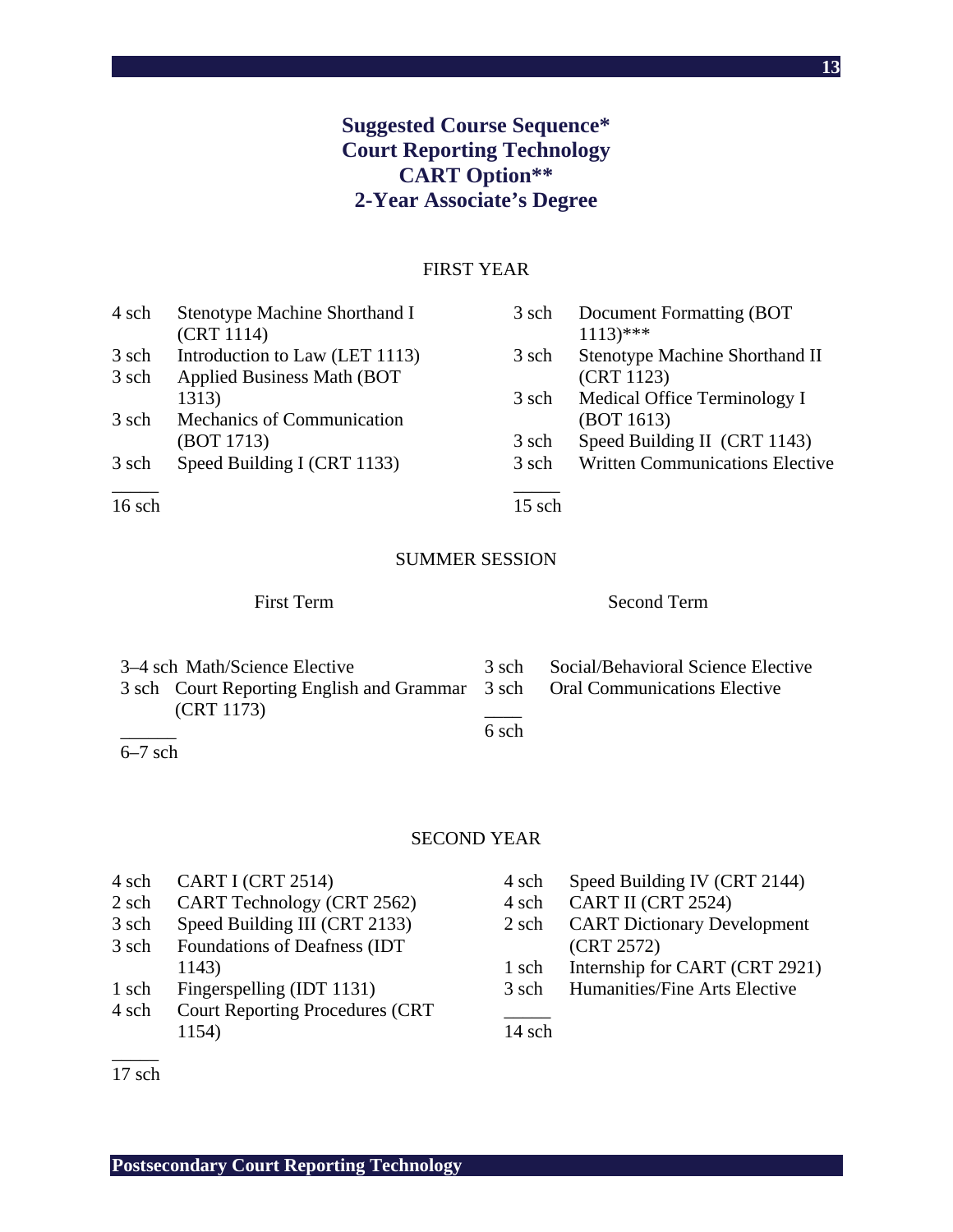- \* Students who lack entry-level skills in math, English, science, and so forth will be provided related studies.
- \*\* Total hours required for completion of this program may be reduced through articulation agreements with local high schools or vocational centers. Local demands for note-taking skills may be implemented through Continuing Education, Adult Education, and Industry Services.
- \*\*\* Prior to enrollment in Document Formatting and Production (BOT 1113), students will be required to key straight-copy material at a minimum of 35 GWPM, on a 5-minute timed writing, with a maximum of one error per minute. Students who do not demonstrate this level of proficiency will be required to enroll in Introduction to Keyboarding (BOT 1013).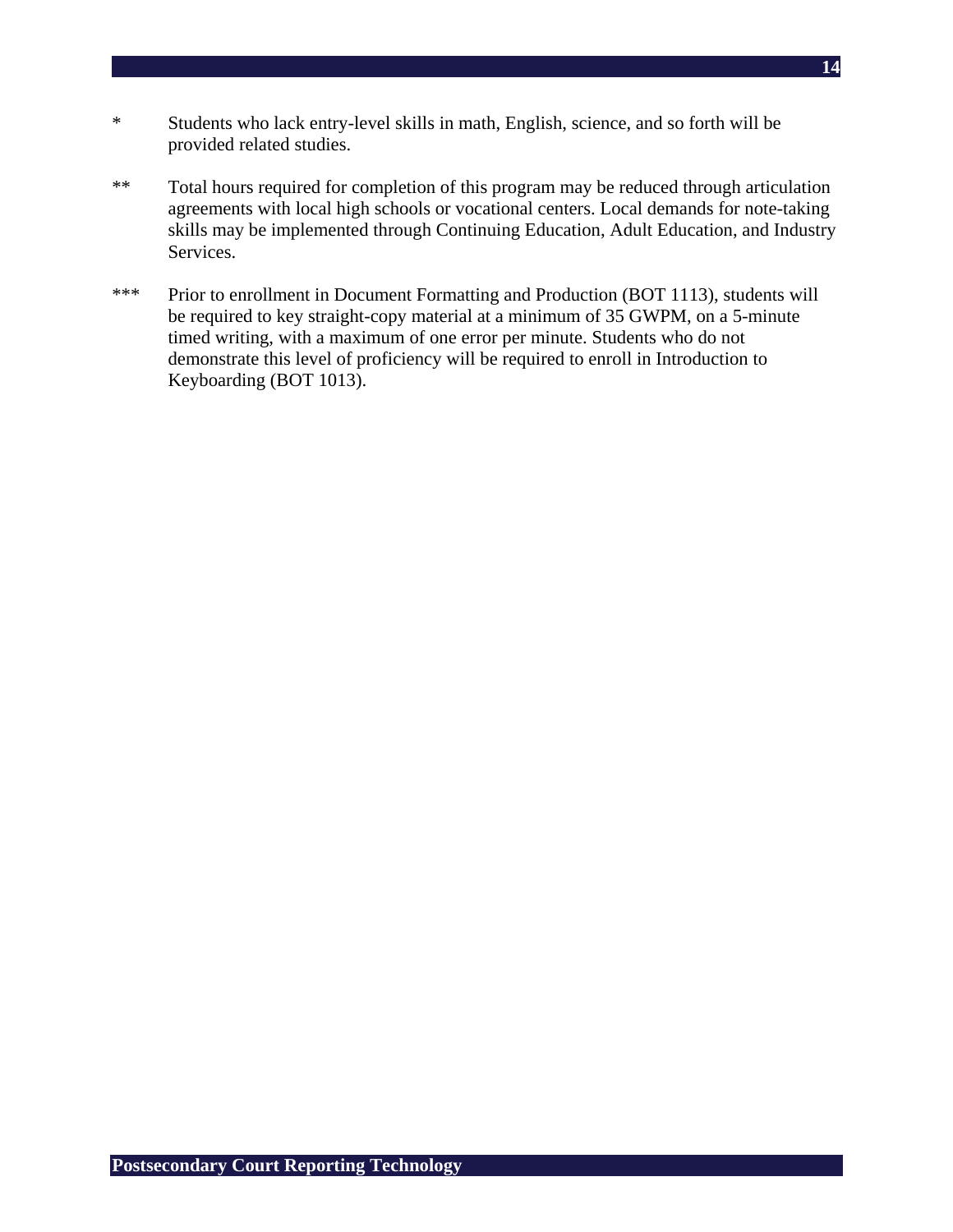# **Suggested Course Sequence\* Court Reporting Technology Captioning Option\*\* 2-Year Associate's Degree**

# FIRST YEAR

| Stenotype Machine Shorthand I       | 3 sch | Document Formatting (BOT)              |
|-------------------------------------|-------|----------------------------------------|
| (CRT 1114)                          |       | $1113$ <sup>***</sup>                  |
| Introduction to Law (LET 1113)      | 3 sch | Stenotype Machine Shorthand II         |
| <b>Applied Business Math (BOT</b> ) |       | (CRT 1123)                             |
| 1313)                               | 3 sch | Medical Office Terminology I           |
| Mechanics of Communication          |       | (BOT 1613)                             |
| (BOT 1713)                          | 3 sch | Speed Building II (CRT 1143)           |
| Speed Building I (CRT 1133)         | 3 sch | <b>Written Communications Elective</b> |
|                                     |       |                                        |
|                                     |       | 15 sch                                 |

#### SUMMER SESSION

First Term Second Term

| 3–4 sch Math/Science Elective |                                                                              |       | 3 sch Social/Behavioral Science Elective |
|-------------------------------|------------------------------------------------------------------------------|-------|------------------------------------------|
|                               | 3 sch Court Reporting English and Grammar 3 sch Oral Communications Elective |       |                                          |
|                               | (CRT 1173)                                                                   |       |                                          |
|                               |                                                                              | 6 sch |                                          |
| $6-7$ sch                     |                                                                              |       |                                          |

#### SECOND YEAR

| 4 sch  | Captioning I (CRT 2714)                | 4 sch  | Speed Building IV (CRT 2144)             |
|--------|----------------------------------------|--------|------------------------------------------|
| 2 sch  | Captioning Technology (CRT 2762)       | 4 sch  | Captioning II (CRT 2724)                 |
| 3 sch  | Speed Building III (CRT 2133)          | 2 sch  | <b>Captioning Dictionary Development</b> |
| 3 sch  | HIS, PSC, GEO Elective                 |        | (CRT 2772)                               |
| 4 sch  | <b>Court Reporting Procedures (CRT</b> | 1 sch  | Internship for Captioning (CRT)          |
|        | 1154)                                  |        | 2931)                                    |
|        |                                        | 3 sch  | Humanities/Fine Arts Elective            |
|        |                                        |        |                                          |
| 16 sch |                                        | 14 sch |                                          |

\* Students who lack entry-level skills in math, English, science, and so forth will be provided related studies.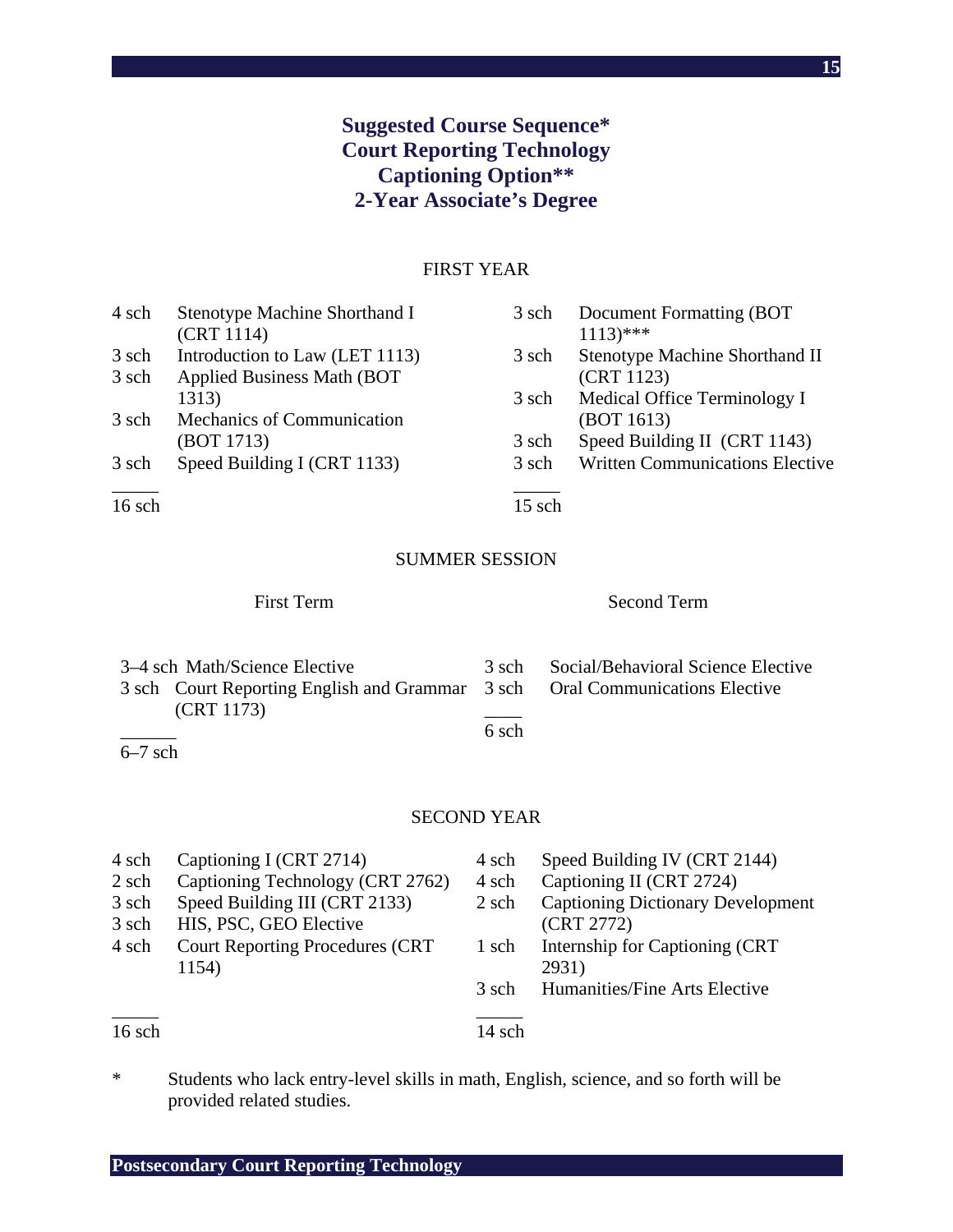- \*\* Total hours required for completion of this program may be reduced through articulation agreements with local high schools or vocational centers. Local demands for note-taking skills may be implemented through Continuing Education, Adult Education, and Industry.
- \*\*\* Prior to enrollment in Document Formatting and Production (BOT 1113), students will be required to key straight-copy material at a minimum of 35 GWPM, on a 5-minute timed writing, with a maximum of one error per minute. Students who do not demonstrate this level of proficiency will be required to enroll in Introduction to Keyboarding (BOT 1013).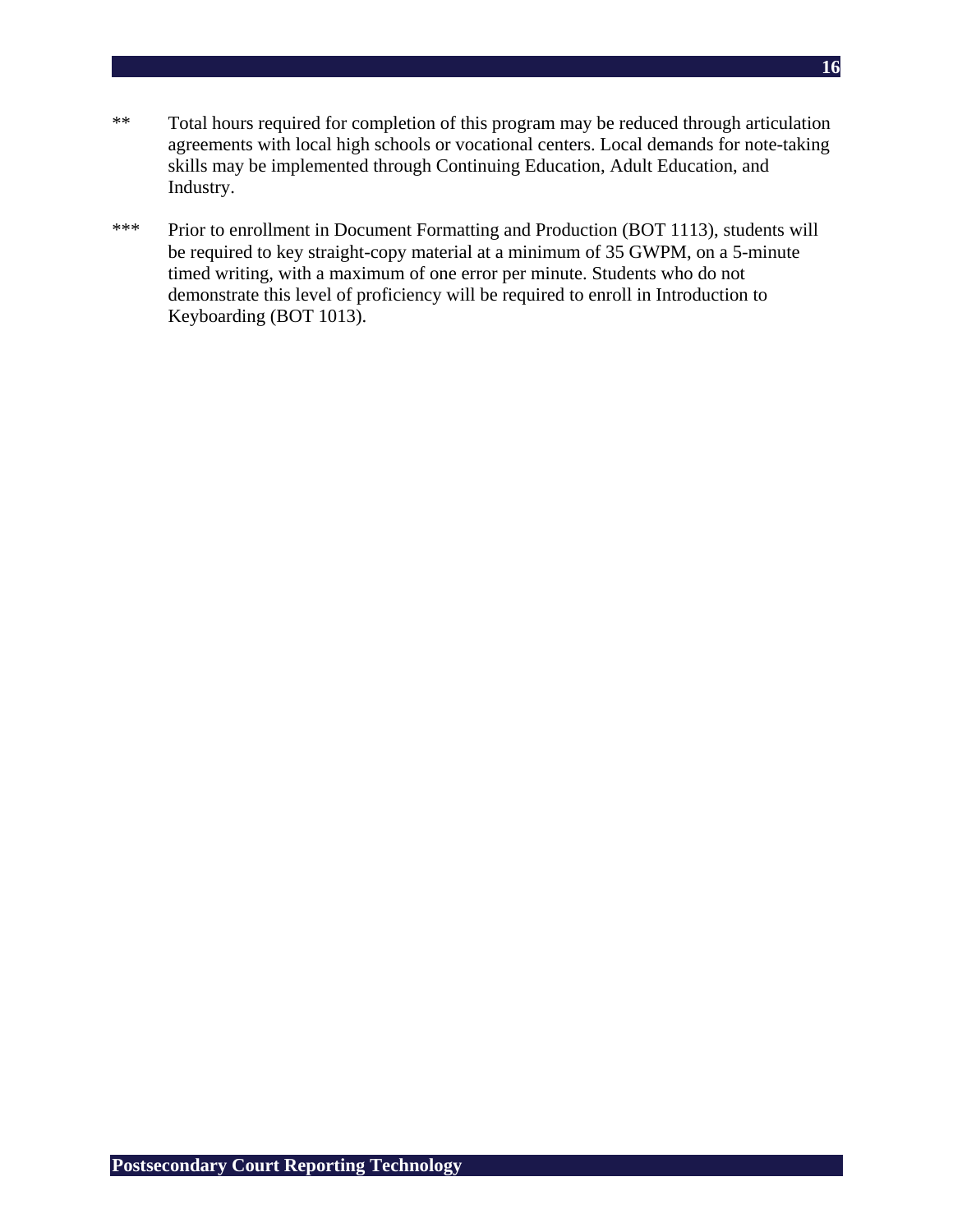# **Suggested Course Sequence\* Court Reporting Technology Scoping Certificate Option**

### FIRST YEAR

| 4 sch  | Stenotype Machine Shorthand I     | 3 sch | Document Formatting (BOT               |
|--------|-----------------------------------|-------|----------------------------------------|
|        | (CRT 1114)                        |       | $1113$ <sup>**</sup>                   |
| 3 sch  | Introduction to Law (LET 1113)    | 3 sch | Stenotype Machine Shorthand II         |
| 3 sch  | <b>Applied Business Math (BOT</b> |       | (CRT 1123)                             |
|        | 1313)                             | 3 sch | Medical Office Terminology I           |
| 3 sch  | Mechanics of Communication        |       | (BOT 1613)                             |
|        | (BOT 1713)                        | 4 sch | <b>Court Reporting Procedures (CRT</b> |
| 3 sch  | Speed Building I (CRT 1133)       |       | 1154)                                  |
|        |                                   | 3 sch | English Composition (ENG 1113)         |
| 16 sch |                                   |       |                                        |

16 sch

#### SUMMER SESSION

## First Term

 $\overline{\phantom{a}}$ 3 sch

- \* Students who lack entry-level skills in math, English, science, and so forth will be provided related studies.
- \*\* Prior to enrollment in Document Formatting and Production (BOT 1113), students will be required to key straight-copy material at a minimum of 35 GWPM, on a 5-minute timed writing, with a maximum of one error per minute. Students who do not demonstrate this level of proficiency will be required to enroll in Introduction to Keyboarding (BOT 1013).

<sup>3</sup> sch Court Reporting English and Grammar (CRT 1173)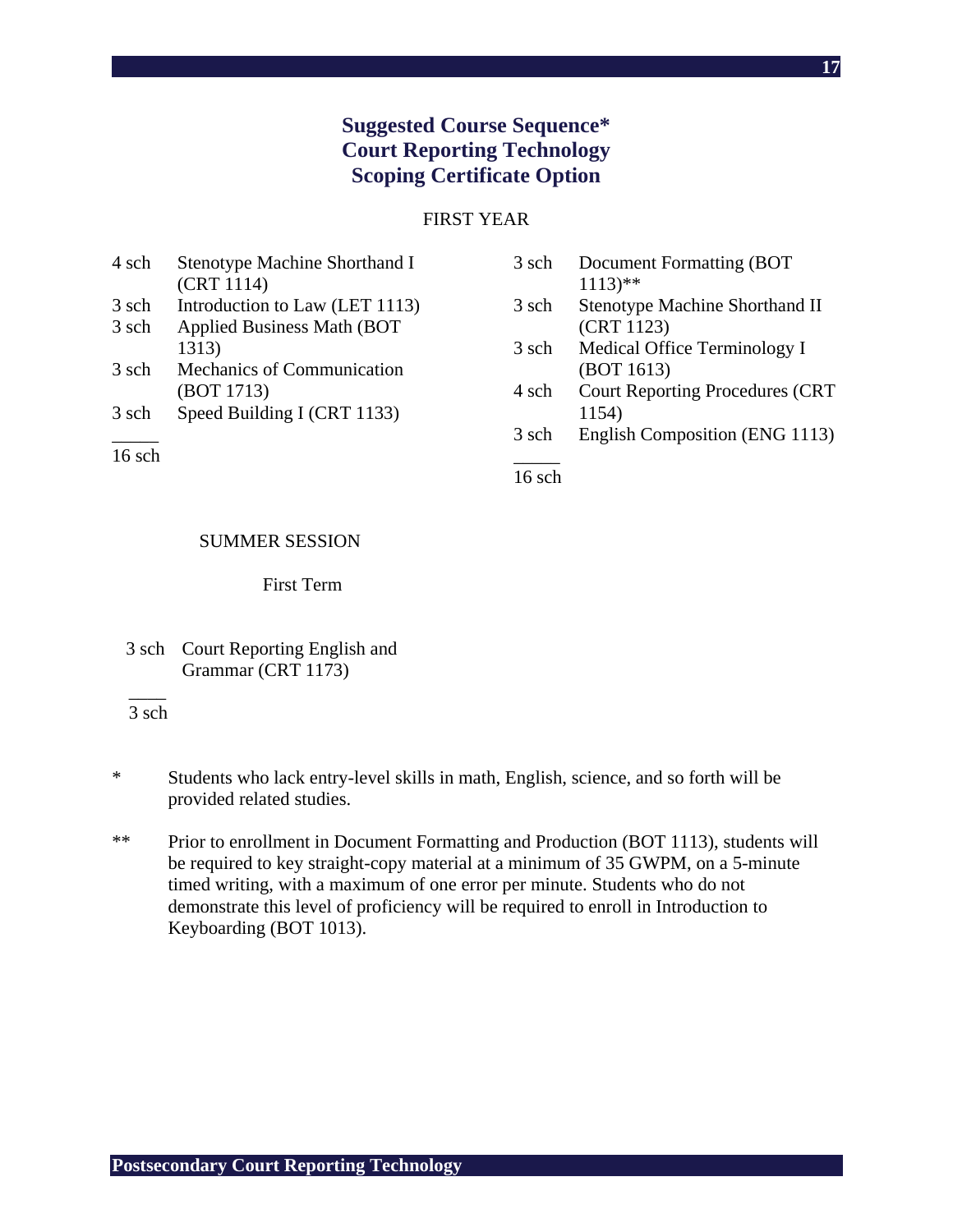# **Court Reporting Courses**

**Course Name:** Stenotype Machine Shorthand I

# **Course Abbreviation:** CRT 1114

### **Classification:** Vocational–Technical Core

**Description:** This course provides instruction in writing the spoken word with punctuation using a stenotype realtime translation theory to provide instantaneous English translation with speed and accuracy development. (4 sch: 2-hr lecture, 4-hr lab)

#### **Prerequisite:** None

| <b>Competencies and Suggested Objectives</b>                                            |  |
|-----------------------------------------------------------------------------------------|--|
| 1. Operate the stenotype machine by the touch method using a realtime theory to provide |  |
| instantaneous, realtime translation, with special emphasis on dictionary                |  |
| building/management.                                                                    |  |
| Read stenotype theory from printed material at the rate of up to 100 words per minute.  |  |

- 3. Take dictation on the stenotype machine at the rate of up to 100 words per minute.
- 4. Transcribe usable copy from dictated stenotype notes.

# **STANDARDS**

*Standards Based on Student Outcomes Specified by the NCRA Council on Approved Education* 

|         | Judicial Option                                                                                                                                       |
|---------|-------------------------------------------------------------------------------------------------------------------------------------------------------|
| NCRA 1  | Write a realtime translation theory system.                                                                                                           |
| NCRA 2  | Read aloud from shorthand notes, quickly locating portions to be read,<br>maintaining composure while reading, reading distinctly and with authority. |
| NCRA 21 | <b>Captioning Option</b><br>Write a realtime theory.                                                                                                  |
|         | <b>Cart Option</b>                                                                                                                                    |

NCRA 30 Write a realtime theory.

*Related Academic Standards* 

- R1 Interpret Graphic Information (forms, maps, reference sources)
- R2 Words in Context (same and opposite meaning)
- L1 Usage (pronoun, tense, subject–verb agreement, adjective, adverb)
- L2 Sentence Formation (fragments, run-on, clarity)
- L3 Paragraph Development (topic sentence, supporting sentence, sequence)
- L4 Capitalization (proper noun, titles)

### **Postsecondary Court Reporting Technology**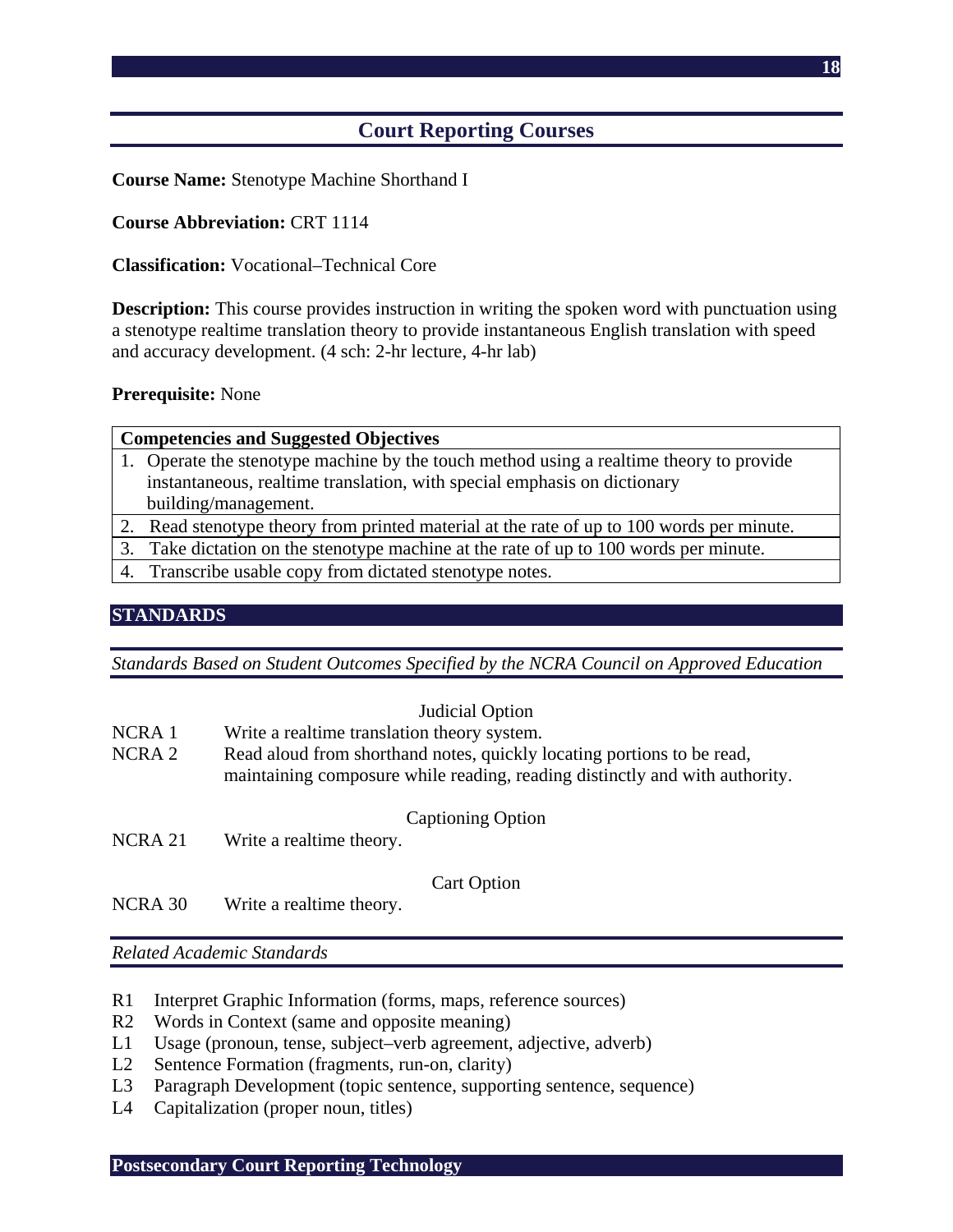- L5 Punctuation (comma, semicolon)
- L6 Writing Conventions (quotation marks, apostrophe, parts of a letter)
- S1 Vowel (short, long)
- S2 Consonant (variant spelling, silent letter)
- S3 Structural Unit (root, suffix)

Copyright © 1994 by CTB/McGraw-Hill LLC

#### *21st Century Skills*

- CS1 Global Awareness
- CS2 Financial, Economic, and Business Literacy
- CS3 Civic Literacy
- CS4 Information and Communication Skills
- CS5 Thinking and Problem-Solving Skills
- CS6 Interpersonal and Self-Directional Skills

*National Educational Technology Standards for Students* 

- T1 Basic operations and concepts
- T2 Social, ethical, and human issues
- T3 Technology productivity tools
- T4 Technology communications tools

### **SUGGESTED REFERENCES**

Aurelio, S. J. (2003). *How to say it and write it correctly now*. Arlington, MA: Logophile Press.

- Bureau of Labor Statistics, U.S. Department of Labor. (n.d.). *Court reporters.* Retrieved July 11, 2005, from http://www.bls.gov/oco/pdf/ocos152.pdf
- Career Explorer (n.d.). *Job descriptions: Court reporting.* Retrieved July 11, 2005, from http://careerexplorer.net/jobchoices/court.asp
- Morson, L. I. (2002). *Morson's English guide for court reporters* (2nd ed.). New Egypt, NJ: Author.
- National Court Reporters Association. (n.d.). *The role of the court reporter in the legal system*. Retrieved July 11, 2005, from http://www.scopists.com/library/pro/cr\_role.html

Ritter, B. (2005). *StenEd realtime theory, volume I*. Melrose, FL: StenEd.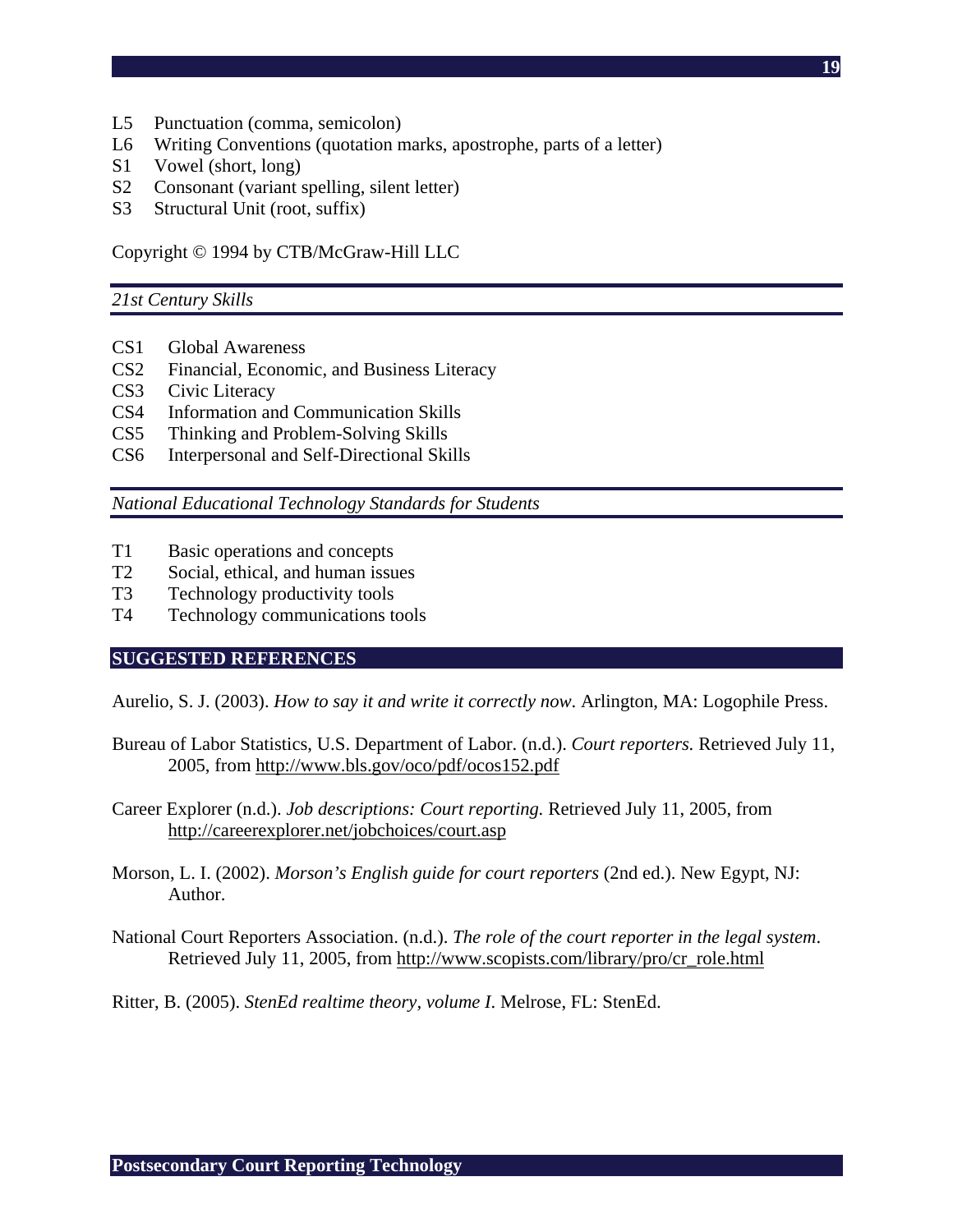**Course Name:** Stenotype Machine Shorthand II

**Course Abbreviation:** CRT 1123

**Classification:** Vocational–Technical Core

**Description:** This course is a continuation of Stenotype Machine Shorthand I. Emphasis is placed on machine theory reinforcement, vocabulary, dictionary building, and speed development using carefully graded and timed practice material. (3 sch: 1-hr lecture, 4-hr lab)

**Prerequisite:** Stenotype Machine Shorthand I (CRT 1114)

# **Competencies and Suggested Objectives**

- 1. Operate the stenotype machine by the touch method using a realtime theory to provide instantaneous, realtime translation, with special emphasis on dictionary building/management.
	- a. Develop, complete, and apply stenotype theory including brief forms and phrases.
	- b. Take dictation on the stenotype machine at the rate of up to 140 wpm.
	- c. Transcribe usable copy from dictated stenotype notes.

# **STANDARDS**

*Standards Based on Student Outcomes Specified by the NCRA Council on Approved Education* 

|                   | Judicial Option                                                                                                                                       |
|-------------------|-------------------------------------------------------------------------------------------------------------------------------------------------------|
| NCRA 1            | Write a realtime translation theory system.                                                                                                           |
| NCRA <sub>2</sub> | Read aloud from shorthand notes, quickly locating portions to be read,<br>maintaining composure while reading, reading distinctly and with authority. |
| NCRA 21           | <b>Captioning Option</b><br>Write a realtime theory.                                                                                                  |
| NCRA 30           | <b>Cart Option</b><br>Write a realtime theory.                                                                                                        |

*Related Academic Standards* 

- R1 Interpret Graphic Information (forms, maps, reference sources)
- R2 Words in Context (same and opposite meaning)
- L1 Usage (pronoun, tense, subject–verb agreement, adjective, adverb)
- L2 Sentence Formation (fragments, run-on, clarity)
- L3 Paragraph Development (topic sentence, supporting sentence, sequence)
- L4 Capitalization (proper noun, titles)
- L5 Punctuation (comma, semicolon)
- L6 Writing Conventions (quotation marks, apostrophe, parts of a letter)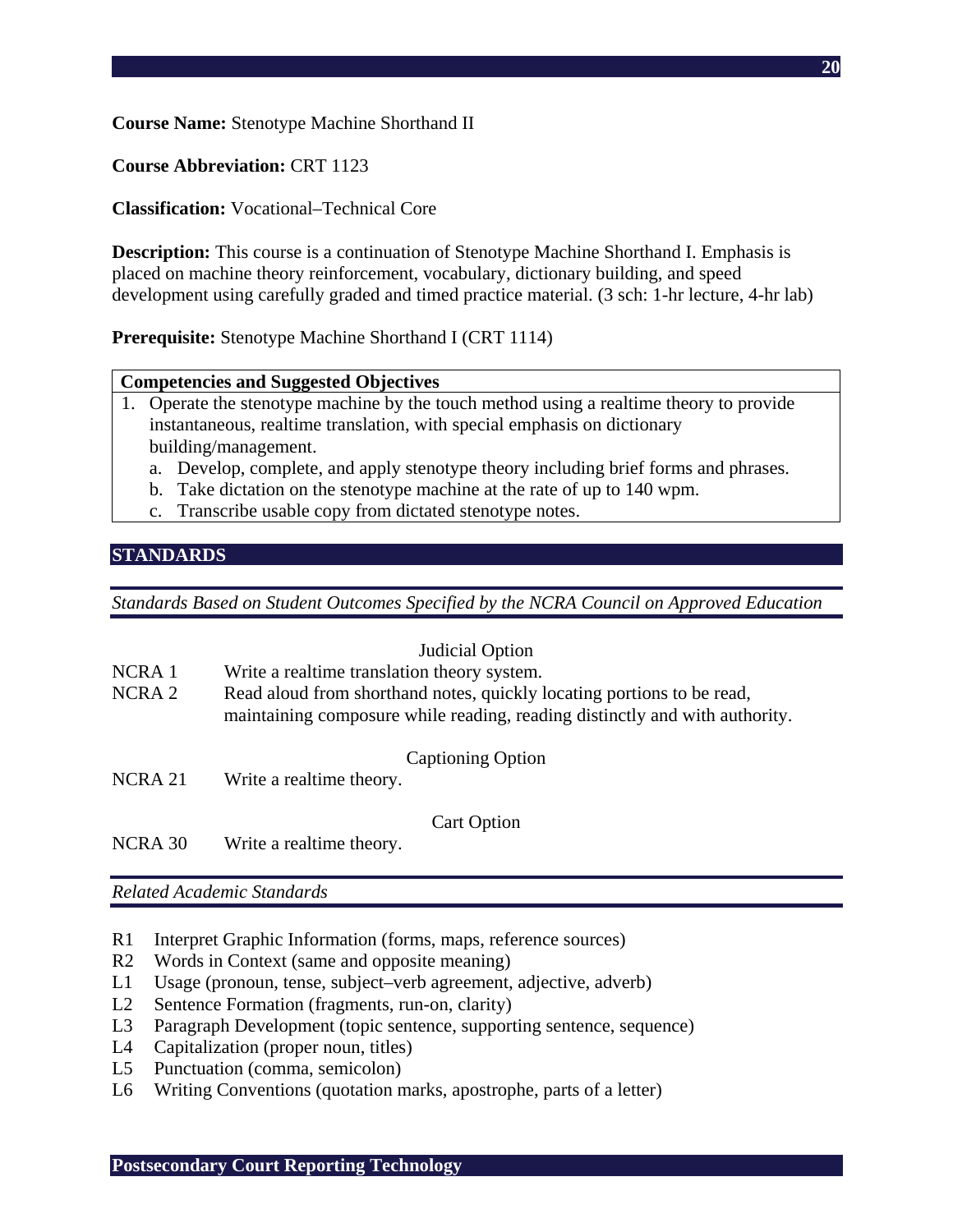- S1 Vowel (short, long)
- S2 Consonant (variant spelling, silent letter)
- S3 Structural Unit (root, suffix)

Copyright © 1994 by CTB/McGraw-Hill LLC

 *21st Century Skills* 

- CS1 Global Awareness
- CS2 Financial, Economic, and Business Literacy
- CS3 Civic Literacy
- CS4 Information and Communication Skills
- CS5 Thinking and Problem-Solving Skills
- CS6 Interpersonal and Self-Directional Skills

*National Educational Technology Standards for Students* 

- T1 Basic operations and concepts
- T2 Social, ethical, and human issues
- T3 Technology productivity tools
- T4 Technology communications tools

#### **SUGGESTED REFERENCES**

Aurelio, S. J. (2003). *How to say it and write it correctly now*. Arlington, MA: Logophile Press.

- Bureau of Labor Statistics, U.S. Department of Labor. (n.d.). *Court reporters.* Retrieved July 11, 2005, from http://www.bls.gov/oco/pdf/ocos152.pdf
- Career Explorer (n.d.). *Job descriptions: Court reporting.* Retrieved July 11, 2005, from http://careerexplorer.net/jobchoices/court.asp
- Morson, L. I. (2002). *Morson's English guide for court reporters* (2nd ed.). New Egypt, NJ: Author.

National Court Reporters Association. (n.d.). *The role of the court reporter in the legal system*. Retrieved July 11, 2005, from http://www.scopists.com/library/pro/cr\_role.html

Rhyne, P. (1997). *StenEd theory reinforcement takes.* Melrose, FL: StenEd.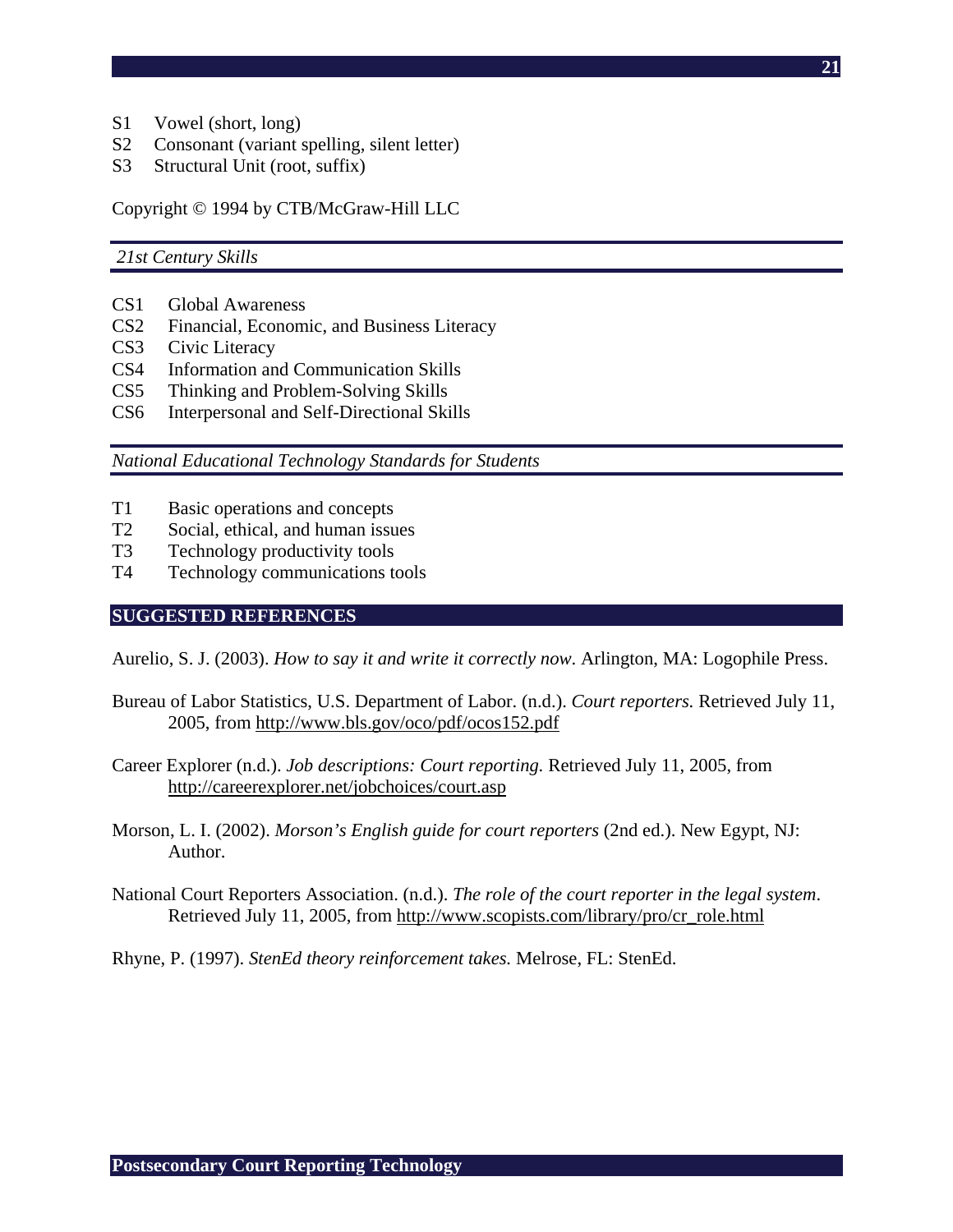# **Course Name:** Speed Building I

# **Course Abbreviation:** CRT 1133

# **Classification:** Vocational–Technical Core

**Description:** This course is an initial course for building speed using the stenotype machine in taking dictation at speeds of 20–100 wpm through live, online, or electronic media not limited to two-voice and multi-voice testimony, literary, jury charge, and current events. Salable transcription of dictated material through stenotype notes is required. (3 sch: 2-hr lecture, 2-hr lab)

# **Prerequisite:** NONE

### **Competencies and Suggested Objectives**

- 1. Demonstrate mastery of stenotype theory and stenotype machine performance and increased speed of machine operation.
- 2. Develop word recognition and writing vocabulary.
- 3. Take dictation at the rate of up to 100 wpm for 5 minutes with 97% or better accuracy, and successfully produce a minimum of three salable transcripts of such takes consisting of literary, jury charge, and two-voice (Q&A) judicial reporting material.

# **STANDARDS**

*Standards Based on Student Outcomes Specified by the NCRA Council on Approved Education* 

### Judicial Option

- NCRA 1 Write a realtime translation theory system.
- NCRA 2 Read aloud from shorthand notes, quickly locating portions to be read, maintaining composure while reading, reading distinctly and with authority.
	- Captioning Option
- NCRA 21 Write a realtime theory.

Cart Option

NCRA 30 Write a realtime theory.

*Related Academic Standards* 

- R1 Interpret Graphic Information (forms, maps, reference sources)
- R2 Words in Context (same and opposite meaning)
- L1 Usage (pronoun, tense, subject–verb agreement, adjective, adverb)
- L2 Sentence Formation (fragments, run-on, clarity)
- L3 Paragraph Development (topic sentence, supporting sentence, sequence)
- L4 Capitalization (proper noun, titles)

**Postsecondary Court Reporting Technology**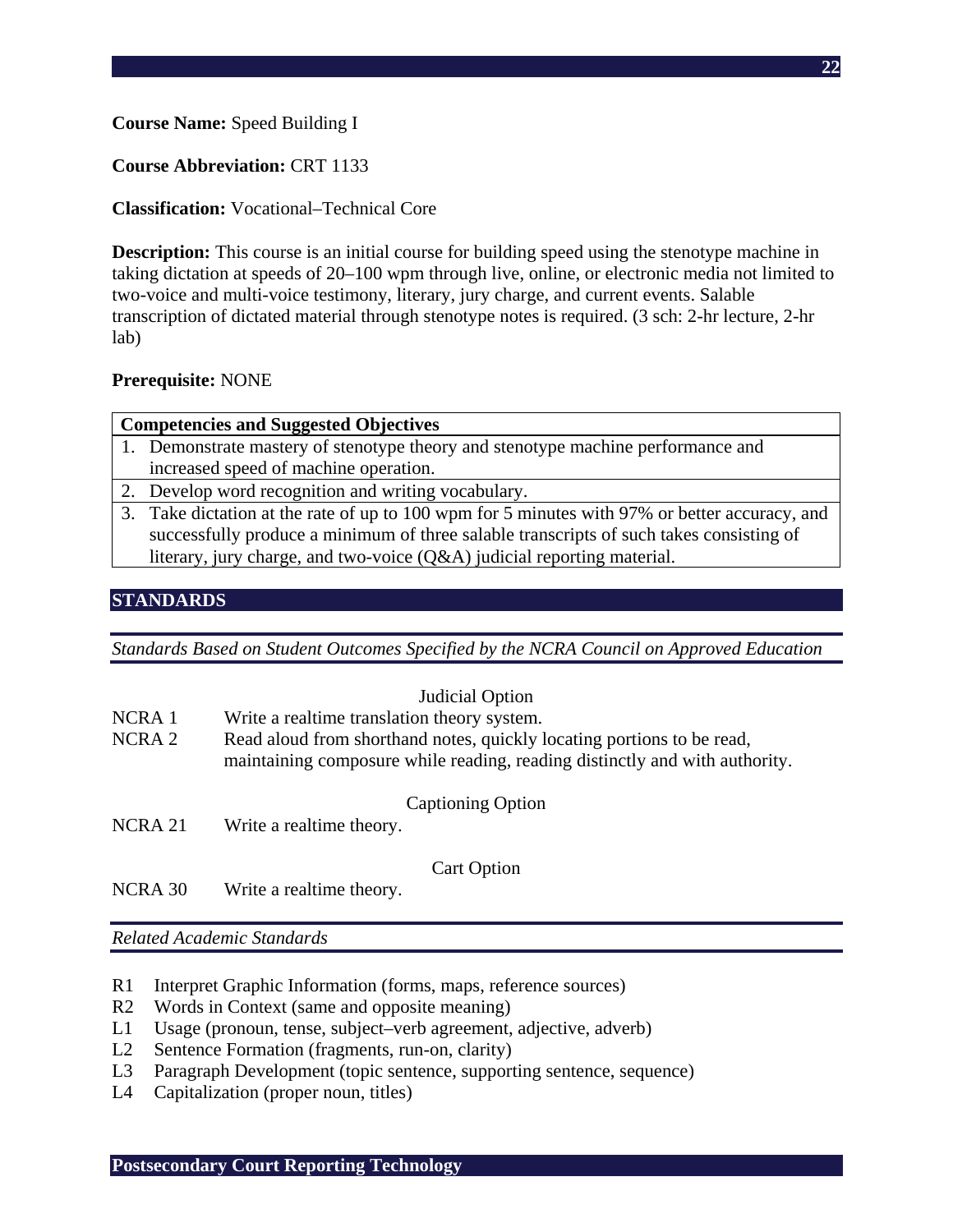- L5 Punctuation (comma, semicolon)
- L6 Writing Conventions (quotation marks, apostrophe, parts of a letter)
- S1 Vowel (short, long)
- S2 Consonant (variant spelling, silent letter)
- S3 Structural Unit (root, suffix)

Copyright © 1994 by CTB/McGraw-Hill LLC

#### *21st Century Skills*

- CS1 Global Awareness
- CS2 Financial, Economic, and Business Literacy
- CS3 Civic Literacy
- CS4 Information and Communication Skills
- CS5 Thinking and Problem-Solving Skills
- CS6 Interpersonal and Self-Directional Skills

*National Educational Technology Standards for Students* 

- T1 Basic operations and concepts
- T2 Social, ethical, and human issues
- T3 Technology productivity tools
- T4 Technology communications tools

### **SUGGESTED REFERENCES**

Aurelio, S. J. (2003). *How to say it and write it correctly now*. Arlington, MA: Logophile Press.

- Bureau of Labor Statistics, U.S. Department of Labor. (n.d.). *Court reporters.* Retrieved July 11, 2005, from http://www.bls.gov/oco/pdf/ocos152.pdf
- Career Explorer (n.d.). *Job descriptions: Court reporting.* Retrieved July 11, 2005, from http://careerexplorer.net/jobchoices/court.asp
- Morson, L. I. (2002). *Morson's English guide for court reporters* (2nd ed.). New Egypt, NJ: Author.
- National Court Reporters Association. (n.d.). *The role of the court reporter in the legal system*. Retrieved July 11, 2005, from http://www.scopists.com/library/pro/cr\_role.html

Computer Program

Realtime learning systems. *Realtime coach for schools*. www.learnrealtime.com.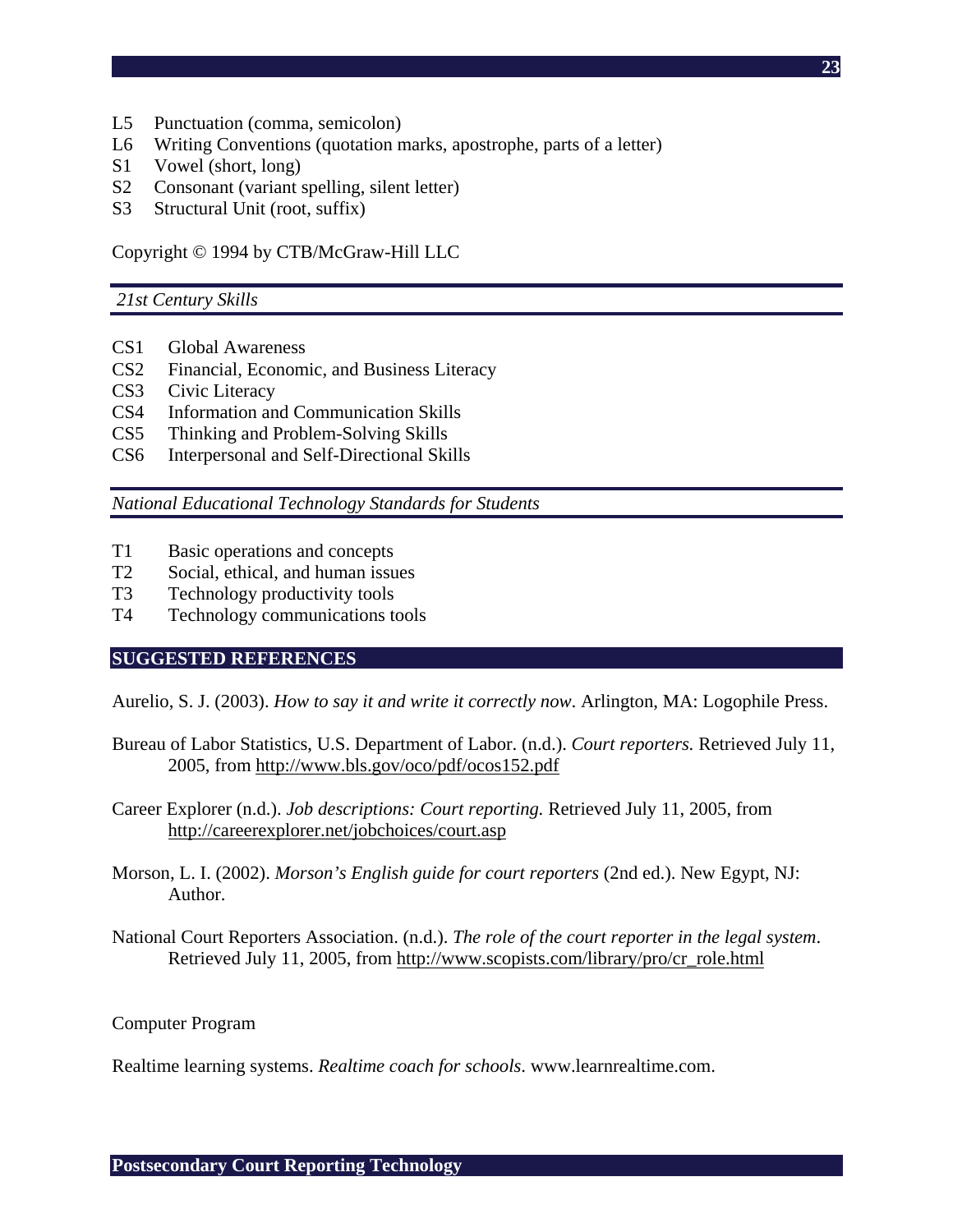# **Course Name:** Speed Building II

# **Course Abbreviation:** CRT 1143

# **Classification:** Vocational–Technical Core

**Description:** This is a continuation course for building speed using the stenotype machine in taking dictation at speeds of 120–140 wpm through live, online, or electronic media not limited to two-voice and multi-voice testimony, literary, jury charge, and current events. Salable transcription of dictated material through stenotype notes is required. (3 sch: 2-hr lecture, 2-hr lab)

# **Prerequisite:** Speed Building I (CRT 1133)

#### **Competencies and Suggested Objectives**

- 1. Demonstrate mastery of stenotype theory and stenotype machine performance and increased speed of machine operation.
- 2. Develop word recognition and writing vocabulary.
- 3. Take dictation at the rate of up to 140 wpm for 5 minutes with 97% or better accuracy, and successfully produce a minimum of three salable transcripts of such takes consisting of literary, jury charge, and two-voice (Q&A) judicial reporting material.

# **STANDARDS**

*Standards Based on Student Outcomes Specified by the NCRA Council on Approved Education* 

### Judicial Option

- NCRA 1 Write a realtime translation theory system.
- NCRA 2 Read aloud from shorthand notes, quickly locating portions to be read, maintaining composure while reading, reading distinctly and with authority.
	- Captioning Option
- NCRA 21 Write a realtime theory.

Cart Option

NCRA 30 Write a realtime theory.

*Related Academic Standards* 

- R1 Interpret Graphic Information (forms, maps, reference sources)
- R2 Words in Context (same and opposite meaning)
- L1 Usage (pronoun, tense, subject–verb agreement, adjective, adverb)
- L2 Sentence Formation (fragments, run-on, clarity)
- L3 Paragraph Development (topic sentence, supporting sentence, sequence)
- L4 Capitalization (proper noun, titles)

**Postsecondary Court Reporting Technology**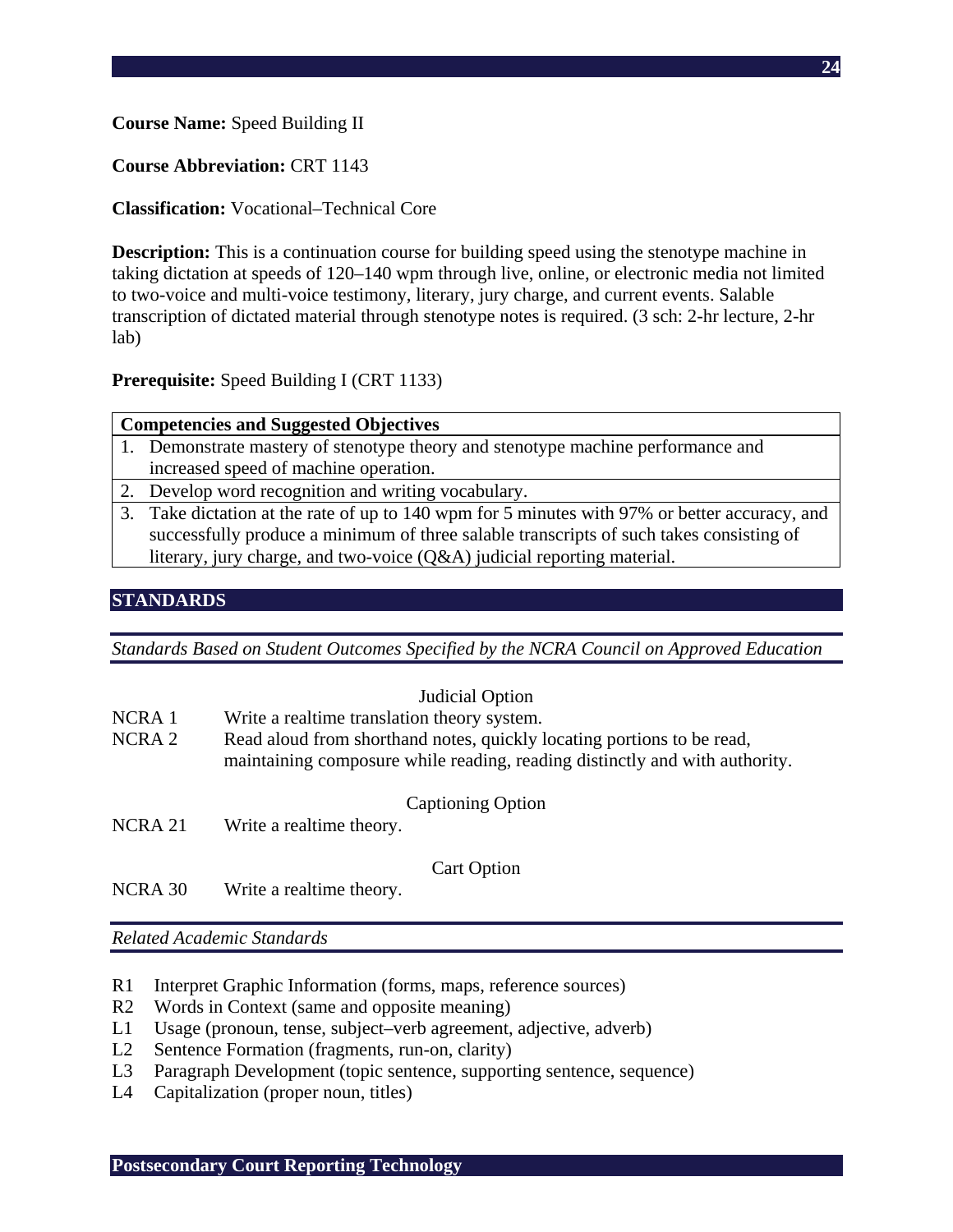- L5 Punctuation (comma, semicolon)
- L6 Writing Conventions (quotation marks, apostrophe, parts of a letter)
- S1 Vowel (short, long)
- S2 Consonant (variant spelling, silent letter)
- S3 Structural Unit (root, suffix)

Copyright © 1994 by CTB/McGraw-Hill LLC

#### *21st Century Skills*

- CS1 Global Awareness
- CS2 Financial, Economic, and Business Literacy
- CS3 Civic Literacy
- CS4 Information and Communication Skills
- CS5 Thinking and Problem-Solving Skills
- CS6 Interpersonal and Self-Directional Skills

*National Educational Technology Standards for Students* 

- T1 Basic operations and concepts
- T2 Social, ethical, and human issues
- T3 Technology productivity tools
- T4 Technology communications tools

### **SUGGESTED REFERENCES**

Aurelio, S. J. (2003). *How to say it and write it correctly now*. Arlington, MA: Logophile Press.

- Bureau of Labor Statistics, U.S. Department of Labor. (n.d.). *Court reporters.* Retrieved July 11, 2005, from http://www.bls.gov/oco/pdf/ocos152.pdf
- Career Explorer (n.d.). *Job descriptions: Court reporting.* Retrieved July 11, 2005, from http://careerexplorer.net/jobchoices/court.asp
- Morson, L. I. (2002). *Morson's English guide for court reporters* (2nd ed.). New Egypt, NJ: Author.
- National Court Reporters Association. (n.d.). *The role of the court reporter in the legal system*. Retrieved July 11, 2005, from http://www.scopists.com/library/pro/cr\_role.html

Computer Program

Realtime learning systems. *Realtime coach for schools*. www.learnrealtime.com.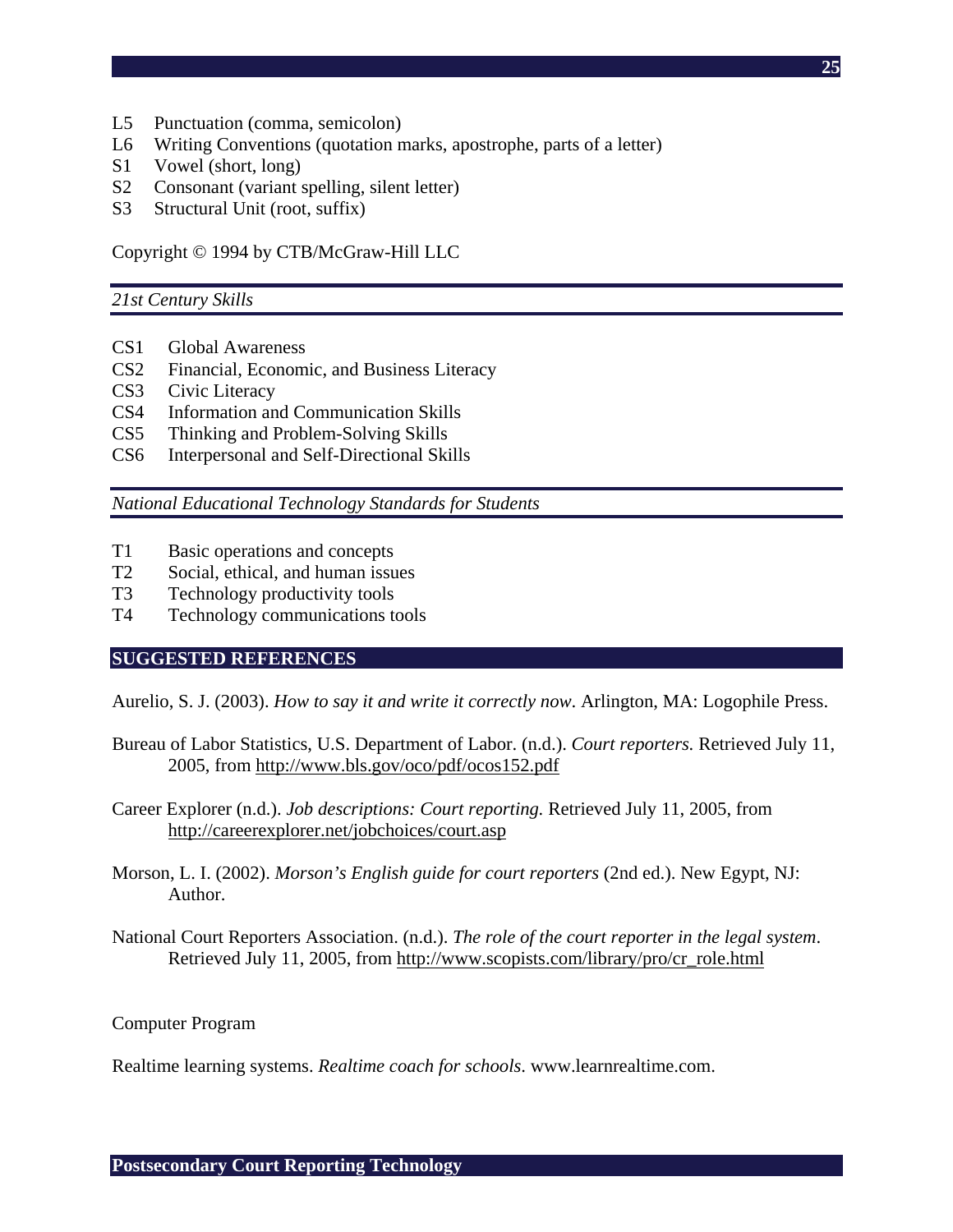# **Course Name:** Court Reporting Procedures

# **Course Abbreviation:** CRT 1154

# **Classification:** Vocational–Technical Core

**Description:** This course is a study of the criminal and civil law process. The role of the reporter in trials, depositions, and congressional and administrative hearings; transcript preparation and formatting; proofreading; marking exhibits; indexing and storing notes; judicial and freelance reporting techniques; and proper use of library and reference materials; instruction in the National Court Reporters Association (NCRA) Code of Professional Ethics; and an introduction to captioning and Communication Access Realtime Translation (CART) are included. (4 sch: 2 hr lecture, 4-hr lab)

**Prerequisite:** Stenotype Machine Shorthand I (CRT 1114), Stenotype Machine Shorthand II (CRT 1123), Speed Building I (CRT 1133), and Speed Building II (CRT 1143)

### **Competencies and Suggested Objectives**

- 1. Simulate the role of the realtime reporter in trials, depositions, and administrative hearings in performing the following functions:
	- a. Administering an oath/affirmation
	- b. Marking and handling exhibits
	- c. Exercising responsibility for reporting the proceeding
	- d. Indexing and storing notes
	- e. Interrupting a speaker
	- f. Obtaining spellings of proper names
	- g. Identifying speakers in a multi-speaker situation
	- h. Handling discussions off the record
	- i. Indicating nonverbal actions
	- j. Certifying questions
	- k. Reporting interpreted proceedings
	- l. Handling sidebar discussions
	- m. Handling reading and signing of depositions
	- n. Reporting and transcribing voir dire of the jury and witnesses and polling of the jury
- 2. Demonstrate an awareness of all aspects of the court reporting profession and related job opportunities.
	- a. Demonstrate professionalism in image, dress, and professional membership and activities.
	- b. Develop a portfolio or résumé.
- 3. Apply the NCRA Code of Professional Ethics in simulated situations and case studies.
- 4. Identify the appropriate reference sources used in transcript preparation.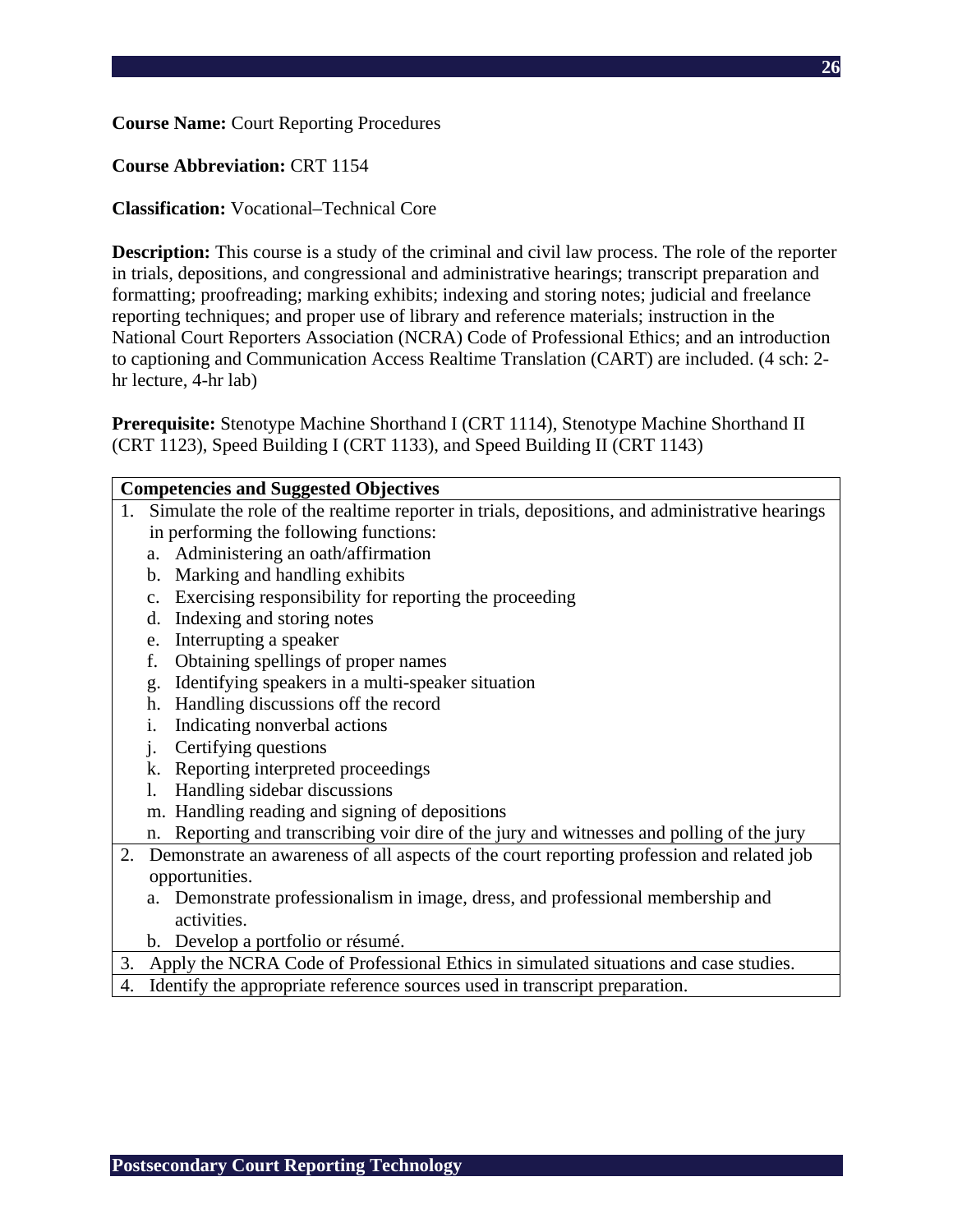# **STANDARDS**

*Standards Based on Student Outcomes Specified by the NCRA Council on Approved Education* 

Judicial Option

# NCRA 10 Assume the role of the realtime reporter through simulated trials and depositions in performing the following functions:

- Administering an oath/affirmation
- Marking and handling exhibits
- Exercising responsibility for reporting the proceeding
- Indexing and storing notes
- Interrupting a speaker
- Obtaining spellings of proper names
- Identifying speakers in a multi-speaker situation
- Handling discussions off the record and sidebar
- Indicating nonverbal actions
- Certifying questions
- Reporting interpreted proceedings
- Handling, reading, and signing depositions
- NCRA 11 Apply the NCRA Code of Professional Ethics in simulated situations and case studies.
- NCRA 12 Identify the appropriate reference sources used in transcript preparation.

*Related Academic Standards* 

- R1 Interpret Graphic Information (forms, maps, reference sources)
- R2 Words in Context (same and opposite meaning)
- R3 Recall Information (details, sequence)
- R4 Construct Meaning (main idea, summary–paraphrase, compare–contrast, cause–effect)
- R5 Evaluate/Extend Meaning (fact–opinion, predict outcomes, point of view)
- L1 Usage (pronoun, tense, subject–verb agreement, adjective, adverb)
- L2 Sentence Formation (fragments, run-on, clarity)
- L3 Paragraph Development (topic sentence, supporting sentence, sequence)
- L4 Capitalization (proper noun, titles)
- L5 Punctuation (comma, semicolon)
- L6 Writing Conventions (quotation marks, apostrophe, parts of a letter)
- S1 Vowel (short, long)
- S2 Consonant (variant spelling, silent letter)
- S3 Structural Unit (root, suffix)

Copyright © 1994 by CTB/McGraw-Hill LLC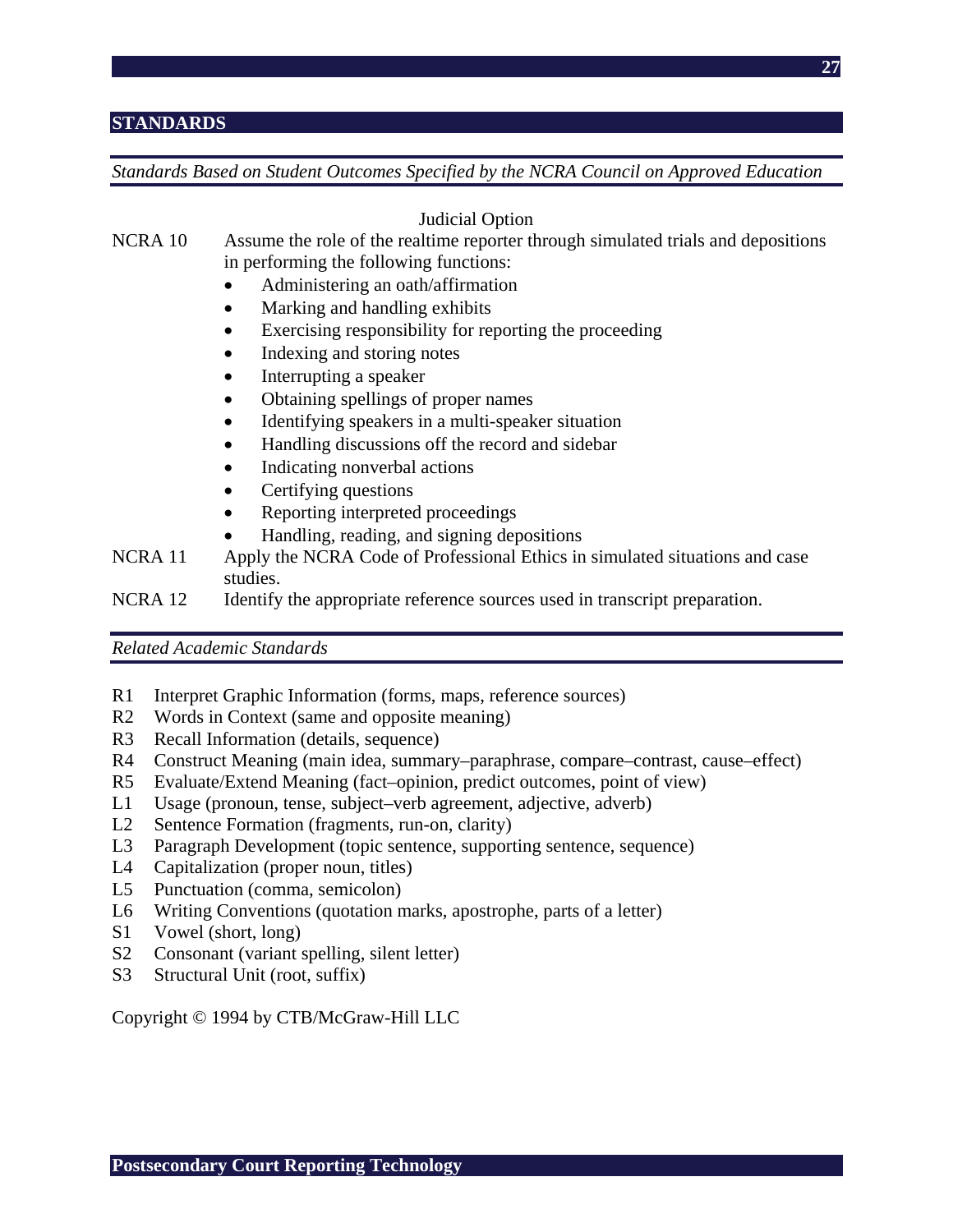*21st Century Skills* 

- CS1 Global Awareness
- CS2 Financial, Economic, and Business Literacy
- CS3 Civic Literacy
- CS4 Information and Communication Skills
- CS5 Thinking and Problem-Solving Skills
- CS6 Interpersonal and Self-Directional Skills

*National Educational Technology Standards for Students* 

- T1 Basic operations and concepts
- T2 Social, ethical, and human issues
- T3 Technology productivity tools
- T4 Technology communications tools
- T5 Technology research tools
- T6 Technology problem-solving and decision-making tools

## **SUGGESTED REFERENCES**

Aurelio, S. J. (2003). *How to say it and write it correctly now*. Arlington, MA: Logophile Press.

- Bureau of Labor Statistics, U.S. Department of Labor. (n.d.). *Court reporters.* Retrieved July 11, 2005, from http://www.bls.gov/oco/pdf/ocos152.pdf
- Career Explorer. (n.d.). *Job description: Court reporting.* Retrieved July 11, 2005, from http://careerexplorer.net/jobchoices/court.asp
- Federal Communications Commission. (n.d.). *Telecommunications Act of 1996.* Retrieved March 30, 2005, from http://www.fcc.gov/telecom.html
- Federal Communications Commission, Consumer and Governmental Affairs Bureau. (n.d.). *Closed captioning.* Retrieved March 30, 2005, from http://ftp.fcc.gov/cgb/consumerfacts/closedcaption.html
- McCormick, R. W., & Knapp, M. H. (2003). *Court reporter's and CART services handbook: A guide for all realtime reporters, captioners, and CART providers* (4th ed.). Upper Saddle River, NJ: Prentice Hall.
- Meyer, M. A. (2005, July–August). Defining the "verbatim transcript." *JCR: Journal for the Reporting and Captioning Professions*, 58–61.
- National Court Reporters Association. (n.d.). *Careers in court reporting broadcast captioning.* Retrieved October 24, 2008, from http://www.bestfuture.com/index.html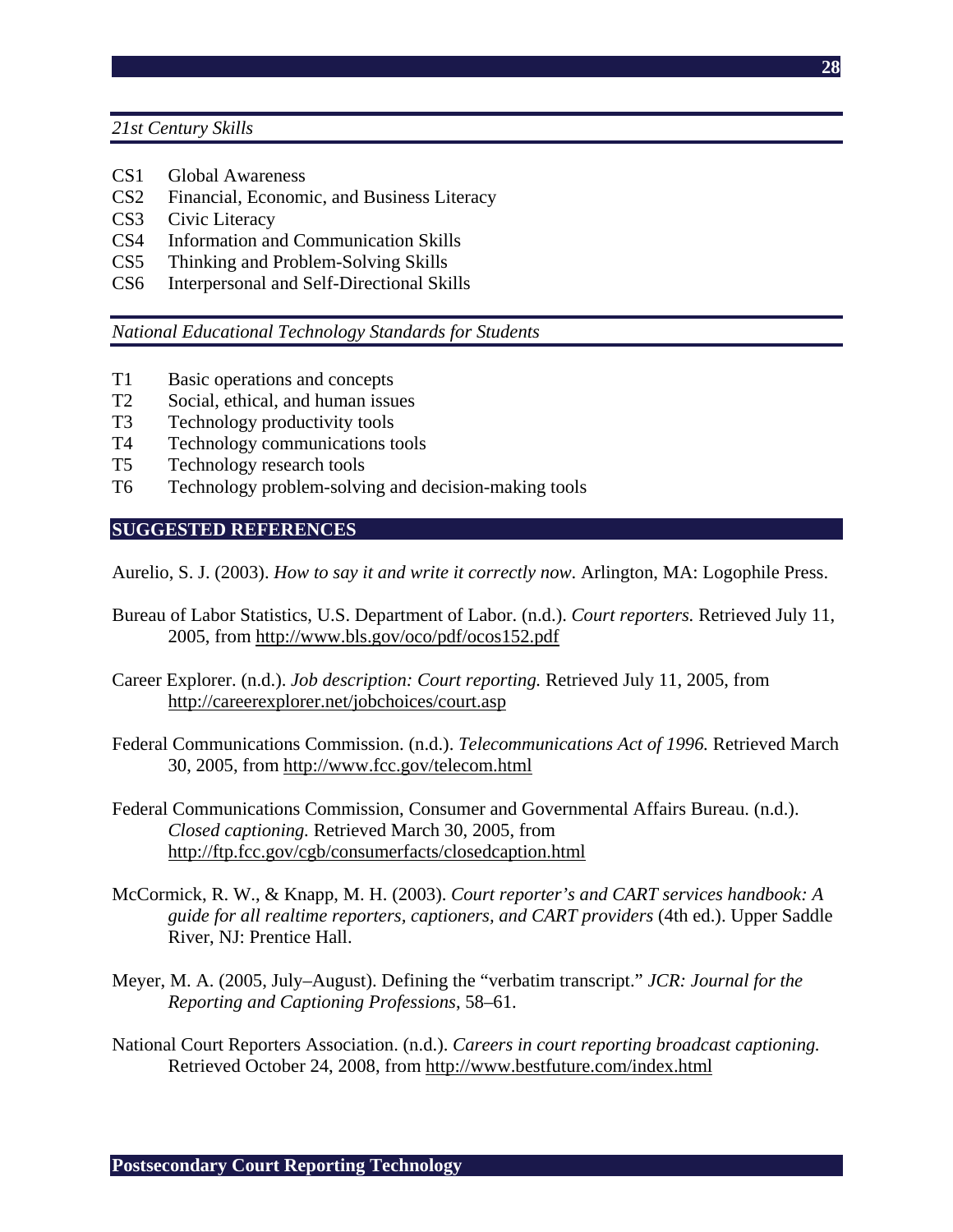- National Court Reporters Association. (2003). *Council on Approved Student Education: General requirements and minimum standards.* Retrieved October 24, 2008, from http://ncraonline.org/NR/rdonlyres/9C49B341-9A4D-47BF-B8EF-490F25C77588/0/CASEGenReqMinStnds0708.pdf
- National Court Reporters Association. (n.d.). *The role of the court reporter in the legal system*. Retrieved July 11, 2005, from http://www.scopists.com/library/pro/cr\_role.html
- Sahadi, J. (2004). More surprising 6-figure jobs. In *CNN Money*. Retrieved July 11, 2005, from http://money.cnn.com/2003/12/09/pf/more\_sixfigjobs/
- Sivertson, C., & Sivertson, L. (n.d.). *CART and captioning*. Retrieved July 11, 2005, from http://www.hearinglossweb.com/res/cap/cap.htm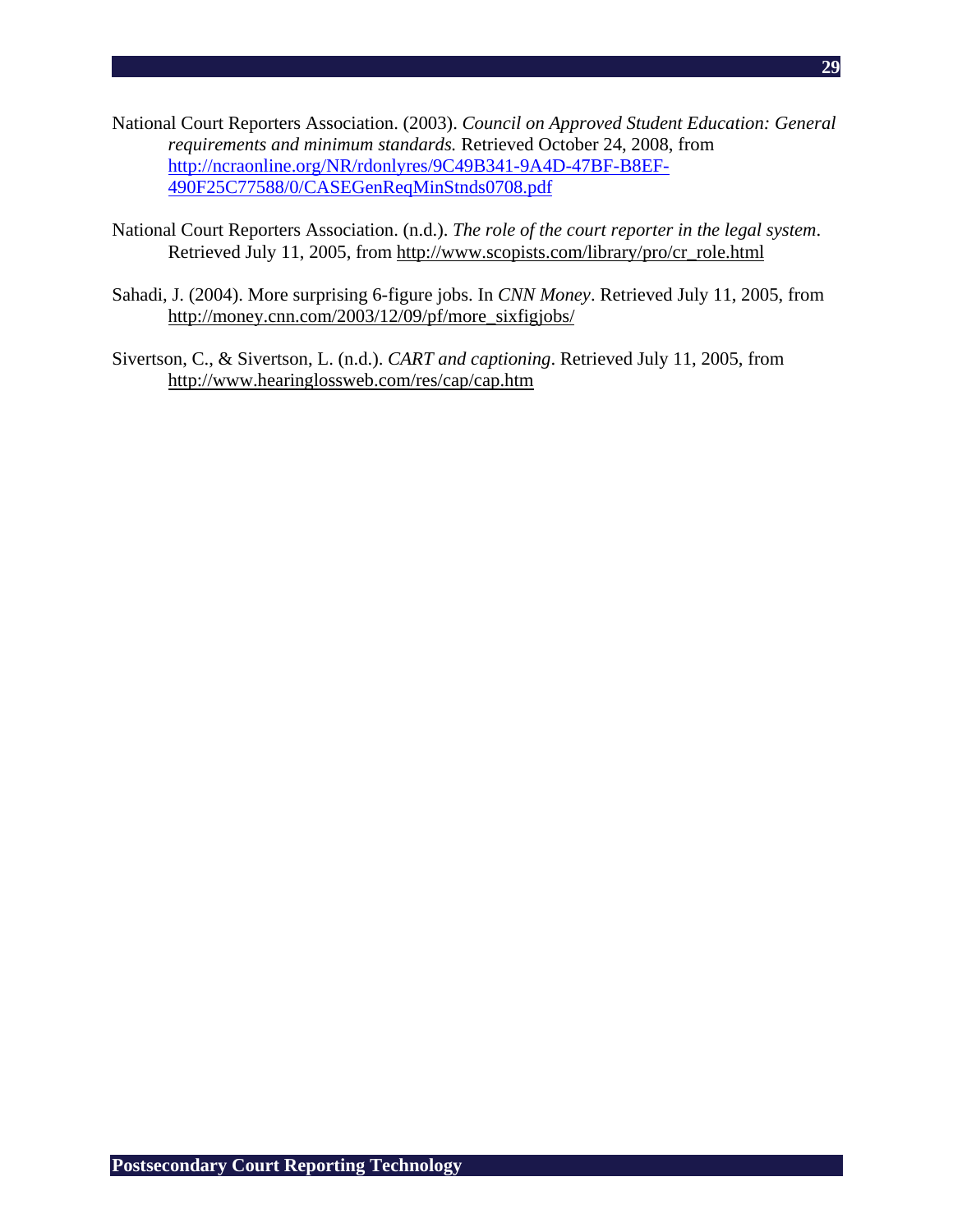**Course Name:** Court Reporting English and Grammar

**Course Abbreviation:** CRT 1173

**Classification:** AOC Core (Judicial Reporting)

**Description:** This course is an in-depth analysis and application of punctuation, capitalization, and numbers usage of the spoken rather than written English language and proofreading of printed dictated material. (4 sch: 2-hr lecture, 4-hr lab)

**Prerequisite:** English Composition (ENG 1113)

| <b>Competencies and Suggested Objectives</b>                                                   |
|------------------------------------------------------------------------------------------------|
| 1. Use the stenotype machine and a realtime theory to provide instantaneous, realtime          |
| translation, with special emphasis on punctuation application to include the following:        |
| All necessary alphabets defined such as a, A, A., -a for letter-by-letter spelling<br>a.       |
| $\mathbf{b}$ .<br>Punctuation:                                                                 |
| Period (.)                                                                                     |
| Comma (,)                                                                                      |
| Question mark (?)<br>$\bullet$                                                                 |
| $\text{Colon}$ $\left($ :)<br>$\bullet$                                                        |
| Semicolon (;)<br>$\bullet$                                                                     |
| Exclamation point (!)<br>$\bullet$                                                             |
| Apostrophe (')<br>$\bullet$                                                                    |
| Parenthesis ()<br>$\bullet$                                                                    |
| Delete space stroke<br>$\bullet$                                                               |
| Feet and inches stroke (5' 6")<br>$\bullet$                                                    |
| Forward slash (/)<br>$\bullet$                                                                 |
| Backward slash (\)<br>$\bullet$                                                                |
| Hyphen $(-)$<br>$\bullet$                                                                      |
| Dash $(-)$<br>$\bullet$                                                                        |
| Percent $(\% )$<br>$\bullet$                                                                   |
| Ampersand $(\&)$<br>$\bullet$                                                                  |
| At sign $(\mathcal{Q})$<br>$\bullet$                                                           |
| Decimal point (1.2 million)<br>$\bullet$                                                       |
| Prefix/suffix decimal point (.22 caliber, 27.67)<br>$\bullet$                                  |
| Prefix/suffix colon (6:00)<br>$\bullet$                                                        |
| Prefix/suffix comma (1,750)<br>$\bullet$                                                       |
| Prefix apostrophe ('98)<br>$\bullet$                                                           |
| Brackets (applause) [applause]<br>$\bullet$                                                    |
| Quotation marks ("Hello")<br>$\bullet$                                                         |
| Lowercase "s" (RBIs)<br>$\bullet$                                                              |
| Speaker identification                                                                         |
| Utilize proofreading skills to include proper punctuation, spelling, capitalization, and<br>2. |
| differentiation between number symbols and words.                                              |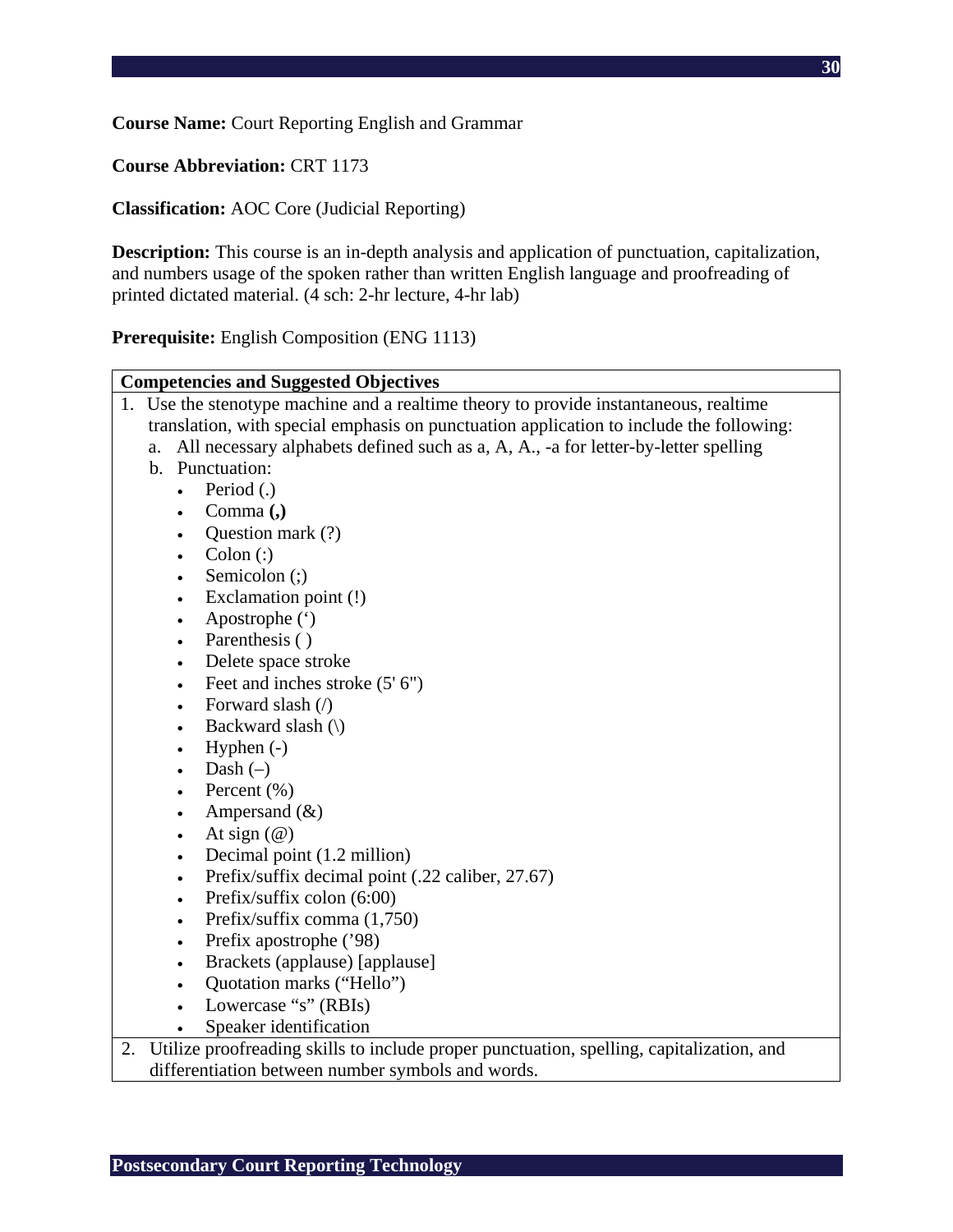# **STANDARDS**

*Standards Based on Student Outcomes Specified by the NCRA Council on Approved Education* 

NCRA7 Apply the rules of grammar, spelling, punctuation, and capitalization to sentences, paragraphs, and transcripts through systematic testing and/or projects.

*Related Academic Standards* 

- R1 Interpret Graphic Information (forms, maps, reference sources)
- R2 Words in Context (same and opposite meaning)
- R3 Recall Information (details, sequence)
- R4 Construct Meaning (main idea, summary–paraphrase, compare–contrast, cause–effect)
- R5 Evaluate/Extend Meaning (fact–opinion, predict outcomes, point of view)
- L1 Usage (pronoun, tense, subject–verb agreement, adjective, adverb)
- L2 Sentence Formation (fragments, run-on, clarity)
- L3 Paragraph Development (topic sentence, supporting sentence, sequence)
- L4 Capitalization (proper noun, titles)
- L5 Punctuation (comma, semicolon)
- L6 Writing Conventions (quotation marks, apostrophe, parts of a letter)
- S1 Vowel (short, long)
- S2 Consonant (variant spelling, silent letter)
- S3 Structural Unit (root, suffix)

Copyright © 1994 by CTB/McGraw-Hill LLC

#### *21st Century Skills*

- CS1 Global Awareness
- CS2 Financial, Economic, and Business Literacy
- CS3 Civic Literacy
- CS4 Information and Communication Skills
- CS5 Thinking and Problem-Solving Skills
- CS6 Interpersonal and Self-Directional Skills

#### *National Educational Technology Standards for Students*

- T1 Basic operations and concepts
- T2 Social, ethical, and human issues
- T3 Technology productivity tools
- T4 Technology communications tools
- T5 Technology research tools
- T6 Technology problem-solving and decision-making tools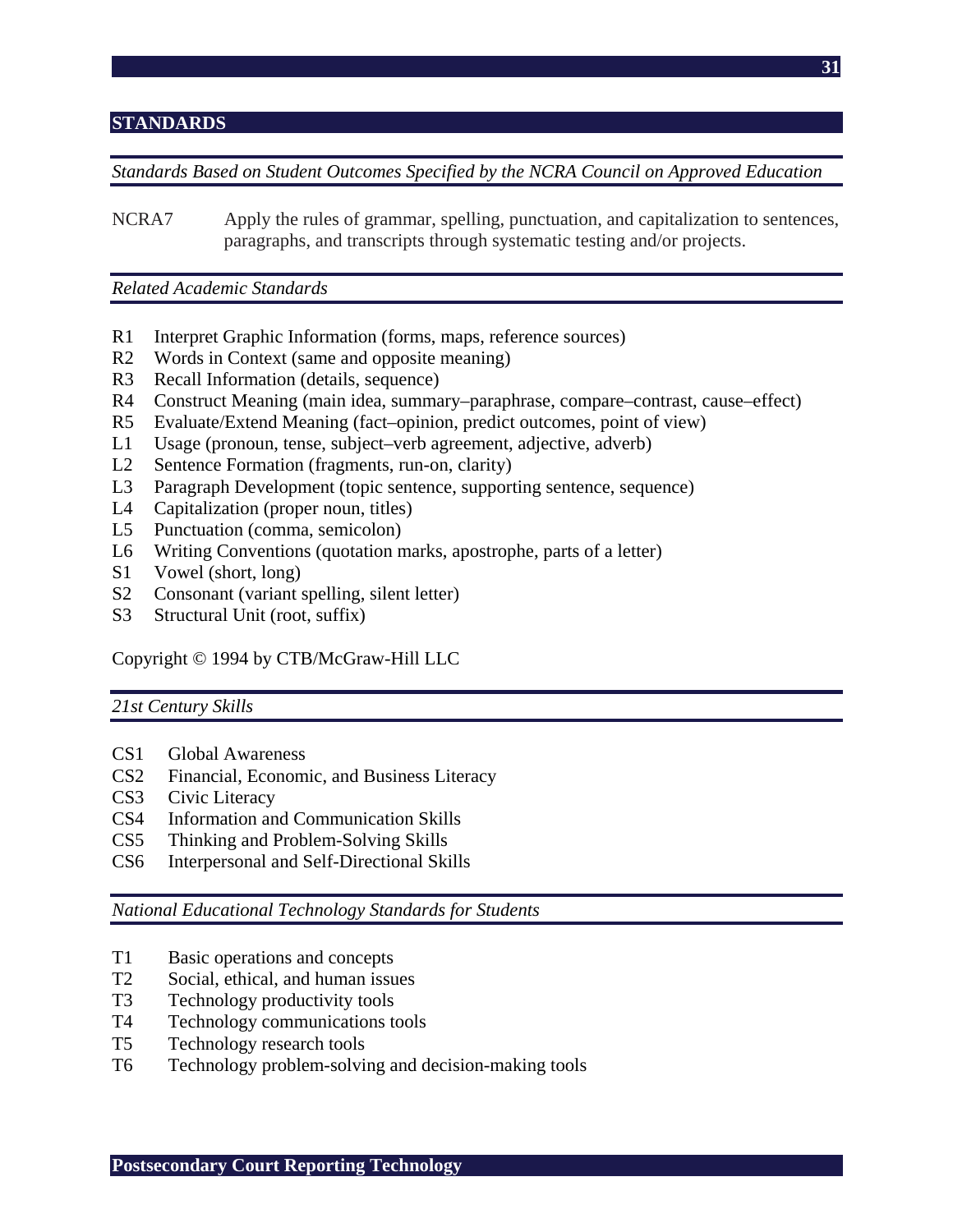# **SUGGESTED REFERENCES**

- Morson, L. I. (2002). *Morson's English guide for court reporters* (2nd ed.). New Egypt, NJ: Author.
- Weiss, I. (1993). *Grammar for court reporters.* Vienna, VA: National Court Reporters Association.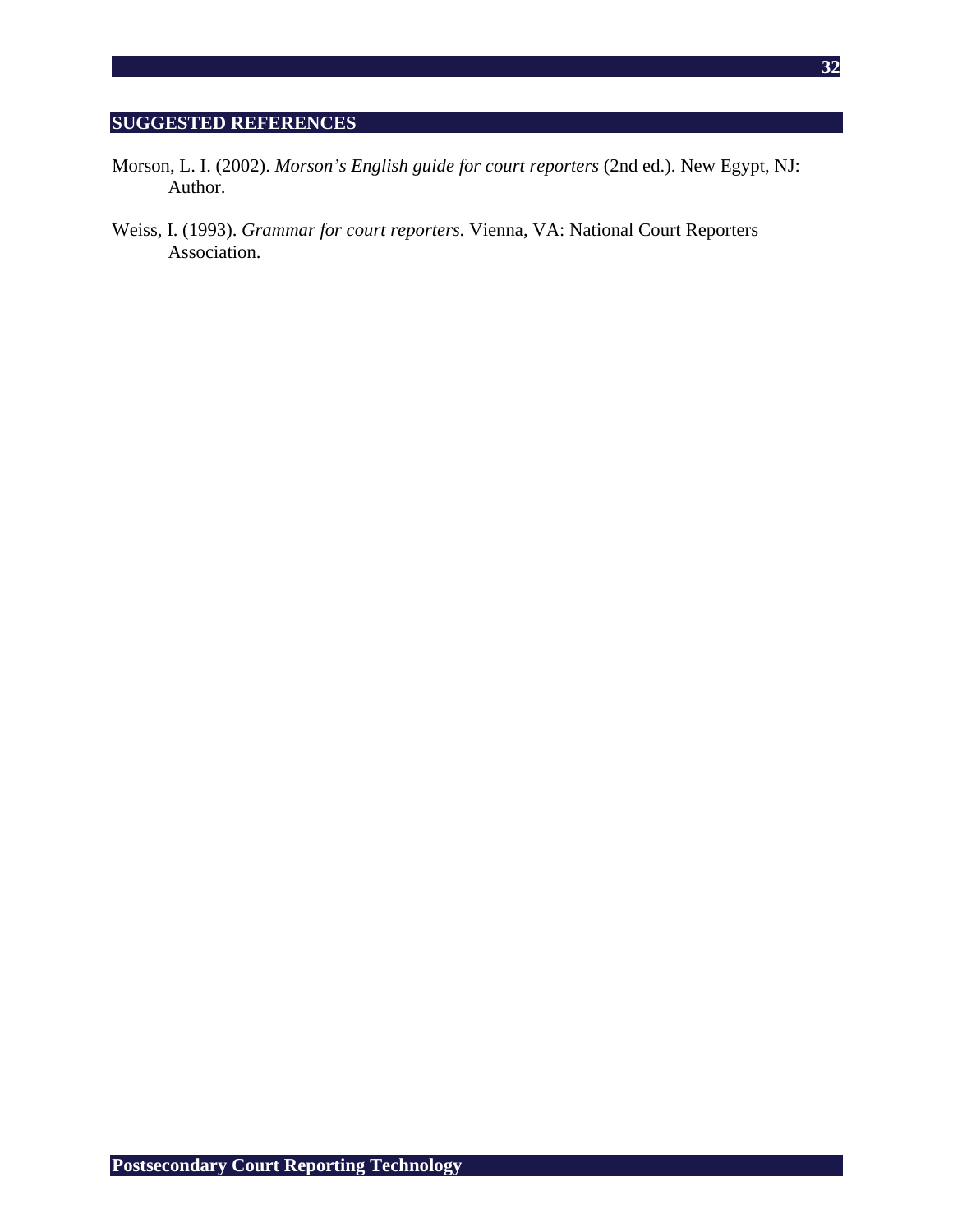**Course Name:** Stenotype Machine Shorthand III

**Course Abbreviation:** CRT 2114

**Classification:** AOC Core (Judicial Reporting)

**Description:** This is a continuation course of Stenotype Machine Shorthand II. Emphasis is placed on advanced vocabulary, dictionary building, and speed development of medical and technical dictation using carefully graded and timed practice material. (4 sch: 2-hr lecture, 4-hr lab)

**Prerequisite:** Stenotype Machine Shorthand I (CRT 1114), Stenotype Machine Shorthand II (CRT 1123), Speed Building I (CRT 1133), and Speed Building II (CRT 1143)

- 1. Operate the stenotype machine by the touch method using a realtime theory to provide instantaneous, realtime translation, with special emphasis on dictionary building/management.
- 2. Read fluently from machine shorthand notes, analyzing written notes for errors.
- 3. Write on the stenotype machine for 5 minutes and transcribe with a minimum of 97% accuracy medical and technical dictation up to 180 wpm.
- 4. Utilize proper formatting for testimony and straight material, including speaker identifications.
- 5. Apply language arts techniques in court reporting transcription using punctuation marks, proper word usage, and capitalization.
- 6. Demonstrate awareness and understanding of current events.

# **STANDARDS**

*Standards Based on Student Outcomes Specified by the NCRA Council on Approved Education* 

|                    | Judicial Option                                                                                                                                       |
|--------------------|-------------------------------------------------------------------------------------------------------------------------------------------------------|
| NCRA <sub>1</sub>  | Write a realtime translation theory system.                                                                                                           |
| NCRA <sub>2</sub>  | Read aloud from shorthand notes, quickly locating portions to be read,<br>maintaining composure while reading, reading distinctly and with authority. |
| NCRA <sub>3</sub>  | Transcribe a minimum of three 5-minute, two-voice testimony tests with a<br>minimum of 95% accuracy dictated at a minimum of 225 wpm.                 |
| NCRA4              | Transcribe a minimum of three 5-minute jury charge tests with a minimum of<br>95% accuracy dictated at a minimum of 200 wpm.                          |
| NCRA <sub>5</sub>  | Transcribe a minimum of three 5-minute literary tests with a minimum of 95%<br>accuracy dictated at a minimum of 180 wpm.                             |
|                    | <b>Captioning Option</b>                                                                                                                              |
| NCRA <sub>21</sub> | Write a realtime theory                                                                                                                               |

Cart Option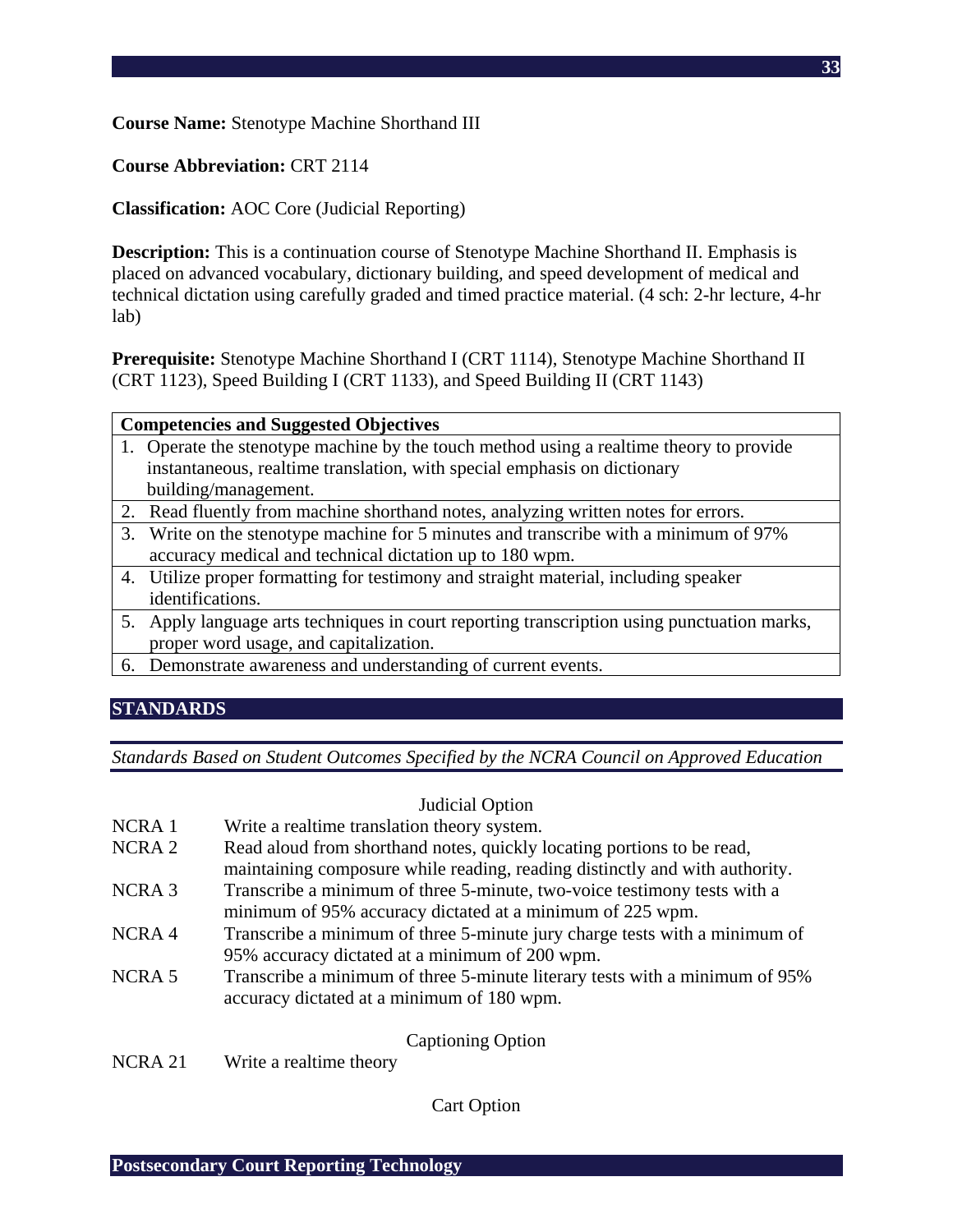## NCRA 30 Write a realtime theory.

### *Related Academic Standards*

- R1 Interpret Graphic Information (forms, maps, reference sources)
- R2 Words in Context (same and opposite meaning)
- L1 Usage (pronoun, tense, subject–verb agreement, adjective, adverb)
- L2 Sentence Formation (fragments, run-on, clarity)
- L3 Paragraph Development (topic sentence, supporting sentence, sequence)
- L4 Capitalization (proper noun, titles)
- L5 Punctuation (comma, semicolon)
- L6 Writing Conventions (quotation marks, apostrophe, parts of a letter)
- S1 Vowel (short, long)
- S2 Consonant (variant spelling, silent letter)
- S3 Structural Unit (root, suffix)

### Copyright © 1994 by CTB/McGraw-Hill LLC

## *21st Century Skills*

- CS1 Global Awareness
- CS2 Financial, Economic, and Business Literacy
- CS3 Civic Literacy
- CS4 Information and Communication Skills
- CS5 Thinking and Problem-Solving Skills
- CS6 Interpersonal and Self-Directional Skills

*National Educational Technology Standards for Students* 

- T1 Basic operations and concepts
- T2 Social, ethical, and human issues
- T3 Technology productivity tools
- T4 Technology communications tools
- T5 Technology research tools
- T6 Technology problem-solving and decision-making tools

#### **SUGGESTED REFERENCES**

Aurelio, S. J. (2003). *How to say it and write it correctly now*. Arlington, MA: Logophile Press.

- Bureau of Labor Statistics, U.S. Department of Labor. (n.d.). *Court reporters.* Retrieved July 11, 2005, from http://www.bls.gov/oco/pdf/ocos152.pdf
- Career Explorer. (n.d.). *Job descriptions: Court reporting.* Retrieved July 11, 2005, from http://careerexplorer.net/jobchoices/court.asp

**34**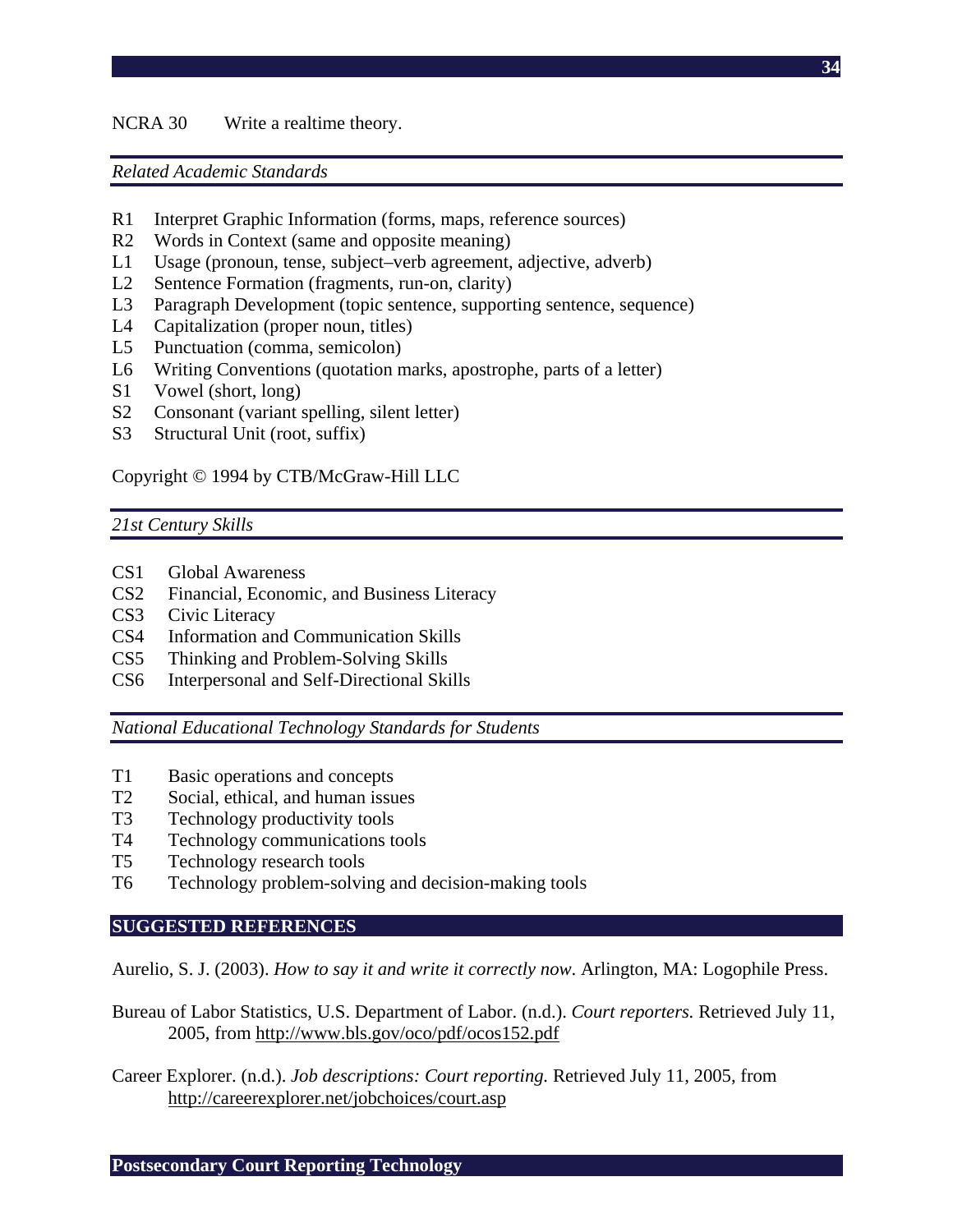- Morson, L. I. (2002). *Morson's English guide for court reporters* (2nd ed.). New Egypt, NJ: Author.
- National Court Reporters Association. (n.d.). *The role of the court reporter in the legal system*. Retrieved July 11, 2005, from http://www.scopists.com/library/pro/cr\_role.html

Grodsky, E. (1992). *StenEd medical Q & A.* Melrose, FL: StenEd.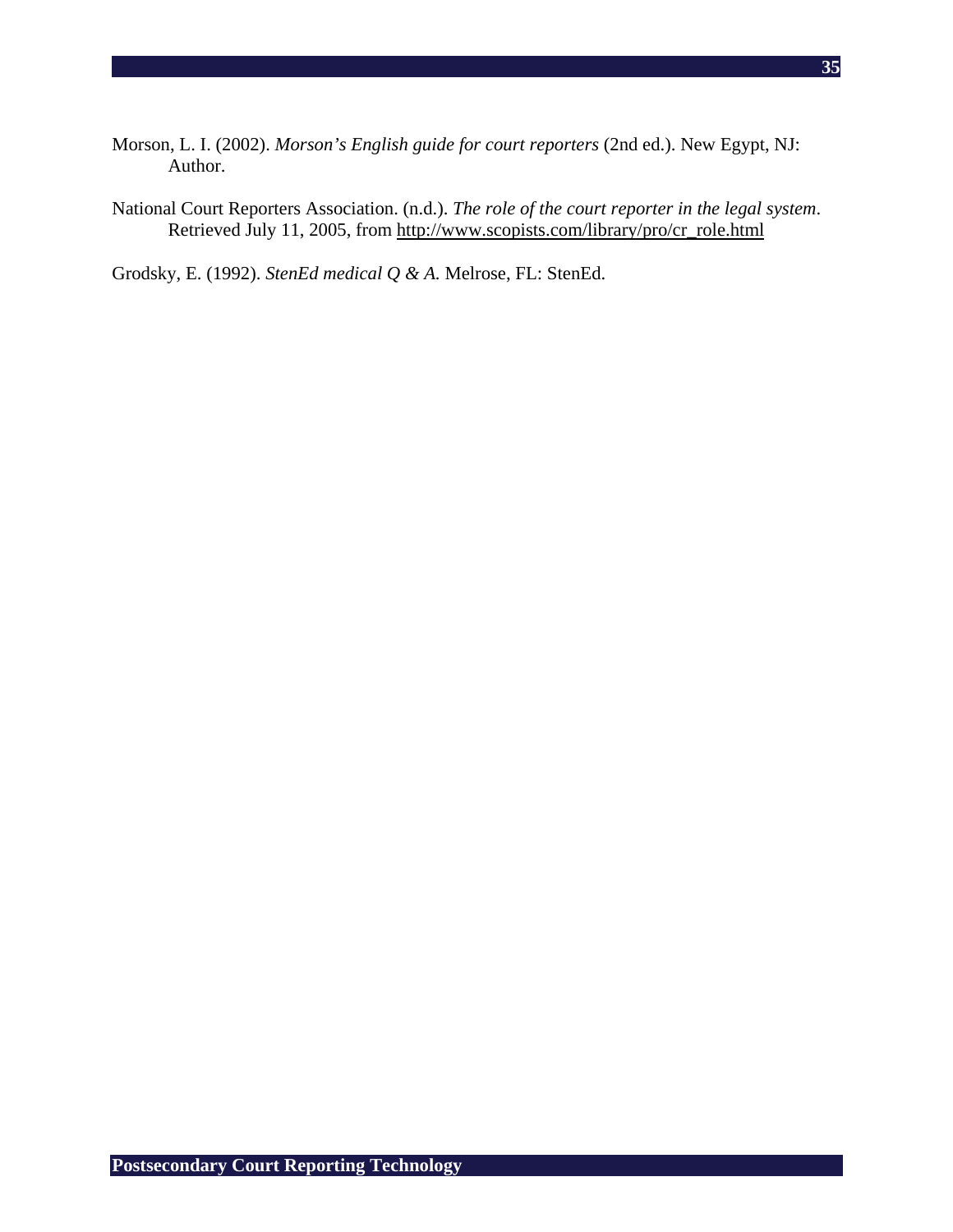**Course Name:** Stenotype Machine Shorthand IV

# **Course Abbreviation:** CRT 2124

**Classification:** AOC Core (Judicial Reporting)

**Description:** This course is a continuation of Stenotype Machine Shorthand III. Emphasis is placed on speaker identification, transcript formatting, and proofreading through computeraccess transcription of actual judicial transcripts, public hearings, literary dictation, and congressional record. (4 sch: 2-hr lecture, 4-hr lab)

**Prerequisite:** Stenotype Machine Shorthand I (CRT 1114), Stenotype Machine Shorthand II (CRT 1123), Stenotype Machine Shorthand III (CRT 2114), Speed Building I (CRT 1133), Speed Building II (CRT 1143), and Speed Building III (CRT 2133)

| <b>Competencies and Suggested Objectives</b> |  |
|----------------------------------------------|--|
|----------------------------------------------|--|

- 1. Operate the stenotype machine by the touch method using a realtime theory to provide instantaneous, realtime translation, with special emphasis on dictionary building/management.
- 2. Read fluently from machine shorthand notes, quickly locating portions to be read, maintaining composure while reading, and reading distinctly with authority.
- 3. Write on the stenotype machine for 5 minutes and transcribe with a minimum of 97% accuracy three takes at each of the following speeds: literary at 180 wpm, jury charge at 200 wpm, and testimony at 225 wpm.
- 4. Transcribe a simulated RPR skills test at RPR speed levels in 3.75 hours.
- 5. Demonstrate awareness and understanding of current events.

# **STANDARDS**

*Standards Based on Student Outcomes Specified by the NCRA Council on Approved Education* 

|                    | Judicial Option                                                             |
|--------------------|-----------------------------------------------------------------------------|
| NCRA <sub>1</sub>  | Write a realtime translation theory system.                                 |
| NCRA <sub>2</sub>  | Read aloud from shorthand notes, quickly locating portions to be read,      |
|                    | maintaining composure while reading, reading distinctly and with authority. |
| NCRA <sub>3</sub>  | Transcribe a minimum of three 5-minute, two-voice testimony tests with a    |
|                    | minimum of 95% accuracy dictated at a minimum of 225 wpm.                   |
| NCRA4              | Transcribe a minimum of three 5-minute jury charge tests with a minimum of  |
|                    | 95% accuracy dictated at a minimum of 200 wpm.                              |
| NCRA <sub>5</sub>  | Transcribe a minimum of three 5-minute literary tests with a minimum of 95% |
|                    | accuracy dictated at a minimum of 180 wpm.                                  |
| NCRA <sub>6</sub>  | Transcribe a simulated RPR skills test at RPR speed levels in 3.75 hours.   |
|                    | <b>Captioning Option</b>                                                    |
| NCRA <sub>21</sub> | Write a realtime theory.                                                    |
|                    | <b>Cart Option</b>                                                          |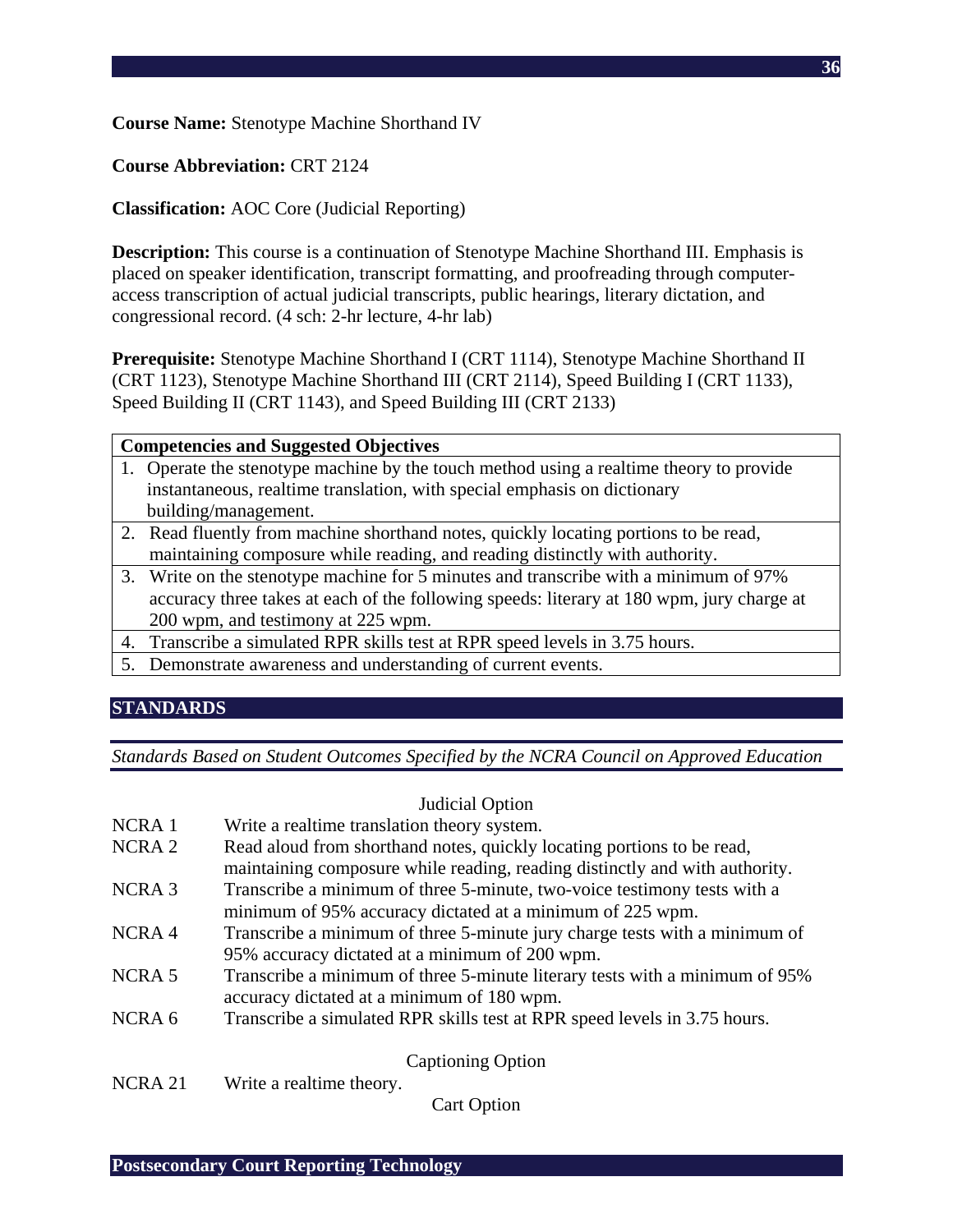#### NCRA 30 Write a realtime theory.

#### *Related Academic Standards*

- R1 Interpret Graphic Information (forms, maps, reference sources)
- R2 Words in Context (same and opposite meaning)
- L1 Usage (pronoun, tense, subject–verb agreement, adjective, adverb)
- L2 Sentence Formation (fragments, run-on, clarity)
- L3 Paragraph Development (topic sentence, supporting sentence, sequence)
- L4 Capitalization (proper noun, titles)
- L5 Punctuation (comma, semicolon)
- L6 Writing Conventions (quotation marks, apostrophe, parts of a letter)
- S1 Vowel (short, long)
- S2 Consonant (variant spelling, silent letter)
- S3 Structural Unit (root, suffix)

#### Copyright © 1994 by CTB/McGraw-Hill LLC

### *21st Century Skills*

- CS1 Global Awareness
- CS2 Financial, Economic, and Business Literacy
- CS3 Civic Literacy
- CS4 Information and Communication Skills
- CS5 Thinking and Problem-Solving Skills
- CS6 Interpersonal and Self-Directional Skills

*National Educational Technology Standards for Students* 

- T1 Basic operations and concepts
- T2 Social, ethical, and human issues
- T3 Technology productivity tools
- T4 Technology communications tools

#### **SUGGESTED REFERENCES**

- Bureau of Labor Statistics, U.S. Department of Labor. (n.d.). *Court reporters.* Retrieved July 11, 2005, from http://www.bls.gov/oco/pdf/ocos152.pdf
- Career Explorer. (n.d.). *Job descriptions: Court reporting.* Retrieved July 11, 2005, from http://careerexplorer.net/jobchoices/court.asp
- Morson, L. I. (2002). *Morson's English guide for court reporters* (2nd ed.). New Egypt, NJ: Author.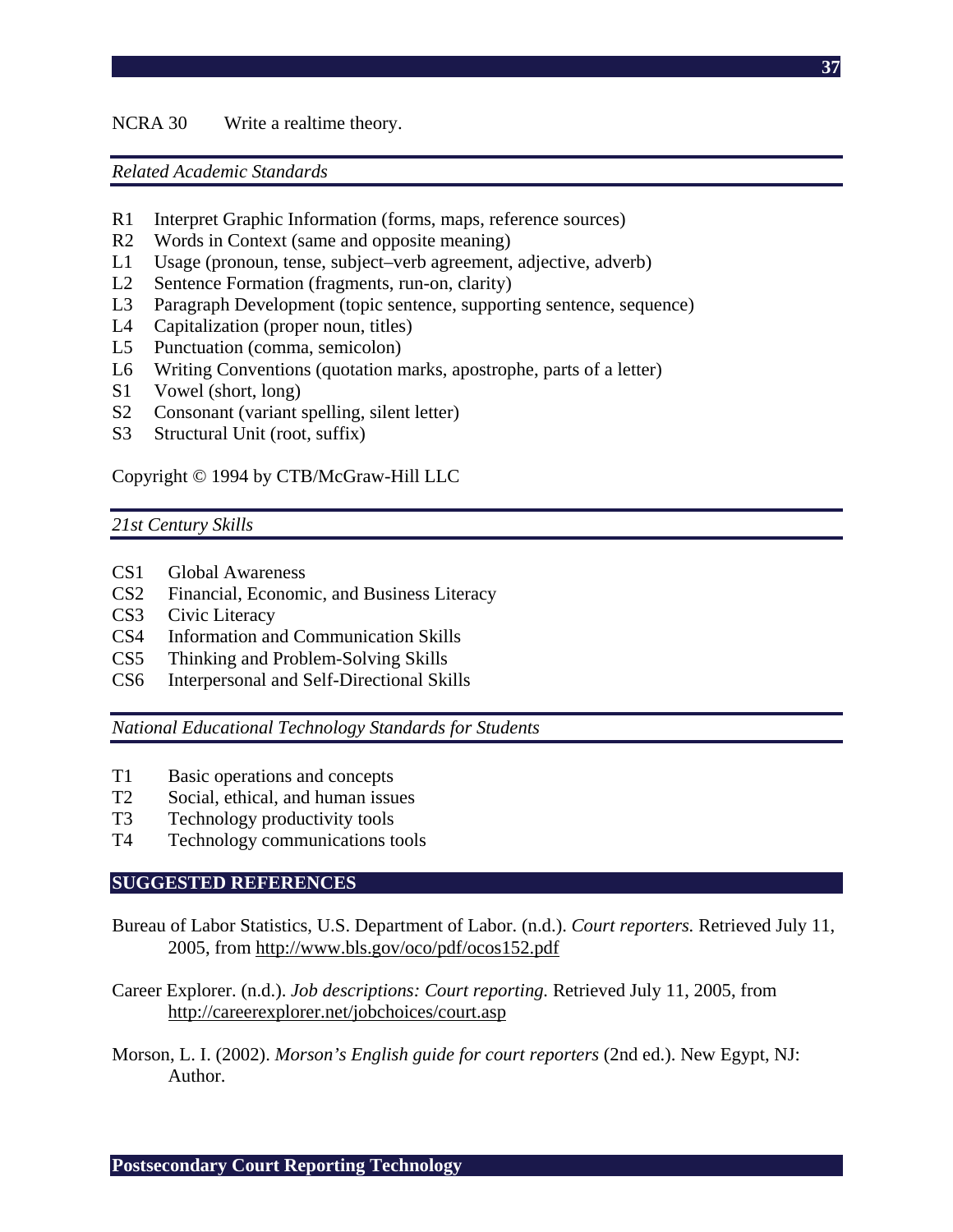National Court Reporters Association. (n.d.). *The role of the court reporter in the legal system*. Retrieved July 11, 2005, from http://www.scopists.com/library/pro/cr\_role.html

Ritter, B. & Laborde M. (1996). *StenEd reporter on the job.* Melrose, FL: StenEd.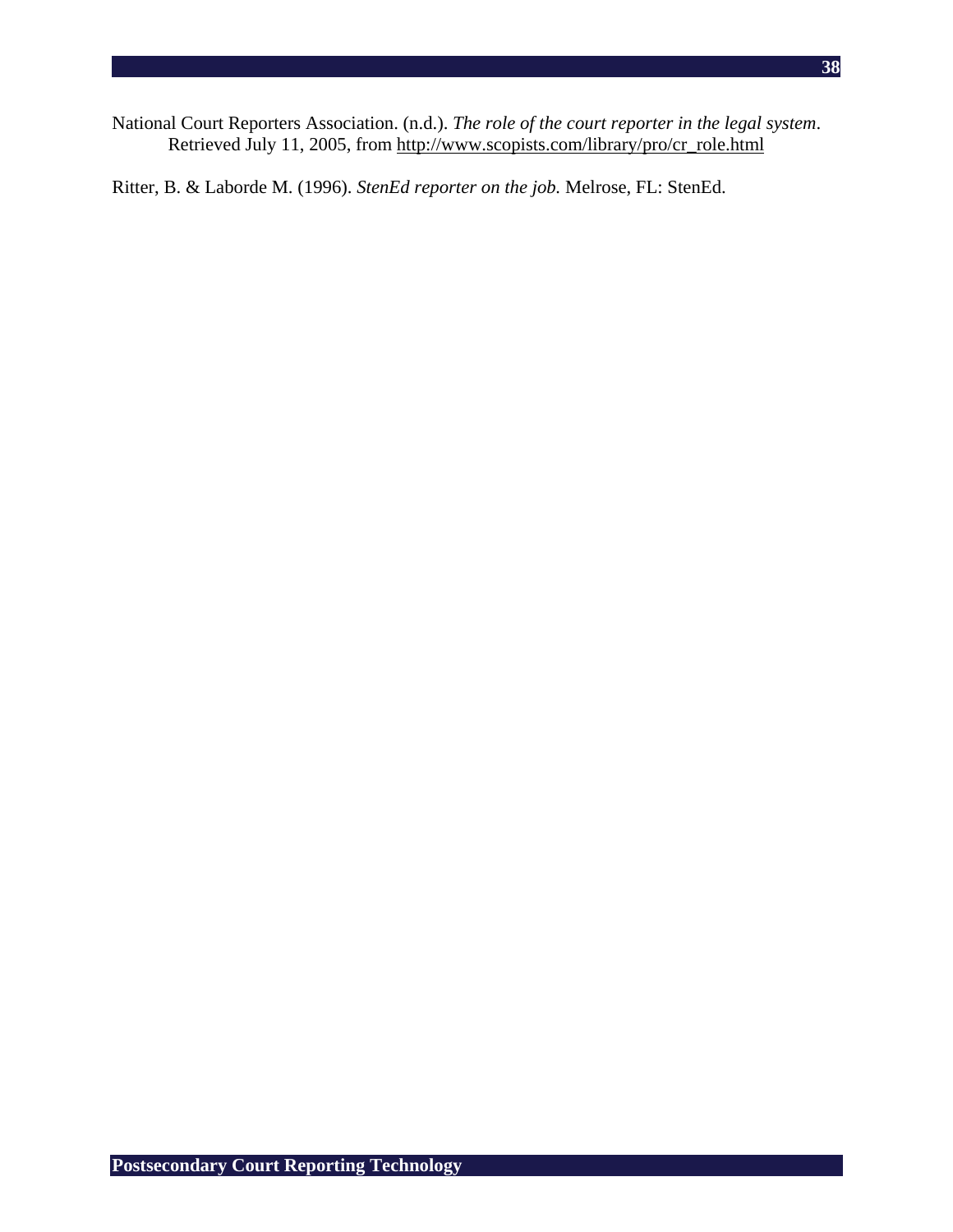## **Course Name:** Speed Building III

## **Course Abbreviation:** CRT 2133

# **Classification:** Vocational–Technical Core

**Description:** This is a continuation course for building speed in taking dictation using a stenotype machine at speeds of 160–180 wpm through live, online, or electronic media not limited to two-voice and multi-voice testimony, literary, jury charge, and current events. Salable transcription of dictated material through stenotype notes is required. (3 sch: 2-hr lecture, 2-hr lab)

**Prerequisite:** Stenotype Machine Shorthand I (CRT 1114), Stenotype Machine Shorthand II (CRT 1123), Speed Building I (CRT 1133), and Speed Building II (CRT 1143)

| <b>Competencies and Suggested Objectives</b> |                                                                                                                     |
|----------------------------------------------|---------------------------------------------------------------------------------------------------------------------|
|                                              | 1. Demonstrate mastery of stenotype theory and stenotype machine performance and                                    |
|                                              | increased speed of machine operation.                                                                               |
|                                              | 2. Expand word recognition and writing vocabulary.                                                                  |
|                                              | 3. Take dictation at the rate of up to 180 wpm for 5 minutes with 97% or better accuracy, and                       |
|                                              | $\mathcal{L}$ . The contribution of the contribution of the contribution of the contribution of the contribution of |

successfully produce a minimum of three salable transcripts of such takes consisting of literary, jury charge, and two-voice (Q&A) judicial reporting material.

## **STANDARDS**

*Standards Based on Student Outcomes Specified by the NCRA Council on Approved Education* 

|                            | Judicial Option                                                                                                                                       |
|----------------------------|-------------------------------------------------------------------------------------------------------------------------------------------------------|
| NCRA <sub>1</sub>          | Write a realtime translation theory system.                                                                                                           |
| NCRA <sub>2</sub>          | Read aloud from shorthand notes, quickly locating portions to be read,<br>maintaining composure while reading, reading distinctly and with authority. |
| NCRA 21                    | <b>Captioning Option</b><br>Write a realtime theory.                                                                                                  |
| $\lambda$ ICD $\lambda$ 00 | <b>Cart Option</b><br>$\mathbf{W}$                                                                                                                    |

NCRA 30 Write a realtime theory.

- R1 Interpret Graphic Information (forms, maps, reference sources)
- R2 Words in Context (same and opposite meaning)
- L1 Usage (pronoun, tense, subject–verb agreement, adjective, adverb)
- L2 Sentence Formation (fragments, run-on, clarity)
- L3 Paragraph Development (topic sentence, supporting sentence, sequence)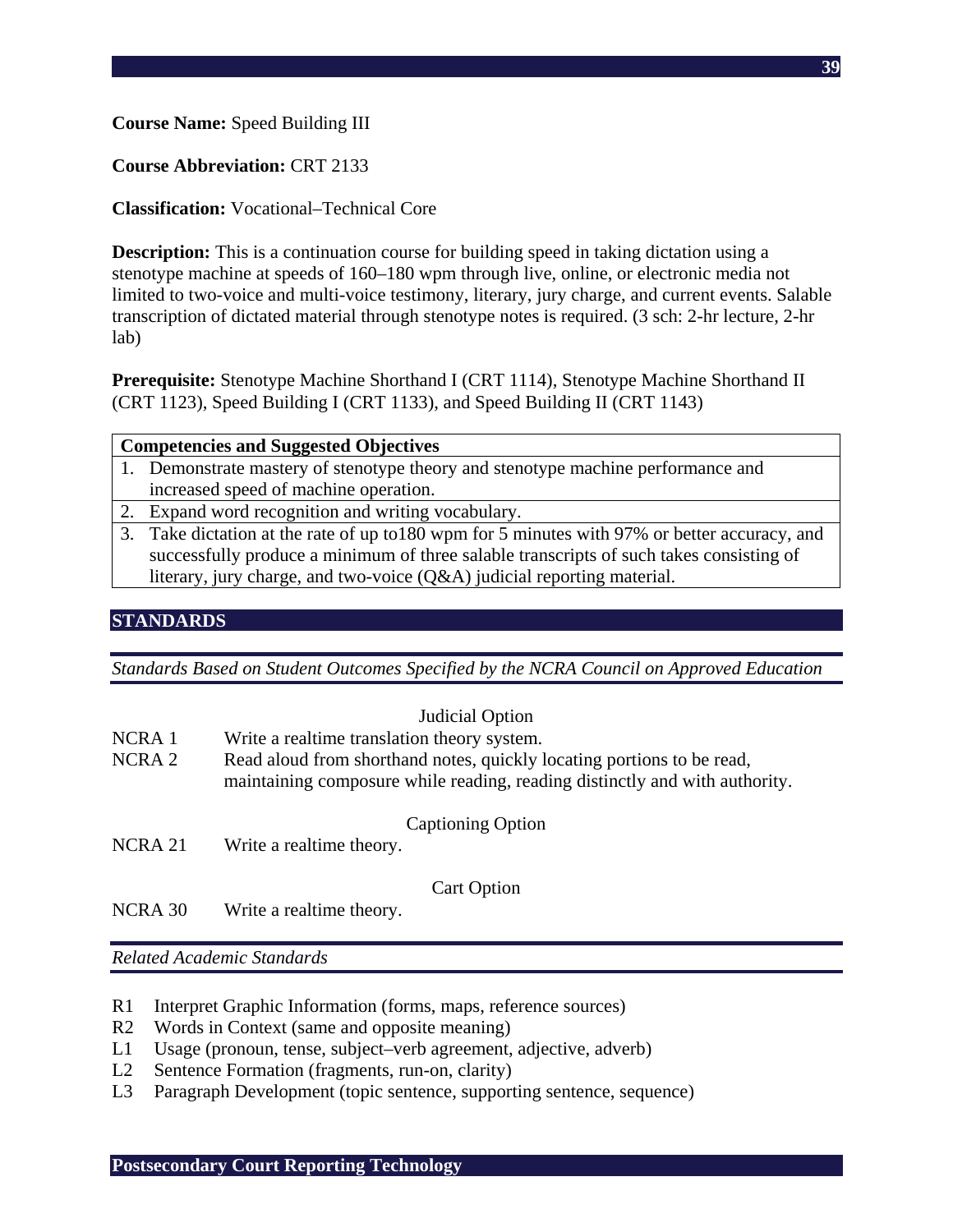**40**

- L4 Capitalization (proper noun, titles)
- L5 Punctuation (comma, semicolon)
- L6 Writing Conventions (quotation marks, apostrophe, parts of a letter)
- S1 Vowel (short, long)
- S2 Consonant (variant spelling, silent letter)
- S3 Structural Unit (root, suffix)

Copyright © 1994 by CTB/McGraw-Hill LLC

#### *21st Century Skills*

- CS1 Global Awareness
- CS2 Financial, Economic, and Business Literacy
- CS3 Civic Literacy
- CS4 Information and Communication Skills
- CS5 Thinking and Problem-Solving Skills
- CS6 Interpersonal and Self-Directional Skills

*National Educational Technology Standards for Students* 

- T1 Basic operations and concepts
- T2 Social, ethical, and human issues
- T3 Technology productivity tools
- T4 Technology communications tools

#### **SUGGESTED REFERENCES**

Aurelio, S. J. (2003). *How to say it and write it correctly now*. Arlington, MA: Logophile Press.

- Bureau of Labor Statistics, U.S. Department of Labor. (n.d.). *Court reporters.* Retrieved July 11, 2005, from http://www.bls.gov/oco/pdf/ocos152.pdf
- Career Explorer. (n.d.). *Job descriptions: Court reporting.* Retrieved July 11, 2005, from http://careerexplorer.net/jobchoices/court.asp
- Morson, L. I. (2002). *Morson's English guide for court reporters* (2nd ed.). New Egypt, NJ: Author.
- National Court Reporters Association. (n.d.). *The role of the court reporter in the legal system*. Retrieved July 11, 2005, from http://www.scopists.com/library/pro/cr\_role.html

#### Computer Program

Realtime learning systems. *Realtime coach for schools*. www.learnrealtime.com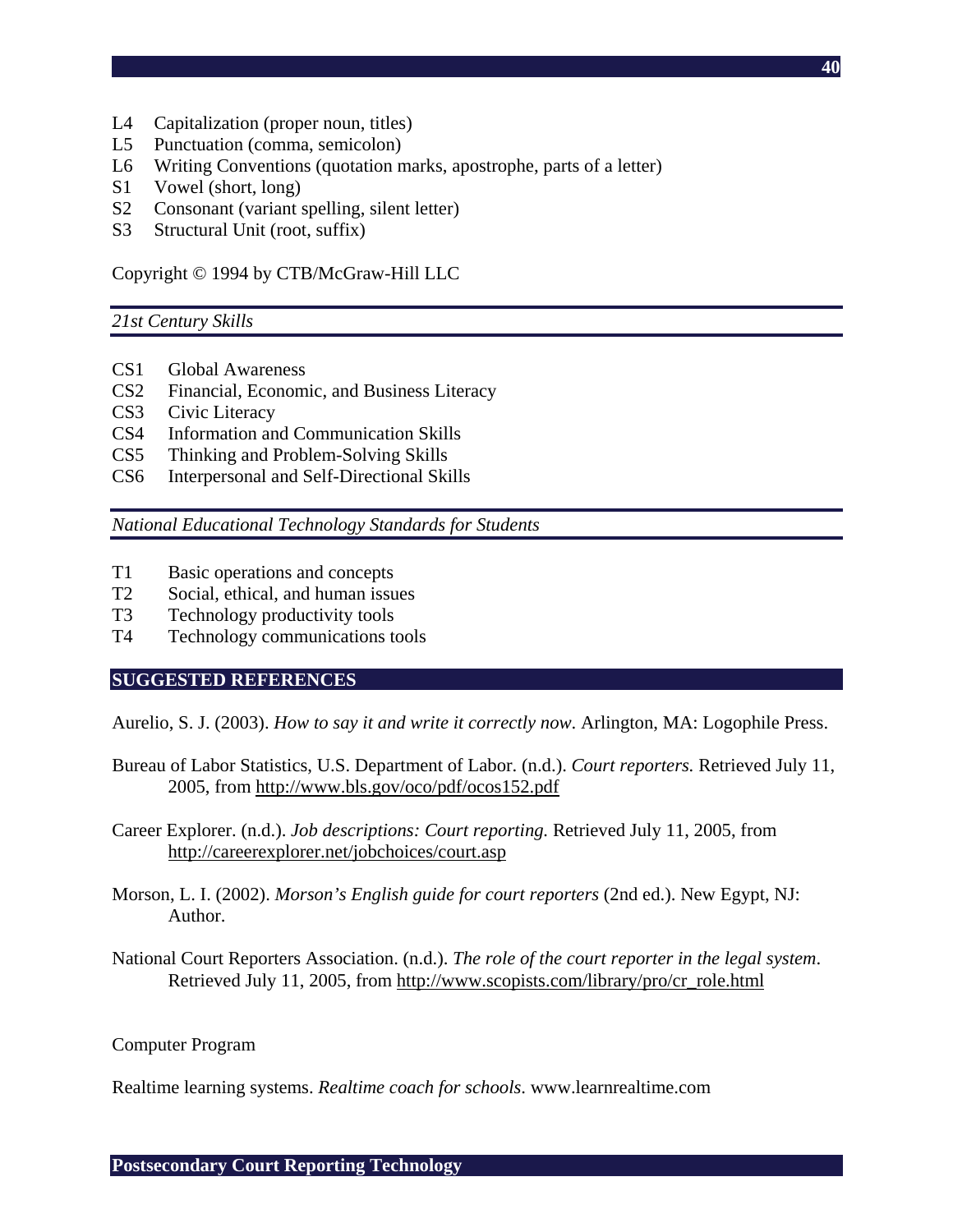### **Course Name:** Speed Building IV

### **Course Abbreviation:** CRT 2144

## **Classification:** Vocational–Technical Core

**Description:** This is a continuation course for building speed in taking dictation using a stenotype machine at speeds of 200–240 wpm through live, online, or electronic media not limited to two-voice and multi-voice testimony, literary, jury charge, and current events. Salable transcription of dictated material through stenotype notes is required. (4 sch: 2-hr lecture, 4-hr lab)

**Prerequisite:** Stenotype Machine Shorthand I (CRT 1114), Stenotype Machine Shorthand II (CRT 1123), Stenotype Machine Shorthand III (CRT 2114), Speed Building I (CRT 1133), Speed Building II (CRT 1143), and Speed Building III (CRT 2133)

| <b>Competencies and Suggested Objectives</b> |                                                                                               |
|----------------------------------------------|-----------------------------------------------------------------------------------------------|
|                                              | 1. Demonstrate mastery of stenotype theory and stenotype machine performance and              |
|                                              | increased speed of machine operation.                                                         |
|                                              | 2. Expand word recognition and writing vocabulary.                                            |
|                                              | 3. Take dictation at the rate of up to 240 wpm for 5 minutes with 97% or better accuracy, and |
|                                              | successfully produce a minimum of three salable transcripts of such takes consisting of       |
|                                              | literary, jury charge, and two-voice $(Q&A)$ judicial reporting material.                     |
|                                              |                                                                                               |

# **STANDARDS**

*Standards Based on Student Outcomes Specified by the NCRA Council on Approved Education* 

|                   | Judicial Option                                                                                                                                       |
|-------------------|-------------------------------------------------------------------------------------------------------------------------------------------------------|
| NCRA 1            | Write a realtime translation theory system.                                                                                                           |
| NCRA <sub>2</sub> | Read aloud from shorthand notes, quickly locating portions to be read,<br>maintaining composure while reading, reading distinctly and with authority. |
| NCRA <sub>2</sub> | <b>Captioning Option</b><br>Write a realtime theory.                                                                                                  |
|                   | <b>Cart Option</b>                                                                                                                                    |
| NCRA 30           | Write a realtime theory.                                                                                                                              |

- R1 Interpret Graphic Information (forms, maps, reference sources)
- R2 Words in Context (same and opposite meaning)
- L1 Usage (pronoun, tense, subject–verb agreement, adjective, adverb)
- L2 Sentence Formation (fragments, run-on, clarity)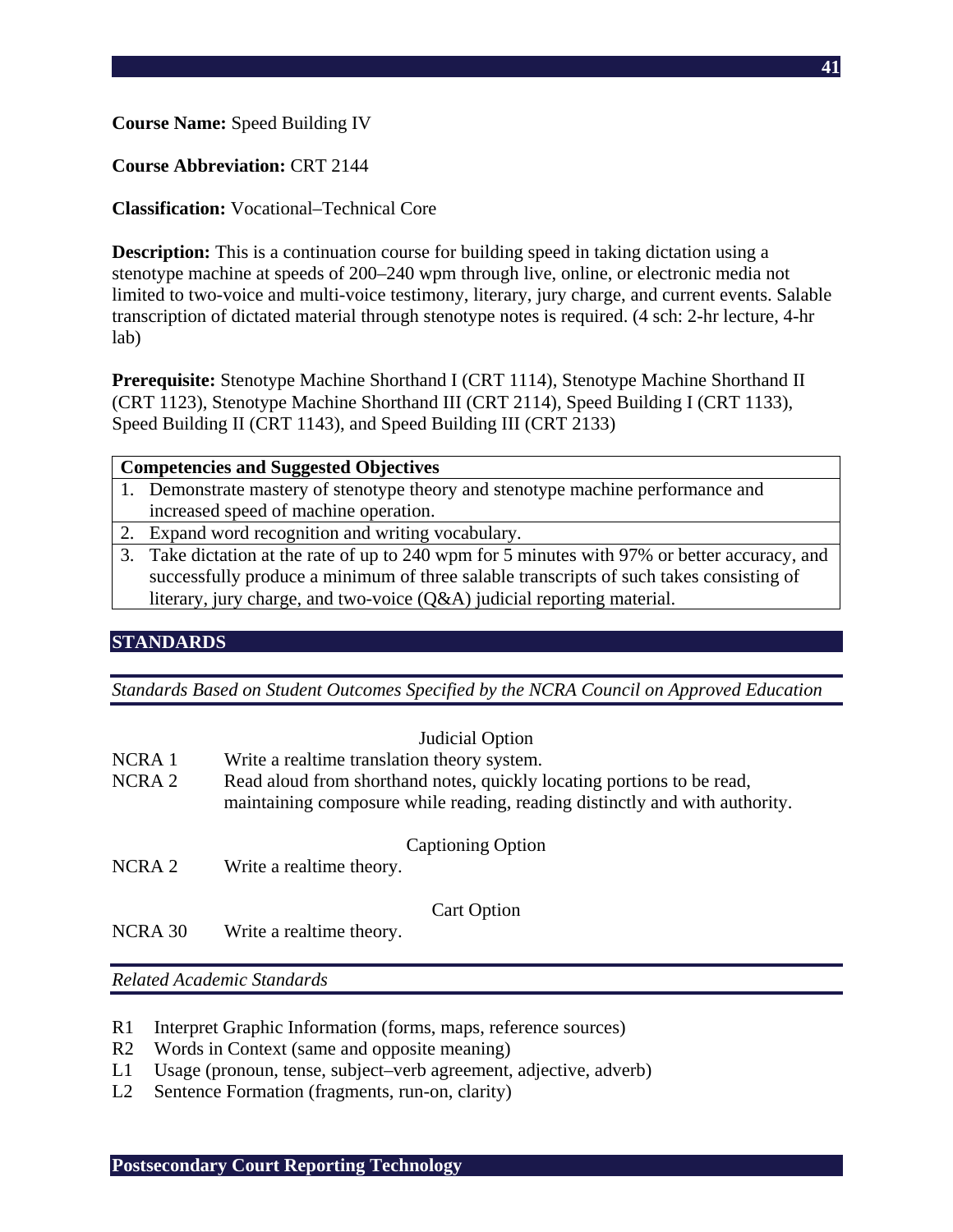- L3 Paragraph Development (topic sentence, supporting sentence, sequence)
- L4 Capitalization (proper noun, titles)
- L5 Punctuation (comma, semicolon)
- L6 Writing Conventions (quotation marks, apostrophe, parts of a letter)
- S1 Vowel (short, long)
- S2 Consonant (variant spelling, silent letter)
- S3 Structural Unit (root, suffix)

Copyright © 1994 by CTB/McGraw-Hill LLC

#### *21st Century Skills*

- CS1 Global Awareness
- CS2 Financial, Economic, and Business Literacy
- CS3 Civic Literacy
- CS4 Information and Communication Skills
- CS5 Thinking and Problem-Solving Skills
- CS6 Interpersonal and Self-Directional Skills

*National Educational Technology Standards for Students* 

- T1 Basic operations and concepts
- T2 Social, ethical, and human issues
- T3 Technology productivity tools
- T4 Technology communications tools

#### **SUGGESTED REFERENCES**

Aurelio, S. J. (2003). *How to say it and write it correctly now*. Arlington, MA: Logophile Press.

- Bureau of Labor Statistics, U.S. Department of Labor. (n.d.). *Court reporters.* Retrieved July 11, 2005, from http://www.bls.gov/oco/pdf/ocos152.pdf
- Career Explorer. (n.d.). *Job descriptions: Court reporting.* Retrieved July 11, 2005, from http://careerexplorer.net/jobchoices/court.asp
- Morson, L. I. (2002). *Morson's English guide for court reporters* (2nd ed.). New Egypt, NJ: Author.
- National Court Reporters Association. (n.d.). *The role of the court reporter in the legal system*. Retrieved July 11, 2005, from http://www.scopists.com/library/pro/cr\_role.html

Computer Program

Realtime learning systems. *Realtime coach for schools*. www.learnrealtime.com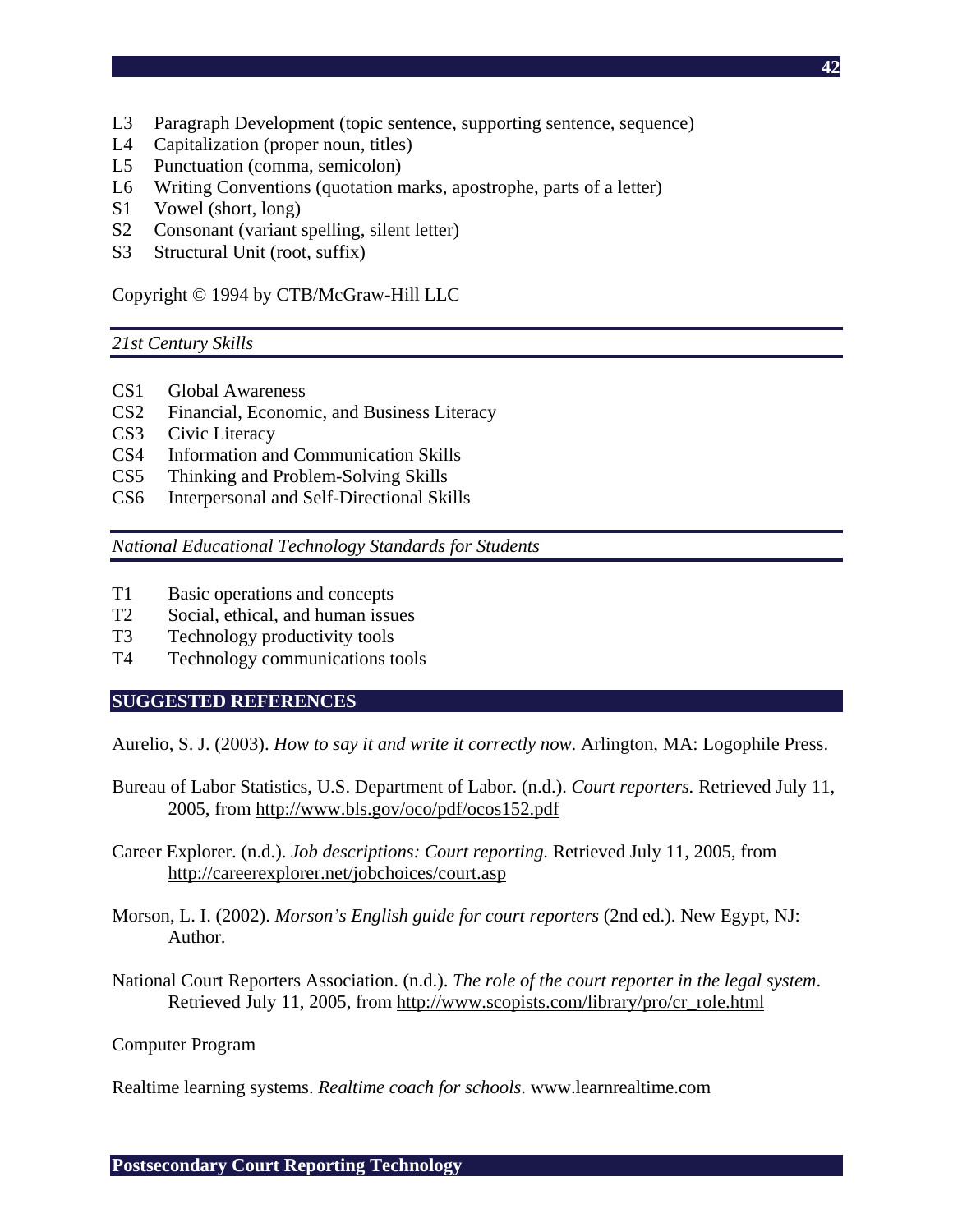## **Course Name:** Judicial Reporting Technology

## **Course Abbreviation:** CRT 2162

## **Classification:** AOC Core (Judicial Reporting)

**Description:** This course is an in-depth analysis of judicial reporter-related technology concepts in realtime reporting, communication access realtime translation (CART), captioning and legal videography, and the vocabulary associated therewith. Emphasis is placed on the process of realtime transcription through the use of computer-aided transcription systems and video applications for the court reporter. (2 sch: 1-hr lecture, 2-hr lab)

**Prerequisite:** Stenotype Machine Shorthand I (CRT 1114) and Speed Building I (CRT 1133)

|    | <b>Competencies and Suggested Objectives</b>                                               |
|----|--------------------------------------------------------------------------------------------|
|    | 1. Use a computer-aided transcription system, including operation, setup, basic care and   |
|    | maintenance, support, terminology, transcript production, and dictionary management.       |
| 2. | Demonstrate computer literacy including DOS, Windows, ASCII disk creation, Internet        |
|    | applications, and related software packages such as spreadsheets, word processing,         |
|    | scheduling, and job tracking.                                                              |
| 3. | Simulate the role of the realtime reporter in proceedings including speaker identification |
|    | and realtime transcript, composition, and formatting demonstrating an understanding of the |
|    | psychology of writing realtime.                                                            |
| 4. | Simulate the role of the realtime reporter in the Computer-Integrated Courtroom (CIC)      |
|    | environment to include the following:                                                      |
|    | Available realtime and litigation support technology<br>a.                                 |
|    | b. Procedures to train attorneys, paralegals, and court personnel                          |
|    | System management<br>$c_{\cdot}$                                                           |
|    | d. Case management (what, where, and why)                                                  |
|    | e. Indexing/conversion software programs                                                   |
|    | Optical scanning of documents, exhibits, building a litigation database<br>f.              |
|    | g. Interacting with court computer systems                                                 |
|    | h. Lexis, Westlaw, and so forth                                                            |
|    | Case tracking<br>i.                                                                        |
|    | j. Word processing                                                                         |
|    | k. File storage-archival/retrieval computer systems                                        |
|    | Coordinating activities with court administrators on CIC matters<br>$\mathbf{l}$ .         |
|    | m. Telecommunications (telephonic, video conferencing)                                     |
|    | n. Public relations                                                                        |
|    | o. Transcript distribution, ASCII diskettes, and so forth                                  |
| 5. | Simulate the role of the realtime reporter in the deposition environment to include the    |
|    | following:                                                                                 |
|    | a. Available hardware and software technology                                              |
|    | b. Equipment setup                                                                         |
|    | c. Telecommunications                                                                      |

d. Participants' needs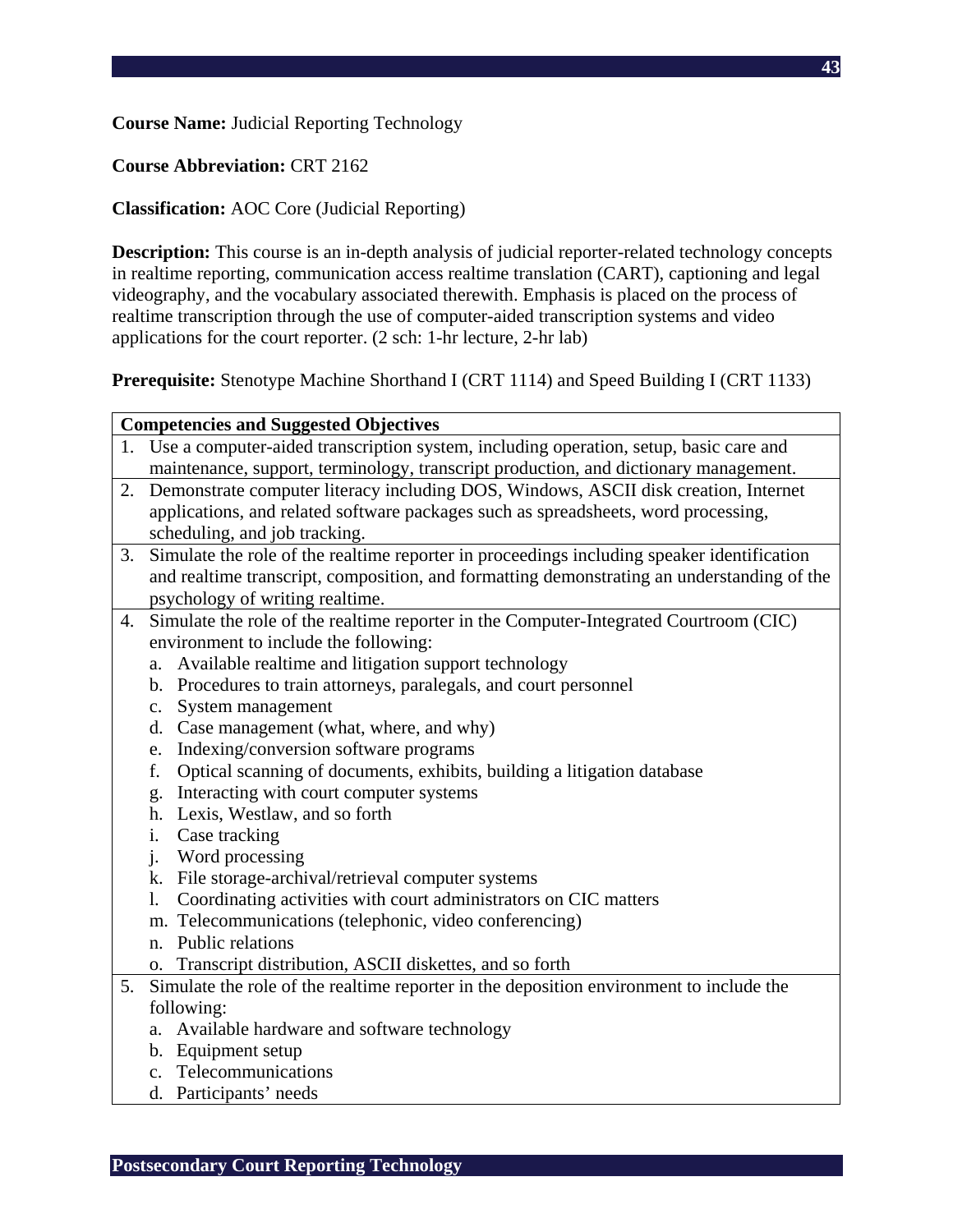- e. Litigation support
- f. Public relations
- 6. Demonstrate awareness of the role of the realtime reporter in the Communication Access Realtime Translation (CART) and broadcast captioning environments.
- 7. Write realtime using available resource materials.
- 8. Prepare, produce, and proofread a 10-page transcript checked for neatness, format, content, punctuation, and spelling.
- 9. Demonstrate awareness of NCRA's Certified Legal Video Specialist program and the use of video equipment in trials and depositions.

# **STANDARDS**

*Standards Based on Student Outcomes Specified by the NCRA Council on Approved Education* 

# Judicial Option

### NCRA 13 Produce salable transcripts of at least 10 pages on a computer-aided transcription system from the student's own stenographic notes, including the following:

- Title page
- Index
- Jury charge/opening and/or closing statements if applicable
- Direct and cross-examination
- **Parentheticals**
- Colloquy
- Certification page
	- Such other entries as may appear in a given case, i.e. signature page.
- NCRA 14 Produce a five-page, first pass transcript with a goal of 95% translation rate.
- NCRA 15 Demonstrate knowledge of basic hardware care, maintenance, and setup of a realtime system.
- NCRA 16 Demonstrate understanding and application of the body of knowledge required in technology through systematic testing and/or projects.

# Captioning Option

- NCRA 23 Demonstrate knowledge of and the ability to perform the basic
- setup and maintenance of broadcast captioning equipment.
- NCRA 24 Build and maintain a realtime dictionary as well as manage job dictionaries.
- NCRA 25 Demonstrate knowledge of and be able to pass written exams in
- broadcast captioning history, deaf culture, terminology related to
	- the captioning environment, and broadcast news production functions.
- NCRA 26 Demonstrate knowledge and understanding of professional ethics and Guidelines for Professional Practice for Captioners.

# Cart Option

- NCRA 32 Demonstrate knowledge of the current NCRA *CART Provider's Manual.*
- NCRA 33 Demonstrate ability to set up equipment and provide realtime translation for maximum benefit of CART recipients.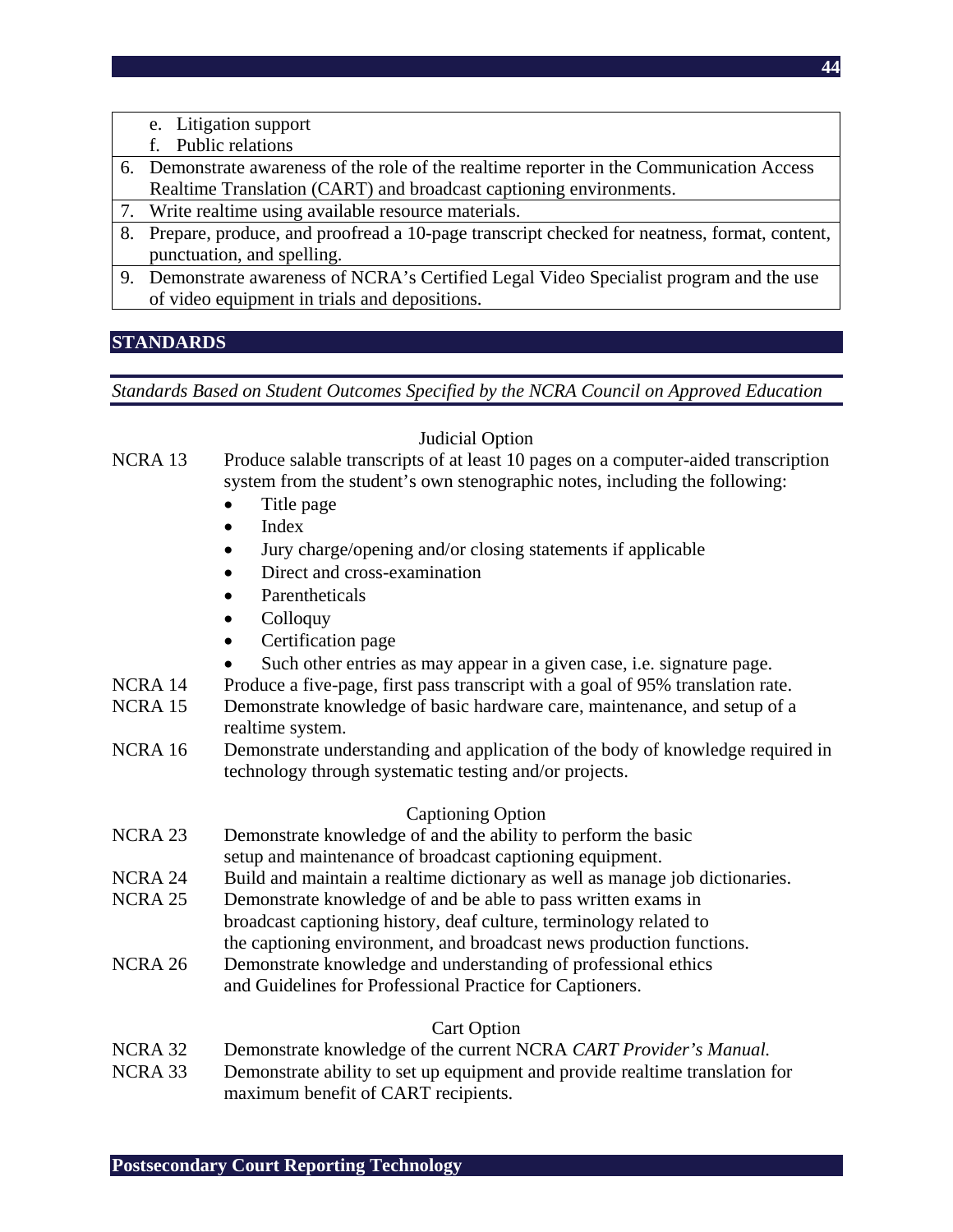## NCRA 34 Demonstrate knowledge of realtime software and computer functions.

#### *Related Academic Standards*

- R1 Interpret Graphic Information (forms, maps, reference sources)
- R2 Words in Context (same and opposite meaning)
- L1 Usage (pronoun, tense, subject–verb agreement, adjective, adverb)
- L2 Sentence Formation (fragments, run-on, clarity)
- L3 Paragraph Development (topic sentence, supporting sentence, sequence)
- L4 Capitalization (proper noun, titles)
- L5 Punctuation (comma, semicolon)
- L6 Writing Conventions (quotation marks, apostrophe, parts of a letter)
- S1 Vowel (short, long)
- S2 Consonant (variant spelling, silent letter)
- S3 Structural Unit (root, suffix)

#### Copyright © 1994 by CTB/McGraw-Hill LLC

### *21st Century Skills*

- CS1 Global Awareness
- CS2 Financial, Economic, and Business Literacy
- CS3 Civic Literacy
- CS4 Information and Communication Skills
- CS5 Thinking and Problem-Solving Skills
- CS6 Interpersonal and Self-Directional Skills

*National Educational Technology Standards for Students* 

- T1 Basic operations and concepts
- T2 Social, ethical, and human issues
- T3 Technology productivity tools
- T4 Technology communications tools
- T5 Technology research tools
- T6 Technology problem-solving and decision-making tools

#### **SUGGESTED REFERENCES**

Federal Communications Commission, Consumer and Governmental Affairs Bureau. (n.d.)*. Closed captioning.* Retrieved March 30, 2005, from http://ftp.fcc.gov/cgb/consumerfacts/closedcaption.html

Federal Communications Commission. *Telecommunications Act of 1996.* (2004). Retrieved March 30, 2005, from http://www.fcc.gov/telecom.html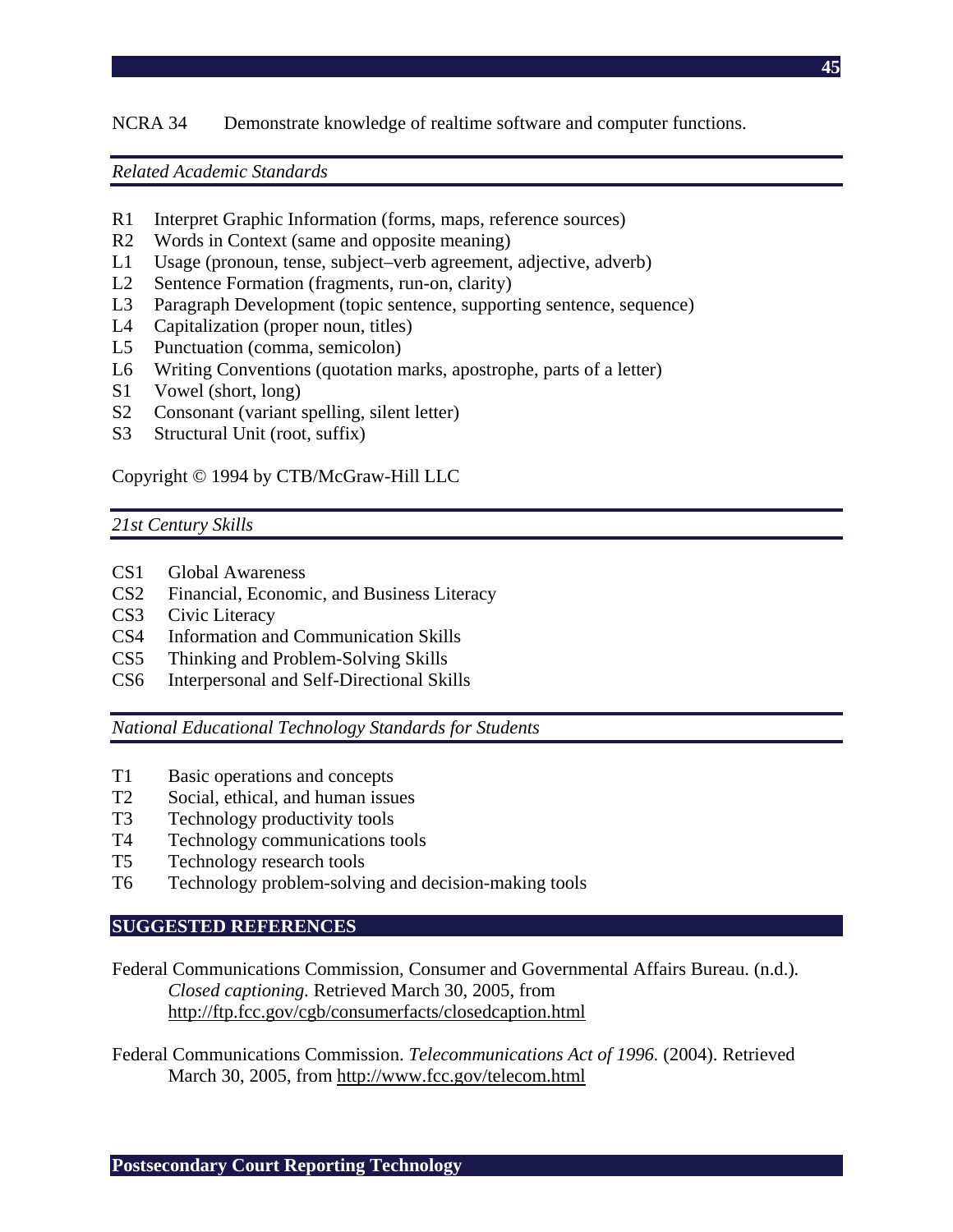- Fitzhugh, E., & Gilman, M. L. (2001). *8000 soundalikes, look-alikes and other words often confused*. Vienna, VA: NCRA Press.
- Hartman, C. (2003). *CaseCATalyst4 Version 5 quickstart.* Mt. Prospect, IL: Stenotype, L.L.C. (Available from http://www.stenographu.com/body2sub\_cc4v5qs.html)
- Jackson, J. (2004). *digitalCAT user manual.* Charleston, WV: Stenovations, Inc. (Available from http://stenovations.com/Manual.pdf)
- Miller, K. F. (2004). Tech challenges, changes court reporters' business. In *Puget Sound Business Journal*. Retrieved July 11, 2005, from http://www.bizjournals.com/seattle/stories/2004/08/30/focus9.html
- National Court Reporters Association. (n.d.). *Careers in court reporting broadcast captioning.* Retrieved October 24, 2008, from http://www.bestfuture.com/pbs\_documentary.html
- National Court Reporters Association. (2003). *Council on Approved Student Education: General requirements and minimum standards*. Retrieved October 24, 2008, from http://ncraonline.org/NR/rdonlyres/9C49B341-9A4D-47BF-B8EF-490F25C77588/0/CASEGenReqMinStnds0708.pdf

National Court Reporters Association. (1997). *Court reporter technology*. Vienna, VA: Author.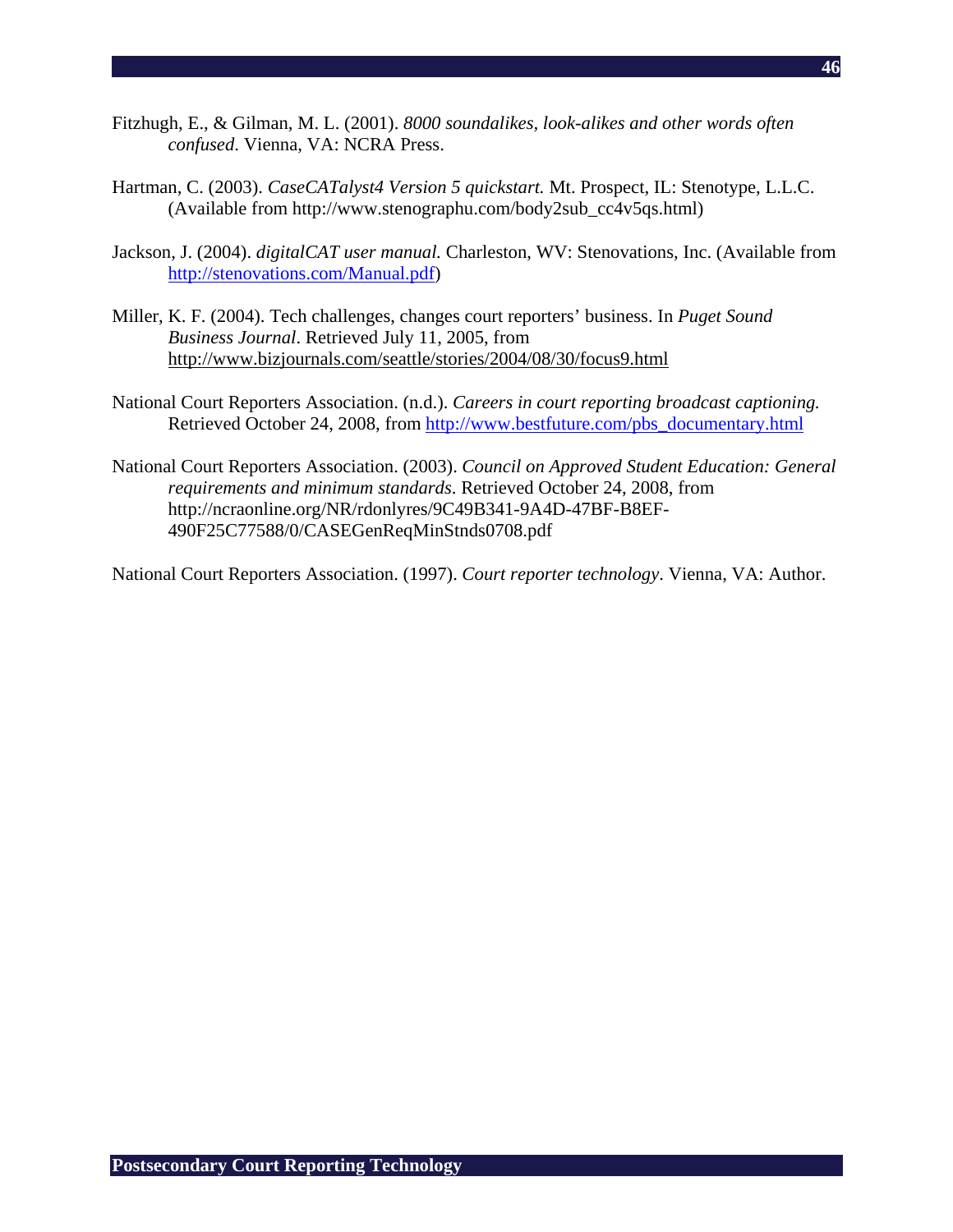**Course Name:** Judicial Dictionary Development

## **Course Abbreviation:** CRT 2172

## **Classification:** AOC Core (Judicial Reporting)

**Description:** In this course, the student will continue to build a dictionary for judicial reporting. Emphasis is placed on development of briefs and phrases, application through speed development, realtime transcription of dictated material through live, online, or electronic media not limited to two-voice and multi-voice testimony, literary, jury charge, and current events. (2 sch: 1-hr lecture, 2-hr lab)

**Prerequisite:** Stenotype Machine Shorthand I (CRT 1114), Speed Building I (CRT 1133), and Judicial Reporting Technology (CRT 2162)

| <b>Competencies and Suggested Objectives</b> |                                                                                               |
|----------------------------------------------|-----------------------------------------------------------------------------------------------|
|                                              | 1. Continue to build and maintain a realtime dictionary for judicial reporting to include the |
|                                              | following:                                                                                    |
|                                              | a. Cultural diversity                                                                         |
|                                              | b. Geography                                                                                  |
|                                              | c. Current events                                                                             |

- d. Law
- e. Anatomy/medicine

# **STANDARDS**

*Standards Based on Student Outcomes Specified by the NCRA Council on Approved Education* 

### Judicial Option

NCRA 17 Demonstrate understanding of current events including the following:

- Local events
- National events
- International events
- Geography
- Cultural diversity

- R1 Interpret Graphic Information (forms, maps, reference sources)
- R2 Words in Context (same and opposite meaning)
- L1 Usage (pronoun, tense, subject–verb agreement, adjective, adverb)
- L2 Sentence Formation (fragments, run-on, clarity)
- L3 Paragraph Development (topic sentence, supporting sentence, sequence)
- L4 Capitalization (proper noun, titles)
- L5 Punctuation (comma, semicolon)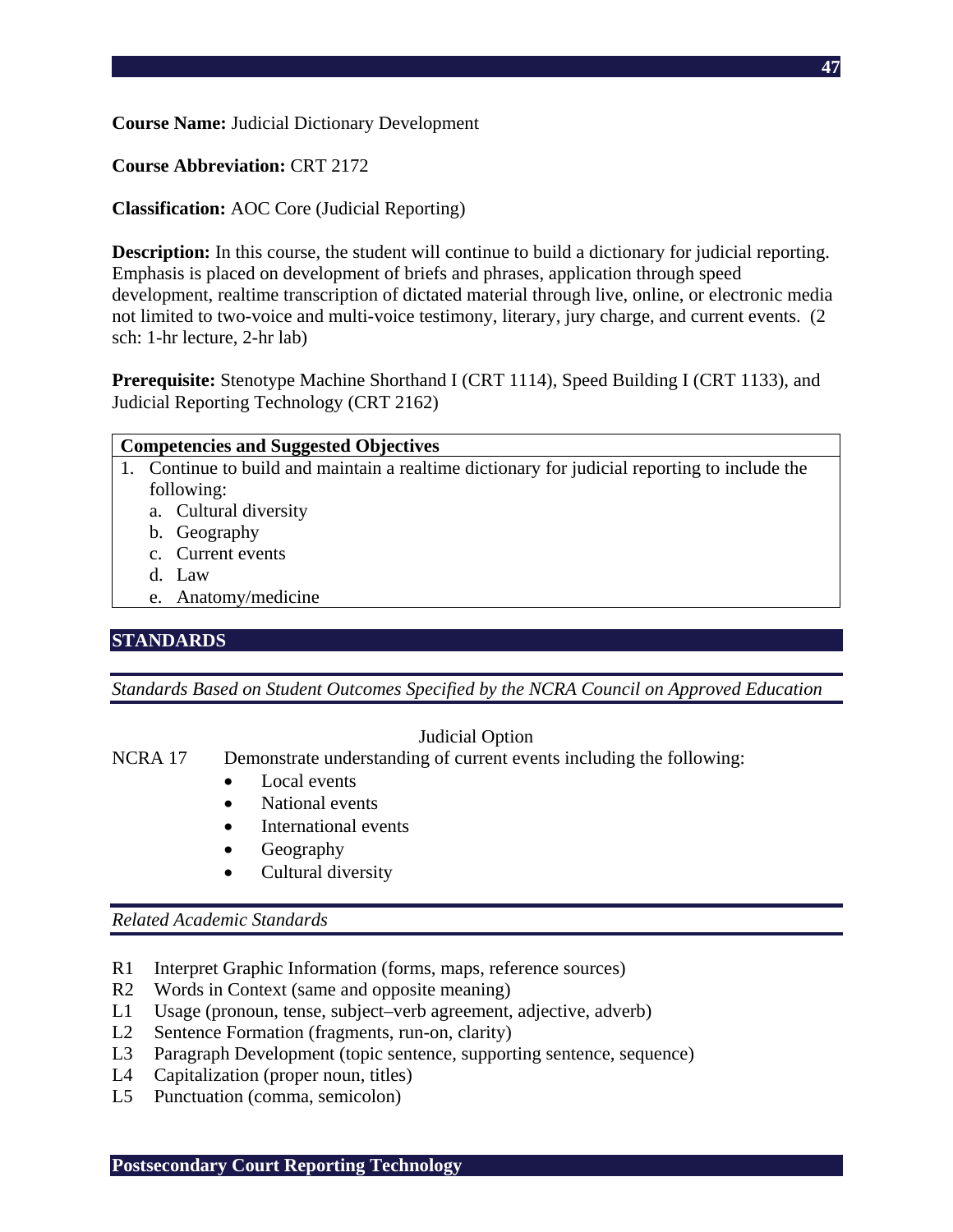- L6 Writing Conventions (quotation marks, apostrophe, parts of a letter)
- S1 Vowel (short, long)
- S2 Consonant (variant spelling, silent letter)
- S3 Structural Unit (root, suffix)

Copyright © 1994 by CTB/McGraw-Hill LLC

#### *21st Century Skills*

- CS1 Global Awareness
- CS2 Financial, Economic, and Business Literacy
- CS3 Civic Literacy
- CS4 Information and Communication Skills
- CS5 Thinking and Problem-Solving Skills
- CS6 Interpersonal and Self-Directional Skills

*National Educational Technology Standards for Students* 

- T1 Basic operations and concepts
- T2 Social, ethical, and human issues
- T3 Technology productivity tools
- T4 Technology communications tools
- T5 Technology research tools
- T6 Technology problem-solving and decision-making tools

#### **SUGGESTED REFERENCES**

Ettinger, A. G., & Burch, P. F. (2001). *Medical terminology essentials*. St. Paul, MN: Paradigm.

- Fitzhugh, E., & Gilman, M. L. (2001). *8000 soundalikes, look-alikes and other words often confused*. Vienna, VA: NCRA Press.
- Ritter, B., Mann, E., & Davis, K. (1999). *StenEd vocabulary development.* Melrose, FL: StenEd.
- Shannon, M., Wilson, B., & Stang, C. (2004). *Health professional's drug guide 2004*. Upper Saddle River, NJ: Prentice Hall.
- *Stedman's abbreviations, acronyms & symbols* (3rd ed.). (2003). Baltimore: Lippincott Williams & Wilkins.
- *Stedman's alternative medicine words*. (2000). Philadelphia, PA: Lippincott Williams & Wilkins.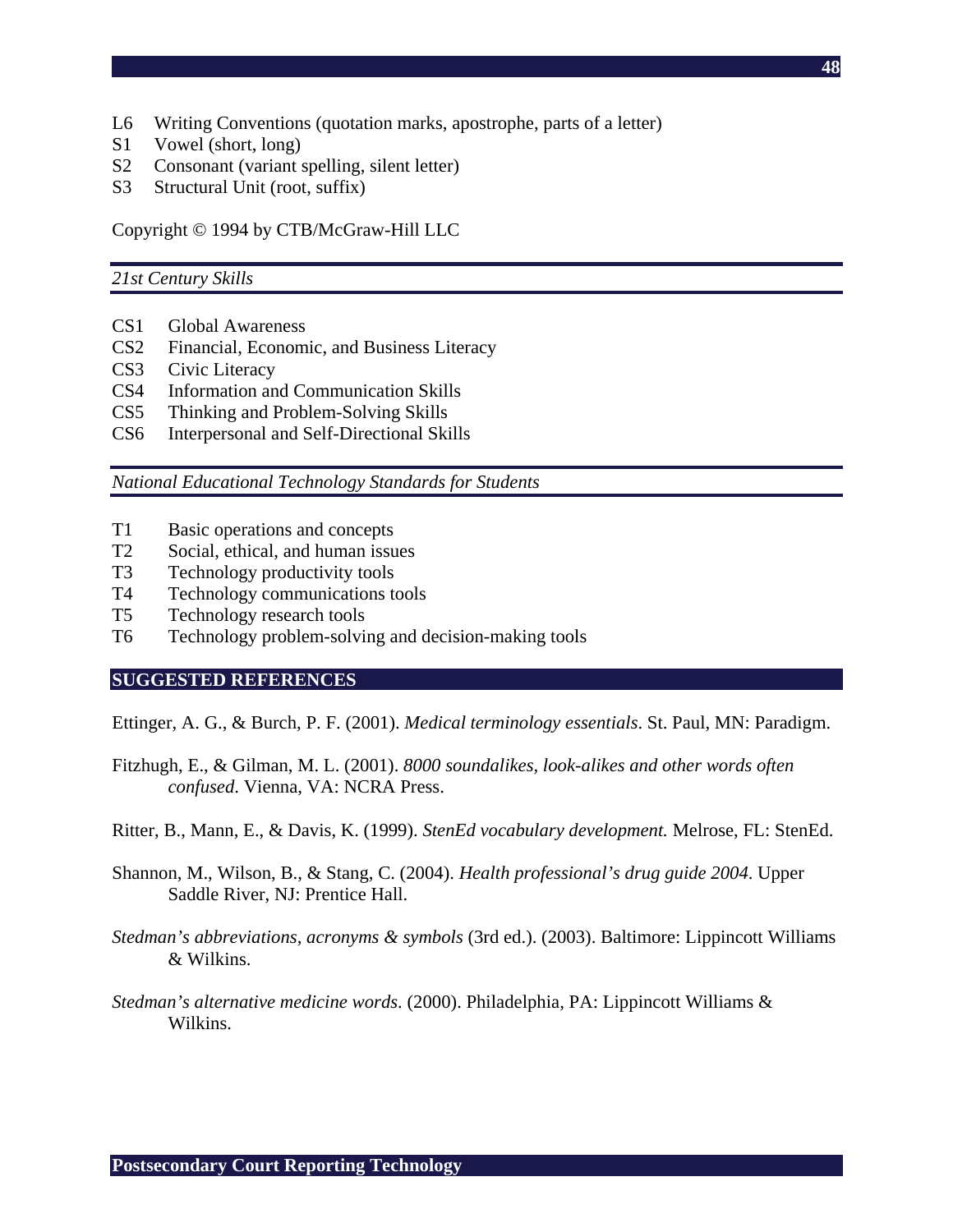### **Course Name:** CART I

#### **Course Abbreviation:** CRT 2514

#### **Classification:** AOC Core (CART)

**Description:** This course provides instruction in writing the spoken word with punctuation using a realtime translation theory for communication access realtime translation (CART). (4 sch: 2-hr lecture, 4-hr lab)

**Prerequisite:** Stenotype Machine Shorthand I (CRT 1114), Stenotype Machine Shorthand II (CRT 1123), Speed Building I (CRT 1133), and Speed Building II (CRT 1143)

#### **Competencies and Suggested Objectives**

- 1. Use the stenotype machine and a realtime theory to provide instantaneous, realtime translation, with special emphasis on dictionary building/management to include the following:
	- a. All necessary alphabets defined such as a, A, A., -a for letter-by-letter spelling
	- b. Punctuation:
		- Colon  $\left( \cdot \right)$ 
			- Semicolon (;)
			- Exclamation point (!)
			- Delete space stroke
			- Feet and inches stroke  $(5' 6'')$
			- Forward slash (/)
			- Backward slash  $(\)$
			- Hyphen  $(-)$
			- Percent  $(\% )$
			- Ampersand  $(\&)$
			- At sign  $(\omega)$
			- Decimal point (1.2 million)
			- Prefix/suffix decimal point (.22 caliber, 27.67)
			- Prefix/suffix colon (6:00)
			- Prefix/suffix comma (1,750)
			- Prefix apostrophe ('98)
			- Brackets (applause) [applause]
			- Quotation marks ("Hello")
			- Musical notes
			- Lowercase "s" (RBIs)
			- Speaker identification
			- New speaker symbol  $(\gg)$
			- Force stroke to force translation onto the screen
			- Blanking stroke to blank and pass captions from the screen
			- Placement strokes for captions
	- c. Production of numbers, which includes use of the number bar
	- d. Environmental sounds descriptors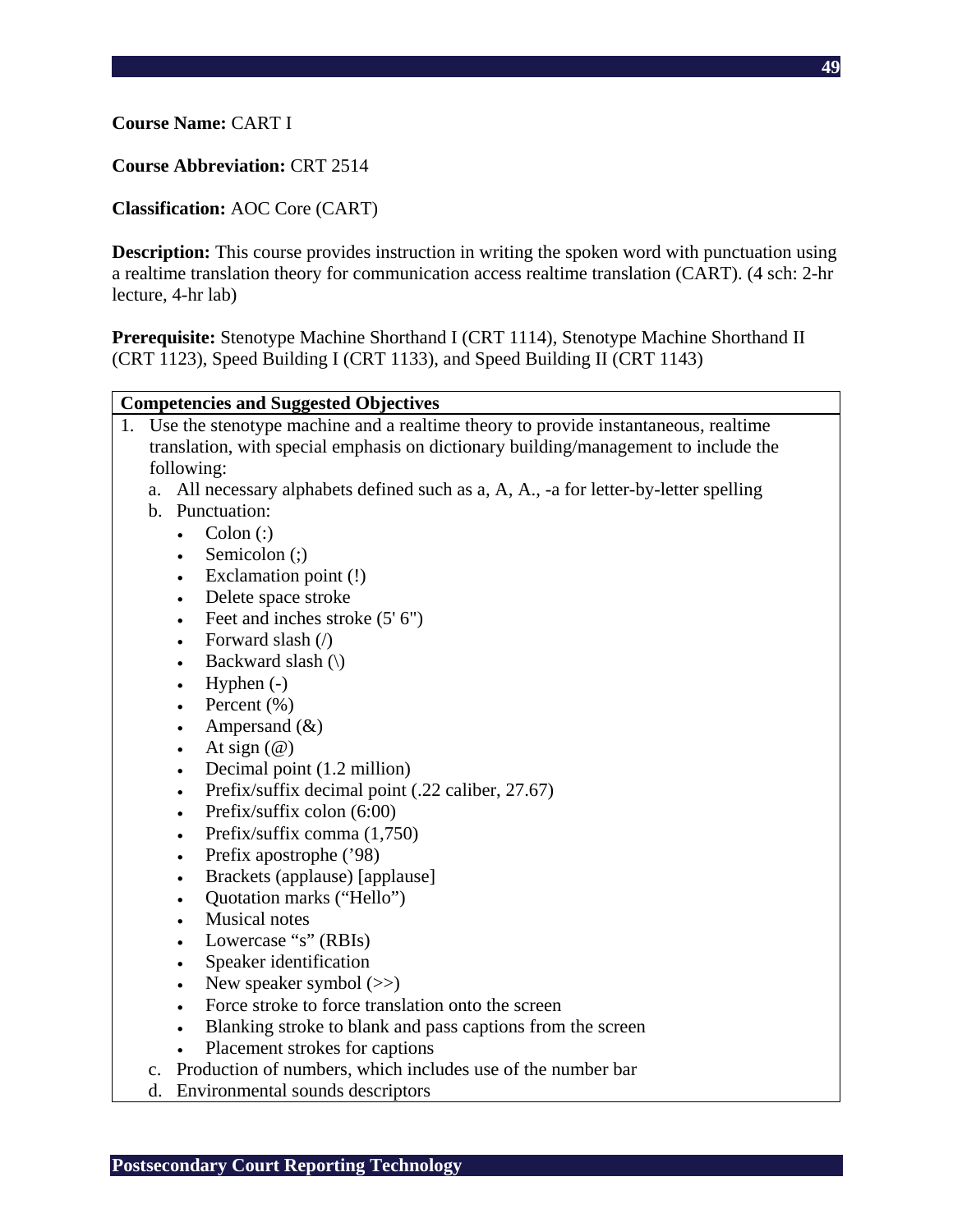- e. Ability to write Web site and Internet addresses
- f. Prefixes and suffixes
- g. Use of phonetic translator
- h. Dictionary building including understanding and maintenance of dictionary entries; includes, but is not limited to, the following areas:
	- Math
	- Geography
	- **Science**
	- Political science
	- **History**
	- English/literature
	- Current events
	- **Medical**
	- Common proper names
- 2. Analyze shorthand notes including review and line-by-line edit.
- 3. Write three 5-minute, 180-wpm literary dictations at 96% accuracy.
- 4. Paraphrase in realtime.

## **STANDARDS**

*Standards Based on Student Outcomes Specified by the NCRA Council on Approved Education* 

### Cart Option

- NCRA 30 Write a realtime theory.
- NCRA 31 Write three 5-minute, 180-wpm literary takes (word count) at 96% verbatim accuracy following NCRA's "What Is an Error" guidelines. (See Appendix 8 of NCRA Standards.)

*Related Academic Standards* 

- R1 Interpret Graphic Information (forms, maps, reference sources)
- R2 Words in Context (same and opposite meaning)
- L1 Usage (pronoun, tense, subject–verb agreement, adjective, adverb)
- L2 Sentence Formation (fragments, run-on, clarity)
- L3 Paragraph Development (topic sentence, supporting sentence, sequence)
- L4 Capitalization (proper noun, titles)
- L5 Punctuation (comma, semicolon)
- L6 Writing Conventions (quotation marks, apostrophe, parts of a letter)
- S1 Vowel (short, long)
- S2 Consonant (variant spelling, silent letter)
- S3 Structural Unit (root, suffix)

Copyright © 1994 by CTB/McGraw-Hill LLC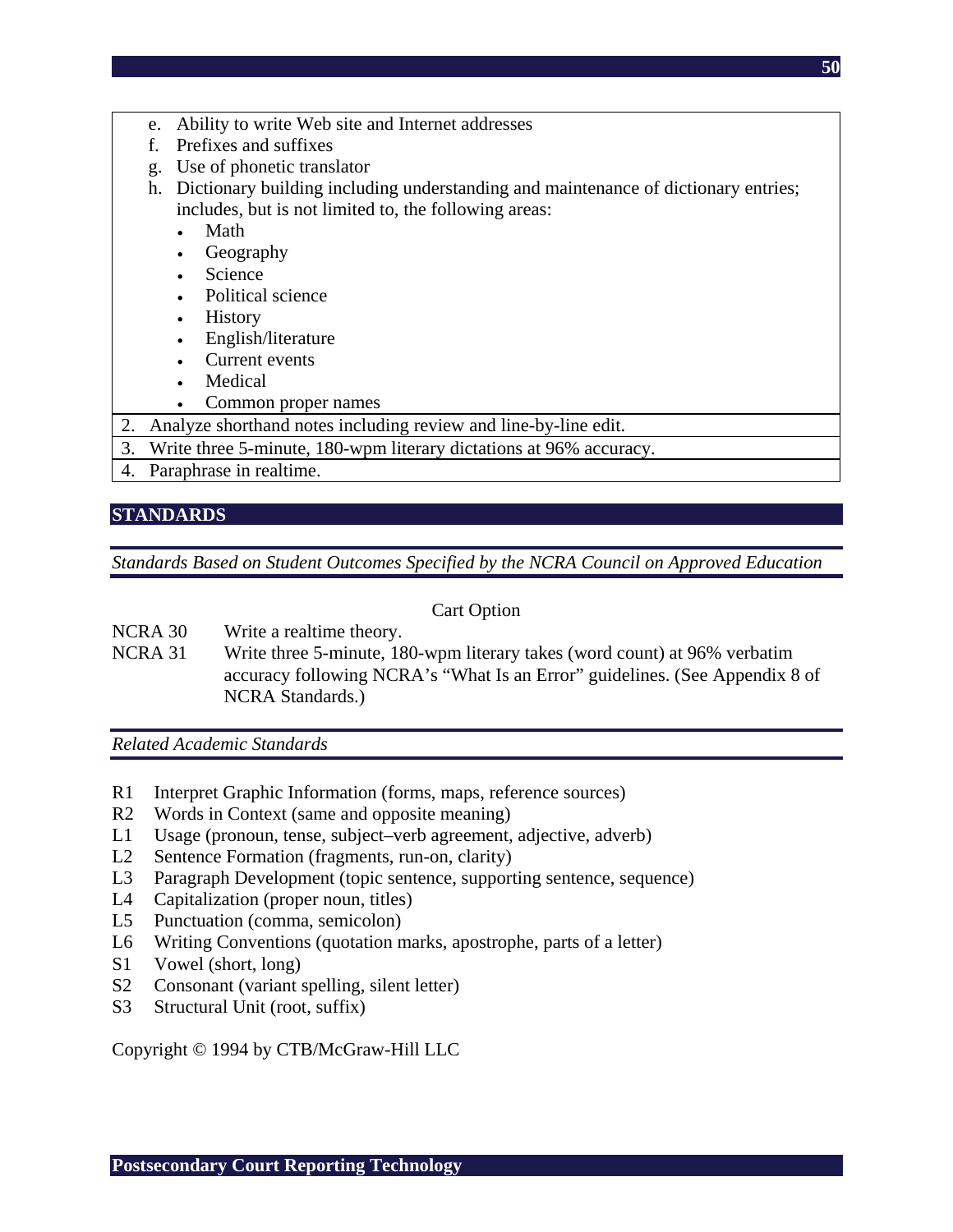- CS1 Global Awareness
- CS2 Financial, Economic, and Business Literacy
- CS3 Civic Literacy
- CS4 Information and Communication Skills
- CS5 Thinking and Problem-Solving Skills
- CS6 Interpersonal and Self-Directional Skills

*National Educational Technology Standards for Students* 

- T1 Basic operations and concepts
- T2 Social, ethical, and human issues
- T3 Technology productivity tools
- T4 Technology communications tools
- T5 Technology research tools
- T6 Technology problem-solving and decision-making tools

### **SUGGESTED REFERENCES**

Aurelio, S. J. (2003). *How to say it and write it correctly now*. Arlington, MA: Logophile Press.

- Fitzhugh, E., & Gilman, M. L. (2001). *8000 soundalikes, look-alikes and other words often confused*. Vienna, VA: NCRA Press.
- McCormick, R. W., & Knapp, M. H. (2003). *Court reporter's and CART services handbook: A guide for all realtime reporters, captioners, and CART providers* (4th ed.). Upper Saddle River, NJ: Prentice Hall.
- Morson, L. I. (2002). *Morson's English guide for court reporters* (2nd ed.). New Egypt, NJ: Author.
- National Court Reporters Association. (2007). *Council on Approved Student Education: General requirements and minimum standards.* Retrieved August 7, 2008, from http://ncraonline.org/NR/rdonlyres/9C49B341-9A4D-47BF-B8EF-490F25C77588/0/CASEGenReqMinStnds0708.pdf

National Court Reporters Association. (1997). *Court reporter technology*. Vienna, VA: Author.

**51**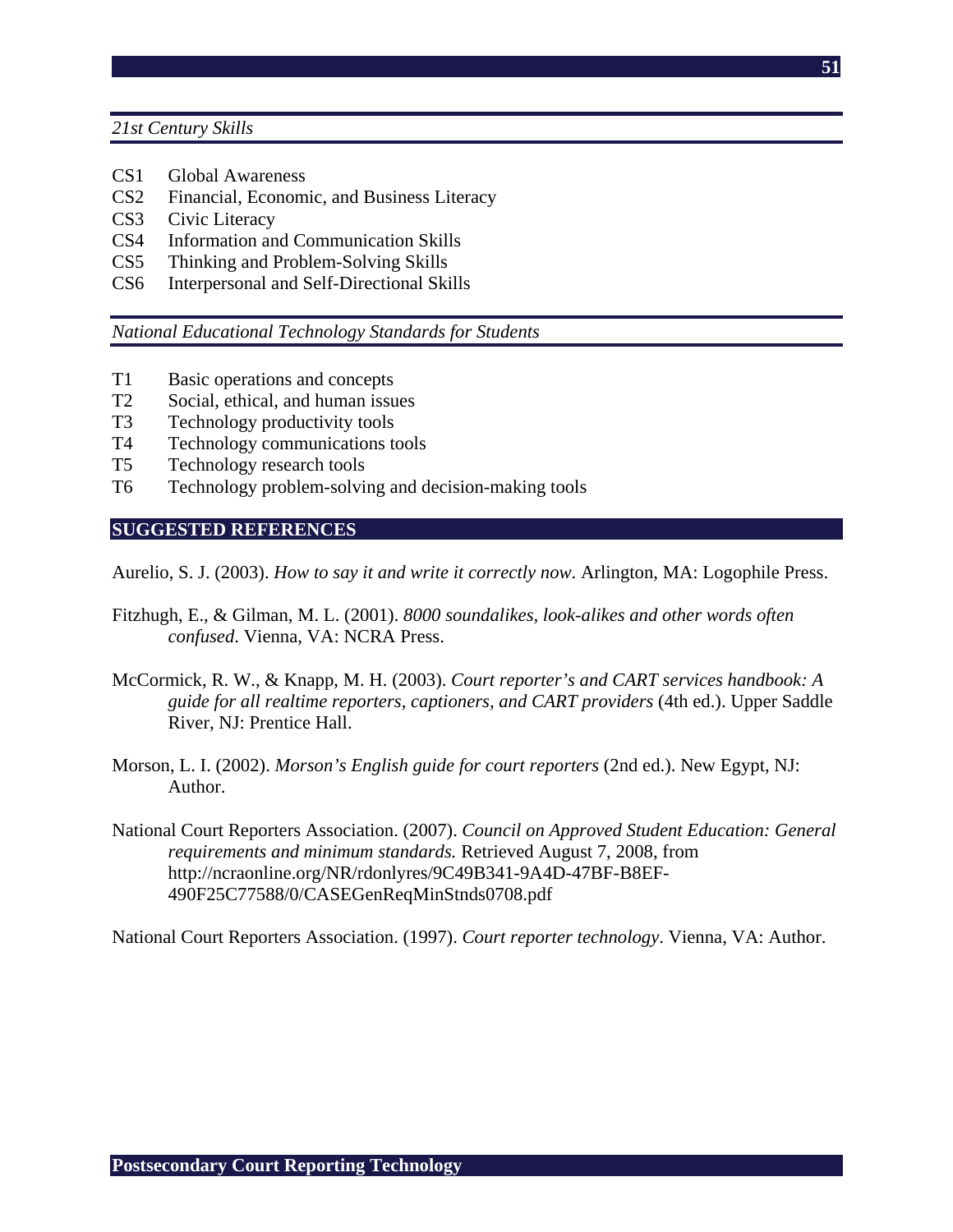## **Course Name:** CART II

### **Course Abbreviation:** CRT 2524

## **Classification:** AOC Core (CART)

**Description:** This course is a continuation of CART I and provides instruction in writing the spoken word with punctuation using a realtime translation theory for communication access realtime translation (CART). (4 sch: 2-hr lecture, 4-hr lab)

**Prerequisite:** Stenotype Machine Shorthand I (CRT 1114), Stenotype Machine Shorthand II (CRT 1123), Speed Building I (CRT 1133), Speed Building II (CRT 1143), and CART I (CRT 2514)

- 1. Use the stenotype machine and a realtime theory to provide instantaneous, realtime translation, with special emphasis on dictionary building/management for CART.
- 2. Analyze shorthand notes including review and line-by-line edit.
- 3. Demonstrate proficiency using a simulated Certified Realtime Reporter (CRR) and/or other specialty certification exam.
- 4. Write a 30-minute meeting/seminar program with a goal Total Error Rate (TER) of 96% or higher to build endurance.
- 5. Write three 5-minute, 180-wpm literary dictation at 96% accuracy.
- 6. Paraphrase in realtime.
- 7. Use phonetic translator.
- 8. Build and maintain a realtime dictionary.
- 9. Recognize environments where CART may be used.
- 10. Research for job preparation using libraries, media, and the Internet.
- 11. Apply the Guidelines for Professional Practice.

# **STANDARDS**

*Standards Based on Student Outcomes Specified by the NCRA Council on Approved Education* 

### Cart Option

- NCRA 30 Write a realtime theory.
- NCRA 31 Write three 5-minute, 180-wpm literary takes (word count) at 96% verbatim accuracy following NCRA's "What Is an Error" guidelines. (See Appendix 8 of NCRA Standards.)

- R1 Interpret Graphic Information (forms, maps, reference sources)
- R2 Words in Context (same and opposite meaning)
- L1 Usage (pronoun, tense, subject–verb agreement, adjective, adverb)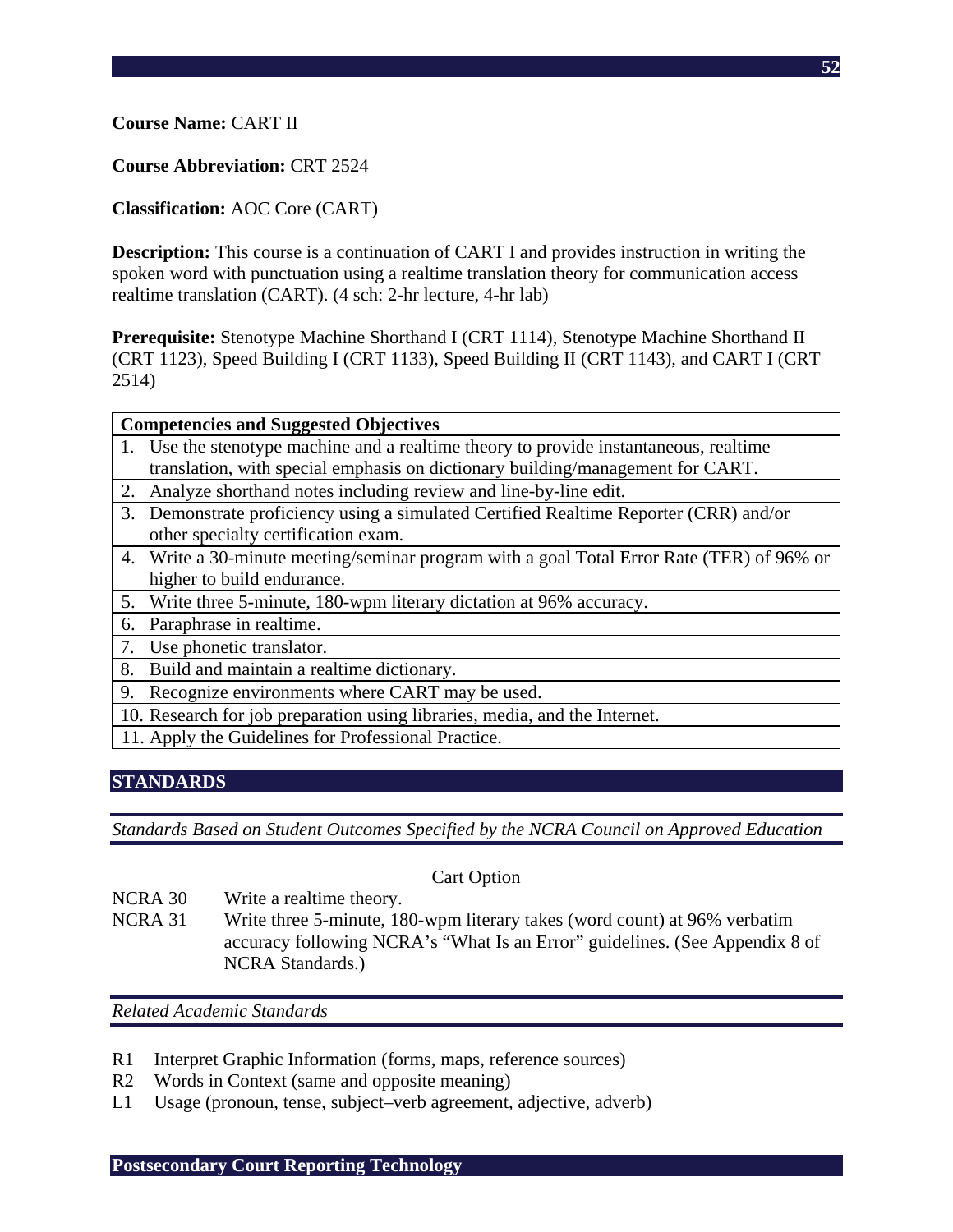- L2 Sentence Formation (fragments, run-on, clarity)
- L3 Paragraph Development (topic sentence, supporting sentence, sequence)
- L4 Capitalization (proper noun, titles)
- L5 Punctuation (comma, semicolon)
- L6 Writing Conventions (quotation marks, apostrophe, parts of a letter)
- S1 Vowel (short, long)
- S2 Consonant (variant spelling, silent letter)
- S3 Structural Unit (root, suffix)

Copyright © 1994 by CTB/McGraw-Hill LLC

# *21st Century Skills*

- CS1 Global Awareness
- CS2 Financial, Economic, and Business Literacy
- CS3 Civic Literacy
- CS4 Information and Communication Skills
- CS5 Thinking and Problem-Solving Skills
- CS6 Interpersonal and Self-Directional Skills

*National Educational Technology Standards for Students* 

- T1 Basic operations and concepts
- T2 Social, ethical, and human issues
- T3 Technology productivity tools
- T4 Technology communications tools
- T5 Technology research tools
- T6 Technology problem-solving and decision-making tools

# **SUGGESTED REFERENCES**

Aurelio, S. J. (2003). *How to say it and write it correctly now*. Arlington, MA: Logophile Press.

- Fitzhugh, E., & Gilman, M. L. (2001). *8000 soundalikes, look-alikes and other words often confused*. Vienna, VA: NCRA Press.
- McCormick, R. W., & Knapp, M. H. (2003). *Court reporter's and CART services handbook: A guide for all realtime reporters, captioners, and CART providers* (4th ed.). Upper Saddle River, NJ: Prentice Hall.
- Morson, L. I. (2002). *Morson's English guide for court reporters* (2nd ed.). New Egypt, NJ: Author.
- National Court Reporters Association. (2007). *Council on Approved Student Education: General requirements and minimum standards.* Retrieved August 7, 2008, from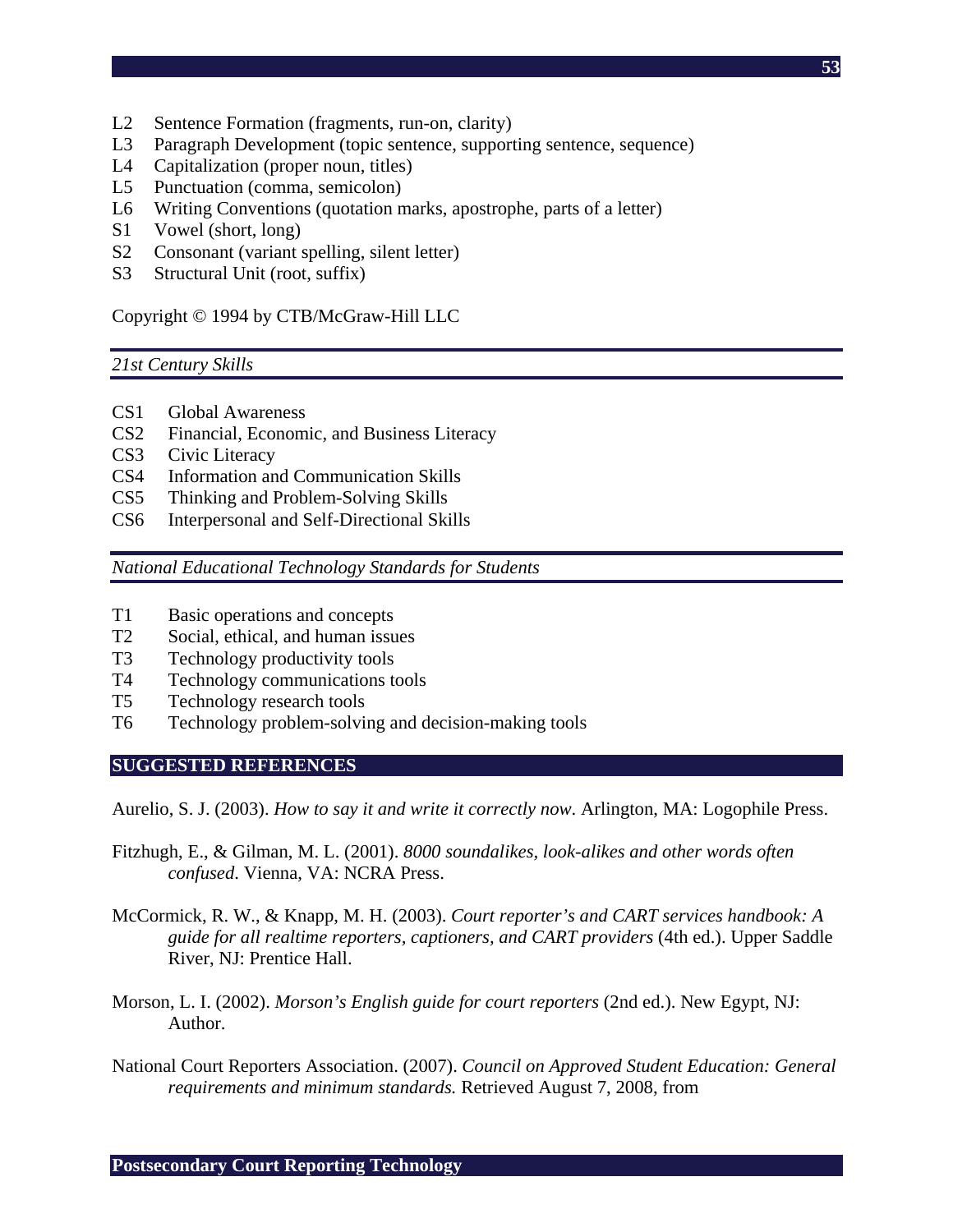http://ncraonline.org/NR/rdonlyres/9C49B341-9A4D-47BF-B8EF-490F25C77588/0/CASEGenReqMinStnds0708.pdf

National Court Reporters Association. (1997). *Court reporter technology*. Vienna, VA: Author.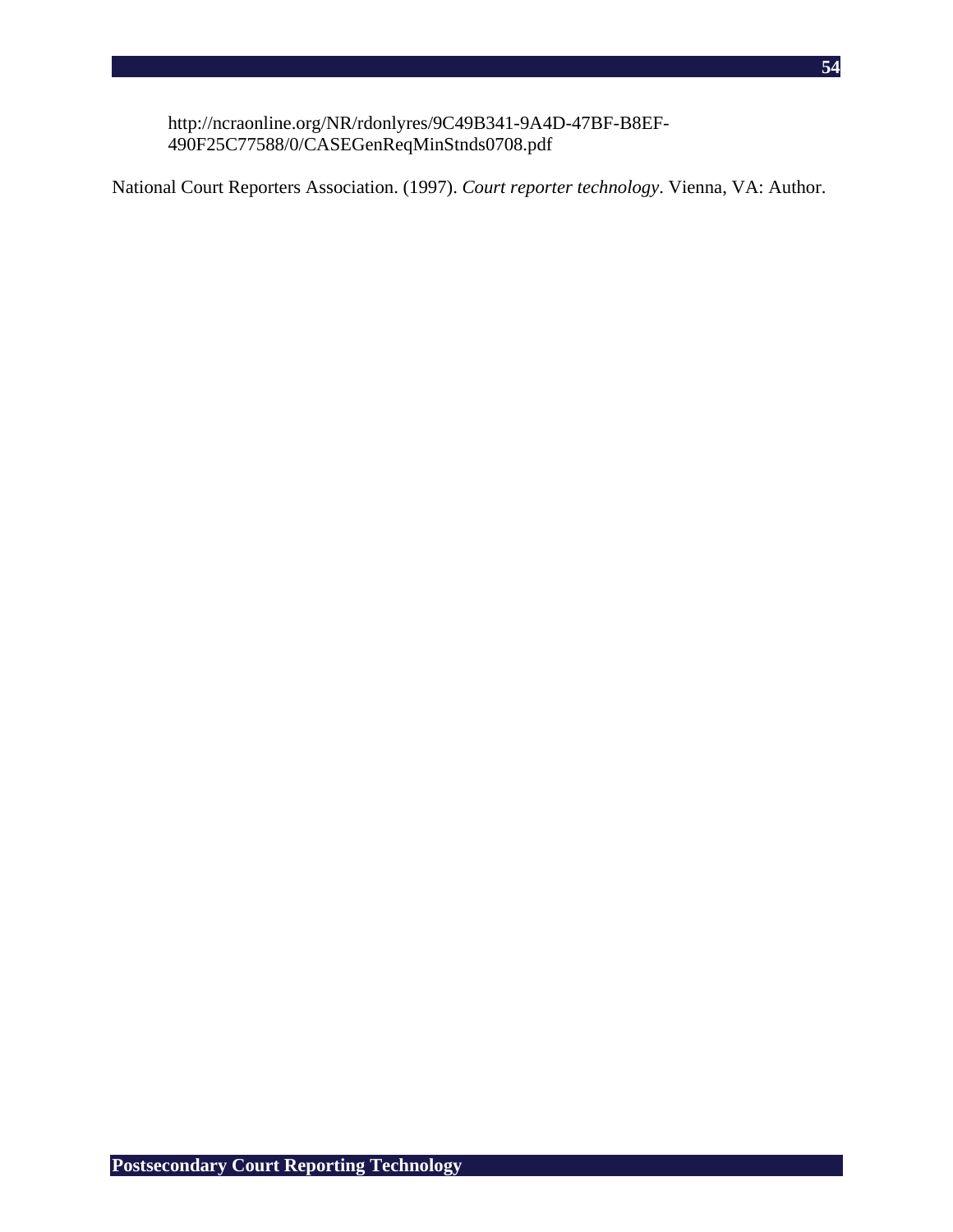**Course Name:** CART Technology

**Course Abbreviation:** CRT 2562

**Classification:** AOC Core (CART)

**Description:** This course is an overview in communication access realtime translation (CART) technology, concepts, and vocabulary. Emphasis is on basic equipment setup for maximum benefit of CART recipients and knowledge of the NCRA *CART Provider's Manual*. (2 sch: 1-hr lecture, 2-hr lab)

**Prerequisite:** Stenotype Machine Shorthand I (CRT 1114), Stenotype Machine Shorthand II (CRT 1123), Speed Building I (CRT 1133), and Speed Building II (CRT 1143)

| <b>Competencies and Suggested Objectives</b> |  |                                                                                             |
|----------------------------------------------|--|---------------------------------------------------------------------------------------------|
|                                              |  | 1. Interpret information from <i>CART Provider's Manual</i> and use it to do the following: |
|                                              |  | a. Maintain the stenotype machine.                                                          |

- b. Setup computer hardware and realtime peripherals.
- c. Obtain system support.
- 2. Connect a computer laptop and set up basic CART equipment for maximum benefit of CART recipients.
- 3. Perform the following CART functions:
	- a. Manipulate font sizes and screen colors.
	- b. Create a realtime file.
	- c. Declare job dictionaries for particular job translations.
	- d. Perform on-screen globaling and defining.
	- e. Manage dictionary including editing of entries, adding and deleting entries, and archiving dictionary files.

### **STANDARDS**

*Standards Based on Student Outcomes Specified by the NCRA Council on Approved Education* 

#### Cart Option

- NCRA 32 Demonstrate knowledge of the current NCRA *CART Provider's Manual.*
- NCRA 33 Demonstrate ability to set up equipment and provide realtime translation for maximum benefit of CART recipients.
- NCRA 34 Demonstrate knowledge of realtime software and computer functions.

- R1 Interpret Graphic Information (forms, maps, reference sources)
- R2 Words in Context (same and opposite meaning)
- R3 Recall Information (details, sequence)
- R4 Construct Meaning (main idea, summary–paraphrase, compare–contrast, cause–effect)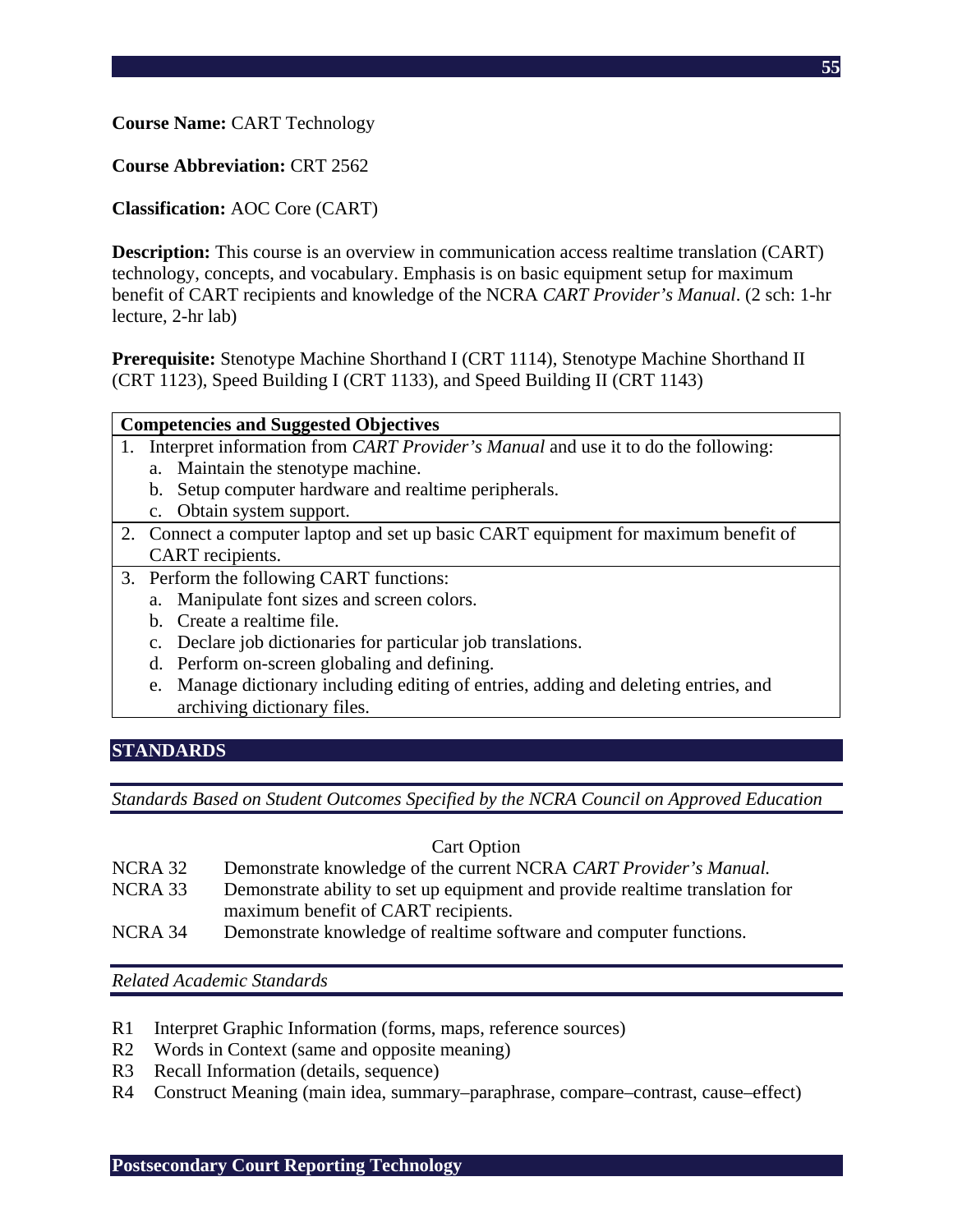- R5 Evaluate/Extend Meaning (fact–opinion, predict outcomes, point of view)
- L1 Usage (pronoun, tense, subject–verb agreement, adjective, adverb)
- L2 Sentence Formation (fragments, run-on, clarity)
- L3 Paragraph Development (topic sentence, supporting sentence, sequence)
- L4 Capitalization (proper noun, titles)
- L5 Punctuation (comma, semicolon)
- L6 Writing Conventions (quotation marks, apostrophe, parts of a letter)
- S1 Vowel (short, long)
- S2 Consonant (variant spelling, silent letter)
- S3 Structural Unit (root, suffix)

## Copyright © 1994 by CTB/McGraw-Hill LLC

### *21st Century Skills*

- CS1 Global Awareness
- CS2 Financial, Economic, and Business Literacy
- CS3 Civic Literacy
- CS4 Information and Communication Skills
- CS5 Thinking and Problem-Solving Skills
- CS6 Interpersonal and Self-Directional Skills

*National Educational Technology Standards for Students* 

- T1 Basic operations and concepts
- T2 Social, ethical, and human issues
- T3 Technology productivity tools
- T4 Technology communications tools
- T5 Technology research tools
- T6 Technology problem-solving and decision-making tools

### **SUGGESTED REFERENCES**

- Fitzhugh, E., & Gilman, M. L. (2001). *8000 soundalikes, look-alikes and other words often confused*. Vienna, VA: NCRA Press.
- McCormick, R. W., & Knapp, M. H. (2003). *Court reporter's and CART services handbook: A guide for all realtime reporters, captioners, and CART providers* (4th ed.). Upper Saddle River, NJ: Prentice Hall.
- Miller, K. F. (2004). Tech challenges, changes court reporters' business. In *Puget Sound Business Journal*. Retrieved July 11, 2005, from http://www.bizjournals.com/seattle/stories/2004/08/30/focus9.html

National Court Reporters Association. (1997). *Court reporter technology*. Vienna, VA: Author.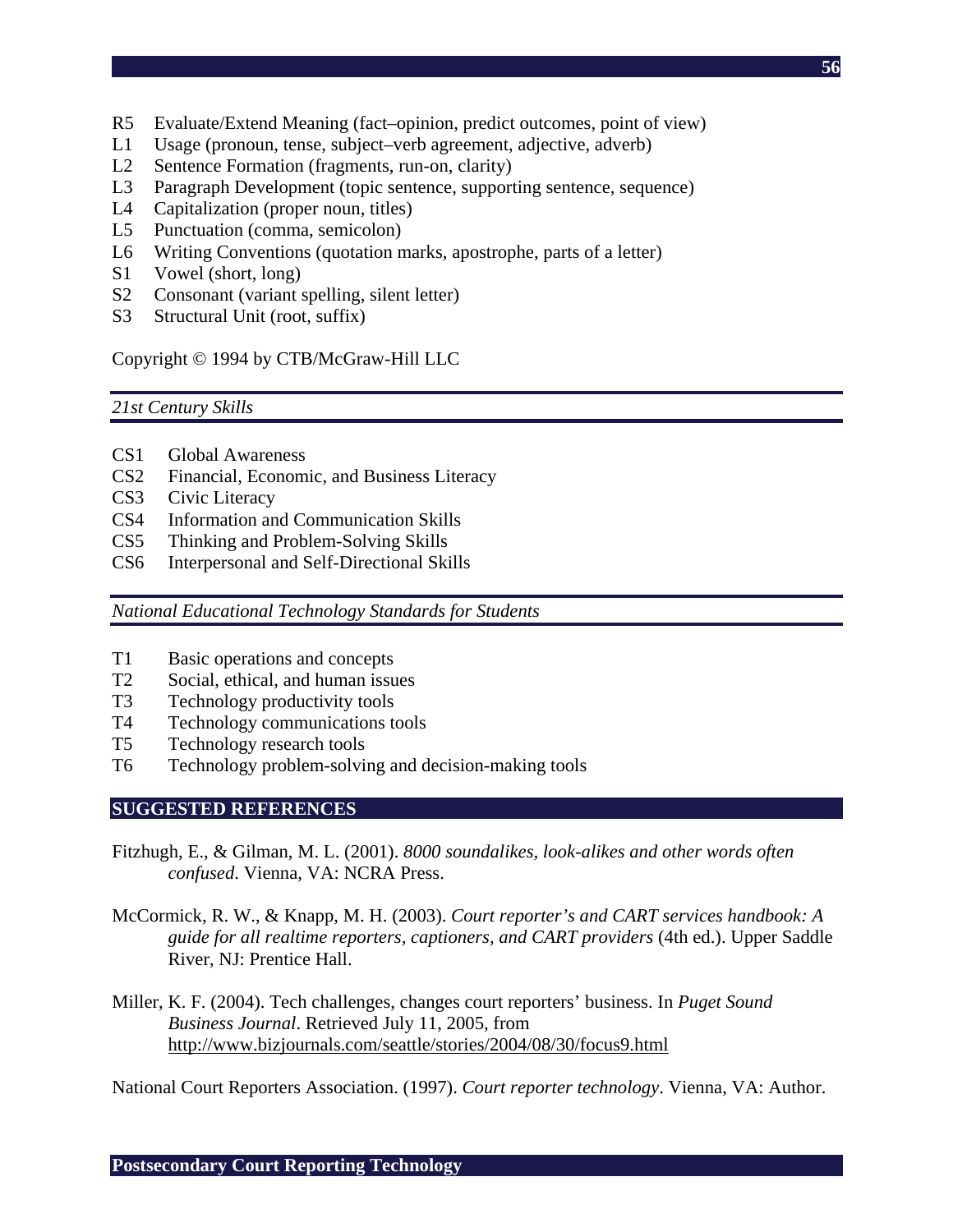**Course Name:** CART Dictionary Development

**Course Abbreviation:** CRT 2572

**Classification:** AOC Core (CART)

**Description:** In this course, the student will continue to build a dictionary for communication access realtime translation (CART). (2 sch: 1-hr lecture, 2-hr lab)

**Prerequisite:** Stenotype Machine Shorthand I (CRT 1114), Stenotype Machine Shorthand II (CRT 1123), Speed Building I (CRT 1133), Speed Building II (CRT 1143), CART I (CRT 2514), and CART Technology (CRT 2562)

#### **Competencies and Suggested Objectives**

- 1. Continue to build and maintain a realtime dictionary for computer access realtime translation (CART) to include the following:
	- a. Math
	- b. Geography
	- c. Science
	- d. Political science
	- e. History
	- f. English/literature
	- g. Current events
	- h. Medical
	- i. Common proper names

# **STANDARDS**

*Standards Based on Student Outcomes Specified by the NCRA Council on Approved Education* 

- NCRA 17 Demonstrate understanding of current events including the following:
	- Local events
	- National events
	- International events
	- Geography
	- Cultural diversity
- NCRA 24 Build and maintain a realtime dictionary as well as manage job dictionaries.

- R1 Interpret Graphic Information (forms, maps, reference sources)
- R2 Words in Context (same and opposite meaning)
- R3 Recall Information (details, sequence)
- R4 Construct Meaning (main idea, summary–paraphrase, compare–contrast, cause–effect)
- R5 Evaluate/Extend Meaning (fact–opinion, predict outcomes, point of view)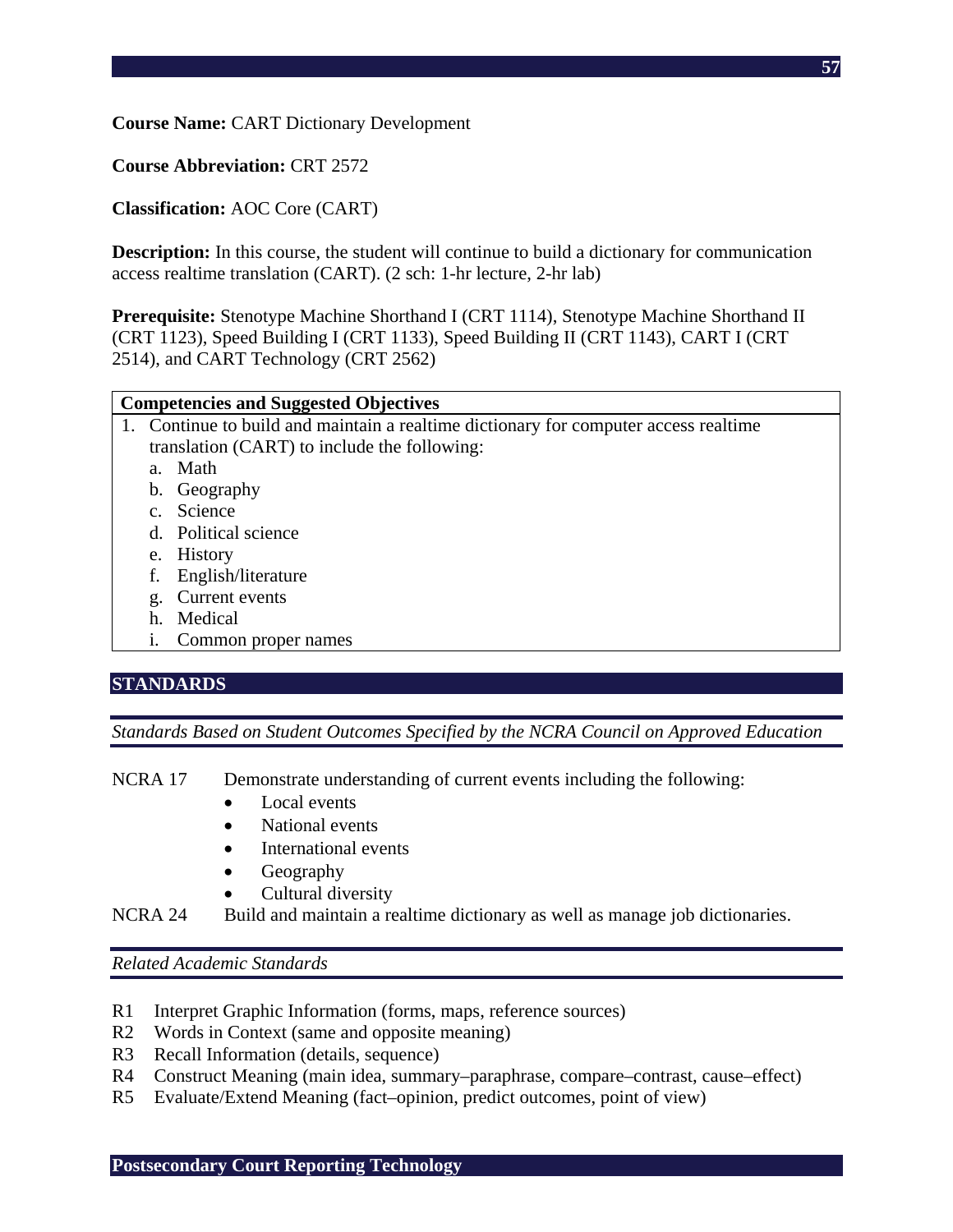- L1 Usage (pronoun, tense, subject–verb agreement, adjective, adverb)
- L2 Sentence Formation (fragments, run-on, clarity)
- L3 Paragraph Development (topic sentence, supporting sentence, sequence)
- L4 Capitalization (proper noun, titles)
- L5 Punctuation (comma, semicolon)
- L6 Writing Conventions (quotation marks, apostrophe, parts of a letter)
- S1 Vowel (short, long)
- S2 Consonant (variant spelling, silent letter)
- S3 Structural Unit (root, suffix)

Copyright © 1994 by CTB/McGraw-Hill LLC

# *21st Century Skills*

- CS1 Global Awareness
- CS2 Financial, Economic, and Business Literacy
- CS3 Civic Literacy
- CS4 Information and Communication Skills
- CS5 Thinking and Problem-Solving Skills
- CS6 Interpersonal and Self-Directional Skills

*National Educational Technology Standards for Students* 

- T1 Basic operations and concepts
- T2 Social, ethical, and human issues
- T3 Technology productivity tools
- T4 Technology communications tools
- T5 Technology research tools
- T6 Technology problem-solving and decision-making tools

# **SUGGESTED REFERENCES**

Ettinger, A. G., & Burch, P. F. (2001). *Medical terminology essentials*. St. Paul, MN: Paradigm.

- Fitzhugh, E., & Gilman, M. L. (2001). *8000 soundalikes, look-alikes and other words often confused*. Vienna, VA: NCRA Press.
- McCormick, R. W., & Knapp, M. H. (2003). *Court reporter's and CART services handbook: A guide for all realtime reporters, captioners, and CART providers* (4th ed.). Upper Saddle River, NJ: Prentice Hall.
- Shannon, M., Wilson, B., & Stang, C. (2004). *Health professional's drug guide 2004*. Upper Saddle River, NJ: Prentice Hall.
- *Stedman's abbreviations, acronyms & symbols* (3rd ed.). (2003). Baltimore, MD: Lippincott Williams & Wilkins.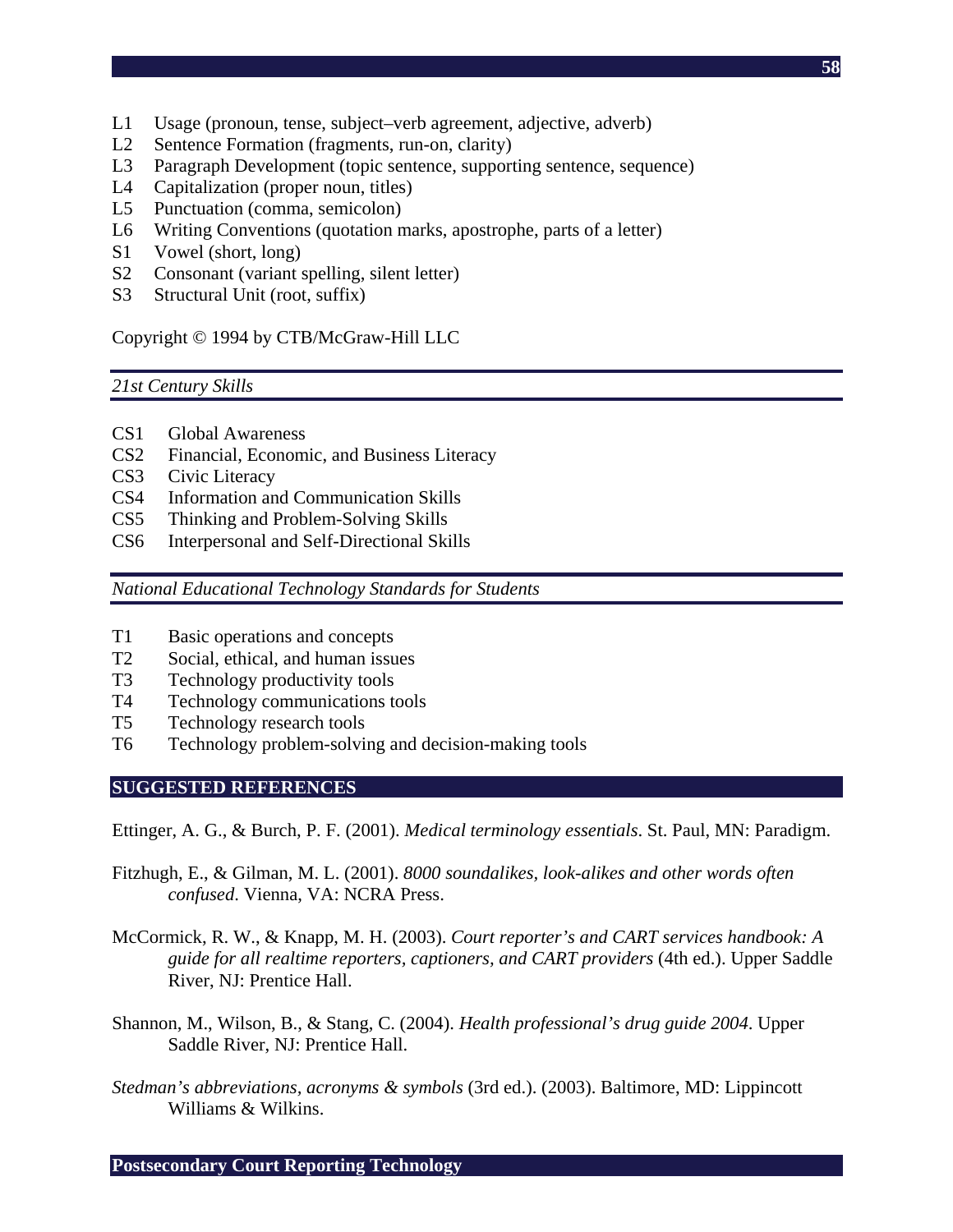*Stedman's alternative medicine words*. (2000). Philadelphia, PA: Lippincott Williams & Wilkins.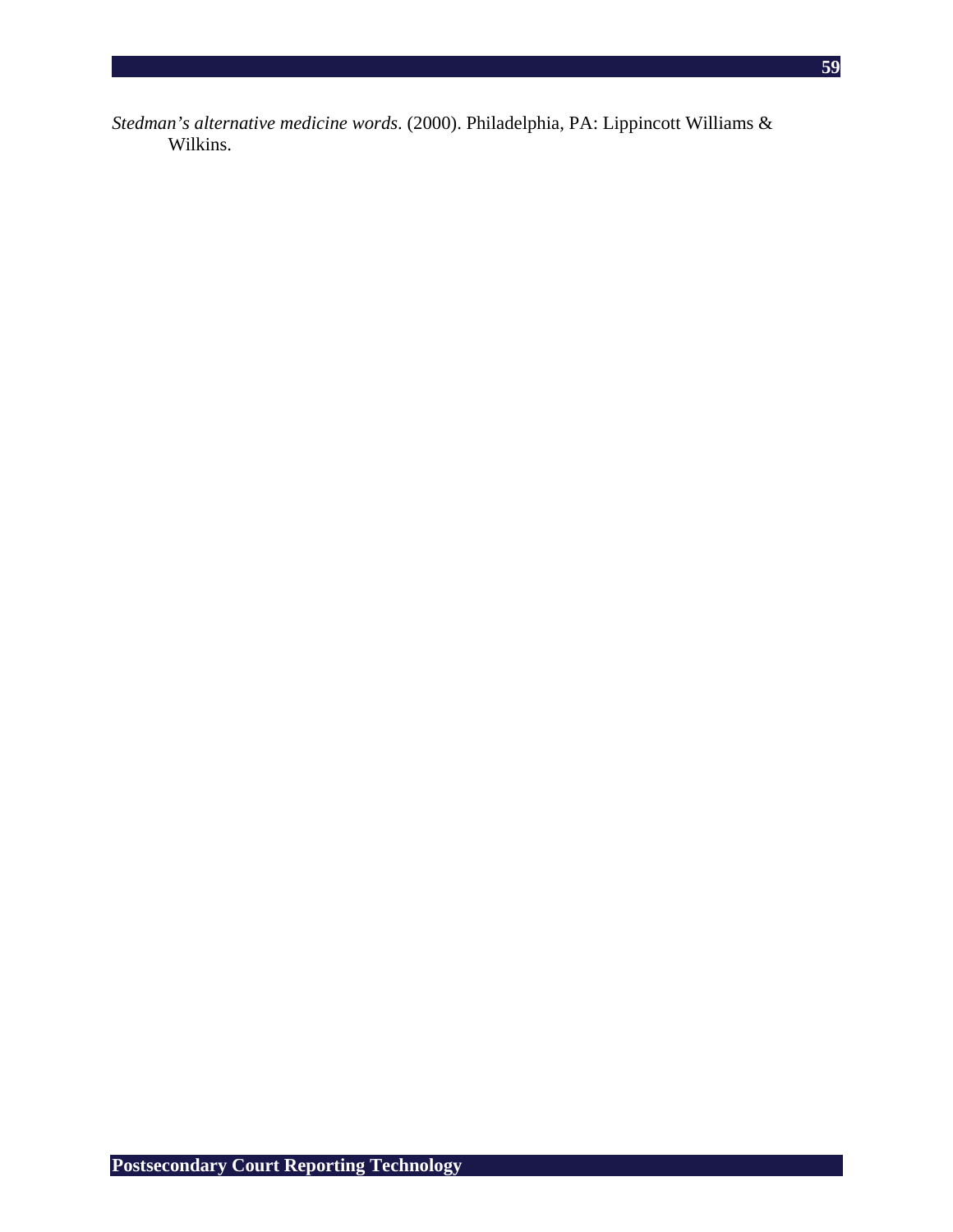## **Course Abbreviation:** CRT 2714

## **Classification:** AOC Core (Captioning)

**Description:** This course provides instruction in writing the spoken word with punctuation using a realtime translation theory to provide instantaneous, realtime translation for broadcast captioning. (4 sch: 2-hr lecture, 4-hr lab)

**Prerequisite:** Stenotype Machine Shorthand I (CRT 1114), Stenotype Machine Shorthand II (CRT 1123), Speed Building I (CRT 1133), and Speed Building II (CRT 1143)

#### **Competencies and Suggested Objectives**

- 1. Use the stenotype machine and a realtime theory to provide instantaneous, realtime translation, with special emphasis on dictionary building/management to include the following:
	- a. All necessary alphabets defined such as a, A, A., -a for letter-by-letter spelling
	- b. Punctuation:
	- Colon  $\left( \cdot \right)$ 
		- Semicolon (;)
		- Exclamation point (!)
		- Delete space stroke
		- Feet and inches stroke  $(5' 6'')$
		- Forward slash  $($   $)$
		- Backward slash  $(\cdot)$
		- Hyphen  $(-)$
		- Dash  $(-)$
		- Percent  $(\% )$
		- Ampersand  $(\&)$
		- At sign  $(\omega)$
		- Decimal point (1.2 million)
		- Prefix/suffix decimal point (.22 caliber, 27.67)
		- Prefix/suffix colon  $(6:00)$
		- Prefix/suffix comma  $(1,750)$
		- Prefix apostrophe ('98)
		- Brackets (applause) [applause]
		- Quotation marks ("Hello")
		- Musical notes
		- Lowercase "s" (RBIs)
		- Speaker identification
		- New speaker identification  $(\gg)$
		- Force stroke to force translation onto the screen
		- Blanking stroke to blank and pass captions from the screen
		- Placement strokes for captions
	- c. Production of numbers, which includes use of the number bar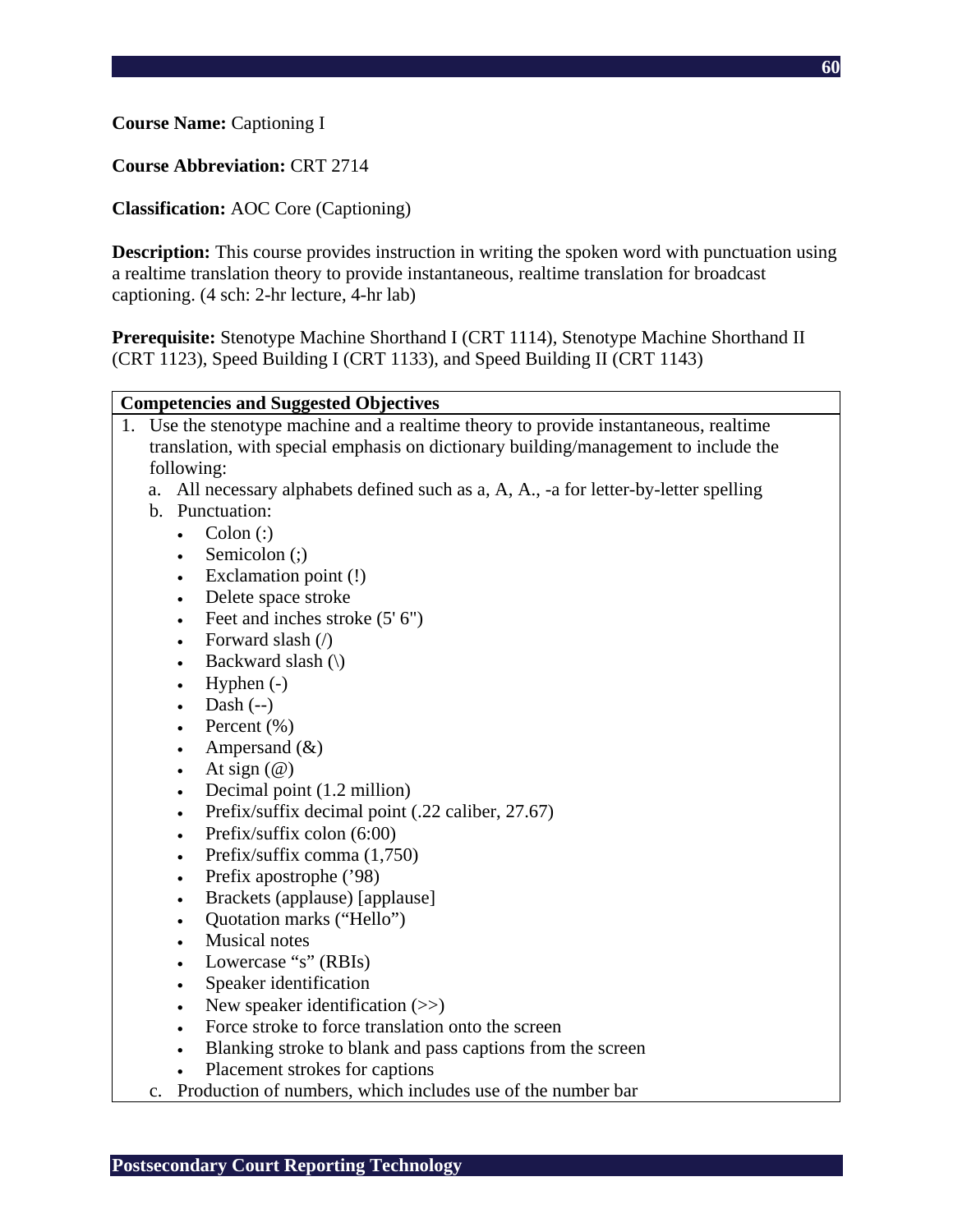- d. Environmental sounds descriptors
- e. Ability to write Web site and Internet addresses
- f. Prefixes and suffixes
- g. Use of phonetic translator
- h. Dictionary building including understanding and maintenance of dictionary entries; includes, but is not limited to, the following areas:
	- Sports
	- **Meteorology**
	- Geography
	- Common proper names
	- Government/politics
	- Foods
	- Arts
	- Animals
	- Criminology
	- **Entertainment**
	- Military installations
	- Slang
	- Current national names in the news
	- Common female and male first names
	- Literature
	- Science
	- Religion
- 2. Analyze shorthand notes including review and line-by-line edit.
- 3. Write three 15-minute, 180-wpm literary at 96% accuracy.
- 4. Write taped broadcast news productions from television newscasts; sporting events; courtroom programs; political and daytime talk shows; seminars; medical and scientific programming; city council, administrative, and local government meetings; and public broadcasting documentaries.

# **STANDARDS**

*Standards Based on Student Outcomes Specified by the NCRA Council on Approved Education* 

- NCRA 7 Apply the rules of grammar, spelling, punctuation, and capitalization to sentences, paragraphs, and transcripts through systematic testing and/or projects.
- NCRA 17 Demonstrate understanding of current events including the following:
	- Local events
	- National events
	- International events
	- Geography
	- Cultural diversity
- NCRA 21 Write a realtime theory.
- NCRA 22 Write three 15-minute literary broadcast material takes at

180 wpm (word count) at 96% verbatim accuracy following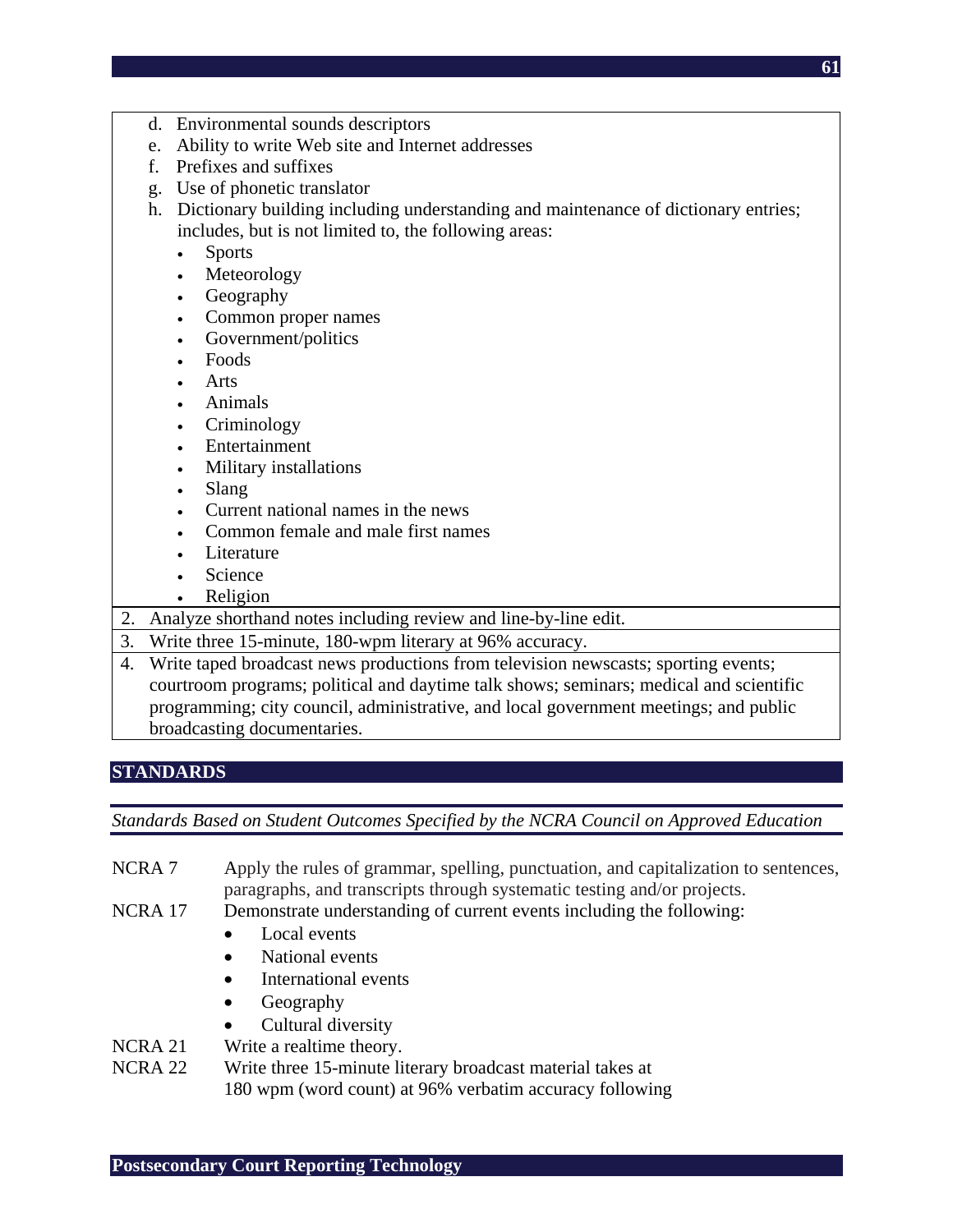NCRA's "What Is an Error" guidelines. (See Appendix 8 of NCRA Standards.) The instructor will grade a random 5-minute selection from each 15-minute take.

#### *Related Academic Standards*

- R1 Interpret Graphic Information (forms, maps, reference sources)
- R2 Words in Context (same and opposite meaning)
- R3 Recall Information (details, sequence)
- R4 Construct Meaning (main idea, summary–paraphrase, compare–contrast, cause–effect)
- R5 Evaluate/Extend Meaning (fact–opinion, predict outcomes, point of view)
- L1 Usage (pronoun, tense, subject–verb agreement, adjective, adverb)
- L2 Sentence Formation (fragments, run-on, clarity)
- L3 Paragraph Development (topic sentence, supporting sentence, sequence)
- L4 Capitalization (proper noun, titles)
- L5 Punctuation (comma, semicolon)
- L6 Writing Conventions (quotation marks, apostrophe, parts of a letter)
- S1 Vowel (short, long)
- S2 Consonant (variant spelling, silent letter)
- S3 Structural Unit (root, suffix)

Copyright © 1994 by CTB/McGraw-Hill LLC

#### *21st Century Skills*

- CS1 Global Awareness
- CS2 Financial, Economic, and Business Literacy
- CS3 Civic Literacy
- CS4 Information and Communication Skills
- CS5 Thinking and Problem-Solving Skills
- CS6 Interpersonal and Self-Directional Skills

*National Educational Technology Standards for Students* 

- T1 Basic operations and concepts
- T2 Social, ethical, and human issues
- T3 Technology productivity tools
- T4 Technology communications tools
- T5 Technology research tools
- T6 Technology problem-solving and decision-making tools

### **SUGGESTED REFERENCES**

Berke, J. (2008). Accessibility—Captioning: Technology aiding both deaf and HOH. In *About.com*. Retrieved July 11, 2005, from http://deafness.about.com/cs/accessibility/a/captioning.htm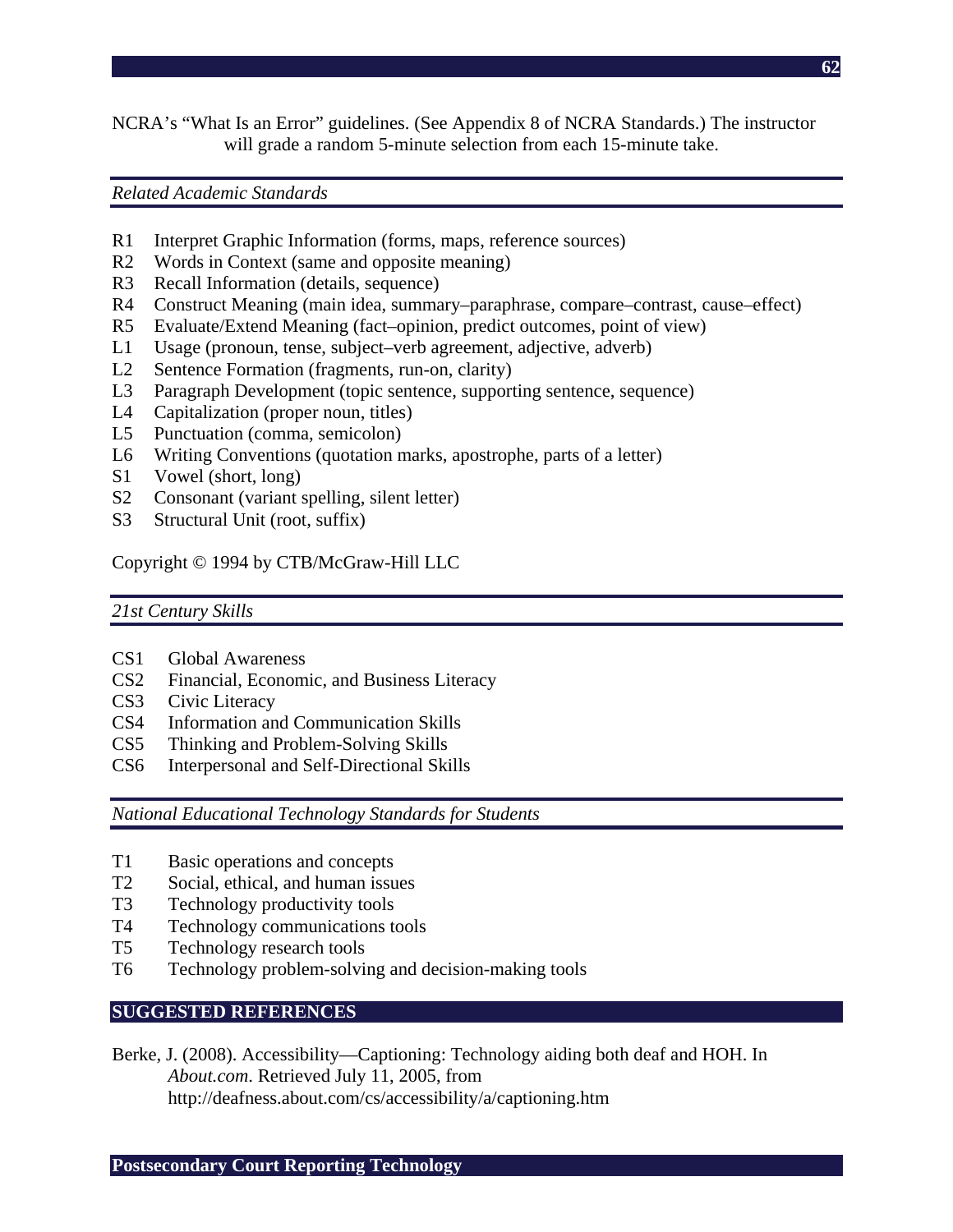- Berke, J. (2007). Jobs—How to become a captioner: An increasingly lucrative field. In *About.com*. Retrieved July 11, 2005, from http://deafness.about.com/cs/captioning/a/beacaptioner.htm
- McCormick, R. W., & Knapp, M. H. (2003). *Court reporter's and CART services handbook: A guide for all realtime reporters, captioners, and CART providers* (4th ed.). Upper Saddle River, NJ: Prentice Hall.
- Media Access Group at WGBH. (n.d.). *MAG Guide, Vol. 8: Making meetings accessible for people who are deaf and hard of hearing*. Retrieved July 11, 2005, from http://main.wgbh.org/wgbh/pages/mag/resources/guides/mag\_guide\_vol8.html
- Sivertson, C., & Sivertson, L. (n.d.). *CART and captioning*. Retrieved July 11, 2005, from http://www.hearinglossweb.com/res/cap/cap.htm
- Solaski, P. (n.d.). Realtime reporting and broadcast captioning. In *The High School Graduate*. Retrieved July 11, 2005, from http://www.thehighschoolgraduate.com/editorial/CC/reporting.htm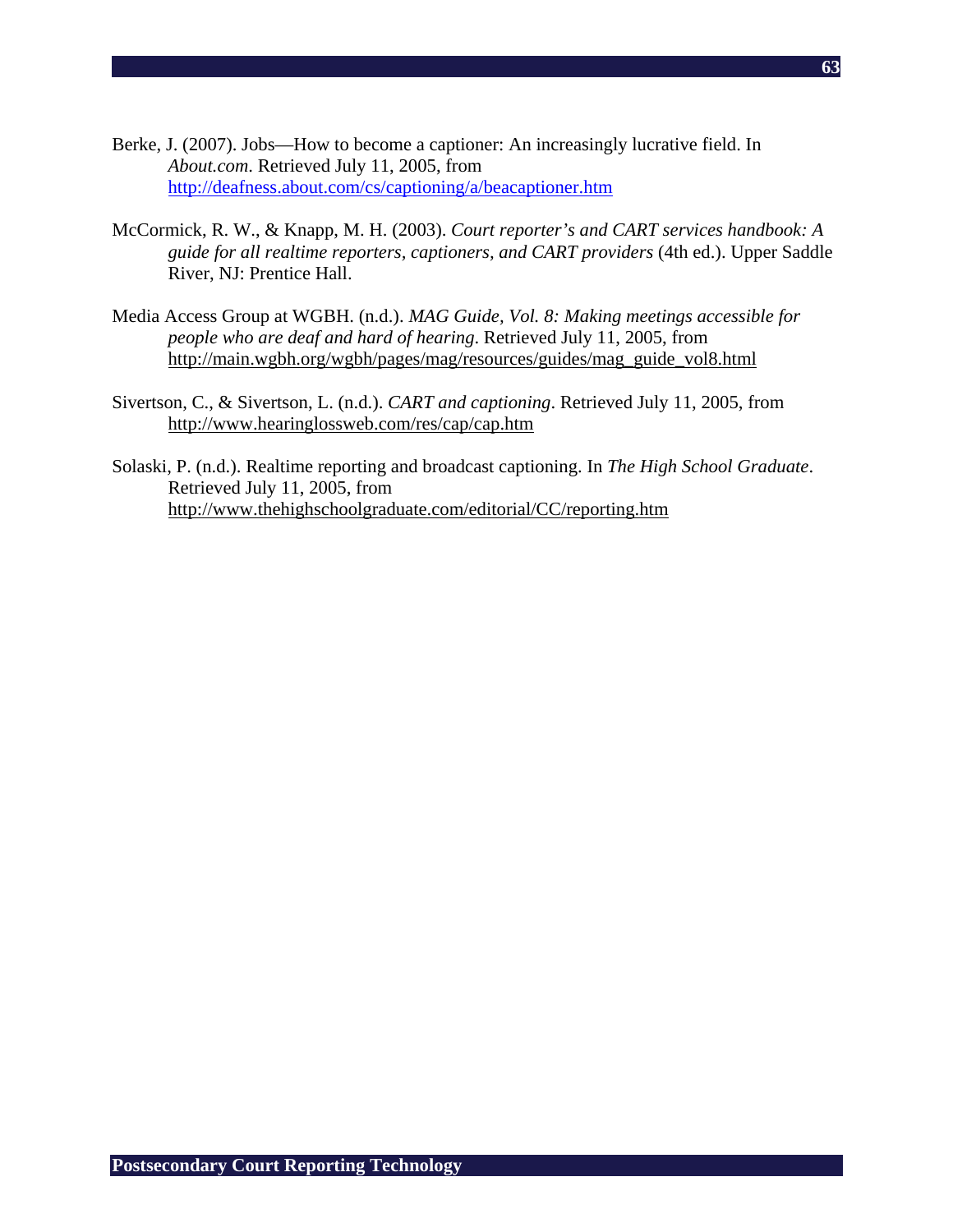### **Course Name:** Captioning II

### **Course Abbreviation:** CRT 2724

## **Classification:** AOC Core (Captioning)

**Description:** This course is a continuation of Captioning I, providing instruction in writing the spoken word with punctuation using a realtime translation theory to provide instantaneous, realtime translation for broadcast captioning. (4 sch: 2-hr lecture, 4-hr lab)

**Prerequisite:** Stenotype Machine Shorthand I (CRT 1114), Stenotype Machine Shorthand II (CRT 1123), Speed Building I (CRT 1133), Speed Building II (CRT 1143), and Captioning I (CRT 2714)

#### **Competencies and Suggested Objectives**

- 1. Use the stenotype machine and a realtime theory to provide instantaneous, realtime translation, with special emphasis on dictionary building/management for captioning.
- 2. Analyze shorthand notes including review and line-by-line edit.
- 3. Write a 30-minute broadcast news program with a goal Total Error Rate of 96% or higher to build endurance.
- 4. Write three 15-minute, 180-wpm literary dictation at 96% accuracy.
- 5. Write taped broadcast news productions from television newscasts; sporting events; courtroom programs; political and daytime talk shows; seminars; medical and scientific programming; city council, administrative, and local government meetings; and public broadcasting documentaries.
- 6. Use a phonetic translator.
- 7. Build and maintain a realtime dictionary.

### **STANDARDS**

### *Standards Based on Student Outcomes Specified by the NCRA Council on Approved Education*

- NCRA 7 Apply the rules of grammar, spelling, punctuation, and capitalization to sentences, paragraphs, and transcripts through systematic testing and/or projects.
- NCRA 17 Demonstrate understanding of current events including the following:
	- Local events
	- National events
	- International events
	- Geography
	- Cultural diversity
- NCRA 21 Write a realtime theory.
- NCRA 22 Write three 15-minute literary broadcast material takes at 180 wpm (word count) at 96% verbatim accuracy following NCRA's "What Is an Error" guidelines. (See Appendix 8 of NCRA Standards.) The instructor will grade a random 5-minute selection from each 15-minute take.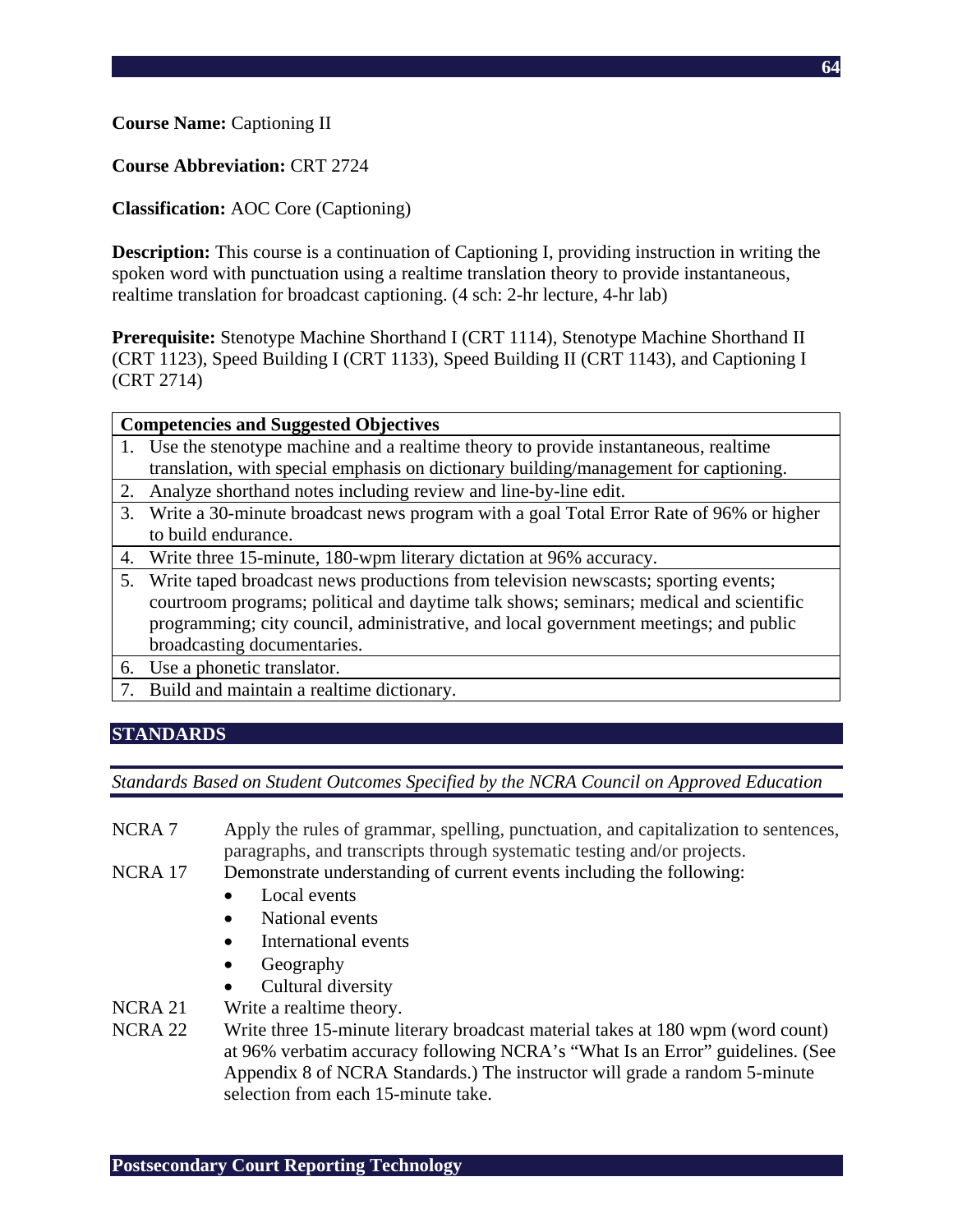*Related Academic Standards* 

- R1 Interpret Graphic Information (forms, maps, reference sources)
- R2 Words in Context (same and opposite meaning)
- R3 Recall Information (details, sequence)
- R4 Construct Meaning (main idea, summary–paraphrase, compare–contrast, cause–effect)
- R5 Evaluate/Extend Meaning (fact–opinion, predict outcomes, point of view)
- L1 Usage (pronoun, tense, subject–verb agreement, adjective, adverb)
- L2 Sentence Formation (fragments, run-on, clarity)
- L3 Paragraph Development (topic sentence, supporting sentence, sequence)
- L4 Capitalization (proper noun, titles)
- L5 Punctuation (comma, semicolon)
- L6 Writing Conventions (quotation marks, apostrophe, parts of a letter)
- S1 Vowel (short, long)
- S2 Consonant (variant spelling, silent letter)
- S3 Structural Unit (root, suffix)

Copyright © 1994 by CTB/McGraw-Hill LLC

#### *21st Century Skills*

- CS1 Global Awareness
- CS2 Financial, Economic, and Business Literacy
- CS3 Civic Literacy
- CS4 Information and Communication Skills
- CS5 Thinking and Problem-Solving Skills
- CS6 Interpersonal and Self-Directional Skills

*National Educational Technology Standards for Students* 

- T1 Basic operations and concepts
- T2 Social, ethical, and human issues<br>T3 Technology productivity tools
- Technology productivity tools
- T4 Technology communications tools
- T5 Technology research tools
- T6 Technology problem-solving and decision-making tools

### **SUGGESTED REFERENCES**

Berke, J. (2008). Accessibility—Captioning: Technology aiding both deaf and HOH. In *About.com*. Retrieved July 11, 2005, from http://deafness.about.com/cs/accessibility/a/captioning.htm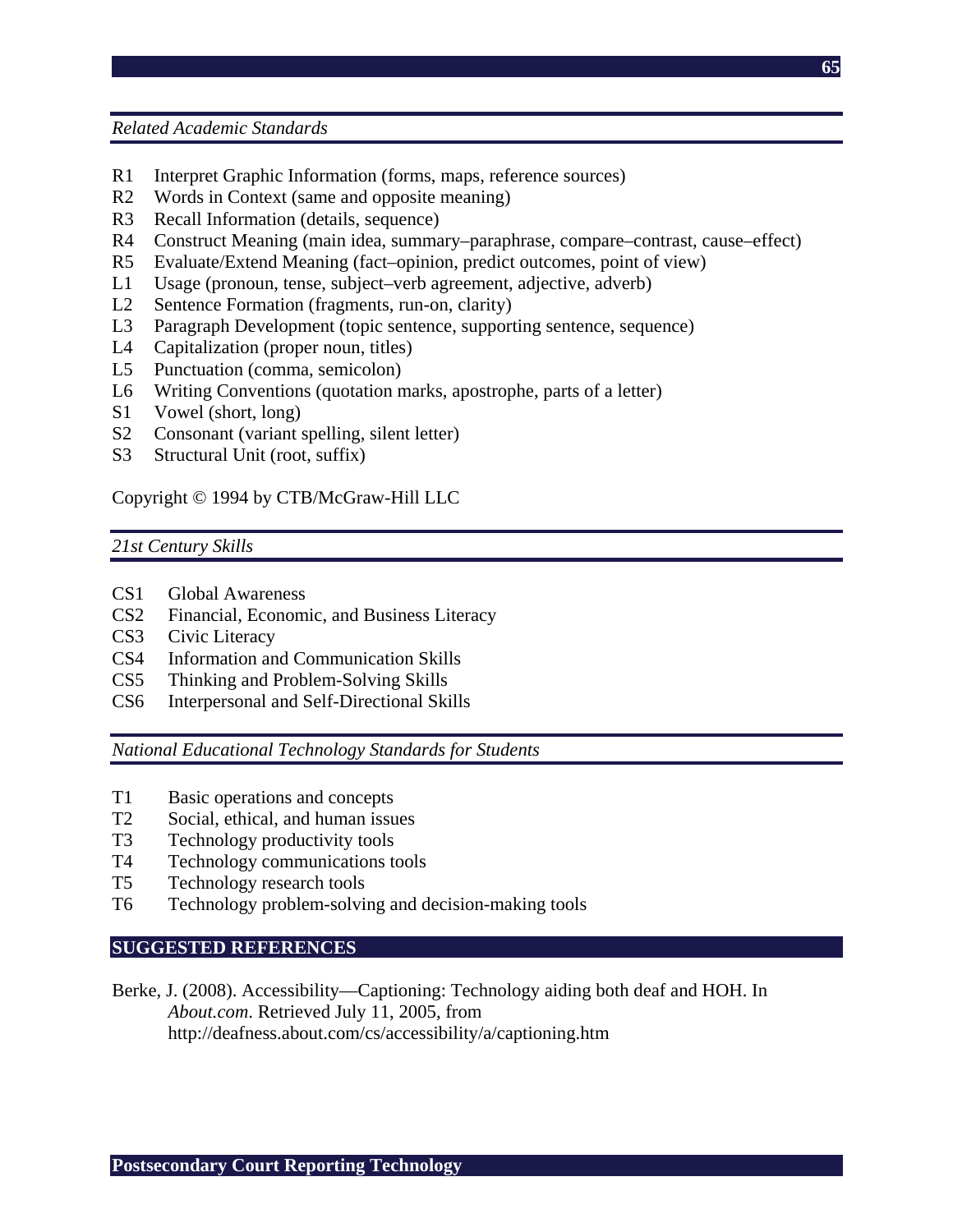- Berke, J. (2007). Jobs—How to become a captioner: An increasingly lucrative field. In *About.com*. Retrieved July 11, 2005, from http://deafness.about.com/cs/captioning/a/beacaptioner.htm
- McCormick, R. W., & Knapp, M. H. (2003). *Court reporter's and CART services handbook: A guide for all realtime reporters, captioners, and CART providers* (4th ed.). Upper Saddle River, NJ: Prentice Hall.
- Media Access Group at WGBH. (n.d.). *MAG Guide, Vol. 8: Making meetings accessible for people who are deaf and hard of hearing*. Retrieved July 11, 2005, from http://main.wgbh.org/wgbh/pages/mag/resources/guides/mag\_guide\_vol8.html
- Sivertson, C., & Sivertson, L. (n.d.). *CART and captioning*. Retrieved July 11, 2005, from http://www.hearinglossweb.com/res/cap/cap.htm
- Solaski, P. (n.d.). Realtime reporting and broadcast captioning. In *The High School Graduate*. Retrieved July 11, 2005, from http://www.thehighschoolgraduate.com/editorial/CC/reporting.htm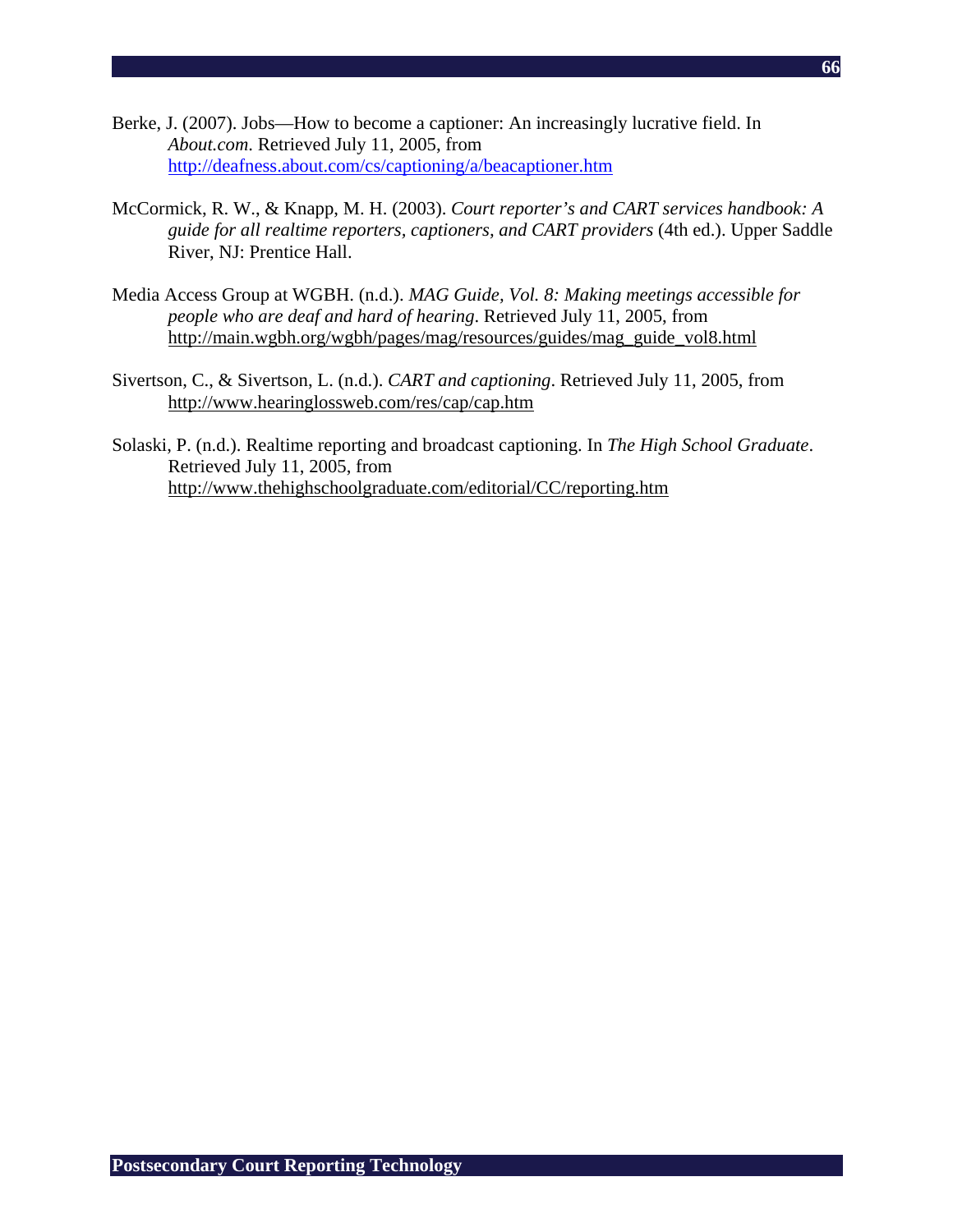**Course Name:** Captioning Technology

**Course Abbreviation:** CRT 2762

# **Classification:** AOC Core (Captioning)

**Description:** This course is an overview in captioning technology, concepts, and vocabulary. Emphasis is on basic equipment setup for broadcast captioning. (2 sch: 1-hr lecture, 2-hr lab)

**Prerequisite:** Stenotype Machine Shorthand I (CRT 1114), Stenotype Machine Shorthand II (CRT 1123), Speed Building I (CRT 1133), and Speed Building II (CRT 1143)

| 1. Demonstrate basic setup, care, and maintenance of the stenotype machine, computer |
|--------------------------------------------------------------------------------------|
| hardware, and broadcast captioning equipment.                                        |

- 2. Perform the following captioning functions:
	- a. Prepare for broadcast news production.
	- b. Perform prescripting.
	- c. Manage dictionary including editing of entries, adding and deleting entries, and archiving dictionary files.
- 3. Demonstrate knowledge of history, culture, terminology, broadcast news production, prescripting, psychology of on-air captions, FCC regulations, and deaf culture.

# **STANDARDS**

*Standards Based on Student Outcomes Specified by the NCRA Council on Approved Education* 

| NCRA 23 | Demonstrate knowledge of and the ability to perform the basic setup and       |
|---------|-------------------------------------------------------------------------------|
|         | maintenance of broadcast captioning equipment.                                |
| NCRA 24 | Build and maintain a realtime dictionary as well as manage job dictionaries.  |
| NCRA 25 | Demonstrate knowledge of and be able to pass written exams in broadcast       |
|         | captioning history, deaf culture, terminology related to the captioning       |
|         | environment, and broadcast news production functions.                         |
| NCRA 26 | Demonstrate knowledge and understanding of professional ethics and Guidelines |
|         | for Professional Practice for Captioners.                                     |

*Related Academic Standards* 

- R1 Interpret Graphic Information (forms, maps, reference sources)
- R2 Words in Context (same and opposite meaning)
- R3 Recall Information (details, sequence)
- R4 Construct Meaning (main idea, summary–paraphrase, compare–contrast, cause–effect)
- R5 Evaluate/Extend Meaning (fact–opinion, predict outcomes, point of view)
- L1 Usage (pronoun, tense, subject–verb agreement, adjective, adverb)
- L2 Sentence Formation (fragments, run-on, clarity)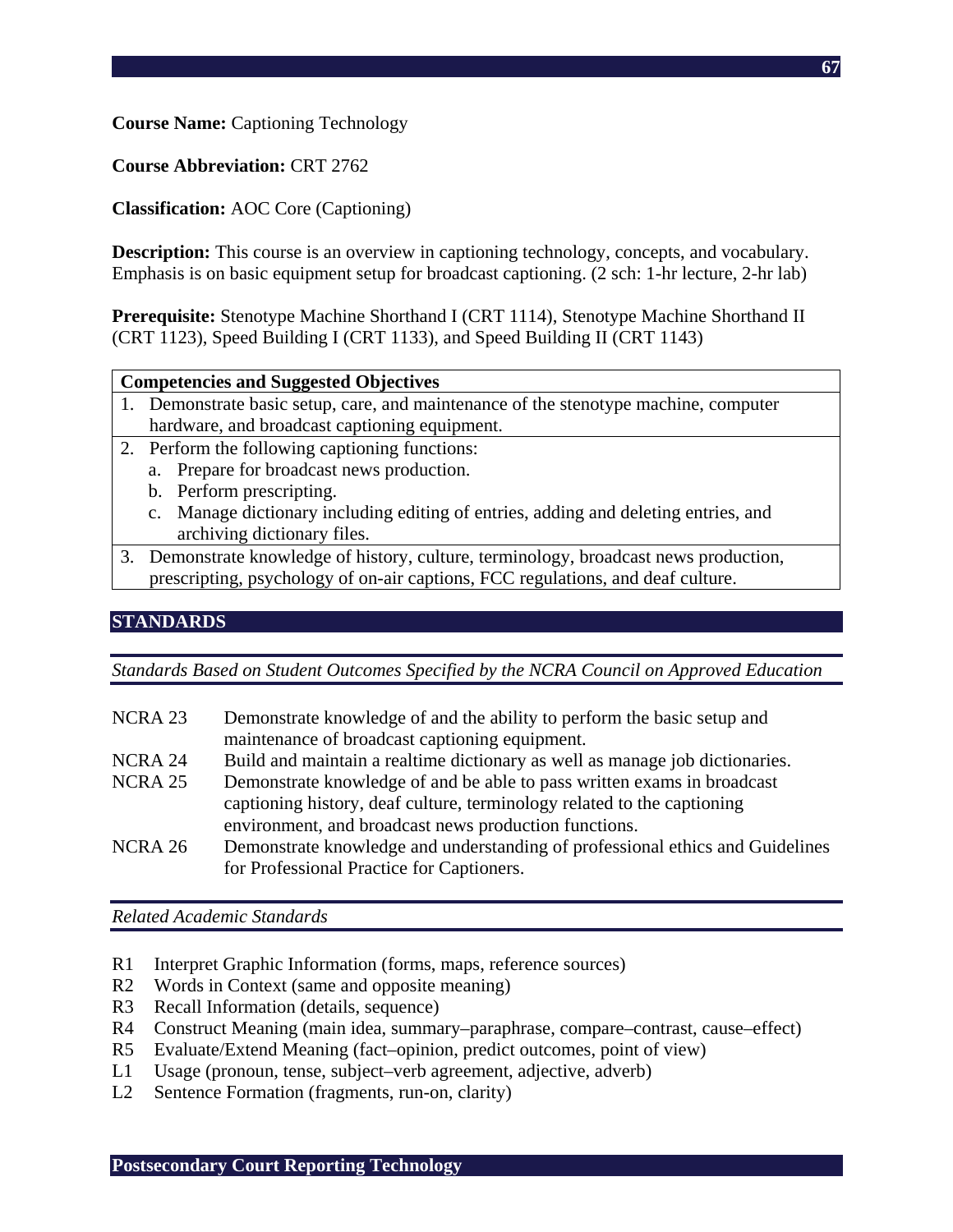- L3 Paragraph Development (topic sentence, supporting sentence, sequence)
- L4 Capitalization (proper noun, titles)
- L5 Punctuation (comma, semicolon)
- L6 Writing Conventions (quotation marks, apostrophe, parts of a letter)
- S1 Vowel (short, long)
- S2 Consonant (variant spelling, silent letter)
- S3 Structural Unit (root, suffix)

Copyright © 1994 by CTB/McGraw-Hill LLC

#### *21st Century Skills*

- CS1 Global Awareness
- CS2 Financial, Economic, and Business Literacy
- CS3 Civic Literacy
- CS4 Information and Communication Skills
- CS5 Thinking and Problem-Solving Skills
- CS6 Interpersonal and Self-Directional Skills

*National Educational Technology Standards for Students* 

- T1 Basic operations and concepts
- T2 Social, ethical, and human issues
- T3 Technology productivity tools
- T4 Technology communications tools
- T5 Technology research tools
- T6 Technology problem-solving and decision-making tools

#### **SUGGESTED REFERENCES**

- Fitzhugh, E., & Gilman, M. L. (2001). *8000 soundalikes, look-alikes and other words often confused*. Vienna, VA: NCRA Press.
- McCormick, R. W., & Knapp, M. H. (2003). *Court reporter's and CART services handbook: A guide for all realtime reporters, captioners, and CART providers* (4th ed.). Upper Saddle River, NJ: Prentice Hall.
- Miller, K. F. (2004). Tech challenges, changes court reporters' business. In *Puget Sound Business Journal*. Retrieved July 11, 2005, from http://www.bizjournals.com/seattle/stories/2004/08/30/focus9.html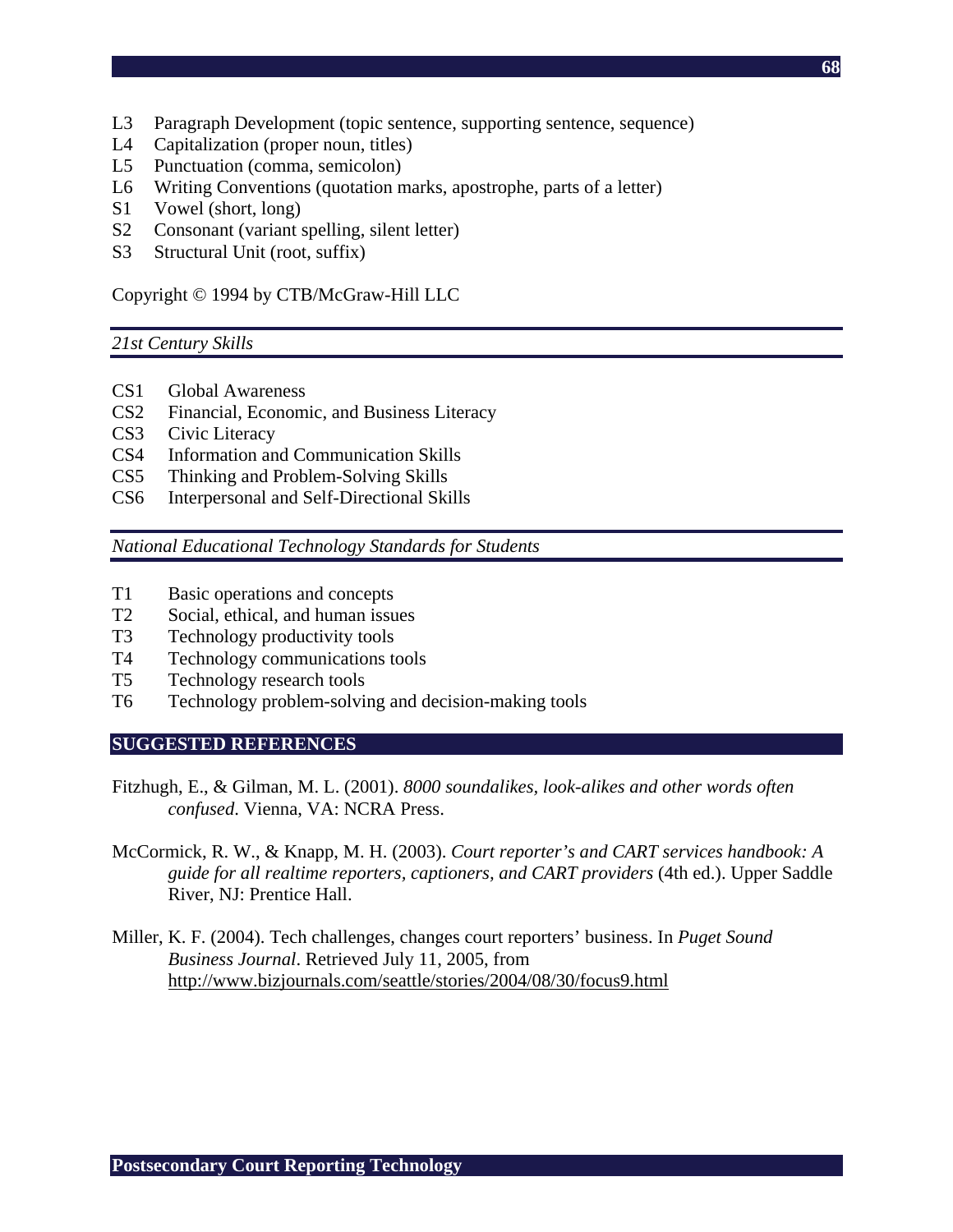**Course Name:** Captioning Dictionary Development

**Course Abbreviation:** CRT 2772

**Classification:** AOC Core (Captioning)

**Description:** In this course, the student will continue to build a dictionary for captioning. (2 sch: 1-hr lecture, 2-hr lab)

**Prerequisite:** Stenotype Machine Shorthand I (CRT 1114), Stenotype Machine Shorthand II (CRT 1123), Speed Building I (CRT 1133), Speed Building II (CRT 1143), Captioning I (CRT 2714), and Captioning Technology (CRT 2762)

#### **Competencies and Suggested Objectives**

- 1. Continue to build and maintain a realtime dictionary including understanding and maintenance of dictionary entries; includes, but is not limited to, the following areas:
	- Sports
	- Meteorology
	- Geography
	- Common proper names
	- Government/politics
	- Foods
	- Arts
	- Animals
	- **Criminology**
	- Entertainment
	- Military installations
	- Slang
	- Current national names in the news
	- Common female and male first names
	- Literature
	- **Science**
	- Religion

# **STANDARDS**

*Standards Based on Student Outcomes Specified by the NCRA Council on Approved Education* 

NCRA 17 Demonstrate understanding of current events including the following:

- Local events
- National events
- International events
- **Geography**
- Cultural diversity

NCRA 24 Build and maintain a realtime dictionary as well as manage job dictionaries.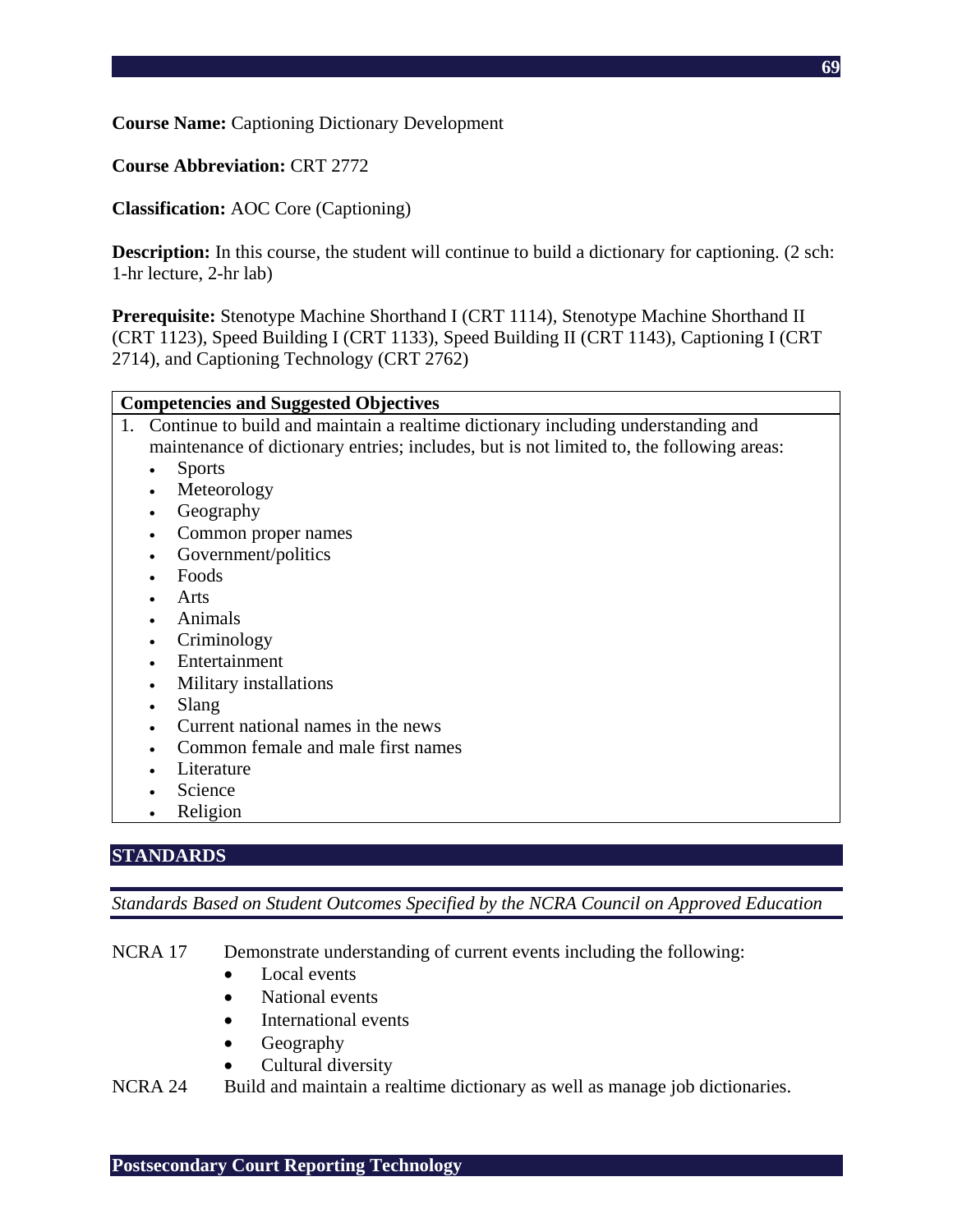*Related Academic Standards* 

- R1 Interpret Graphic Information (forms, maps, reference sources)
- R2 Words in Context (same and opposite meaning)
- R3 Recall Information (details, sequence)
- R4 Construct Meaning (main idea, summary–paraphrase, compare–contrast, cause–effect)
- R5 Evaluate/Extend Meaning (fact–opinion, predict outcomes, point of view)
- L1 Usage (pronoun, tense, subject–verb agreement, adjective, adverb)
- L2 Sentence Formation (fragments, run-on, clarity)
- L3 Paragraph Development (topic sentence, supporting sentence, sequence)
- L4 Capitalization (proper noun, titles)
- L5 Punctuation (comma, semicolon)
- L6 Writing Conventions (quotation marks, apostrophe, parts of a letter)
- S1 Vowel (short, long)
- S2 Consonant (variant spelling, silent letter)
- S3 Structural Unit (root, suffix)

Copyright © 1994 by CTB/McGraw-Hill LLC

#### *21st Century Skills*

- CS1 Global Awareness
- CS2 Financial, Economic, and Business Literacy
- CS3 Civic Literacy
- CS4 Information and Communication Skills
- CS5 Thinking and Problem-Solving Skills
- CS6 Interpersonal and Self-Directional Skills

*National Educational Technology Standards for Students* 

- T1 Basic operations and concepts
- T2 Social, ethical, and human issues
- T3 Technology productivity tools
- T4 Technology communications tools
- T5 Technology research tools
- T6 Technology problem-solving and decision-making tools

#### **SUGGESTED REFERENCES**

Ettinger, A. G., & Burch, P. F. (2001). *Medical terminology essentials*. St. Paul, MN: Paradigm.

Fitzhugh, E., & Gilman, M. L. (2001). *8000 soundalikes, look-alikes and other words often confused*. Vienna, VA: NCRA Press.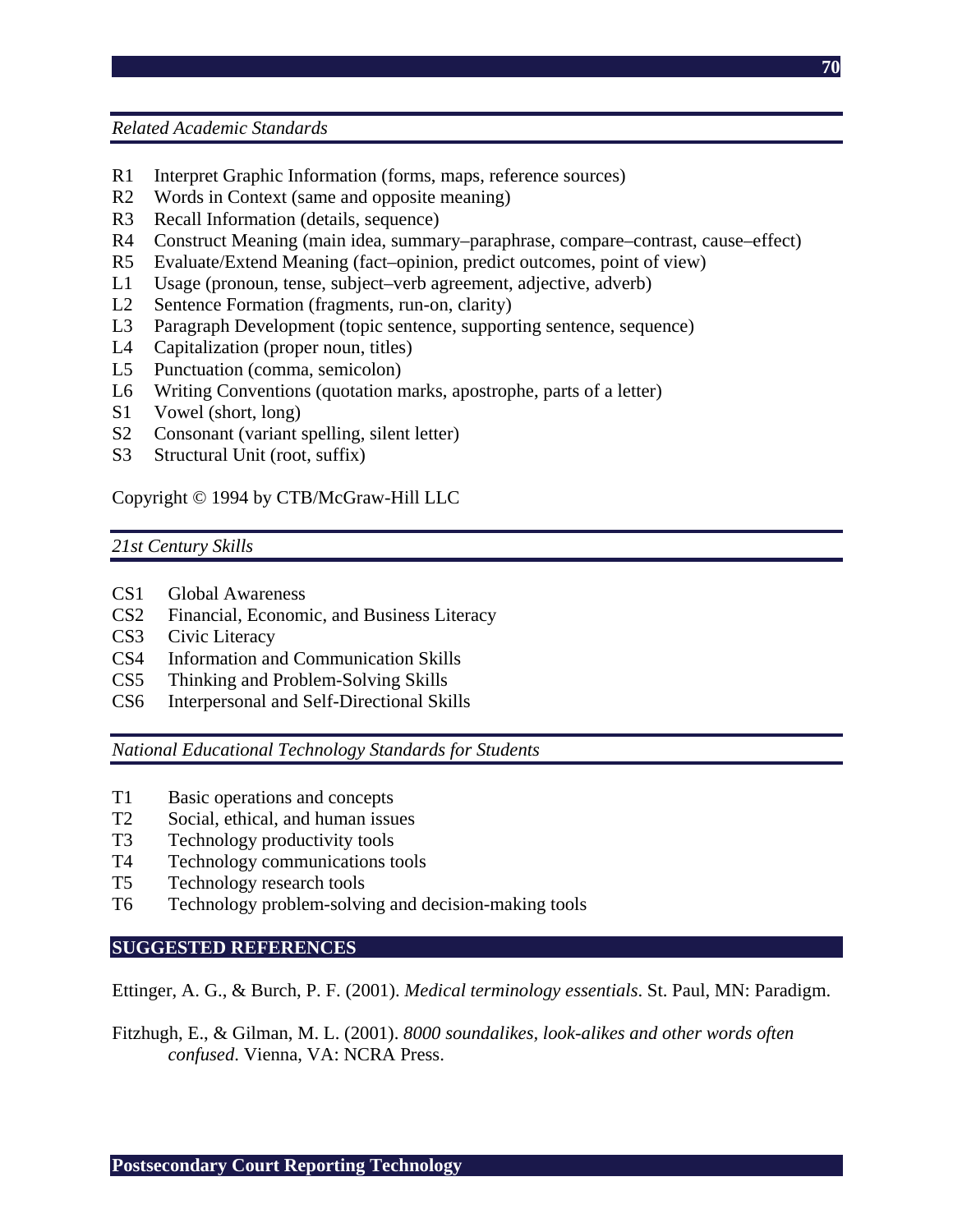- McCormick, R. W., & Knapp, M. H. (2003). *Court reporter's and CART services handbook: A guide for all realtime reporters, captioners, and CART providers* (4th ed.). Upper Saddle River, NJ: Prentice Hall.
- Shannon, M., Wilson, B., & Stang, C. (2004). *Health professional's drug guide 2004*. Upper Saddle River, NJ: Prentice Hall.
- *Stedman's abbreviations, acronyms & symbols* (3rd ed.). (2003). Baltimore, MD: Lippincott Williams & Wilkins.
- *Stedman's alternative medicine words*. (2000). Philadelphia, PA: Lippincott Williams & Wilkins.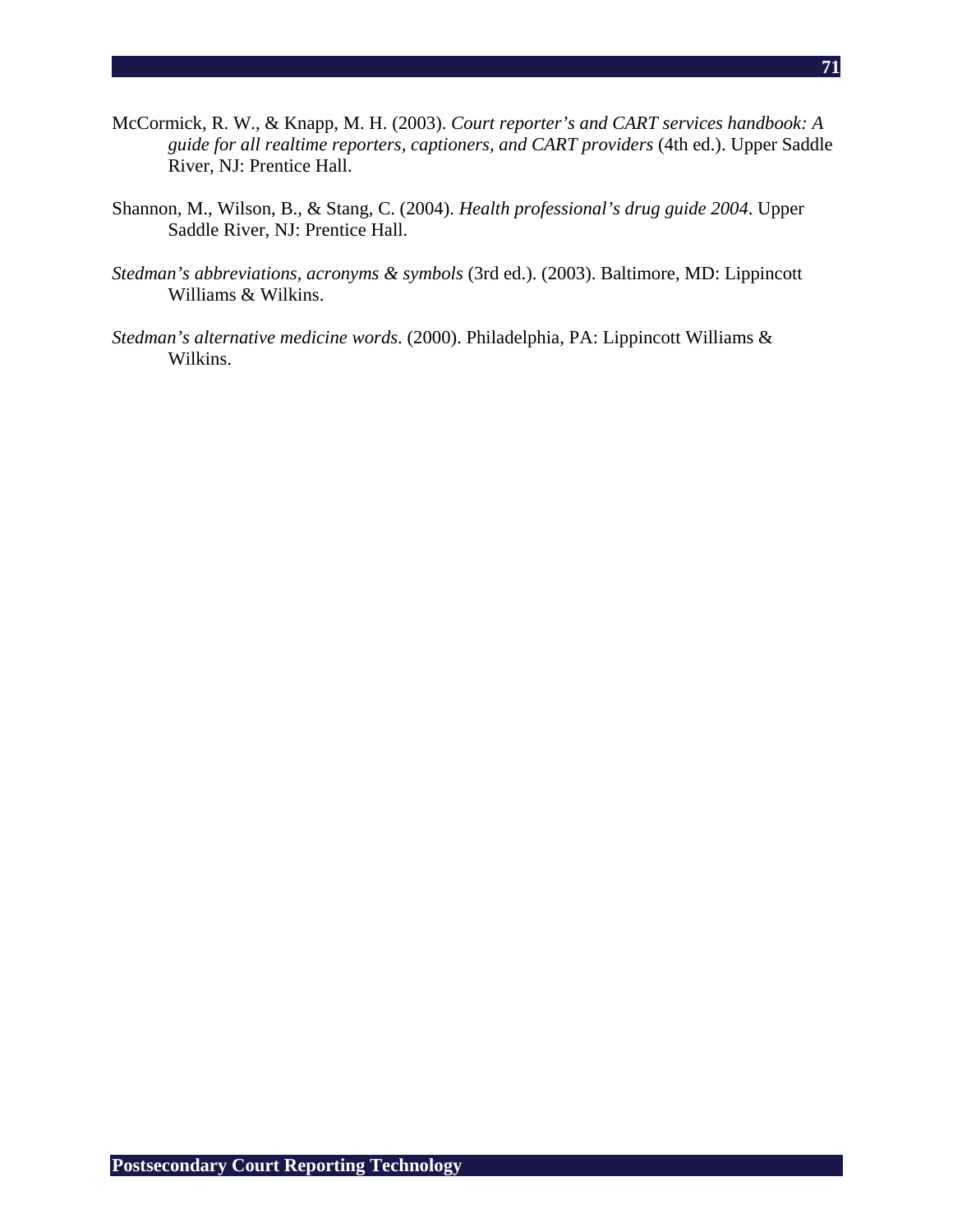**Course Name:** Internship for Judicial Reporters

**Course Abbreviation:** CRT 2911

**Classification:** AOC Core (Judicial Reporting)

**Description:** This course provides supervised practical experience in courts and freelance court reporting firms. (1 sch: 45 clock hours)

**Prerequisite:** Stenotype Machine Shorthand I (CRT 1114), Stenotype Machine Shorthand II (CRT 1123), Stenotype Machine Shorthand III (CRT 2114), Speed Building I (CRT 1133), Speed Building II (CRT 1143), and Speed Building III (CRT 2133)

### **Competencies and Suggested Objectives**

- 1. Write a minimum of 66 hours under the supervision of a practicing realtime reporter using machine shorthand technology. The 66 verified hours of writing time should include time with both a freelance reporter and an official reporter.
- 2. Produce a minimum 40-page salable transcript for educational and grading purposes only, not to be sold.
- 3. Write a narrative report summarizing the internship experience including such things as a diary, new terminology encountered, new experiences, and activities/processes observed.

# **STANDARDS**

*Standards Based on Student Outcomes Specified by the NCRA Council on Approved Education* 

NCRA 18 Submit a written narrative report summarizing the internship experience. The written narrative shall include such things as a diary, new terminology encountered, new experiences, and activities/processes observed. NCRA 19 Prepare 40 pages of salable transcript for course evaluation taken from the freelance, the official, or the realtime reporting internship. NCRA 20 Submit the signed internship verification form for the judicial reporting internship.

- R1 Interpret Graphic Information (forms, maps, reference sources)
- R2 Words in Context (same and opposite meaning)
- R3 Recall Information (details, sequence)
- R4 Construct Meaning (main idea, summary–paraphrase, compare–contrast, cause–effect)
- R5 Evaluate/Extend Meaning (fact–opinion, predict outcomes, point of view)
- L1 Usage (pronoun, tense, subject–verb agreement, adjective, adverb)
- L2 Sentence Formation (fragments, run-on, clarity)
- L3 Paragraph Development (topic sentence, supporting sentence, sequence)
- L4 Capitalization (proper noun, titles)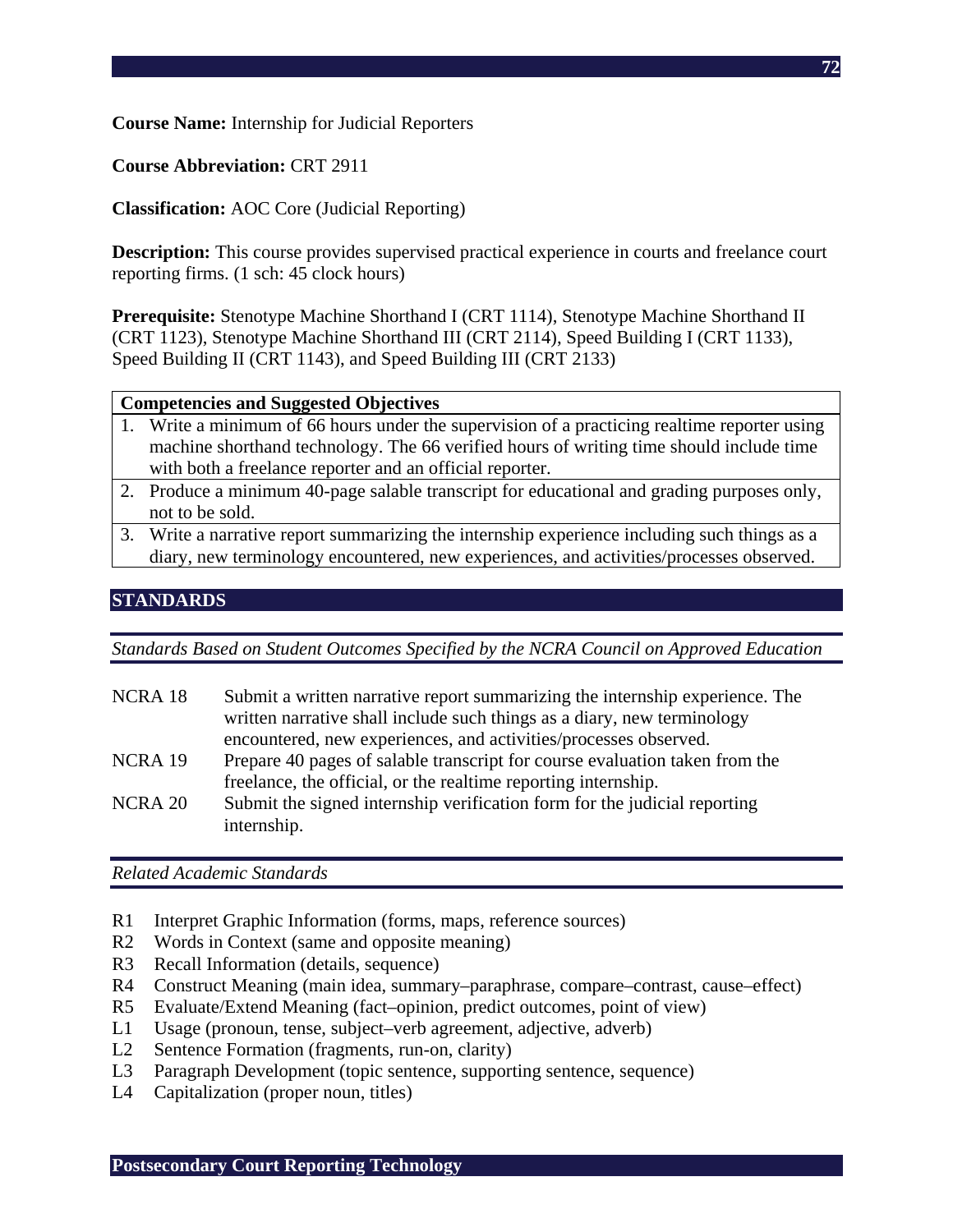- L5 Punctuation (comma, semicolon)
- L6 Writing Conventions (quotation marks, apostrophe, parts of a letter)
- S1 Vowel (short, long)
- S2 Consonant (variant spelling, silent letter)
- S3 Structural Unit (root, suffix)

Copyright © 1994 by CTB/McGraw-Hill LLC

#### *21st Century Skills*

- CS1 Global Awareness
- CS2 Financial, Economic, and Business Literacy
- CS3 Civic Literacy
- CS4 Information and Communication Skills
- CS5 Thinking and Problem-Solving Skills
- CS6 Interpersonal and Self-Directional Skills

*National Educational Technology Standards for Students* 

- T1 Basic operations and concepts
- T2 Social, ethical, and human issues
- T3 Technology productivity tools
- T4 Technology communications tools
- T5 Technology research tools
- T6 Technology problem-solving and decision-making tools

#### **SUGGESTED REFERENCES**

Chipkin, D. (2001). *Successful freelance court reporting*. Albany, NY: West Legal Studies.

- McCormick, R. W., & Knapp, M. H. (2003). *Court reporter's and CART services handbook: A guide for all realtime reporters, captioners, and CART providers* (4th ed.). Upper Saddle River, NJ: Prentice Hall.
- Miller, K. F. (2004). Tech challenges, changes court reporters' business. In *Puget Sound Business Journal*. Retrieved July 11, 2005, from http://www.bizjournals.com/seattle/stories/2004/08/30/focus9.html
- Morson, L. I. (2002). *Morson's English guide for court reporters* (2nd ed.). New Egypt, NJ: Author.
- Sahadi, J. (2004). More surprising 6-figure jobs. In *CNN Money*. Retrieved July 11, 2005, from http://money.cnn.com/2003/12/09/pf/more\_sixfigjobs/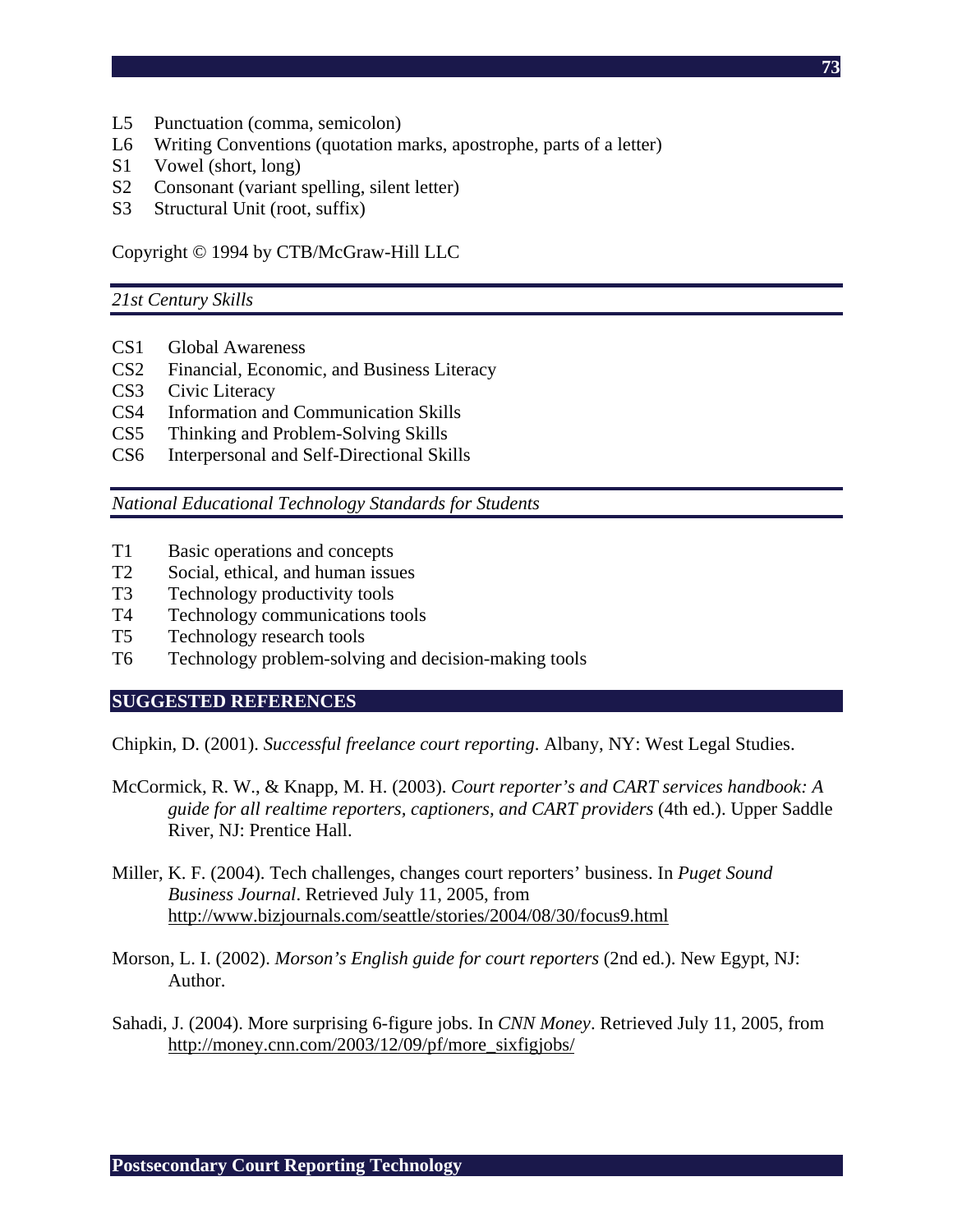Solaski, P. (n.d.). Realtime reporting and broadcast captioning. In *The High School Graduate*. Retrieved July 11, 2005, from http://www.thehighschoolgraduate.com/editorial/CC/reporting.htm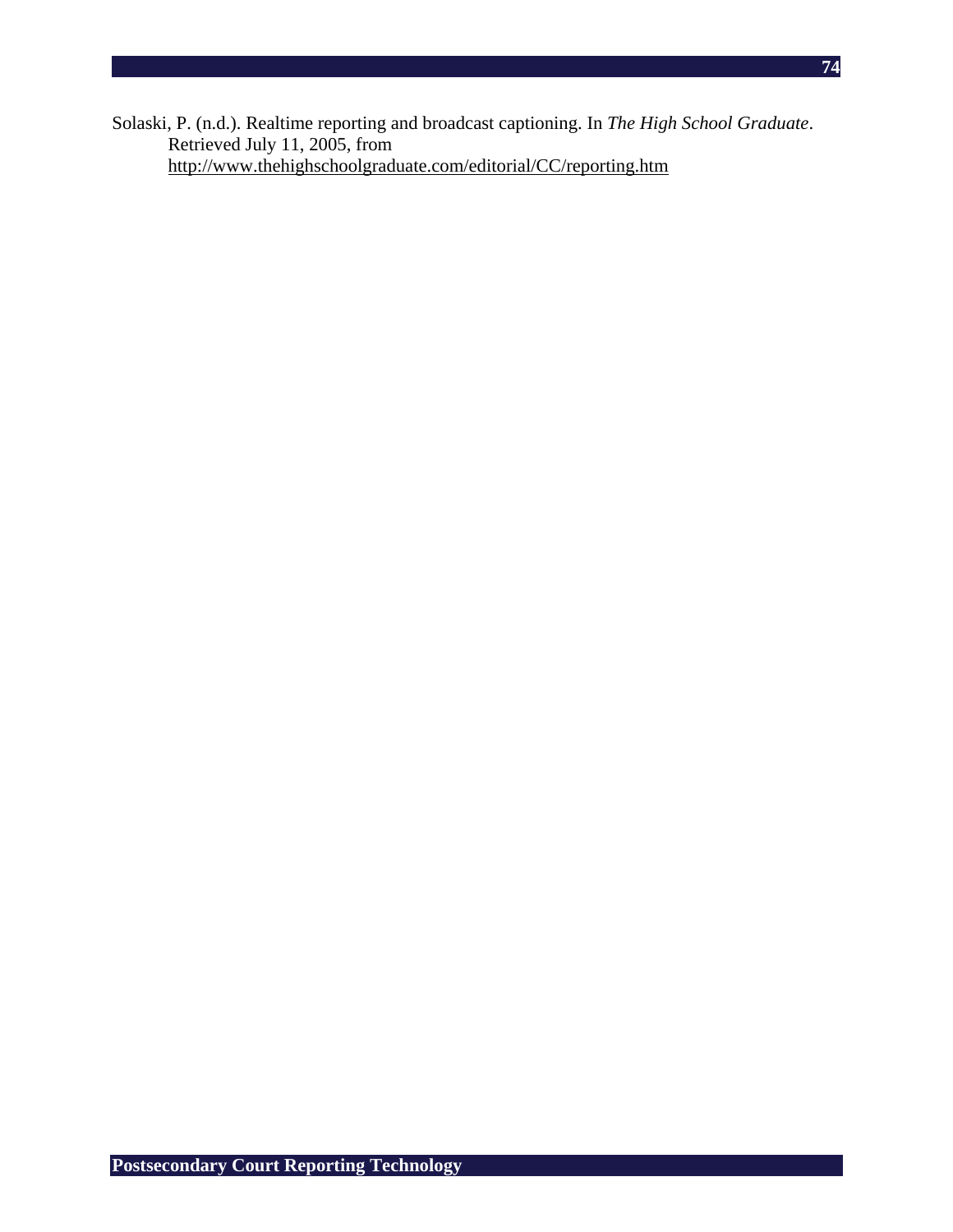**Course Name:** Internship for CART

**Course Abbreviation:** CRT 2921

**Classification:** AOC Core (CART)

**Description:** This course provides supervised practical experience in communication accesss realtime translation (CART). (1 sch: 45 clock hours)

**Prerequisite:** Stenotype Machine Shorthand I (CRT 1114), Stenotype Machine Shorthand II (CRT 1123), Speed Building I (CRT 1133), Speed Building II (CRT 1143), Speed Building III (CRT 2133), CART I (CRT 2514), and CART Technology (CRT 2562)

#### **Competencies and Suggested Objectives**

- 1. Write a minimum of 66 hours under the supervision of a practicing CART reporter or institutional instructor responsible for the internship experience.
- 2. Produce an unedited realtime translation of 1 hour of CART services for educational and grading purposes only, not to be sold.
- 3. Write a narrative report summarizing the internship experience including such things as a diary, new terminology encountered, new experiences, and activities/processes observed.

## **STANDARDS**

*Standards Based on Student Outcomes Specified by the NCRA Council on Approved Education* 

- NCRA 38 Submit an unedited realtime translation of two 30-minute segments of CART services on varied topics for course evaluation taken from the internship experience. NCRA 39 Submit a narrative report summarizing the internship experience including such things as a diary, new terminology encountered, new experiences, and activities/processes observed.
- NCRA 40 Submit signed internship verification form.

*Related Academic Standards* 

- R1 Interpret Graphic Information (forms, maps, reference sources)
- R2 Words in Context (same and opposite meaning)
- R3 Recall Information (details, sequence)
- R4 Construct Meaning (main idea, summary–paraphrase, compare–contrast, cause–effect)
- R5 Evaluate/Extend Meaning (fact–opinion, predict outcomes, point of view)
- L1 Usage (pronoun, tense, subject–verb agreement, adjective, adverb)
- L2 Sentence Formation (fragments, run-on, clarity)
- L3 Paragraph Development (topic sentence, supporting sentence, sequence)
- L4 Capitalization (proper noun, titles)
- L5 Punctuation (comma, semicolon)

**Postsecondary Court Reporting Technology**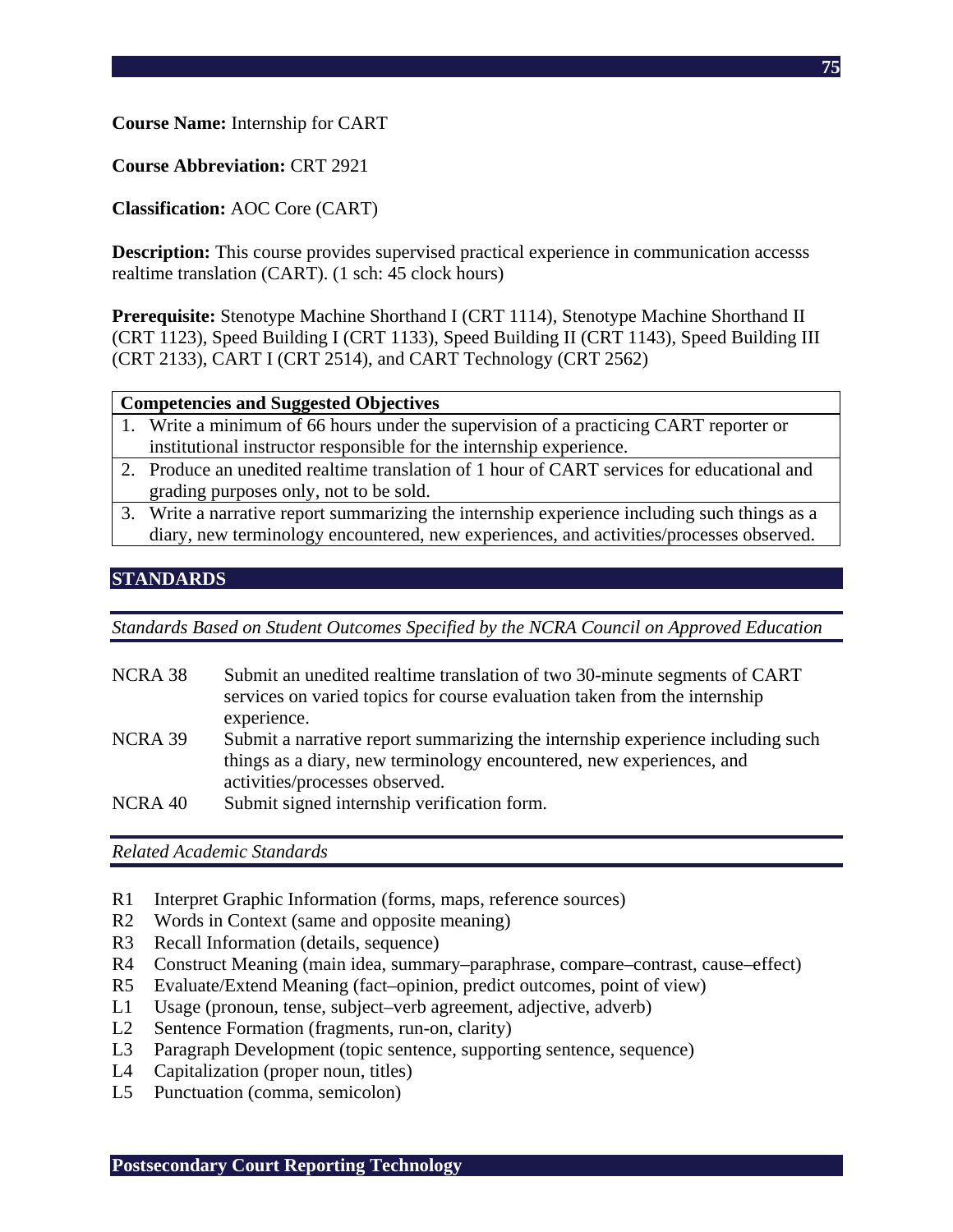- L6 Writing Conventions (quotation marks, apostrophe, parts of a letter)
- S1 Vowel (short, long)
- S2 Consonant (variant spelling, silent letter)
- S3 Structural Unit (root, suffix)

Copyright © 1994 by CTB/McGraw-Hill LLC

#### *21st Century Skills*

- CS1 Global Awareness
- CS2 Financial, Economic, and Business Literacy
- CS3 Civic Literacy
- CS4 Information and Communication Skills
- CS5 Thinking and Problem-Solving Skills
- CS6 Interpersonal and Self-Directional Skills

*National Educational Technology Standards for Students* 

- T1 Basic operations and concepts
- T2 Social, ethical, and human issues
- T3 Technology productivity tools
- T4 Technology communications tools
- T5 Technology research tools
- T6 Technology problem-solving and decision-making tools

#### **SUGGESTED REFERENCES**

- McCormick, R. W., & Knapp, M. H. (2003). *Court reporter's and CART services handbook: A guide for all realtime reporters, captioners, and CART providers* (4th ed.). Upper Saddle River, NJ: Prentice Hall.
- Media Access Group at WGBH. (n.d.). *MAG Guide, Vol. 8: Making meetings accessible for people who are deaf and hard of hearing*. Retrieved July 11, 2005, from http://main.wgbh.org/wgbh/pages/mag/resources/guides/mag\_guide\_vol8.html
- Miller, K. F. (2004). Tech challenges, changes court reporters' business. In *Puget Sound Business Journal*. Retrieved July 11, 2005, from http://www.bizjournals.com/seattle/stories/2004/08/30/focus9.html
- Morson, L. I. (2002). *Morson's English guide for court reporters* (2nd ed.). New Egypt, NJ: Author.
- Sahadi, J. (2004). More surprising 6-figure jobs. In *CNN Money*. Retrieved July 11, 2005, from http://money.cnn.com/2003/12/09/pf/more\_sixfigjobs/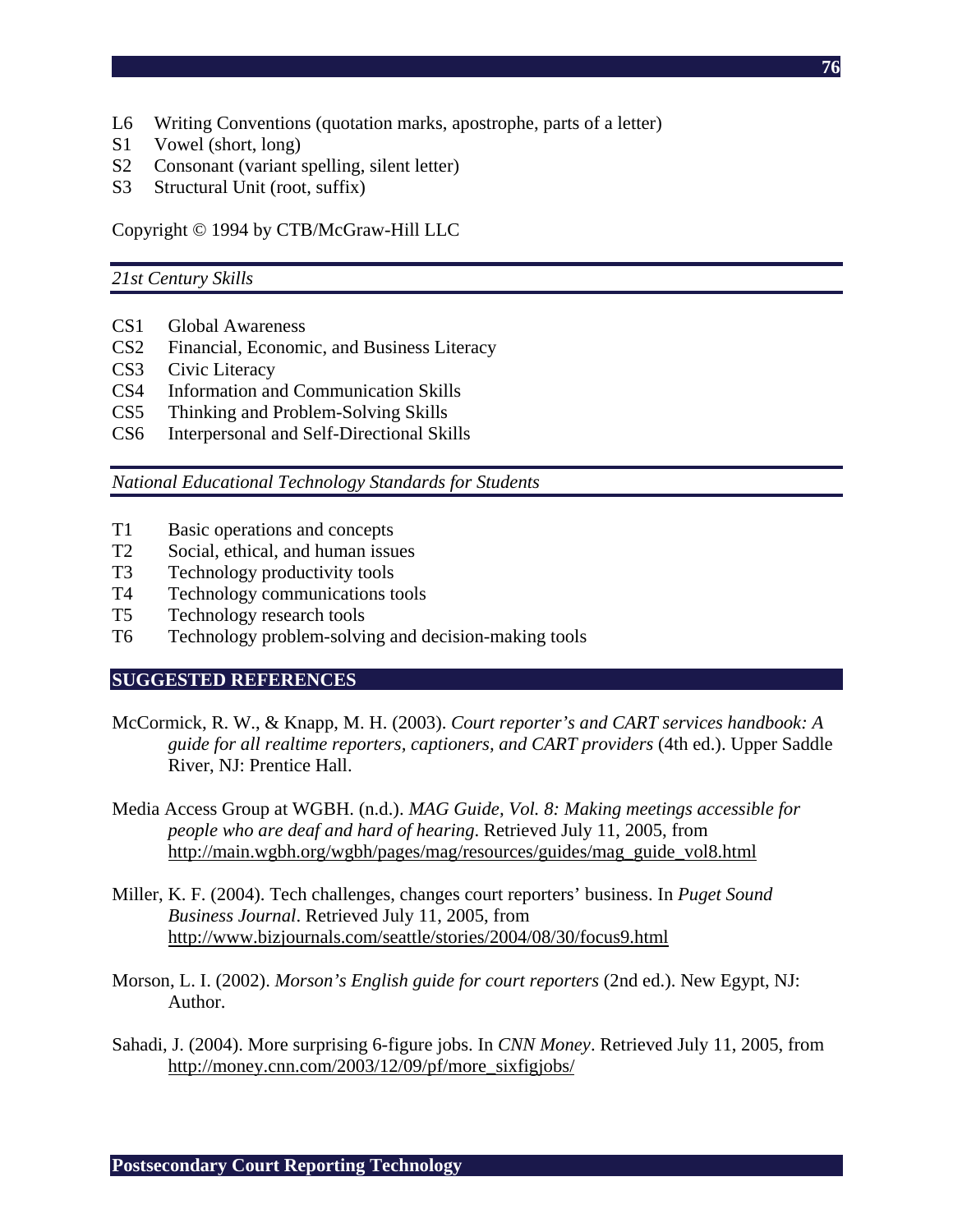**Course Name:** Internship for Captioning

**Course Abbreviation:** CRT 2931

**Classification:** AOC Core (Captioning)

**Description:** This course provides supervised practical experience in broadcast captioning. (1) sch: 45 clock hours)

**Prerequisite:** Stenotype Machine Shorthand I (CRT 1114), Stenotype Machine Shorthand II (CRT 1123), Speed Building I (CRT 1133), Speed Building II (CRT 1143), Speed Building III (CRT 2133), Captioning I (CRT 2714), and Captioning Technology (CRT 2762)

#### **Competencies and Suggested Objectives**

- 1. Write a minimum of 66 verified hours under the supervision of a practicing captioner or institutional instructor responsible for the internship experience.
- 2. Produce an unedited captioned translation of 1 hour of captioning services for educational and grading purposes only, not to be sold.
- 3. Write a narrative report summarizing the internship experience including such things as a diary, new terminology encountered, new experiences, and activities/processes observed.

## **STANDARDS**

*Standards Based on Student Outcomes Specified by the NCRA Council on Approved Education* 

- NCRA 27 Prepare a captioned translation of 1 hour of captioning services for course evaluation taken from the internship experience.
- NCRA 28 Submit a narrative report summarizing the internship experience including such things as a diary, new terminology encountered, new experiences, and activities/ processes observed.
- NCRA 29 Complete at least 40 verified hours of actual writing time during captioning internship and submit signed internship verification form.

*Related Academic Standards* 

- R1 Interpret Graphic Information (forms, maps, reference sources)
- R2 Words in Context (same and opposite meaning)
- R3 Recall Information (details, sequence)
- R4 Construct Meaning (main idea, summary–paraphrase, compare–contrast, cause–effect)
- R5 Evaluate/Extend Meaning (fact–opinion, predict outcomes, point of view)
- L1 Usage (pronoun, tense, subject–verb agreement, adjective, adverb)
- L2 Sentence Formation (fragments, run-on, clarity)
- L3 Paragraph Development (topic sentence, supporting sentence, sequence)
- L4 Capitalization (proper noun, titles)
- L5 Punctuation (comma, semicolon)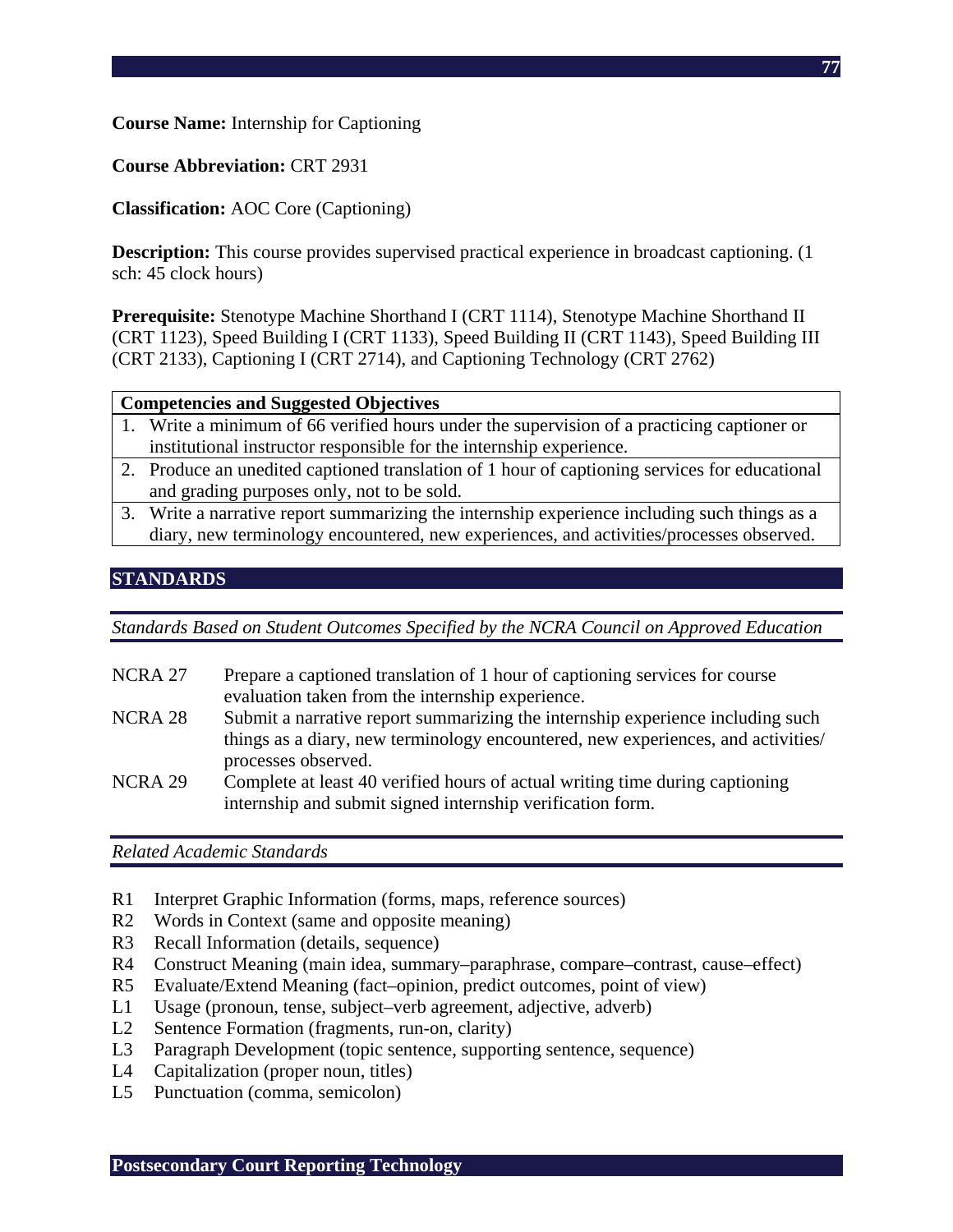- L6 Writing Conventions (quotation marks, apostrophe, parts of a letter)
- S1 Vowel (short, long)
- S2 Consonant (variant spelling, silent letter)
- S3 Structural Unit (root, suffix)

Copyright © 1994 by CTB/McGraw-Hill LLC

#### *21st Century Skills*

- CS1 Global Awareness
- CS2 Financial, Economic, and Business Literacy
- CS3 Civic Literacy
- CS4 Information and Communication Skills
- CS5 Thinking and Problem-Solving Skills
- CS6 Interpersonal and Self-Directional Skills

*National Educational Technology Standards for Students* 

- T1 Basic operations and concepts
- T2 Social, ethical, and human issues
- T3 Technology productivity tools
- T4 Technology communications tools
- T5 Technology research tools
- T6 Technology problem-solving and decision-making tools

#### **SUGGESTED REFERENCES**

- Media Access Group at WGBH. (n.d.). *MAG Guide, Vol. 8: Making meetings accessible for people who are deaf and hard of hearing*. Retrieved July 11, 2005, from http://main.wgbh.org/wgbh/pages/mag/resources/guides/mag\_guide\_vol8.html
- Miller, K. F. (2004). Tech challenges, changes court reporters' business. In *Puget Sound Business Journal*. Retrieved July 11, 2005, from http://www.bizjournals.com/seattle/stories/2004/08/30/focus9.html
- Morson, L. I. (2002). *Morson's English guide for court reporters* (2nd ed.). New Egypt, NJ: Author.
- Solaski, P. (n.d.). Realtime reporting and broadcast captioning. In *The High School Graduate*. Retrieved July 11, 2005, from http://www.thehighschoolgraduate.com/editorial/CC/reporting.htm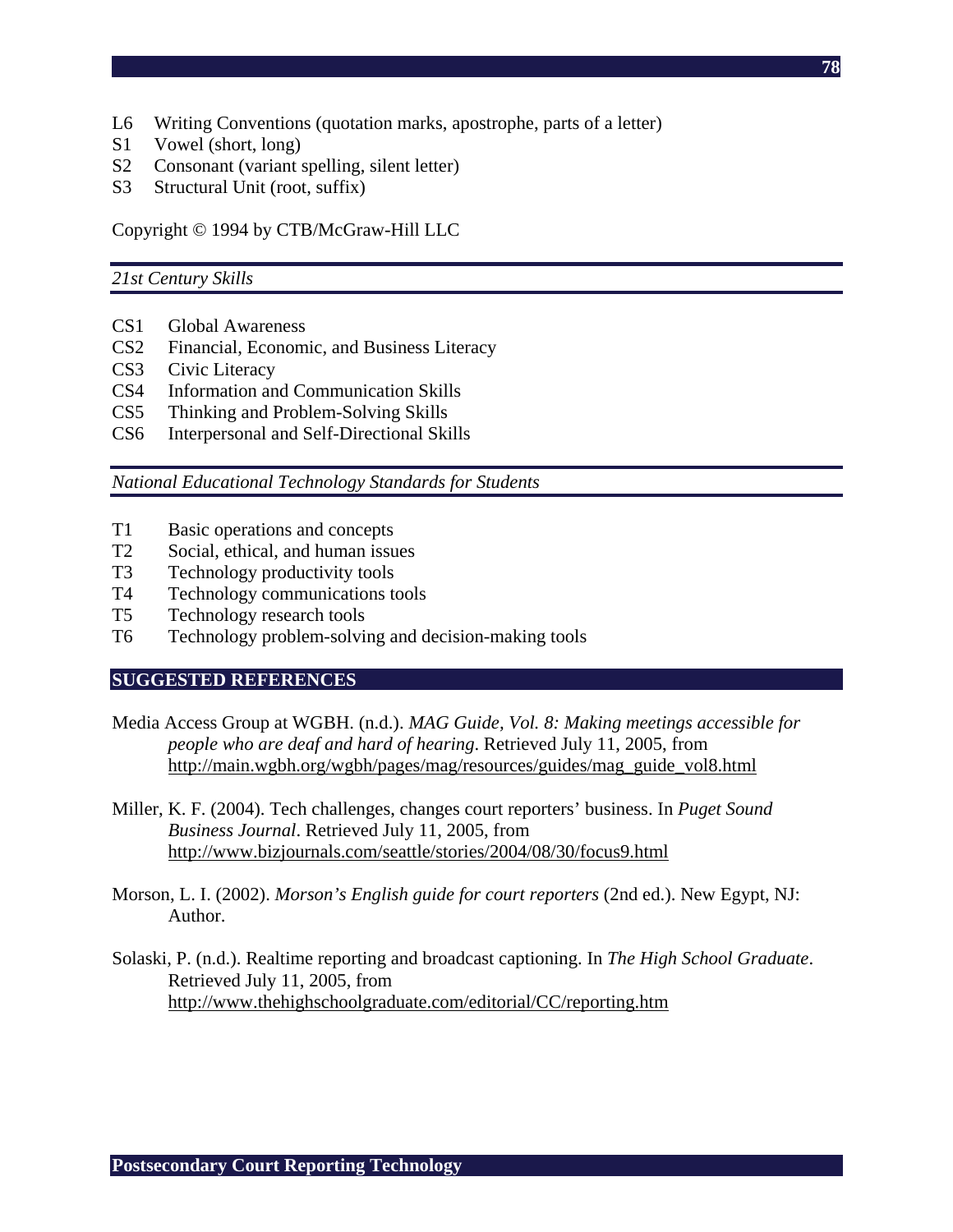#### CAPITALIZED ITEMS

- 1. Computer work centers, including desk and chair (1 per student; 1 special needs accessible)
- 2. Multimedia computer with CD-RW, DVD, speakers, sound card, internal modem or network card, USB port for jump drive, and two RS-232 serial ports (1 per student)
- 3. Laser printer (1 per lab)
- 4. Scanner, color page (1 per lab)
- 5. Internet access
- 6. Data projector (1 per lab)
- 7. Stenotype machine (1 per student)
- 8. Video camera and tripod (1 per lab)
- 9. Sound system with four 8-in. speakers (1 per lab)
- 10. Teacher workstation (laptop computer with printer, scanner, and Internet access)
- 11. Caption character generator (1 per broadcast captioning station)
- 12. Television, minimum 32-in. (1 per broadcast captioning station)

#### NON-CAPITALIZED ITEMS

- 1. Cassette player (1 per student)
- 2. Projection screen (1 per lab)
- 3. Whiteboard (1 per lab)
- 4. Storage cabinets for cassette tapes/CDs/VHS tapes/DVDs
- 5. Dedicated telephone line with phone (1 per broadcast captioning station)
- 6. VHS videocassette recorder/player (1 per broadcast captioning station)
- 7. Portable/rolling multimedia CART (1 per broadcast captioning station)
- 8. Paper, ribbons, and batteries for stenotype machines

Access to the following:

- 1. Copier
- 2. Electronic whiteboard

## SUGGESTED RESOURCES

- 1. digitalCAT software (or equivalent)
- 2. CaseCatalyst software (or equivalent)
- 3. Performance Accelerator software
- 4. Dictation tapes at varying speeds
- 5. Medical dictionary
- 6. Legal dictionary
- 7. NCRA certification exams from previous years
- 8. NCRA General Requirements and Minimum Standards
- 9. Framed U.S. and world maps

**79**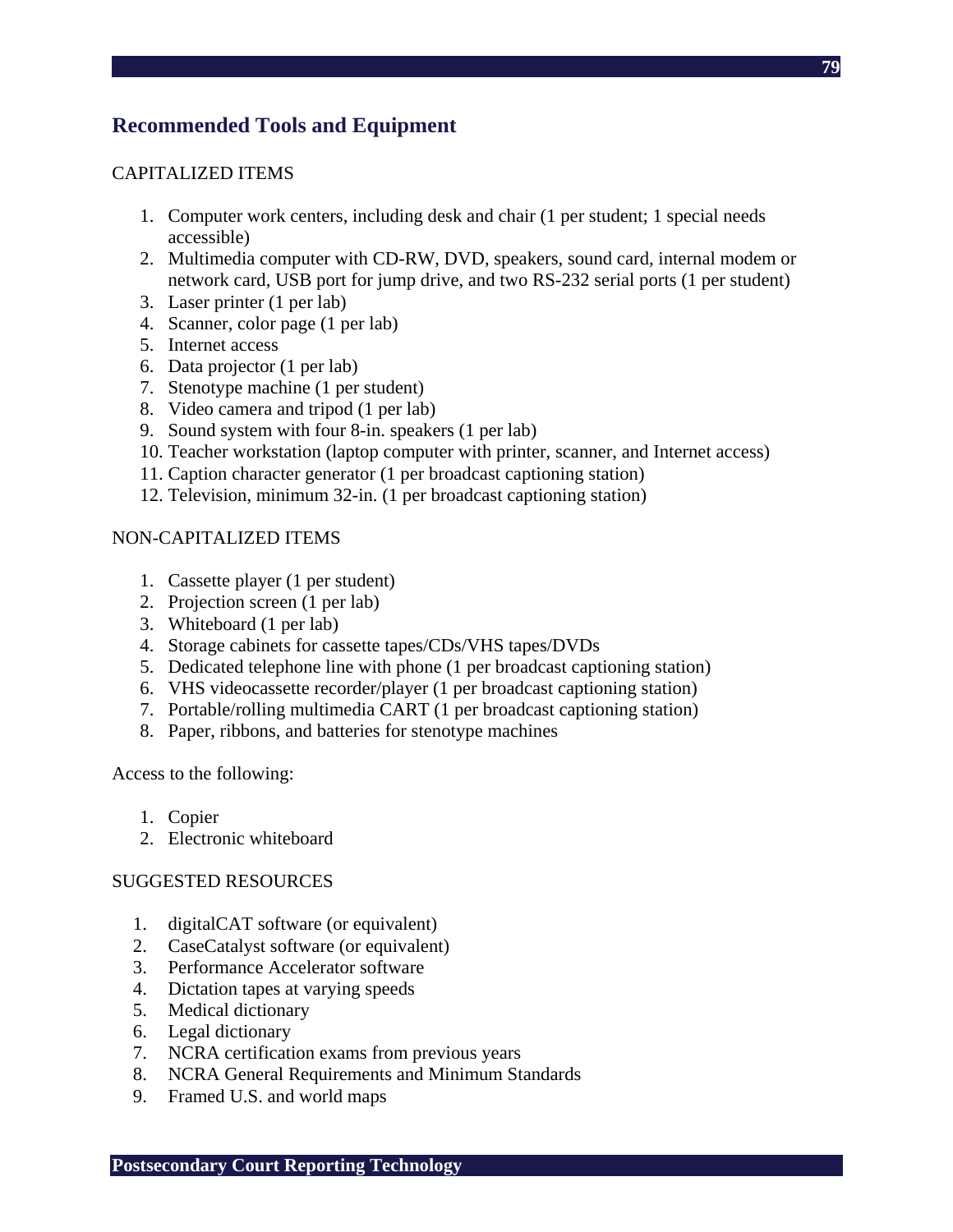- 10. Wall clock
- 11. Electronic timers and stopwatches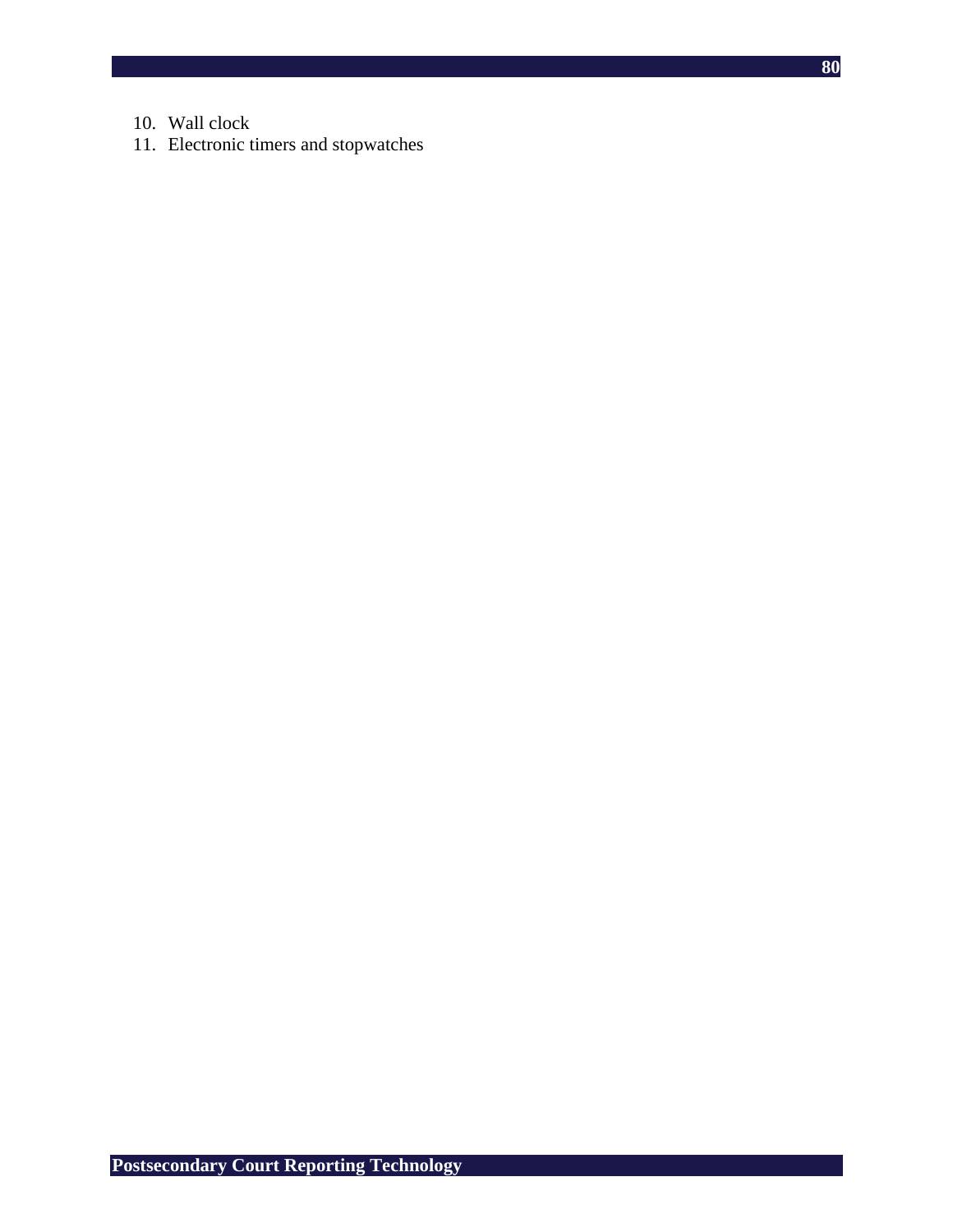# **Student Competency Profile for Court Reporting Technology Judicial Reporting Option**

Student:

This record is intended to serve as a method of noting student achievement of the competencies in each unit. Noted in parentheses beside each unit is the cluster competency from the MS-CPAS2. This form may be duplicated for each student, and it may serve as a cumulative record of competencies achieved in the course.

As an alternative to the use of this form, you may note competency achievement by attaching a report showing comparable results for each student. Please indicate that you are using this alternative report by checking here.

Stenotype Machine Shorthand I (CRT 1114)

- \_\_\_\_\_1. Operate the stenotype machine by the touch method using a realtime theory to provide instantaneous, realtime translation, with special emphasis on dictionary building/management.
- 2. Read stenotype theory from printed material at the rate of up to 100 words per minute.
- \_\_\_\_\_3. Take dictation on the stenotype machine at the rate of up to 100 words per minute.
- \_\_\_\_\_4. Transcribe usable copy from dictated stenotype notes.

Stenotype Machine Shorthand II (CRT1123)

\_\_\_\_\_1. Operate the stenotype machine by the touch method using a realtime theory to provide instantaneous, realtime translation, with special emphasis on dictionary building/management.

Speed Building I (CRT 1133)

- 1. Demonstrate mastery of stenotype theory and stenotype machine performance and increased speed of machine operation.
- \_\_\_\_\_2. Develop word recognition and writing vocabulary.
- 3. Take dictation at the rate of up to 100 wpm for 5 minutes with 97% or better accuracy, and successfully produce a minimum of three salable transcripts of such takes consisting of literary, jury charge, and two-voice (Q&A) judicial reporting material.

#### Speed Building II (CRT 1143)

- 1. Demonstrate mastery of stenotype theory and stenotype machine performance and increased speed of machine operation.
- 2. Develop word recognition and writing vocabulary.

**81**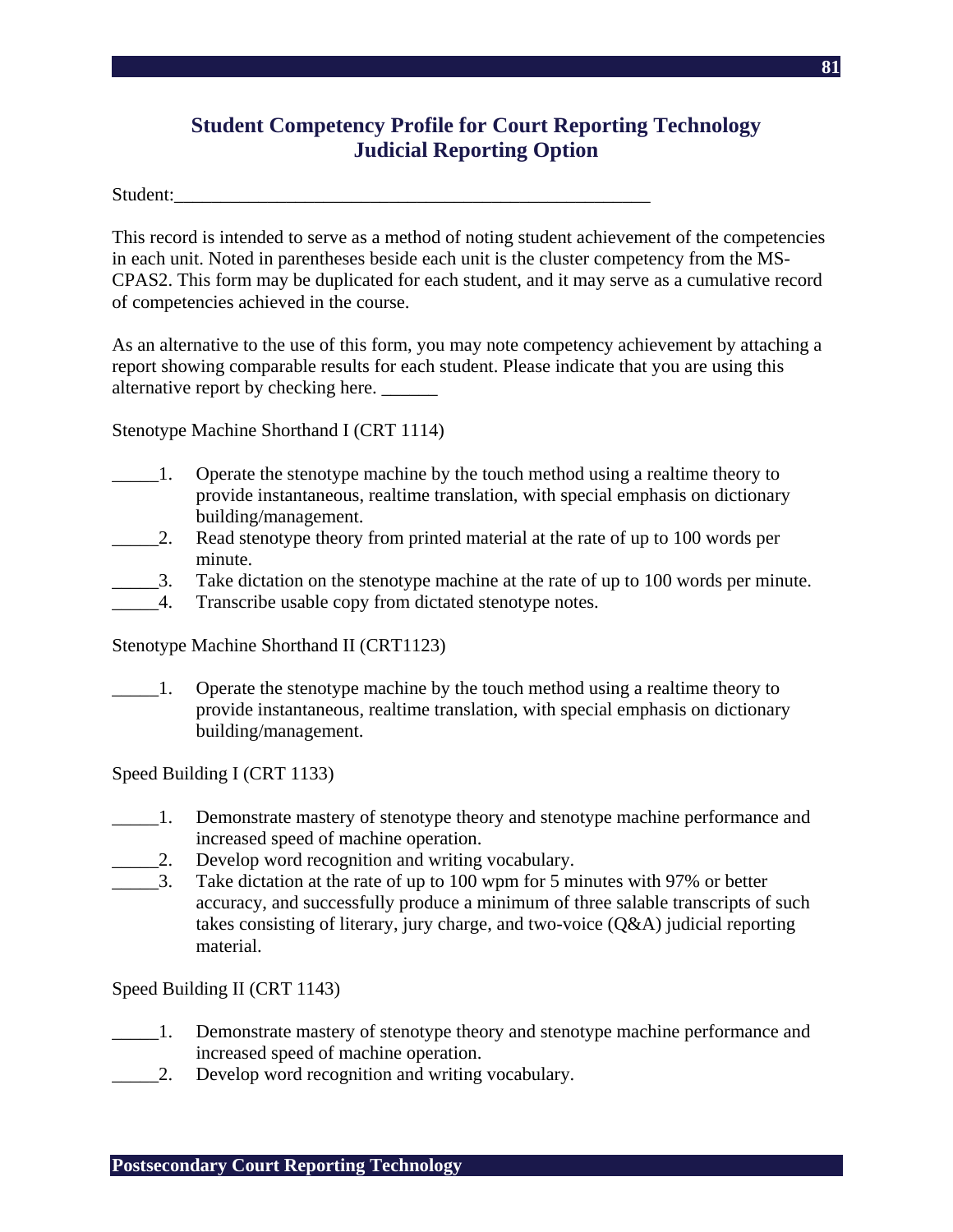$\Box$ 3. Take dictation at the rate of up to 140 wpm for 5 minutes with 97% or better accuracy, and successfully produce a minimum of three salable transcripts of such takes consisting of literary, jury charge, and two-voice (Q&A) judicial reporting material.

Court Reporting Procedures (CRT 1154)

- \_\_\_\_\_1. Simulate the role of the realtime reporter in trials, depositions, and administrative hearings in performing the following functions.
- \_\_\_\_\_2. Demonstrate an awareness of all aspects of the court reporting profession and related job opportunities.
- \_\_\_\_\_3. Apply the NCRA Code of Professional Ethics in simulated situations and case studies.
- \_\_\_\_\_4. Identify the appropriate reference sources used in transcript preparation.

Court Reporting English and Grammar (CRT 1173)

- \_\_\_\_\_1. Use the stenotype machine and a realtime theory to provide instantaneous, realtime translation, with special emphasis on punctuation application to include the following:
- \_\_\_\_\_2. Utilize proofreading skills to include proper punctuation, spelling, capitalization, and differentiation between number symbols and words.

Stenotype Machine Shorthand III (CRT 2114)

- \_\_\_\_\_1. Operate the stenotype machine by the touch method using a realtime theory to provide instantaneous, realtime translation, with special emphasis on dictionary building/management.
- 2. Read fluently from machine shorthand notes, analyzing written notes for errors.
- \_\_\_\_\_3. Write on the stenotype machine for 5 minutes and transcribe with a minimum of 97% accuracy medical and technical dictation up to 180 wpm.
- \_\_\_\_\_4. Utilize proper formatting for testimony and straight material, including speaker identifications.
- \_\_\_\_\_5. Apply language arts techniques in court reporting transcription using punctuation marks, proper word usage, and capitalization.
- \_\_\_\_\_6. Demonstrate awareness and understanding of current events.

Stenotype Machine Shorthand IV (CRT 2124)

- \_\_\_\_\_1. Operate the stenotype machine by the touch method using a realtime theory to provide instantaneous, realtime translation, with special emphasis on dictionary building/management.
- 2. Read fluently from machine shorthand notes, quickly locating portions to be read, maintaining composure while reading, and reading distinctly with authority.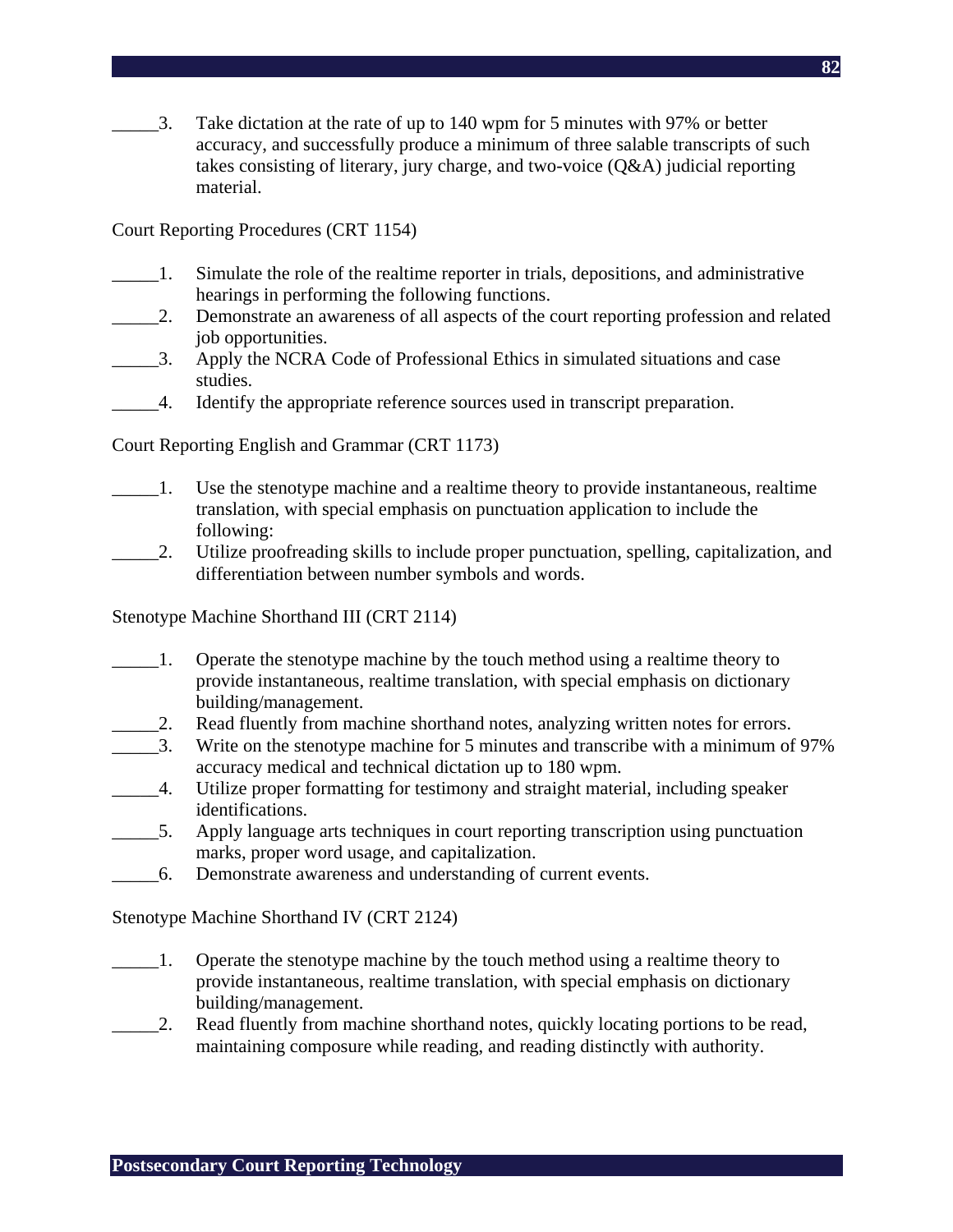- $\frac{1}{2}$ . Write on the stenotype machine for 5 minutes and transcribe with a minimum of 97% accuracy three takes at each of the following speeds: literary at 180 wpm, jury charge at 200 wpm, and testimony at 225 wpm.
- \_\_\_\_\_4. Transcribe a simulated RPR skills test at RPR speed levels in 3.75 hours.
- 5. Demonstrate awareness and understanding of current events.

### Speed Building III (CRT 2133)

- \_\_\_\_\_1. Demonstrate mastery of stenotype theory and stenotype machine performance and increased speed of machine operation.
- 2. Expand word recognition and writing vocabulary.
- \_\_\_\_\_3. Take dictation at the rate of up to 180 wpm for 5 minutes with 97% or better accuracy, and successfully produce a minimum of three salable transcripts of such takes consisting of literary, jury charge, and two-voice (Q&A) judicial reporting material.

#### Speed Building IV (CRT 2144)

- \_\_\_\_\_1. Demonstrate mastery of stenotype theory and stenotype machine performance and increased speed of machine operation.
	- 2. Expand word recognition and writing vocabulary.
- \_\_\_\_\_3. Take dictation at the rate of up to 240 wpm for 5 minutes with 97% or better accuracy, and successfully produce a minimum of three salable transcripts of such takes consisting of literary, jury charge, and two-voice (Q&A) judicial reporting material.

## Judicial Reporting Technology (CRT 2162)

- \_\_\_\_\_1. Use a computer-aided transcription system, including operation, setup, basic care and maintenance, support, terminology, transcript production, and dictionary management.
- \_\_\_\_\_2. Demonstrate computer literacy including DOS, Windows, ASCII disk creation, Internet applications, and related software packages such as spreadsheets, word processing, scheduling, and job tracking.
- \_\_\_\_\_3. Simulate the role of the realtime reporter in proceedings including speaker identification and realtime transcript, composition, and formatting demonstrating an understanding of the psychology of writing realtime.
- \_\_\_\_\_4. Simulate the role of the realtime reporter in the computer-integrated courtroom (CIC) environment.
- \_\_\_\_\_5. Simulate the role of the realtime reporter in the deposition environment.
- \_\_\_\_\_6. Demonstrate awareness of the role of the realtime reporter in the communication access realtime translation (CART) and broadcast captioning environments.
- \_\_\_\_\_7. Write realtime using available resource materials.
- \_\_\_\_\_8. Prepare, produce, and proofread a 10-page transcript checked for neatness, format, content, punctuation, and spelling.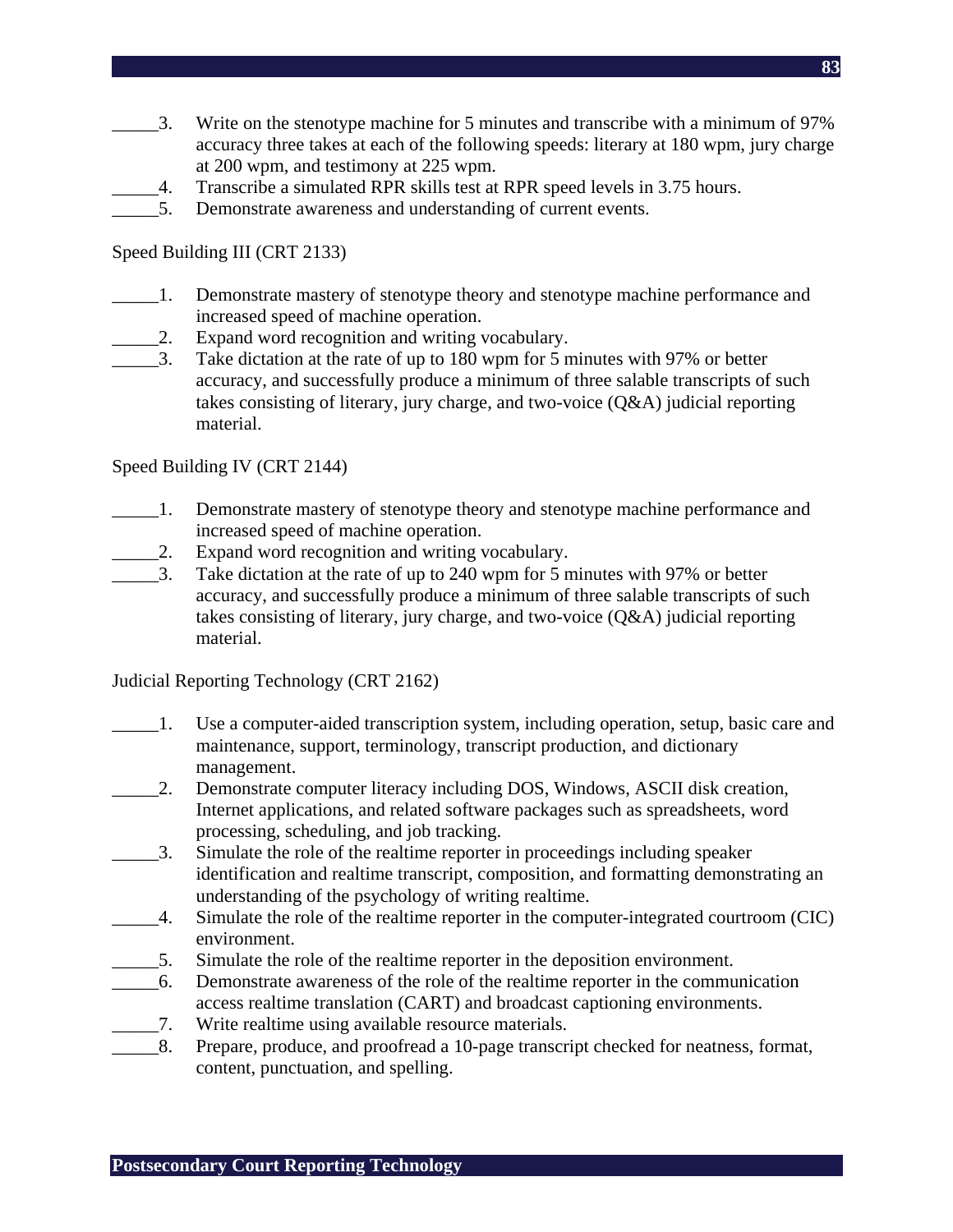\_\_\_\_\_9. Demonstrate awareness of NCRA's Certified Legal Video Specialist program and the use of video equipment in trials and depositions.

Judicial Dictionary Development (CRT 2172)

\_\_\_\_\_1. Continue to build and maintain a realtime dictionary for judicial reporting.

Internship for Judicial Reporters (CRT 2911)

- \_\_\_\_\_1. Write a minimum of 66 hours under the supervision of a practicing realtime reporter using machine shorthand technology. The 66 verified hours of writing time should include time with both a freelance reporter and an official reporter.
- \_\_\_\_\_2. Produce a minimum 40-page salable transcript for educational and grading purposes only, not to be sold.
- \_\_\_\_\_3. Write a narrative report summarizing the internship experience including such things as a diary, new terminology encountered, new experiences, and activities/processes observed.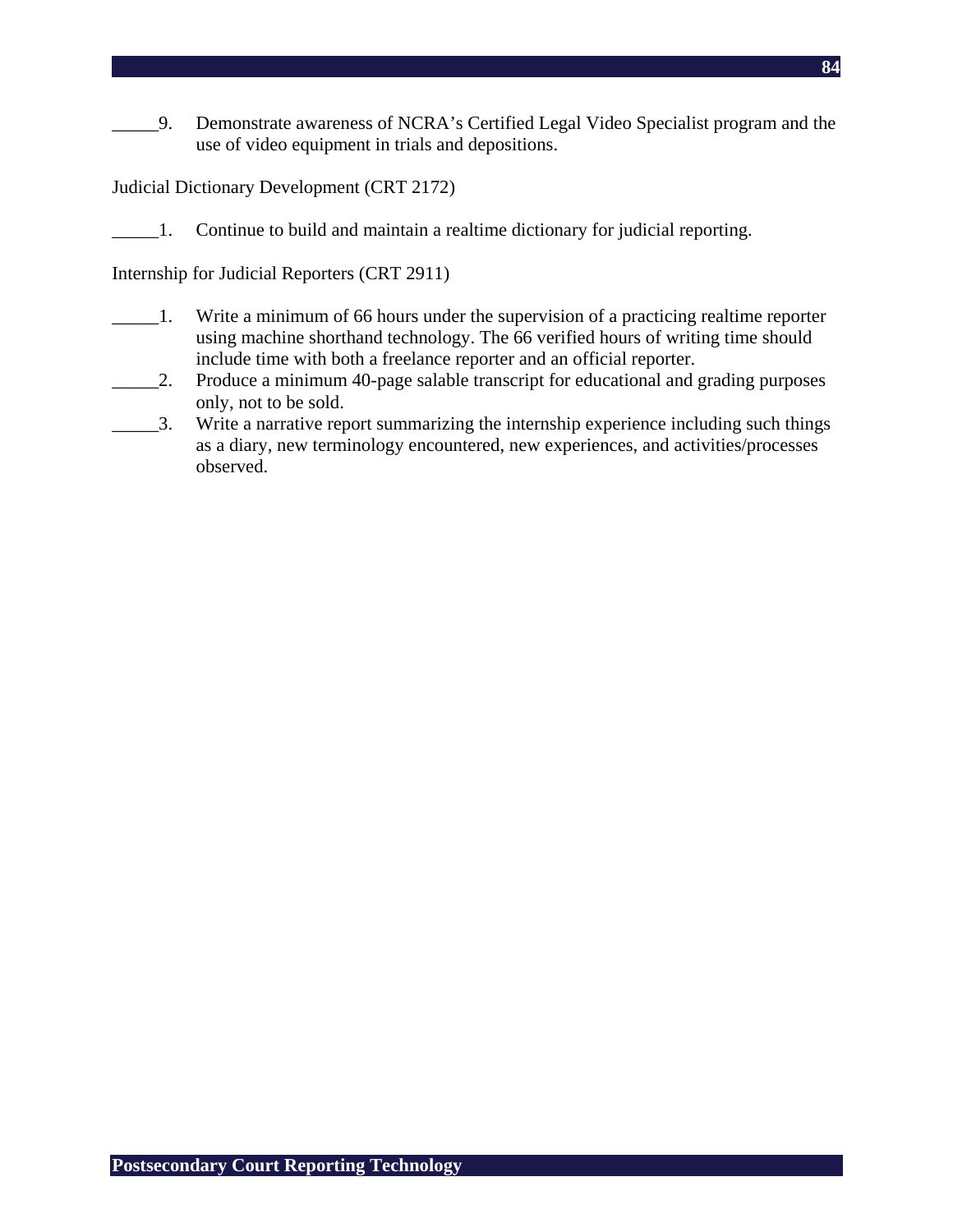# **Student Competency Profile for Court Reporting Technology CART Option**

Student:

This record is intended to serve as a method of noting student achievement of the competencies in each unit. Noted in parentheses beside each unit is the cluster competency from the MS-CPAS2. This form may be duplicated for each student, and it may serve as a cumulative record of competencies achieved in the course.

As an alternative to the use of this form, you may note competency achievement by attaching a report showing comparable results for each student. Please indicate that you are using this alternative report by checking here.

Stenotype Machine Shorthand I (CRT 1114)

- \_\_\_\_\_1. Operate the stenotype machine by the touch method using a realtime theory to provide instantaneous, realtime translation, with special emphasis on dictionary building/management.
- 2. Read stenotype theory from printed material at the rate of up to 100 wpm.
	- \_\_\_\_\_3. Take dictation on the stenotype machine at the rate of up to 100 wpm.
- \_\_\_\_\_4. Transcribe usable copy from dictated stenotype notes.

Stenotype Machine Shorthand II (CRT1123)

\_\_\_\_\_1. Operate the stenotype machine by the touch method using a realtime theory to provide instantaneous, realtime translation, with special emphasis on dictionary building/management.

Speed Building I (CRT 1133)

- 1. Demonstrate mastery of stenotype theory and stenotype machine performance and increased speed of machine operation.
- \_\_\_\_\_2. Develop word recognition and writing vocabulary.
- \_\_\_\_\_3. Take dictation at the rate of up to 100 wpm for 5 minutes with 97% or better accuracy, and successfully produce a minimum of three salable transcripts of such takes consisting of literary, jury charge, and two-voice (Q&A) judicial reporting material.

Speed Building II (CRT 1143)

- \_\_\_\_\_1. Demonstrate mastery of stenotype theory and stenotype machine performance and increased speed of machine operation.
- 2. Develop word recognition and writing vocabulary.
- 3. Take dictation at the rate of up to 140 wpm for 5 minutes with 97% or better accuracy, and successfully produce a minimum of three salable transcripts of such

**Postsecondary Court Reporting Technology**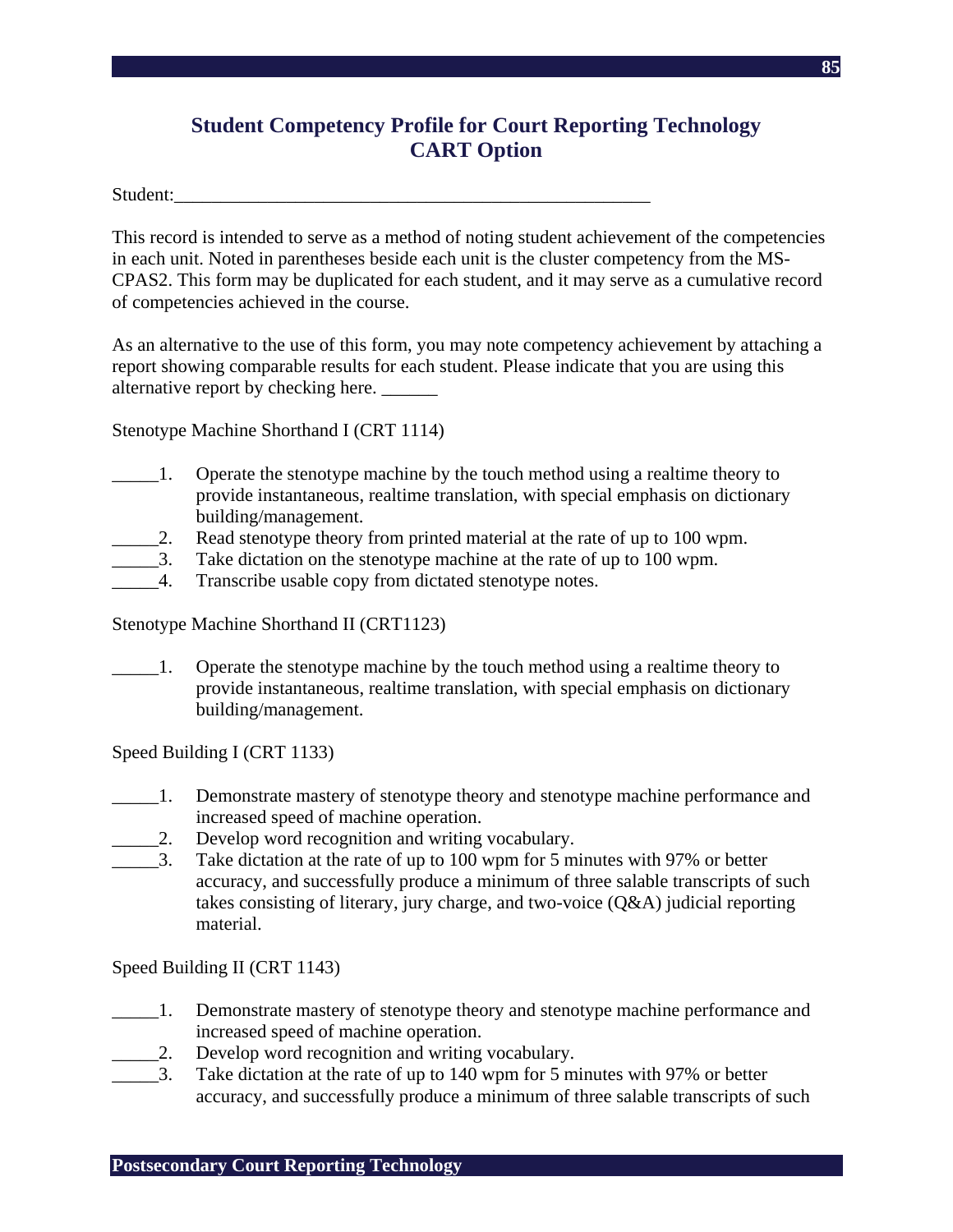takes consisting of literary, jury charge, and two-voice (Q&A) judicial reporting material.

Court Reporting Procedures (CRT 1154)

- \_\_\_\_\_1. Simulate the role of the realtime reporter in trials, depositions, and administrative hearings in performing functions.
- \_\_\_\_\_2. Demonstrate an awareness of all aspects of the court reporting profession and related job opportunities.
- \_\_\_\_\_3. Apply the NCRA Code of Professional Ethics in simulated situations and case studies.
- \_\_\_\_\_4. Identify the appropriate reference sources used in transcript preparation.

Court Reporting English and Grammar (CRT 1173)

- \_\_\_\_\_1. Use the stenotype machine and a realtime theory to provide instantaneous, realtime translation, with special emphasis on punctuation application to include the following:
- \_\_\_\_\_2. Utilize proofreading skills to include proper punctuation, spelling, capitalization, and differentiation between number symbols and words.

Speed Building III (CRT 2133)

- \_\_\_\_\_1. Demonstrate mastery of stenotype theory and stenotype machine performance and increased speed of machine operation.
- \_\_\_\_\_2. Expand word recognition and writing vocabulary.
- \_\_\_\_\_3. Take dictation at the rate of 180 wpm for 5 minutes with 97% or better accuracy, and successfully produce a minimum of three salable transcripts of such takes consisting of literary, jury charge, and two-voice (Q&A) judicial reporting material.

Speed Building IV (CRT 2144)

- \_\_\_\_\_1. Demonstrate mastery of stenotype theory and stenotype machine performance and increased speed of machine operation.
- 2. Expand word recognition and writing vocabulary.
- 3. Take dictation at the rate of up to 240 wpm for 5 minutes with 97% or better accuracy, and successfully produce a minimum of three salable transcripts of such takes consisting of literary, jury charge, and two-voice (Q&A) judicial reporting material.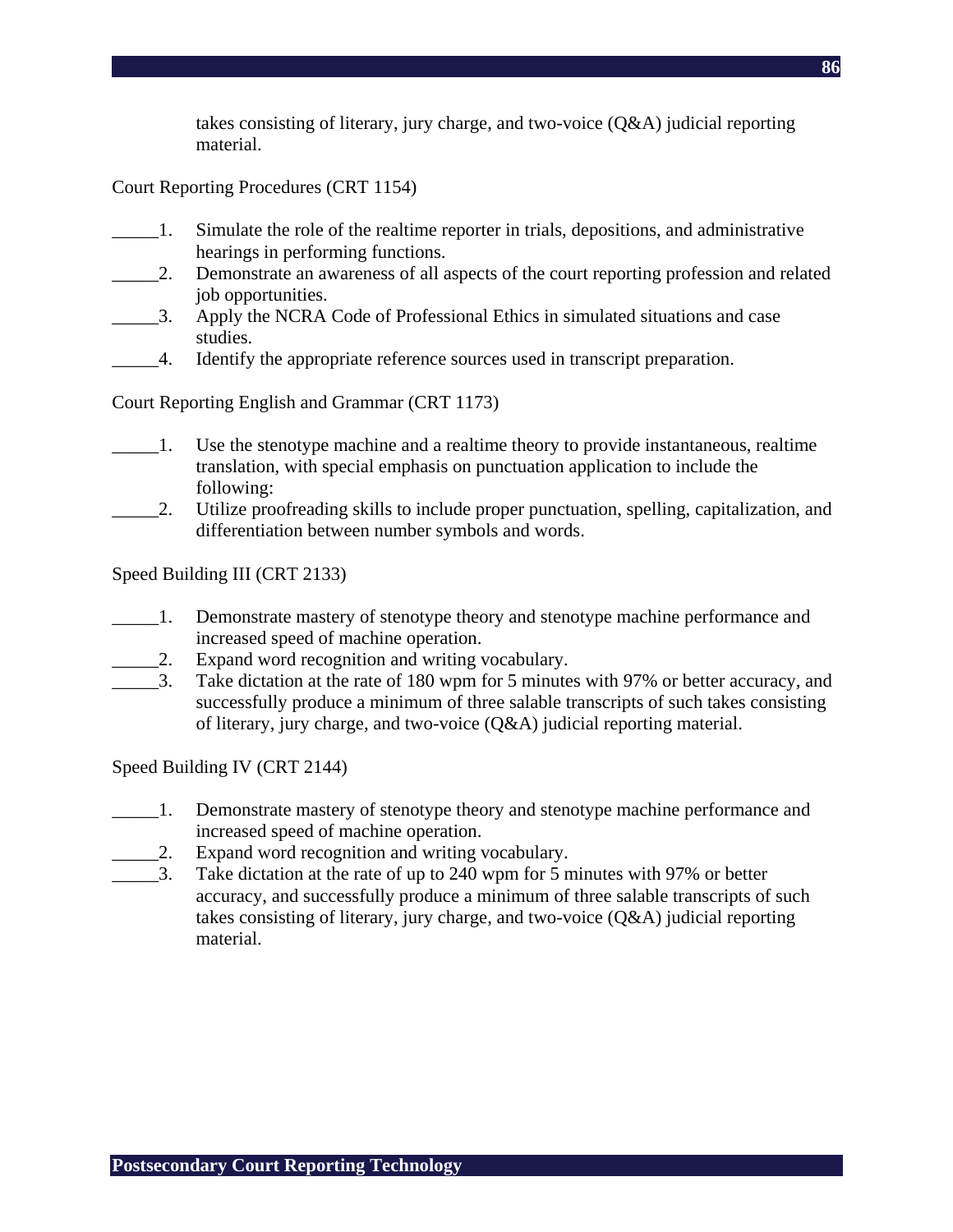## CART I (CRT 2514)

- \_\_\_\_\_1. Use the stenotype machine and a realtime theory to provide instantaneous, realtime translation, with special emphasis on dictionary building/management to include the following:
	- a. All necessary alphabets defined such as a, A, A., and -a for letter-by-letter spelling
	- b. Punctuation
		- Colon  $\left( \cdot \right)$
		- Semicolon $\left( \cdot \right)$
		- Exclamation point (!)
		- Delete space stroke
		- Feet and inches stroke  $(5' 6'')$
		- Forward slash  $\left(\frac{\ }{\ }$
		- Backward slash  $(\cdot)$
		- Hyphen  $(-)$
		- Percent  $(\% )$
		- Ampersand  $(\&)$
		- At sign  $(\mathcal{Q})$
		- Decimal point (1.2 million)
		- Prefix/suffix decimal point (.22 caliber, 27.67)
		- Prefix/suffix colon  $(6:00)$
		- Prefix/suffix comma (1,750)
		- Prefix apostrophe ('98)
		- Brackets (applause) [applause]
		- Quotation marks ("Hello")
		- Musical notes
		- Lowercase "s" (RBIs)
		- Speaker identification
		- New speaker symbol  $(\gg)$
		- Force stroke to force translation onto the screen
		- Blanking stroke to blank and pass captions from the screen
		- Placement strokes for captions
	- c. Production of numbers, which includes use of the number bar
	- d. Environmental sounds descriptors
	- e. Ability to write Web site and Internet addresses
	- f. Prefixes and suffixes
	- g. Use of phonetic translator
	- i. Dictionary building including understanding and maintenance of dictionary entries; includes but is not limited to the following areas:
		- Math
		- Geography
		- Science
		- Political science
		- History
		- English/literature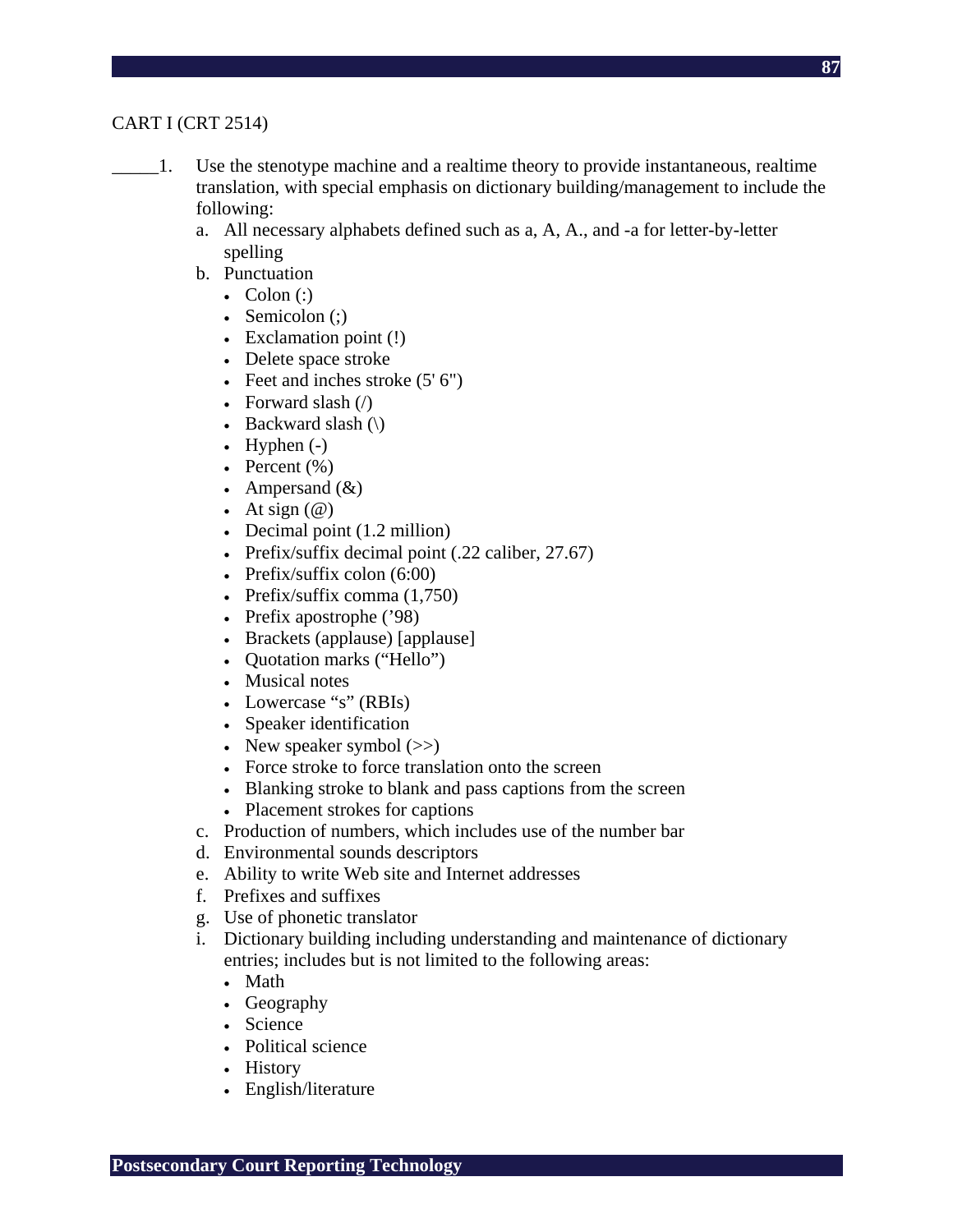- Current events
- Medicine
- Common proper names
- 2. Analyze shorthand notes including review and line-by-line edit.
- \_\_\_\_\_3. Write three 5-minute, 180-wpm literary dictations at 96% accuracy.
- \_\_\_\_\_4. Paraphrase in realtime.

#### CART II (CRT 2524)

- \_\_\_\_\_1. Use the stenotype machine and a realtime theory to provide instantaneous, realtime translation, with special emphasis on dictionary building/management for CART.
- \_\_\_\_\_2. Analyze shorthand notes including review and line-by-line edit.
- \_\_\_\_\_3. Demonstrate proficiency using a simulated Certified Realtime Reporter (CRR) and/or other specialty certification exam.
- \_\_\_\_\_4. Write a 30-minute meeting/seminar program with a goal Total Error Rate (TER) of 96% or higher to build endurance.
- 5. Write three 5-minute, 180-wpm literary dictation at 96% accuracy.
- \_\_\_\_\_6. Paraphrase in realtime.
- \_\_\_\_\_7. Use phonetic translator.
- 8. Build and maintain a realtime dictionary.
- \_\_\_\_\_9. Recognize environments where CART may be used.
- \_\_\_\_\_10. Research for job preparation using libraries, media, and the Internet.
- 11. Apply the Guidelines for Professional Practice.

CART Technology (CRT 2562)

- \_\_\_\_\_1. Interpret information from *CART Provider's Manual* and use it.
- 2. Connect a computer laptop and set up basic CART equipment for maximum benefit of CART recipients.
- \_\_\_\_\_3. Perform CART functions.

CART Dictionary Development (CRT 2572)

\_\_\_\_\_1. Continue to build and maintain a realtime dictionary for computer access realtime translation (CART).

Internship for CART (CRT 2921)

- \_\_\_\_\_1. Write a minimum of 66 hours under the supervision of a practicing CART reporter or institutional instructor responsible for the internship experience.
- \_\_\_\_\_2. Produce an unedited realtime translation of one hour of CART services for educational and grading purposes only, not to be sold.
- \_\_\_\_\_3. Write a narrative report summarizing the internship experience including such things as a diary, new terminology encountered, new experiences, and activities/processes observed.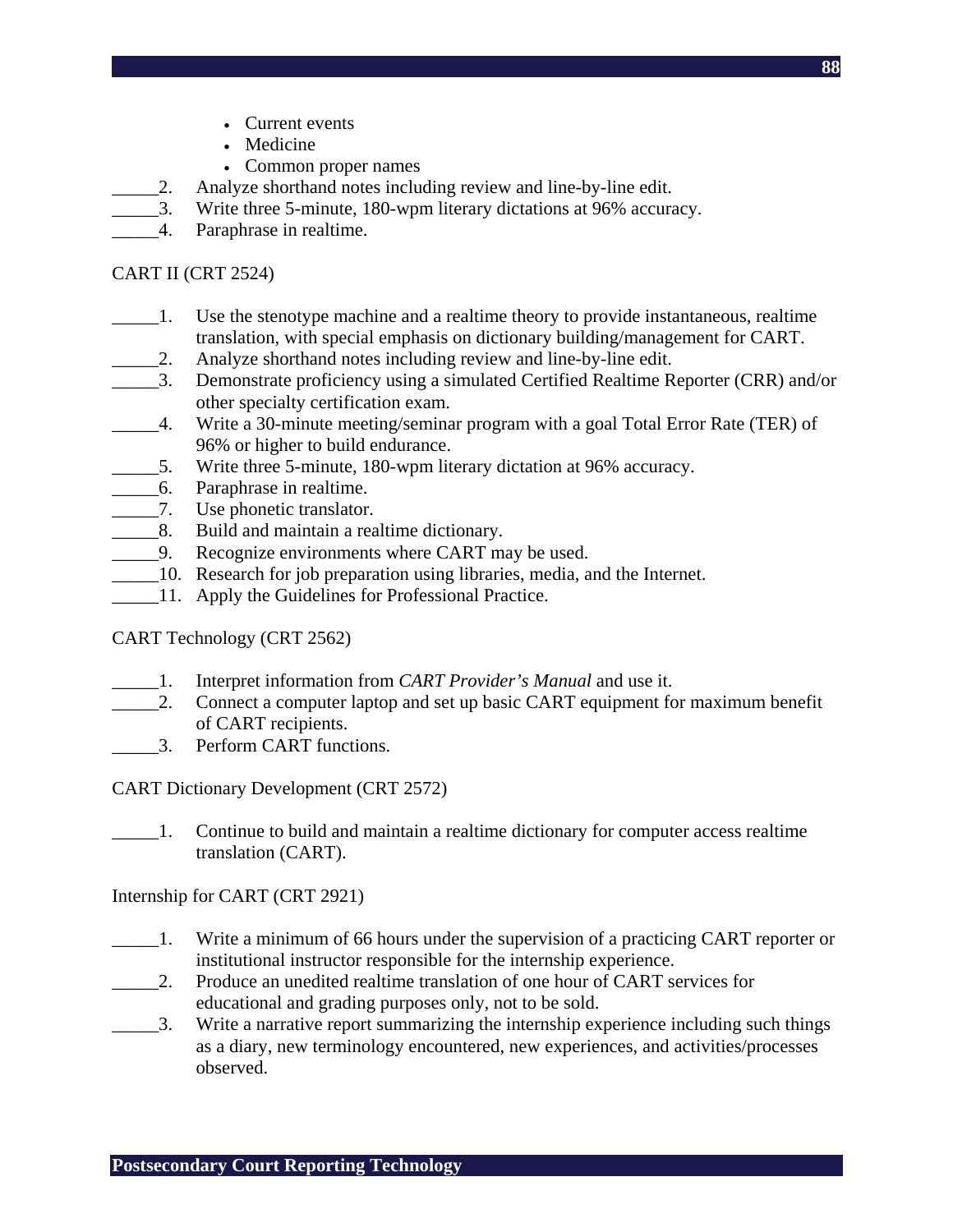# **Student Competency Profile for Court Reporting Technology Captioning Option**

Student:

This record is intended to serve as a method of noting student achievement of the competencies in each unit. Noted in parentheses beside each unit is the cluster competency from the MS-CPAS2. This form may be duplicated for each student, and it may serve as a cumulative record of competencies achieved in the course.

As an alternative to the use of this form, you may note competency achievement by attaching a report showing comparable results for each student. Please indicate that you are using this alternative report by checking here.

Stenotype Machine Shorthand I (CRT 1114)

- \_\_\_\_\_1. Operate the stenotype machine by the touch method using a realtime theory to provide instantaneous, realtime translation, with special emphasis on dictionary building/management.
- 2. Read stenotype theory from printed material at the rate of up to 100 wpm.
	- \_\_\_\_\_3. Take dictation on the stenotype machine at the rate of up to 100 wpm.
- \_\_\_\_\_4. Transcribe usable copy from dictated stenotype notes.

Stenotype Machine Shorthand II (CRT 1123)

\_\_\_\_\_1. Operate the stenotype machine by the touch method using a realtime theory to provide instantaneous, realtime translation, with special emphasis on dictionary building/management.

Speed Building I (CRT 1133)

- 1. Demonstrate mastery of stenotype theory and stenotype machine performance and increased speed of machine operation.
- \_\_\_\_\_2. Develop word recognition and writing vocabulary.
- \_\_\_\_\_3. Take dictation at the rate of up to 100 wpm for 5 minutes with 97% or better accuracy, and successfully produce a minimum of three salable transcripts of such takes consisting of literary, jury charge, and two-voice (Q&A) judicial reporting material.

Speed Building II (CRT 1143)

- \_\_\_\_\_1. Demonstrate mastery of stenotype theory and stenotype machine performance and increased speed of machine operation.
- 2. Develop word recognition and writing vocabulary.
- \_\_\_\_\_3. Take dictation at the rate of up to 140 wpm for 5 minutes with 97% or better accuracy, and successfully produce a minimum of three salable transcripts of such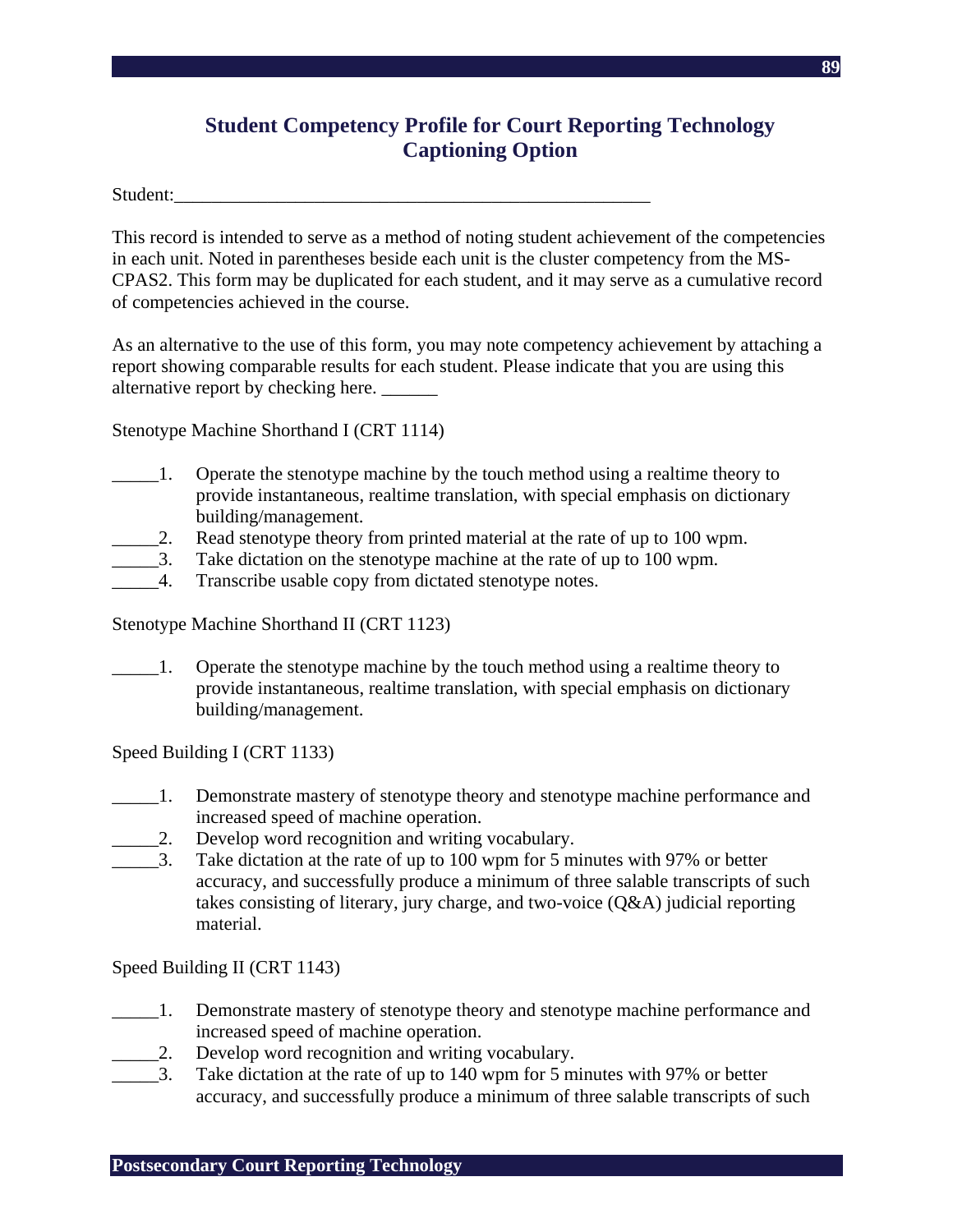takes consisting of literary, jury charge, and two-voice (Q&A) judicial reporting material.

Court Reporting Procedures (CRT 1154)

- \_\_\_\_\_1. Simulate the role of the realtime reporter in trials, depositions, and administrative hearings in performing functions.
- \_\_\_\_\_2. Demonstrate an awareness of all aspects of the court reporting profession and related job opportunities.
- \_\_\_\_\_3. Apply the NCRA Code of Professional Ethics in simulated situations and case studies.
- \_\_\_\_\_4. Identify the appropriate reference sources used in transcript preparation.

Court Reporting English and Grammar (CRT 1173)

- \_\_\_\_\_1. Use the stenotype machine and a realtime theory to provide instantaneous, realtime translation, with special emphasis on punctuation application to include the following:
- \_\_\_\_\_2. Utilize proofreading skills to include proper punctuation, spelling, capitalization, and differentiation between number symbols and words.

Speed Building III (CRT 2133)

- \_\_\_\_\_1. Demonstrate mastery of stenotype theory and stenotype machine performance and increased speed of machine operation.
- \_\_\_\_\_2. Expand word recognition and writing vocabulary.
- \_\_\_\_\_3. Take dictation at the rate of up to 180 wpm for 5 minutes with 97% or better accuracy, and successfully produce a minimum of three salable transcripts of such takes consisting literary, jury charge, and two-voice (Q&A) judicial reporting material.

Speed Building IV (CRT 2144)

- \_\_\_\_\_1. Demonstrate mastery of stenotype theory and stenotype machine performance and increased speed of machine operation.
- 2. Expand word recognition and writing vocabulary.
- \_\_\_\_\_3. Take dictation at the rate of up to 240 wpm for 5 minutes with 97% or better accuracy, and successfully produce a minimum of three salable transcripts of such takes consisting of literary, jury charge, and two-voice (Q&A) judicial reporting material.

Captioning I (CRT 2714)

- \_\_\_\_\_1. Use the stenotype machine and a realtime theory to provide instantaneous, realtime translation, with special emphasis on dictionary building/management.
- \_\_\_\_\_2. Analyze shorthand notes including review and line-by-line edit.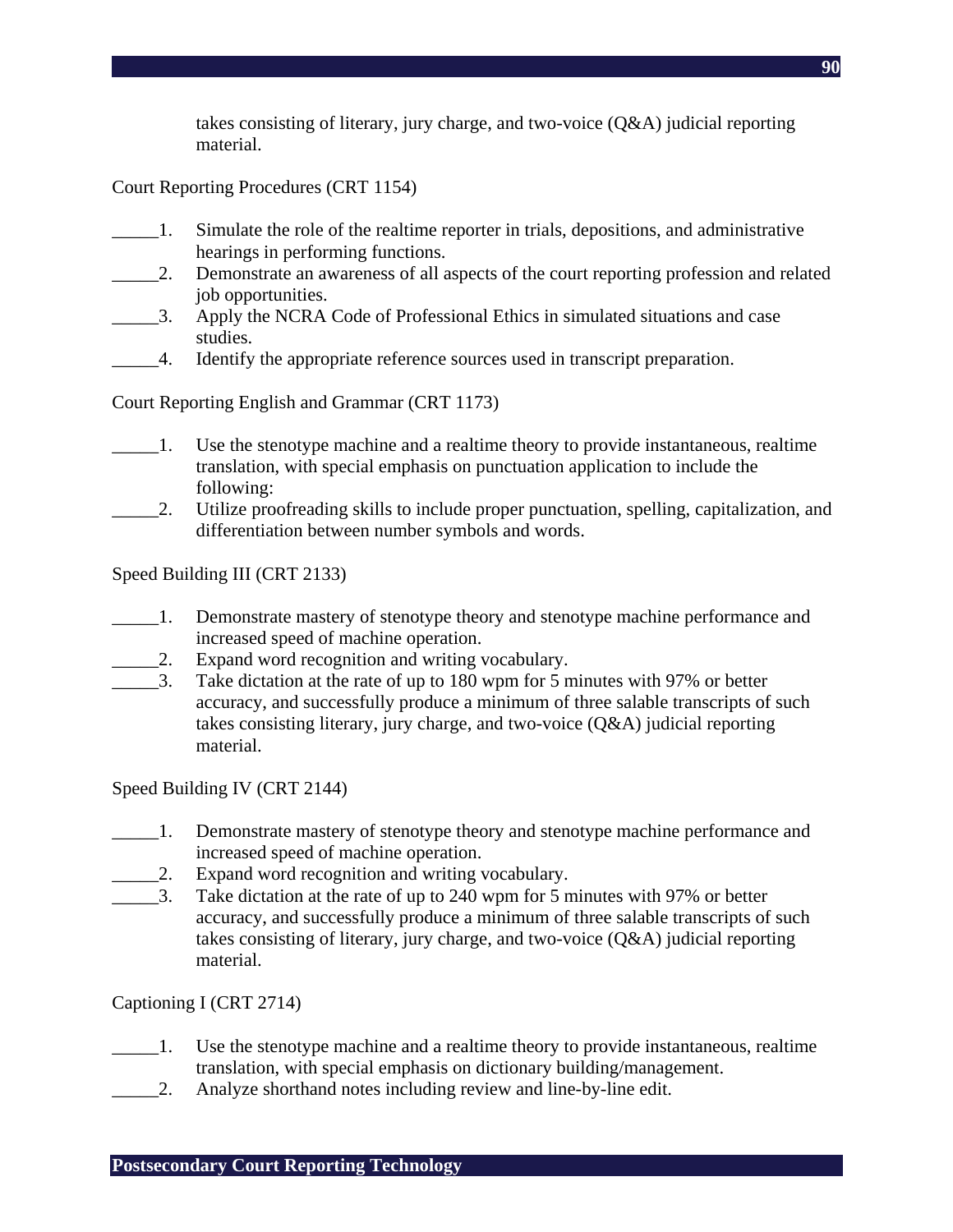- \_\_\_\_\_3. Write three 5-minute, 180-wpm literary at 96% accuracy.
- \_\_\_\_\_4. Write taped broadcast news productions from television newscasts; sporting events; courtroom programs; political and daytime talk shows; seminars; medical and scientific programming; city council, administrative, and local government meetings; and public broadcasting documentaries.

#### Captioning II (CRT 2724)

- \_\_\_\_\_1. Use the stenotype machine and a realtime theory to provide instantaneous, realtime translation, with special emphasis on dictionary building/management for captioning.
- \_\_\_\_\_2. Analyze shorthand notes including review and line-by-line edit.
- \_\_\_\_\_3. Write a 30-minute broadcast news program with a goal Total Error Rate of 96% or higher to build endurance.
- \_\_\_\_\_4. Write three 5-minute, 180-wpm literary dictation intensity at 96% accuracy.
- \_\_\_\_\_5. Write taped broadcast news productions from television newscasts; sporting events; courtroom programs; political and daytime talk shows; seminars; medical and scientific programming; city council, administrative, and local government meetings; and public broadcasting documentaries.
- \_\_\_\_\_6. Use phonetic translator.
- 7. Build and maintain a realtime dictionary.

Captioning Technology (CRT 2762)

- \_\_\_\_\_1. Demonstrate basic setup, care, and maintenance of the stenotype machine, computer hardware, and broadcast captioning equipment.
- 2. Perform captioning functions.
- \_\_\_\_\_3. Demonstrate knowledge of history, culture, terminology, broadcast news production, prescripting, psychology of on-air captions, FCC regulations, and deaf culture.

Captioning Dictionary Development (CRT 2772)

\_\_\_\_\_1. Continue to build and maintain a realtime dictionary including understanding and maintenance of dictionary entries.

Internship for Captioning (CRT 2931)

- \_\_\_\_\_1. Write a minimum of 66 verified hours under the supervision of a practicing captioner or institutional instructor responsible for the internship experience.
- \_\_\_\_\_2. Produce an unedited captioned translation of 1 hour of captioning services for educational and grading purposes only, not to be sold.
- \_\_\_\_\_3. Write a narrative report summarizing the internship experience including such things as a diary, new terminology encountered, new experiences, and activities/processes observed.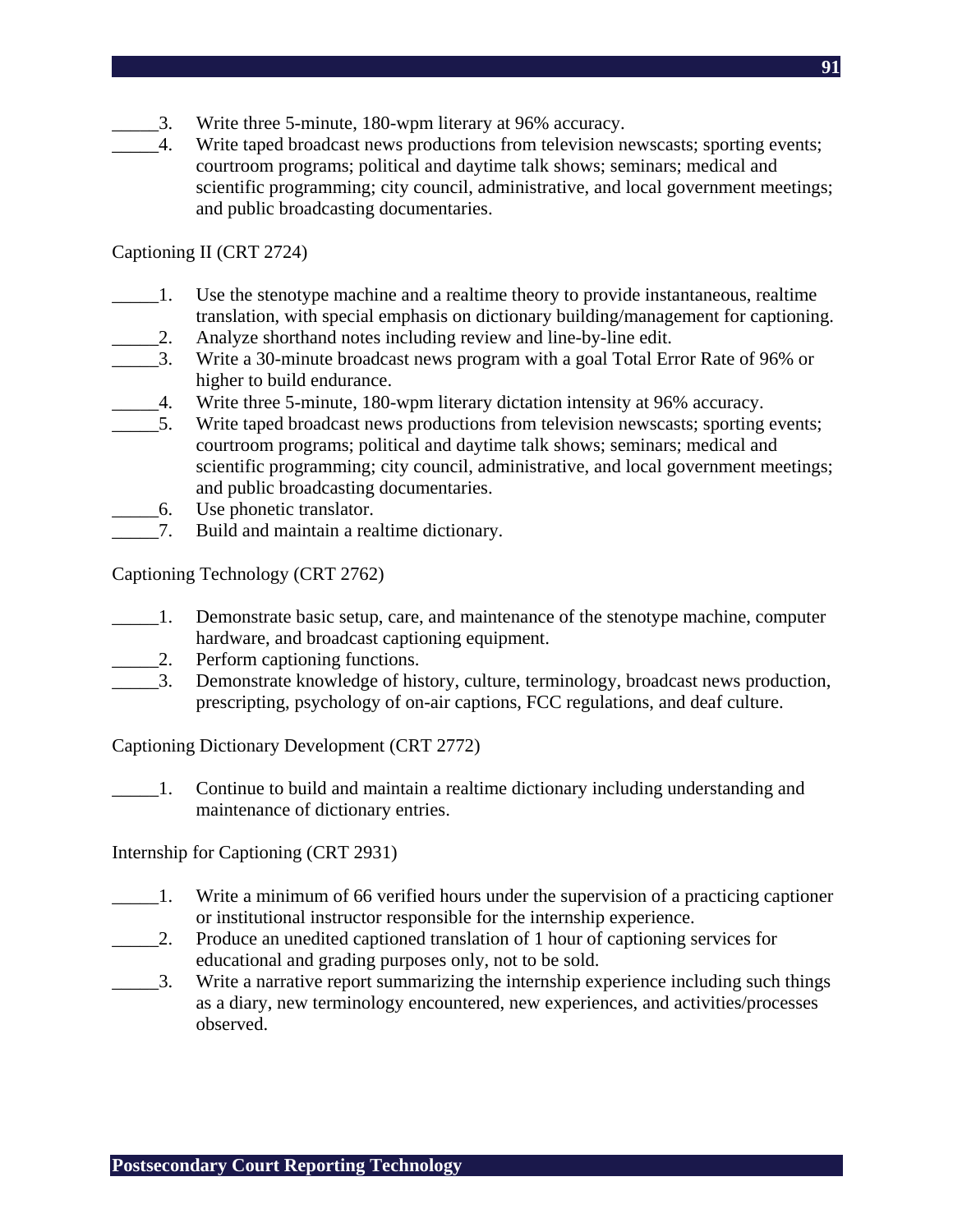## **Appendix A: Standards Based on the Student Outcomes Specified by the National Court Reporters Association Council on Approved Education<sup>1</sup>**  JUDICIAL PROGRAM OPTION

#### Machine Shorthand

| NCRA <sub>1</sub> | Write a realtime translation theory system.                                         |
|-------------------|-------------------------------------------------------------------------------------|
| NCRA <sub>2</sub> | Read aloud from shorthand notes, quickly locating portions to be read,              |
|                   | maintaining composure while reading, reading distinctly and with authority.         |
| <b>NCRA3</b>      | Transcribe a minimum of three 5-minute, two-voice testimony tests with a            |
|                   | minimum of 95% accuracy dictated at a minimum of 225 wpm.                           |
| NCRA4             | Transcribe a minimum of three 5-minute jury charge tests with a minimum of          |
|                   | 95% accuracy dictated at a minimum of 200 wpm.                                      |
| NCRA <sub>5</sub> | Transcribe a minimum of three 5-minute literary tests with a minimum of 95%         |
|                   | accuracy dictated at a minimum of 180 wpm.                                          |
| NCRA <sub>6</sub> | Transcribe a simulated RPR skills test at RPR speed levels in 3.75 hours.           |
| English           |                                                                                     |
| NCRA <sub>7</sub> | Apply the rules of grammar, spelling, punctuation, and capitalization to sentences, |
|                   | paragraphs, and transcripts through systematic testing and/or projects.             |
|                   | Law and Legal Terminology                                                           |
|                   |                                                                                     |
| <b>NCRA 8</b>     | Demonstrate an understanding and application of law and legal terminology.          |
|                   | Anatomy/Medical Terminology                                                         |
| NCRA <sub>9</sub> | Demonstrate an understanding and application of anatomy and/or medical              |
|                   | terminology.                                                                        |
|                   | <b>Judicial Reporting Standards</b>                                                 |
|                   |                                                                                     |
| NCRA 10           | Assume the role of the realtime reporter through simulated trials and depositions   |
|                   | in performing the following functions:                                              |
|                   | Administering an oath/affirmation                                                   |
|                   | Marking and handling exhibits<br>$\bullet$                                          |
|                   | Exercising responsibility for reporting the proceeding                              |
|                   | Indexing and storing notes<br>$\bullet$                                             |

- Interrupting a speaker
- Obtaining spellings of proper names

 $\overline{a}$ 

<sup>&</sup>lt;sup>1</sup> Council on Approved Student Education. (2007). *The National Court Reporters Association General Requirements and Minimum Standards.* Retrieved August 7, 2008, from http://ncraonline.org/NR/rdonlyres/9C49B341- 9A4D-47BF-B8EF-490F25C77588/0/CASEGenReqMinStnds0708.pdf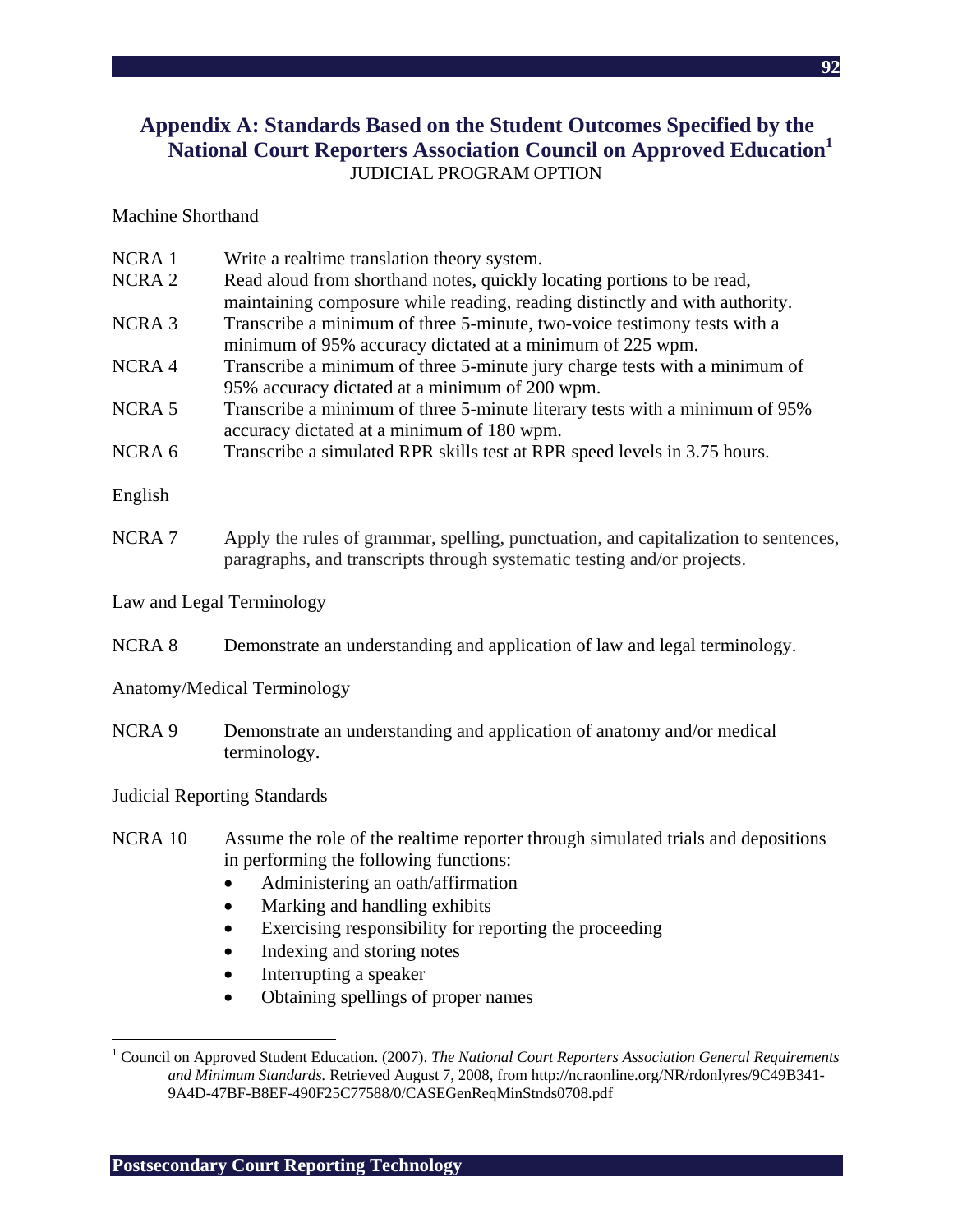- Identifying speakers in a multi-speaker situation
- Handling discussions off the record and sidebar
- Indicating nonverbal actions
- Certifying questions
- Reporting interpreted proceedings
- Handling, reading, and signing depositions

NCRA 11 Apply the NCRA Code of Professional Ethics in simulated situations and case studies.

NCRA 12 Identify the appropriate reference sources used in transcript preparation.

Judicial Technology

- NCRA 13 Produce salable transcripts of at least 10 pages on a computer-aided transcription system from the student's own stenographic notes, including the following:
	- Title page
	- Index
	- Jury charge/opening and/or closing statements if applicable
	- Direct and cross-examination
	- Parentheticals
	- Colloquy
	- Certification page
	- Such other entries as may appear in a given case, i.e. signature page
- NCRA 14 Produce a five-page, first pass transcript with a goal of 95% translation rate.
- NCRA 15 Demonstrate knowledge of basic hardware care, maintenance, and setup of a realtime system.
- NCRA 16 Demonstrate understanding and application of the body of knowledge required in technology through systematic testing and/or projects.

#### Current Events

- NCRA 17 Demonstrate understanding of current events including the following:
	- Local events
	- National events
	- International events
	- Geography
	- Cultural diversity

Judicial Reporting Internship

NCRA 18 Submit a written narrative report summarizing the internship experience. The written narrative shall include such things as a diary, new terminology encountered, new experiences, and activities/processes observed.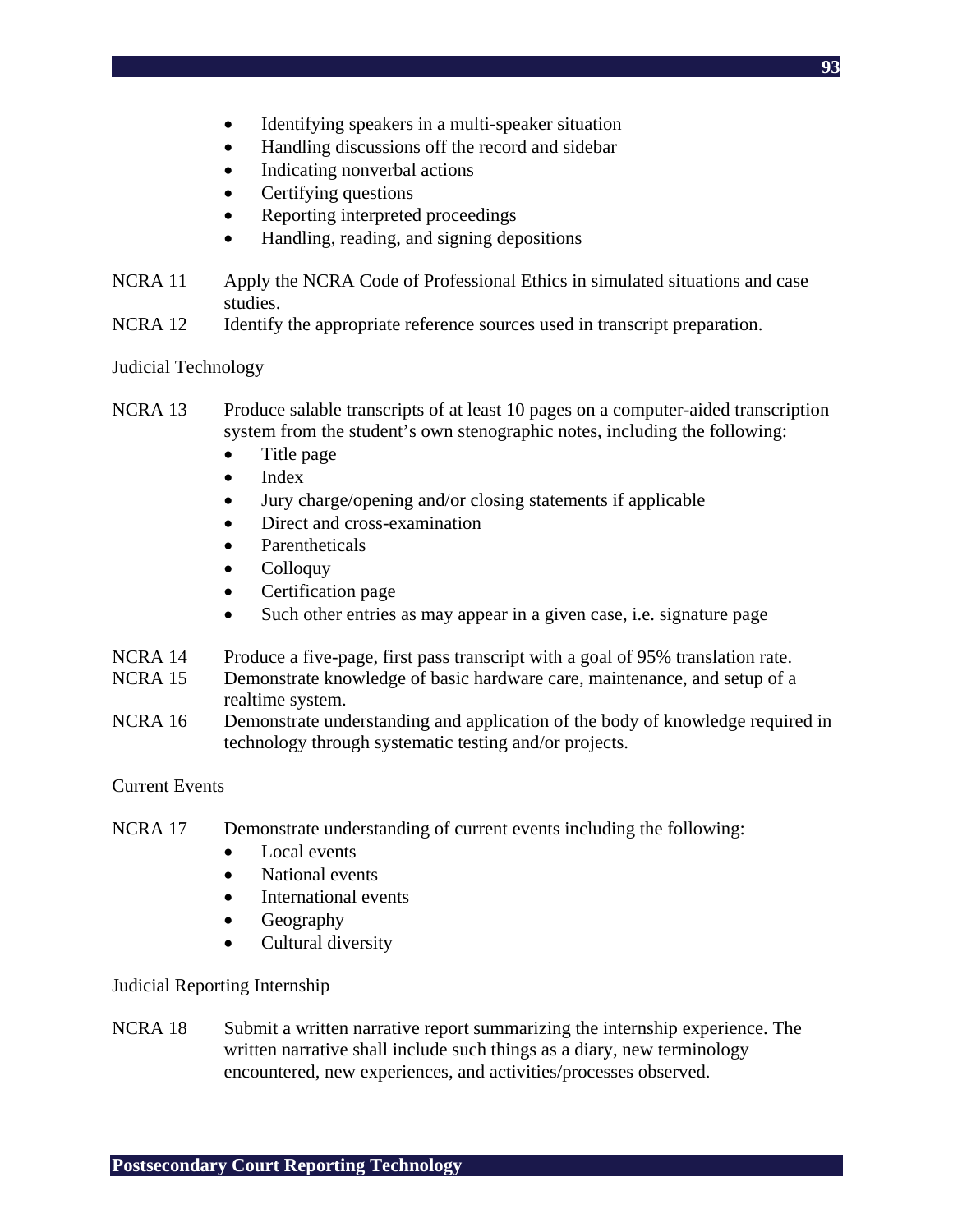- NCRA 19 Prepare 40 pages of salable transcript for course evaluation taken from the freelance, the official, or the realtime reporting internship.
- NCRA 20 Submit the signed internship verification form for the judicial reporting internship.

#### CAPTIONING STANDARDS OPTION

#### Machine Shorthand Captioning

- NCRA 21 Write a realtime theory.
- NCRA 22 Write three 15-minute literary broadcast material takes at 180 wpm (word count) at 96% verbatim accuracy following NCRA's "What Is an Error" guidelines. (See Appendix 8 of NCRA Standards.) The instructor will grade a random 5-minute selection from each 15-minute take.

#### Captioning Technology

- NCRA 23 Demonstrate knowledge of and the ability to perform the basic setup and maintenance of broadcast captioning equipment.
- NCRA 24 Build and maintain a realtime dictionary as well as manage job dictionaries.
- NCRA 25 Demonstrate knowledge of and be able to pass written exams in broadcast captioning history, deaf culture, terminology related to the captioning environment, and broadcast news production functions.
- NCRA 26 Demonstrate knowledge and understanding of professional ethics and Guidelines for Professional Practice for Captioners.

#### Captioning Internship

- NCRA 27 Prepare a captioned translation of 1 hour of captioning services for course evaluation taken from the internship experience.
- NCRA 28 Submit a narrative report summarizing the internship experience including such things as a diary, new terminology encountered, new experiences, and activities/ processes observed.
- NCRA 29 Complete at least 40 verified hours of actual writing time during captioning internship, and submit signed internship verification form.

#### CART STANDARDS OPTION

Machine Shorthand for CART

- NCRA 30 Write a realtime theory.
- NCRA 31 Write 5-minute, 180-wpm literary takes (word count) at 96% verbatim accuracy following NCRA's "What Is an Error" guidelines. (See Appendix 8 of NCRA Standards.)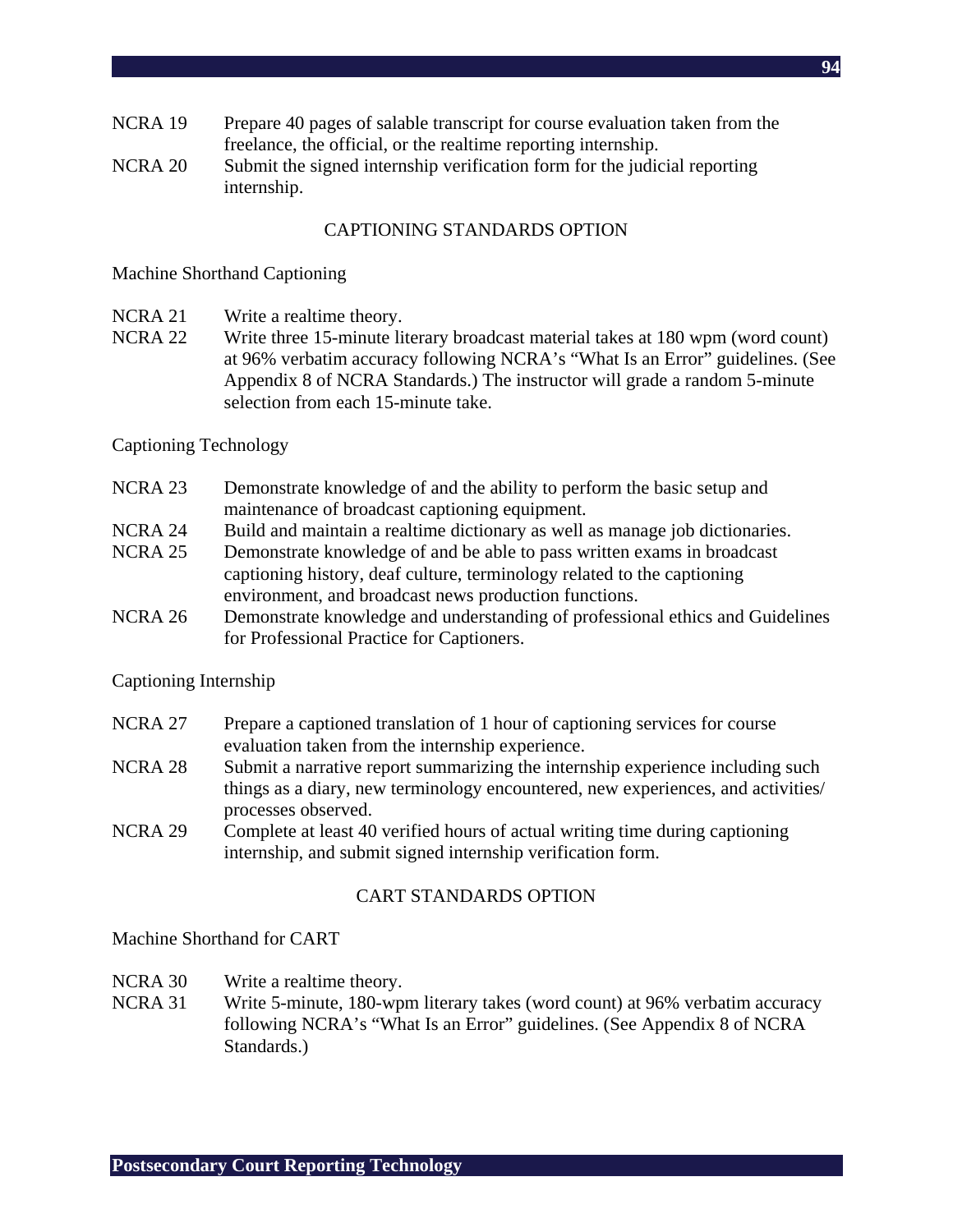#### CART Technology

- NCRA 32 Demonstrate knowledge of the current NCRA *CART Provider's Manual.*
- NCRA 33 Demonstrate ability to set up equipment and provide realtime translation for maximum benefit of CART recipients.
- NCRA 34 Demonstrate knowledge of realtime software and computer functions.

#### General Instruction

- NCRA 35 Demonstrate knowledge of appropriate communication by various providers, including sign language interpreters, oral interpreters, Cprint and CART providers.
- NCRA 36 Demonstrate knowledge of the current NCRA Guidelines for Professional Practice.
- NCRA 37 Demonstrate knowledge of deaf and hard-of-hearing culture and types of accommodations.

#### CART Internship

- NCRA 38 Submit an unedited realtime translation of two 30-minute segments of CART services on varied topics for course evaluation taken from the internship experience.
- NCRA 39 Submit a narrative report summarizing the internship experience including such things as a diary, new terminology encountered, new experiences, and activities/processes observed.
- NCRA 40 Submit signed internship verification form.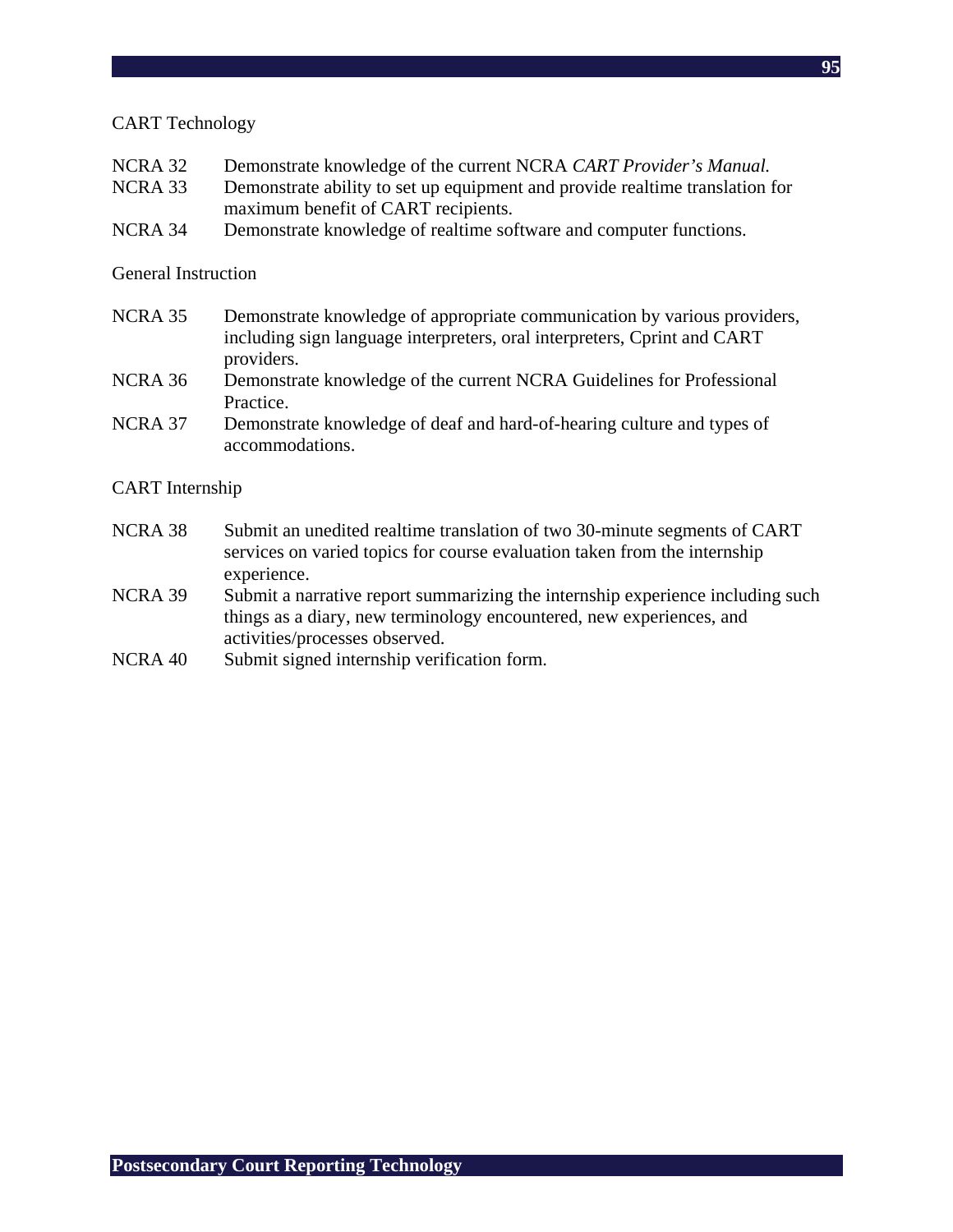# **Appendix B: Related Academic Standards<sup>2</sup>**

#### Reading

- R1 Interpret Graphic Information (forms, maps, reference sources)
- R2 Words in Context (same and opposite meaning)
- R3 Recall Information (details, sequence)
- R4 Construct Meaning (main idea, summary–paraphrase, compare–contrast, cause–effect)
- R5 Evaluate/Extend Meaning (fact–opinion, predict outcomes, point of view)

#### Mathematics Computation

- M1 Addition of Whole Numbers (no regrouping, regrouping)
- M2 Subtraction of Whole Numbers (no regrouping, regrouping)
- M3 Multiplication of Whole Numbers (no regrouping, regrouping)
- M4 Division of Whole Numbers (no remainder, remainder)
- M5 Decimals (addition, subtraction, multiplication, division)
- M6 Fractions (addition, subtraction, multiplication, division)
- M7 Integers (addition, subtraction, multiplication, division)
- M8 Percents
- M9 Algebraic Operations

#### Applied Mathematics

- A1 Numeration (ordering, place value, scientific notation)
- A2 Number Theory (ratio, proportion)
- A3 Data Interpretation (graph, table, chart, diagram)
- A4 Pre-Algebra and Algebra (equations, inequality)
- A5 Measurement (money, time, temperature, length, area, volume)
- A6 Geometry (angles, Pythagorean theory)
- A7 Computation in Context (whole numbers, decimals, fractions, algebraic operations)
- A8 Estimation (rounding, estimation)

#### Language

- L1 Usage (pronoun, tense, subject–verb agreement, adjective, adverb)
- L2 Sentence Formation (fragments, run-on, clarity)
- L3 Paragraph Development (topic sentence, supporting sentence, sequence)
- L4 Capitalization (proper noun, titles)
- L5 Punctuation (comma, semicolon)
- L6 Writing Conventions (quotation marks, apostrophe, parts of a letter)

## **Spelling**

 $\overline{a}$ 

- S1 Vowel (short, long)
- S2 Consonant (variant spelling, silent letter)
- S3 Structural Unit (root, suffix)

**Postsecondary Court Reporting Technology** 

<sup>2</sup> CTB/McGraw-Hill LLC. (1994). *Tests of adult basic education, forms 7 and 8.* Monterey, CA: Author. Reproduced with permission of CTB/McGraw-Hill LLC. TABE is a registered trademark of The McGraw-Hill Companies, Inc. Copyright © 1994 by CTB/McGraw-Hill LLC. Reproduction of this material is permitted for educational purposes only.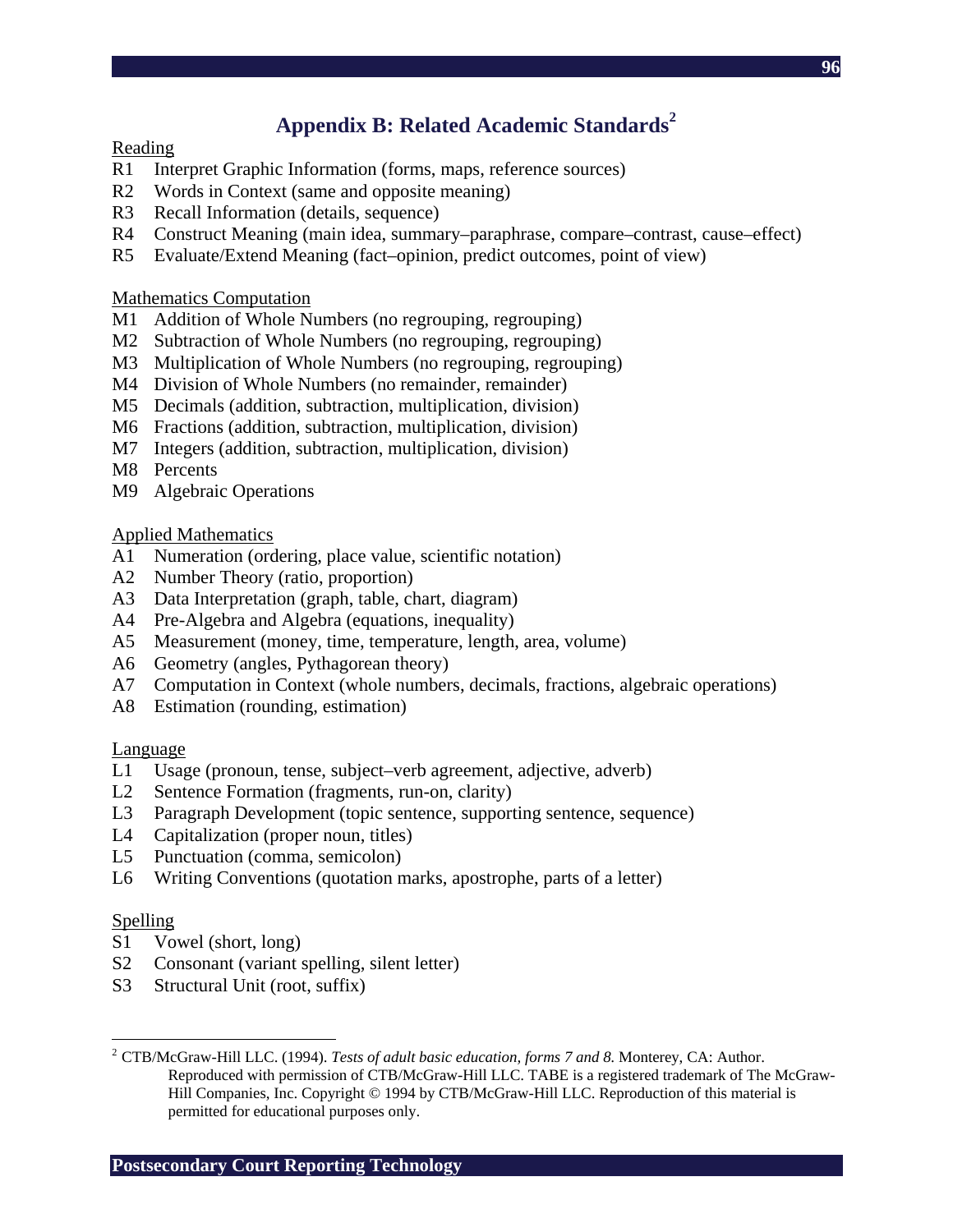# Appendix C: 21st Century Skills<sup>3</sup>

## **CS1 Global Awareness**

- Using 21st century skills to understand and address global issues
- Learning from and working collaboratively with individuals representing diverse cultures, religions, and lifestyles in a spirit of mutual respect and open dialogue in personal, work, and community contexts
- Promoting the study of non-English language as a tool for understanding other nations and cultures

## **CS2 Financial, Economic, and Business Literacy**

- Knowing how to make appropriate personal economic choices
- Understanding the role of the economy and the role of business in the economy
- Applying appropriate 21st century skills to function as a productive contributor within an organizational setting
- Integrating one's self within and adapting continually to the nation's evolving economic and business environment

## **CS3 Civic Literacy**

- Being an informed citizen to participate effectively in government
- Exercising the rights and obligations of citizenship at local, state, national, and global levels
- Understanding the local and global implications of civic decisions
- Applying 21st century skills to make intelligent choices as a citizen

## **CS4 Information and Communication Skills**

- Information and media literacy skills: Analyzing, accessing, managing, integrating, evaluating, and creating information in a variety of forms and media; understanding the role of media in society
- Communication skills: Understanding, managing, and creating effective oral, written, and multimedia communication in a variety of forms and contexts

## **CS5 Thinking and Problem-Solving Skills**

- Critical thinking and systems thinking: Exercising sound reasoning in understanding and making complex choices; understanding the interconnections among systems
- Problem identification, formulation, and solution: Ability to frame, analyze, and solve problems
- Creativity and intellectual curiosity: Developing, implementing, and communicating new ideas to others; staying open and responsive to new and diverse perspectives

## **CS6 Interpersonal and Self-Directional Skills**

- Interpersonal and collaborative skills: Demonstrating teamwork and leadership, adapting to varied roles and responsibilities, working productively with others, exercising empathy, and respecting diverse perspectives
- Self-direction: Monitoring one's own understanding and learning needs, locating appropriate resources, and transferring learning from one domain to another
- Accountability and adaptability: Exercising personal responsibility and flexibility in personal, workplace, and community contexts; setting and meeting high standards and goals for one's self and others; and tolerating ambiguity

**Postsecondary Court Reporting Technology** 

 $\overline{a}$ <sup>3</sup> 21st century skills. (n.d.). Washington, DC: Partnership for 21st Century Skills.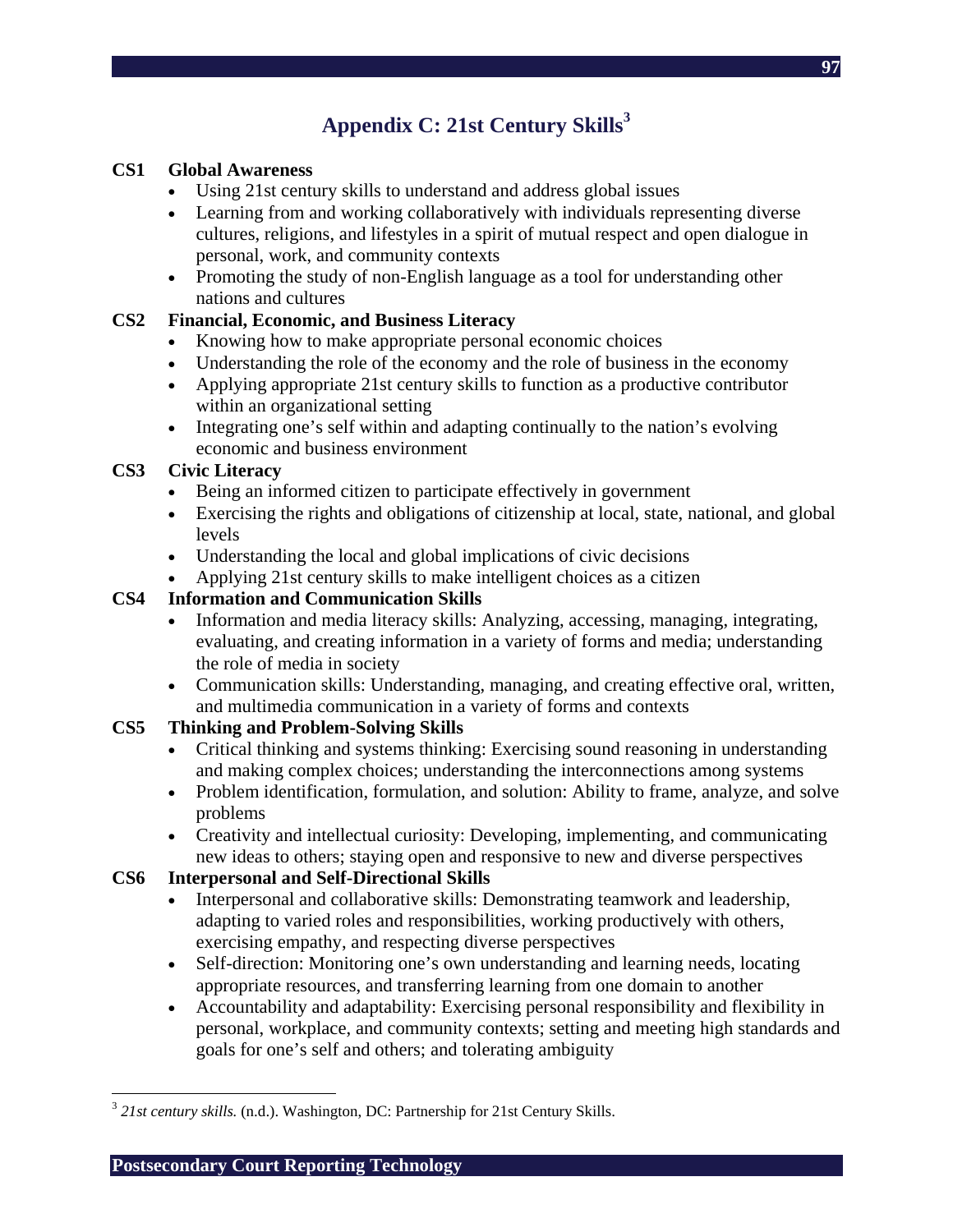• Social responsibility: Acting responsibly with the interests of the larger community in mind; demonstrating ethical behavior in personal, workplace, and community contexts